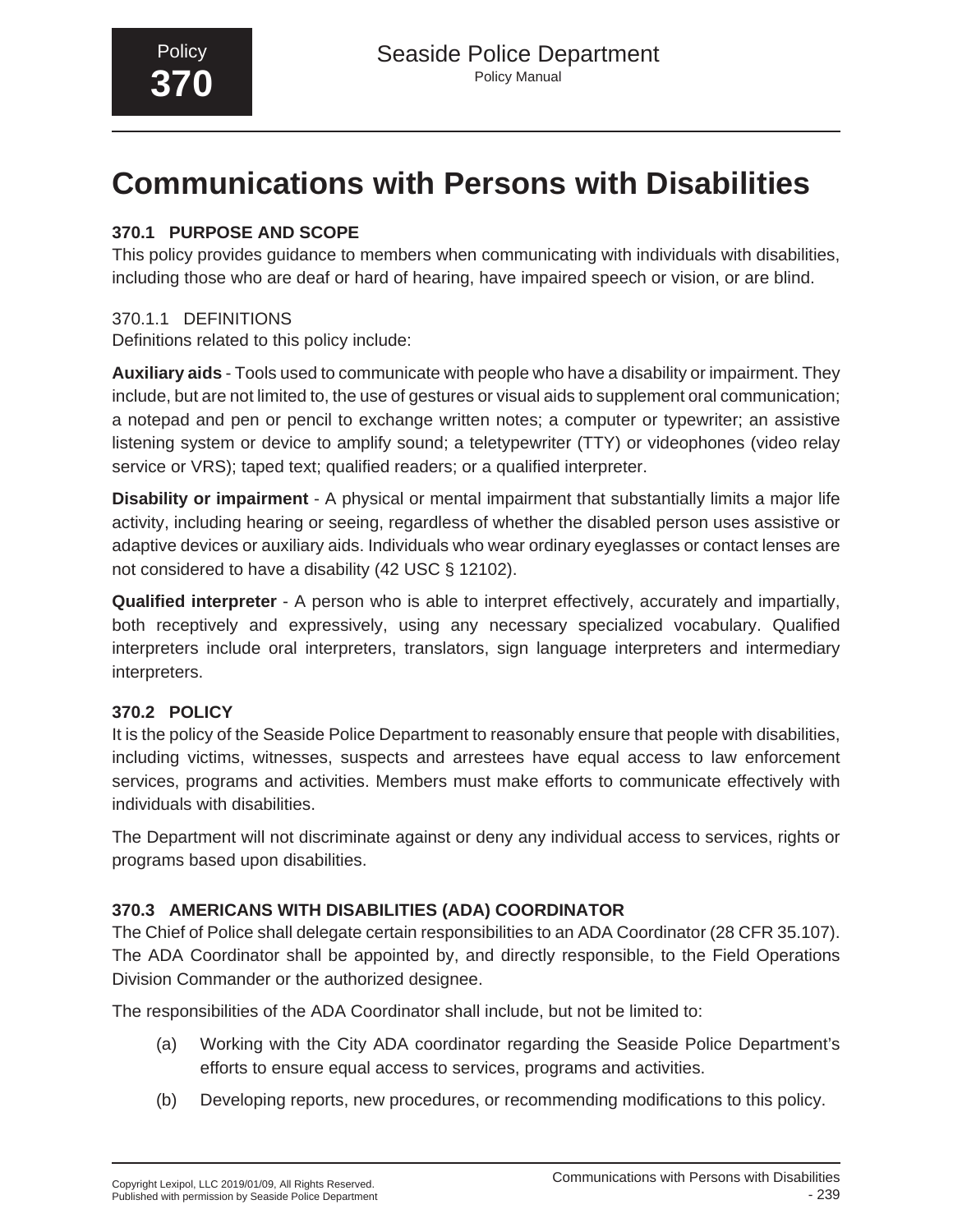#### *Communications with Persons with Disabilities*

- (c) Acting as a liaison with local disability advocacy groups or other disability groups regarding access to department services, programs and activities.
- (d) Ensuring that a list of qualified interpreter services is maintained and available to each Watch Commander and Communications Supervisor. The list should include information regarding the following:
	- 1. Contact information
	- 2. Availability
- (e) Developing procedures that will enable members to access auxiliary aids or services, including qualified interpreters, and ensure the procedures are available to all members.
- (f) Ensuring signage is posted in appropriate areas, indicating that auxiliary aids are available free of charge to people with disabilities.
- (g) Ensuring appropriate processes are in place to provide for the prompt and equitable resolution of complaints and inquiries regarding discrimination in access to department services, programs and activities.

#### **370.4 FACTORS TO CONSIDER**

Because the nature of any law enforcement contact may vary substantially from one situation to the next, members of this department should consider all information reasonably available to them when determining how to communicate with an individual with a disability. Members should carefully balance all known factors in an effort to reasonably ensure people who are disabled have equal access to services, programs and activities. These factors may include, but are not limited to:

- (a) Members should not always assume that effective communication is being achieved. The fact that an individual appears to be nodding in agreement does not always mean he/she completely understands the message. When there is any doubt, members should ask the individual to communicate back or otherwise demonstrate their understanding.
- (b) The nature of the disability (e.g., deafness or blindness vs. hard of hearing or low vision).
- (c) The nature of the law enforcement contact (e.g., emergency vs. non-emergency, custodial vs. consensual contact).
- (d) The availability of auxiliary aids. The fact that a particular aid is not available does not eliminate the obligation to reasonably ensure access. However, in an emergency, availability may factor into the type of aid used.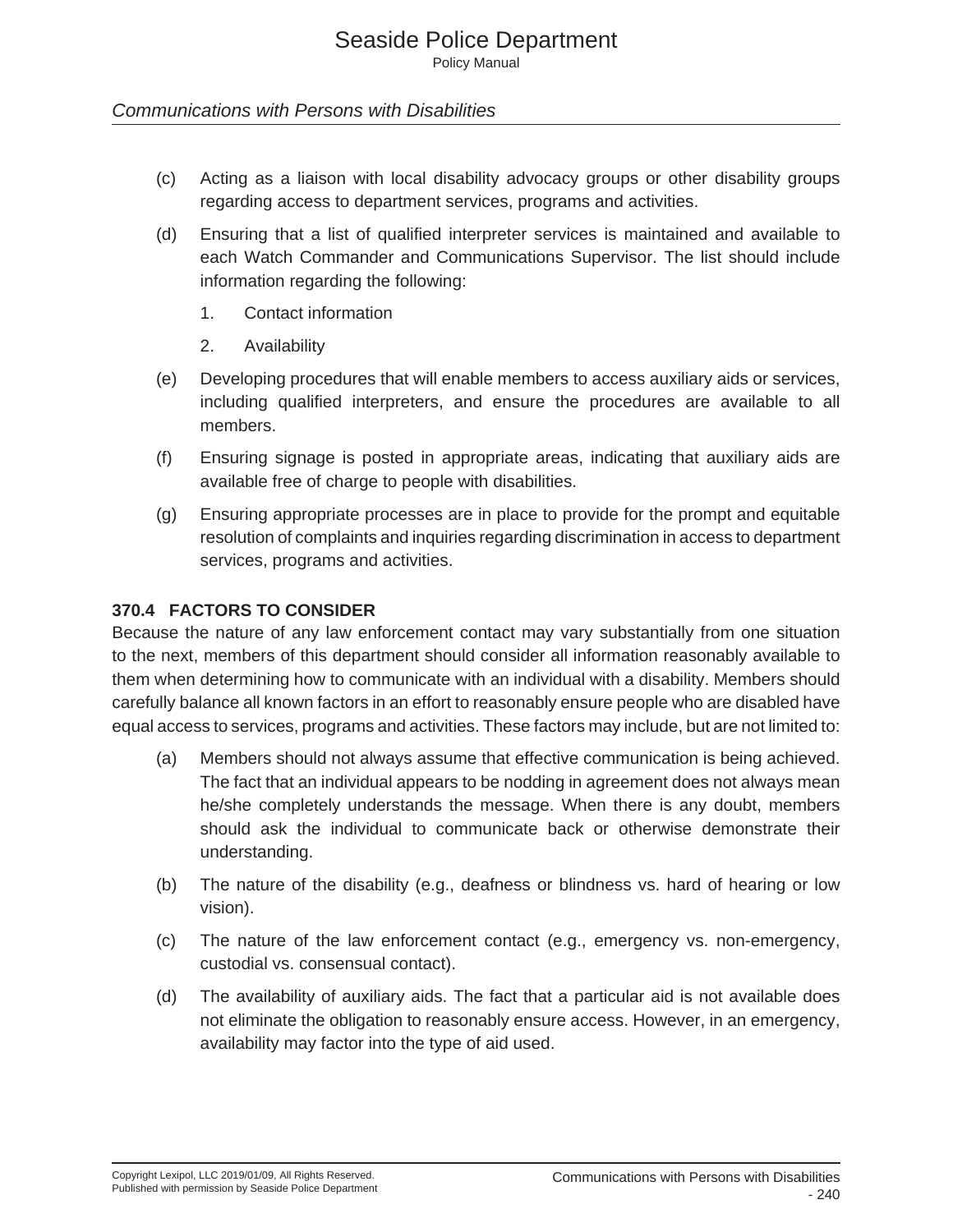Policy Manual

#### *Communications with Persons with Disabilities*

#### **370.5 INITIAL AND IMMEDIATE CONSIDERATIONS**

Recognizing that various law enforcement encounters may be potentially volatile and/or emotionally charged, members should remain alert to the possibility of communication problems.

Members should exercise special care in the use of all gestures, and verbal and written communication to minimize initial confusion and misunderstanding when dealing with any individual with known or suspected disabilities.

In a non-emergency situation, when a member knows or suspects an individual requires assistance to effectively communicate, the member shall identify the individual's choice of auxiliary aid or service.

The individual's preferred communication method must be honored unless another effective method of communication exists under the circumstances (28 CFR 35.160).

Factors to consider when determining whether an alternative method is effective include:

- (a) The methods of communication usually used by the individual.
- (b) The nature, length and complexity of the communication involved.
- (c) The context of the communication.

In emergency situations involving an imminent threat to the safety or welfare of any person, members may use whatever auxiliary aids and services that reasonably appear effective under the circumstances. This may include, for example, exchanging written notes or using the services of a person who knows sign language but is not a qualified interpreter, even if the person who is deaf or hard of hearing would prefer a qualified sign language interpreter or another appropriate auxiliary aid or service. Once the emergency has ended, the continued method of communication should be reconsidered. The member should inquire as to the individual's preference and give primary consideration to that preference.

If an individual who is deaf, hard of hearing or has impaired speech must be handcuffed while in the custody of the Seaside Police Department, consideration should be given, safety permitting, to placing the handcuffs in the front of the body to facilitate communication using sign language or writing.

# **370.6 TYPES OF ASSISTANCE AVAILABLE**

Seaside Police Department members shall never refuse to assist an individual with disabilities who is requesting assistance. The Department will not charge anyone to receive auxiliary aids, nor shall they require anyone to furnish their own auxiliary aid or service as a condition for receiving assistance. The Department will make every reasonable effort to provide equal access and timely assistance to individuals who are disabled through a variety of services.

A person who is disabled may choose to accept department-provided auxiliary aids or services or they may choose to provide their own.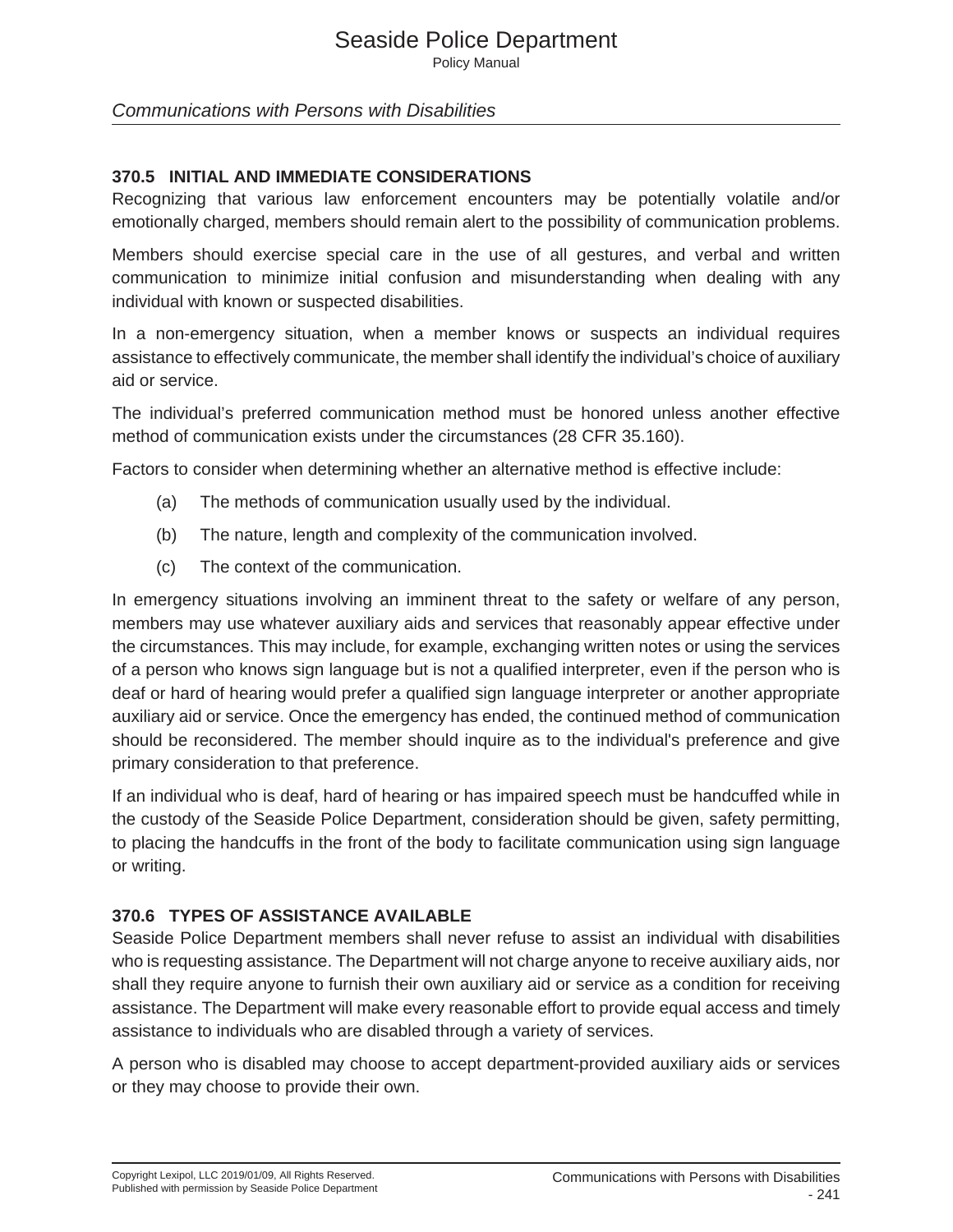Policy Manual

#### *Communications with Persons with Disabilities*

Department-provided auxiliary aids or services may include, but are not limited to, the assistance methods described in this policy.

#### **370.7 AUDIO RECORDINGS AND ENLARGED PRINT**

The Department may develop audio recordings to assist people who are blind or have a visual impairment with accessing important information. If such a recording is not available, members may read aloud from the appropriate form, for example a personnel complaint form, or provide forms with enlarged print.

#### **370.8 QUALIFIED INTERPRETERS**

A qualified interpreter may be needed in lengthy or complex transactions (e.g., interviewing a victim, witness, suspect or arrestee), if the individual to be interviewed normally relies on sign language or speechreading (lip-reading) to understand what others are saying. The qualified interpreter should not be a person with an interest in the case or investigation involving the disabled individual. A person providing interpretation services may be required to establish the accuracy and trustworthiness of the interpretation in a court proceeding.

Qualified interpreters should be:

- (a) Available within a reasonable amount of time but in no event longer than one hour if requested.
- (b) Experienced in providing interpretation services related to law enforcement matters.
- (c) Familiar with the use of VRS and/or video remote interpreting services.
- (d) Certified in either American Sign Language (ASL) or Signed English (SE).
- (e) Able to understand and adhere to the interpreter role without deviating into other roles, such as counselor or legal adviser.
- (f) Knowledgeable of the ethical issues involved when providing interpreter services.

Members should use department-approved procedures to request a qualified interpreter at the earliest reasonable opportunity, and generally not more than 15 minutes after a request for an interpreter has been made or it is reasonably apparent that an interpreter is needed. No individual who is disabled shall be required to provide his/her own interpreter (28 CFR 35.160).

# **370.9 TTY AND RELAY SERVICES**

In situations where an individual without a disability would have access to a telephone (e.g., booking or attorney contacts), members must also provide those who are deaf, hard of hearing or have impaired speech the opportunity to place calls using an available TTY (also known as a telecommunications device for deaf people, or TDD). Members shall provide additional time, as needed, for effective communication due to the slower nature of TTY and TDD communications.

The Department will accept all TTY or TDD calls placed by those who are deaf or hard of hearing and received via a telecommunications relay service (28 CFR 35.162).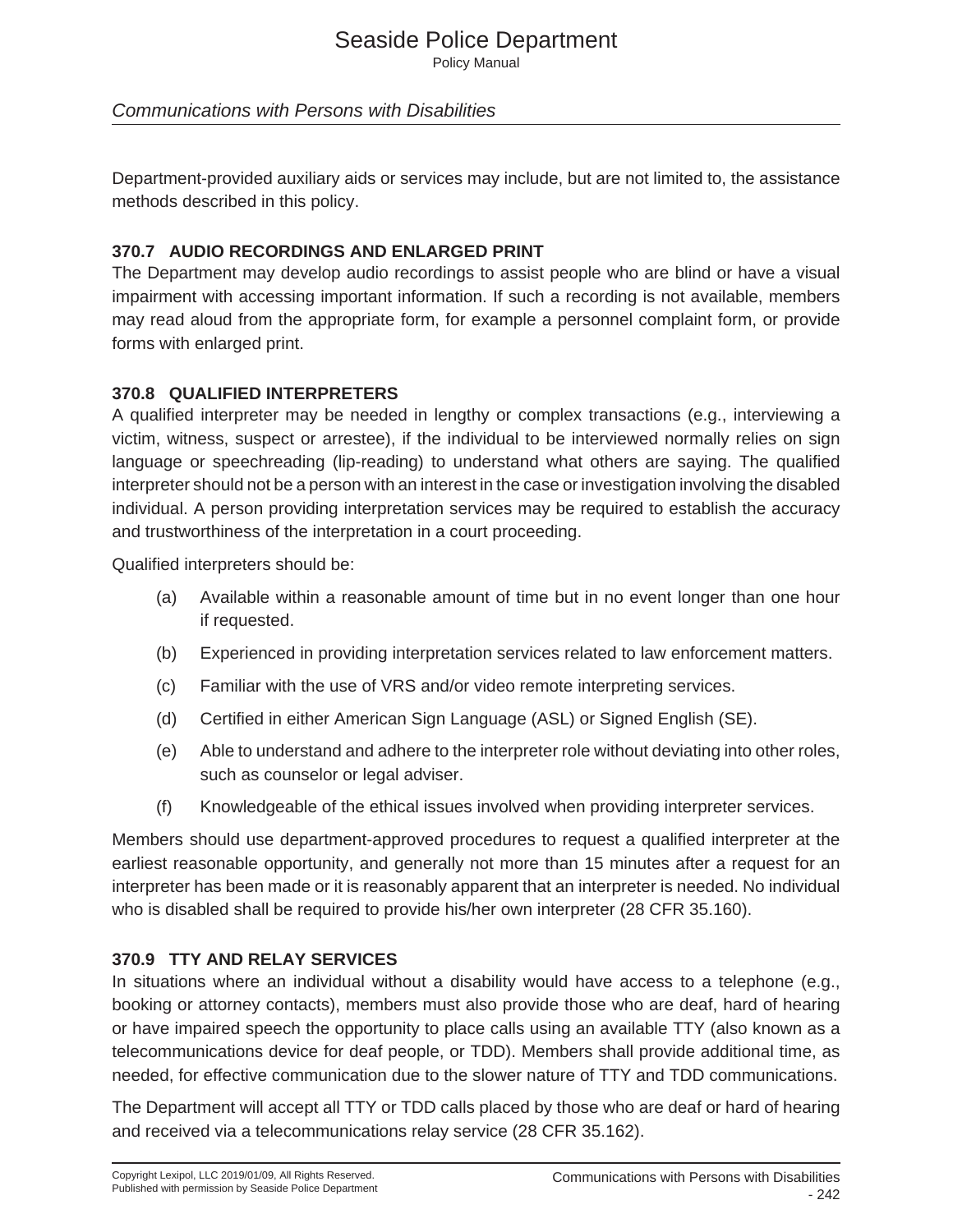Policy Manual

#### *Communications with Persons with Disabilities*

Note that relay services translate verbatim, so the conversation must be conducted as if speaking directly to the caller.

#### **370.10 COMMUNITY VOLUNTEERS**

Interpreter services may be available from community volunteers who have demonstrated competence in communication services, such as ASL or SE, and have been approved by the Department to provide interpreter services.

Where qualified interpreters are unavailable to assist, approved community volunteers who have demonstrated competence may be called upon when appropriate. However, department members must carefully consider the nature of the contact and the relationship between the individual with the disability and the volunteer to ensure that the volunteer can provide neutral and unbiased assistance.

#### **370.11 FAMILY AND FRIENDS**

While family or friends may offer to assist with interpretation, members should carefully consider the circumstances before relying on such individuals. The nature of the contact and relationship between the individual with the disability and the person offering services must be carefully considered (e.g., victim/suspect).

Children shall not be relied upon except in emergency or critical situations when there is no qualified interpreter reasonably available.

Adults may be relied upon when (28 CFR 35.160):

- (a) There is an emergency or critical situation and there is no qualified interpreter reasonably available.
- (b) The person with the disability requests that the adult interpret or facilitate communication and the adult agrees to provide such assistance, and reliance on that adult for such assistance is reasonable under the circumstances.

#### **370.12 REPORTING**

Whenever any member of this department is required to complete a report or other documentation, and communication assistance has been provided, such services should be noted in the related report. Members should document the type of communication services utilized and whether the individual elected to use services provided by the Department or some other identified source. If the individual's express preference is not honored, the member must document why another method of communication was used.

All written communications exchanged in a criminal case shall be attached to the report or placed into evidence.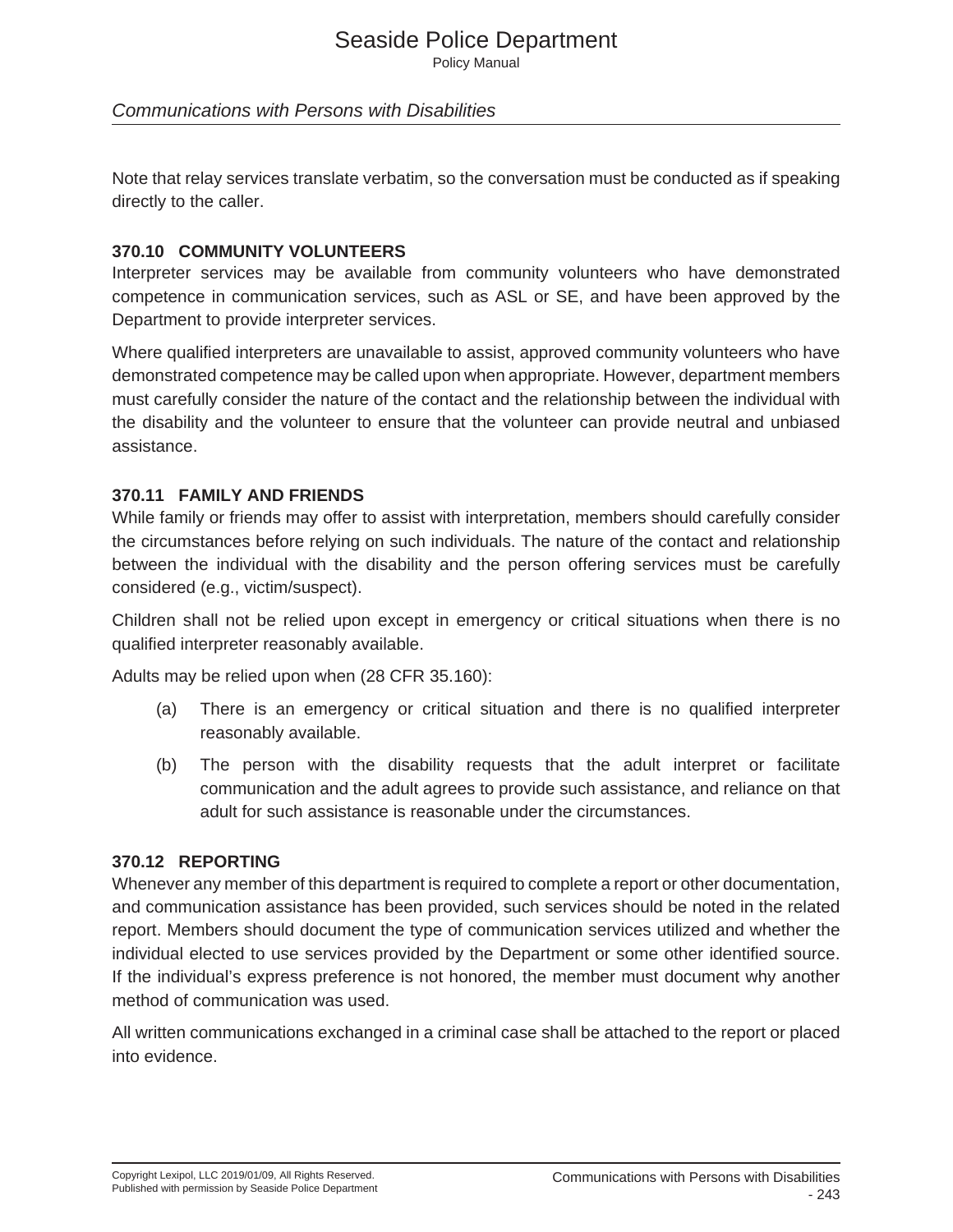Policy Manual

#### *Communications with Persons with Disabilities*

#### **370.13 FIELD ENFORCEMENT**

Field enforcement will generally include such contacts as traffic stops, pedestrian stops, serving warrants and restraining orders, crowd/traffic control and other routine field contacts that may involve individuals with disabilities. The scope and nature of these activities and contacts will inevitably vary.

The Department recognizes that it would be virtually impossible to provide immediate access to complete communication services to every member of this department. Members and/or supervisors must assess each situation and consider the length, complexity and importance of the communication, as well as the individual's preferred method of communication, when determining the type of resources to use and whether a qualified interpreter is needed.

Although not every situation can be addressed in this policy, it is important that members are able to effectively communicate the reason for a contact, the need for information and the meaning or consequences of any enforcement action. For example, it would be meaningless to verbally request consent to search if the officer is unable to effectively communicate with an individual who is deaf or hard of hearing and requires communications assistance.

If available, officers should obtain the assistance of a qualified interpreter before placing an individual with a disability under arrest. Individuals who are arrested and are assisted by service animals should be permitted to make arrangements for the care of such animals prior to transport.

#### 370.13.1 FIELD RESOURCES

Examples of methods that may be sufficient for transactions, such as checking a license or giving directions to a location or for urgent situations such as responding to a violent crime in progress, may, depending on the circumstances, include such simple things as:

- (a) Hand gestures or visual aids with an individual who is deaf, hard of hearing or has impaired speech.
- (b) Exchange of written notes or communications.
- (c) Verbal communication with an individual who can speechread by facing the individual and speaking slowly and clearly.
- (d) Use of computer, word processing, personal communication device or similar device to exchange texts or notes.
- (e) Slowly and clearly speaking or reading simple terms to individuals who have a visual or mental impairment.

Members should be aware that these techniques may not provide effective communication as required by law and this policy depending on the circumstances.

# **370.14 CUSTODIAL INTERROGATIONS**

In an effort to ensure that the rights of individuals who are deaf, hard of hearing or have speech impairment are protected during a custodial interrogation, this department will provide interpreter services before beginning an interrogation, unless exigent circumstances exist or the individual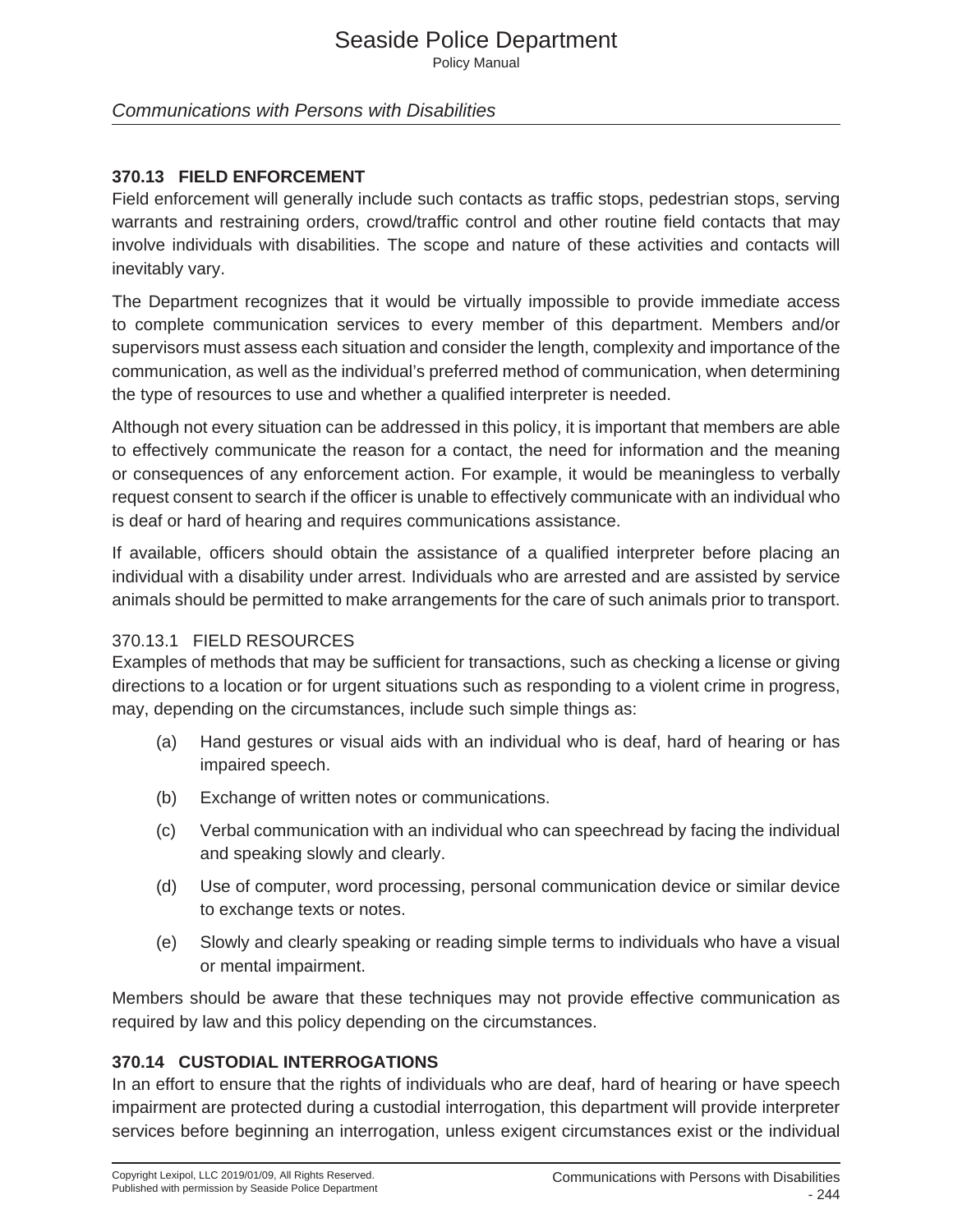Policy Manual

# *Communications with Persons with Disabilities*

has made a clear indication that he/she understands the process and desires to proceed without an interpreter. The use of a video remote interpreting service should be considered, where appropriate, if a live interpreter is not available. *Miranda* warnings shall be provided to suspects who are deaf or hard of hearing by a qualified interpreter or by providing a written *Miranda* warning card.

In order to ensure that communications during custodial investigations are accurately documented and are admissible as evidence, interrogations should be recorded whenever reasonably possible. See guidance on recording custodial interrogations in the Investigation and Prosecution Policy.

#### **370.15 ARREST AND BOOKINGS**

If an individual with speech or hearing disabilities is arrested, the arresting officer shall use department-approved procedures to provide a qualified interpreter at the place of arrest or booking as soon as reasonably practicable, unless the individual indicates that he/she prefers a different auxiliary aid or service or the officer reasonably determines another effective method of communication exists under the circumstances.

When gathering information during the booking process, members should remain alert to the impediments that often exist when communicating with those who are deaf, hard of hearing, who have impaired speech or vision, are blind, or have other disabilities. In the interest of the arrestee's health and welfare, the safety and security of the facility and to protect individual rights, it is important that accurate medical screening and booking information be obtained. If necessary, members should seek the assistance of a qualified interpreter whenever there is concern that accurate information cannot be obtained or that booking instructions may not be properly understood by the individual.

Individuals who require and possess personally owned communication aids (e.g., hearing aids, cochlear processors) should be permitted to retain them while in custody.

#### **370.16 COMPLAINTS**

The Department shall ensure that individuals with disabilities who wish to file a complaint regarding members of this department are able to do so. The Department may provide a qualified interpreter or forms in enlarged print, as appropriate. Complaints will be referred to the department ADA Coordinator.

Investigations into such complaints shall be handled in accordance with the Personnel Complaints Policy. Qualified interpreters used during the investigation of a complaint should not be members of this Department.

# **370.17 COMMUNITY OUTREACH**

Community outreach programs and other such services offered by this department are important to the ultimate success of more traditional law enforcement duties. This department will continue to work with community groups, local businesses and neighborhoods to provide equal access to such programs and services.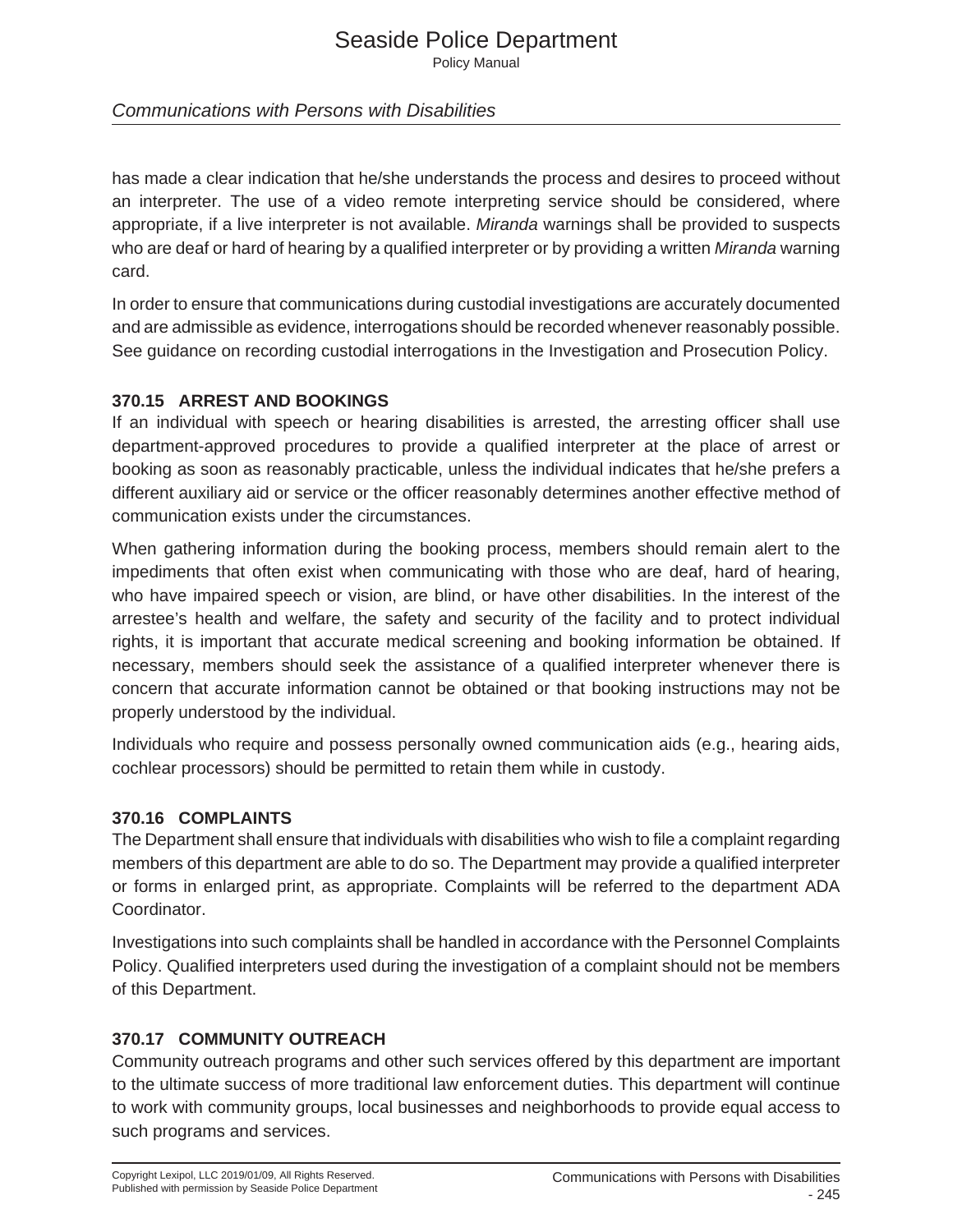Policy Manual

#### *Communications with Persons with Disabilities*

#### **370.18 TRAINING**

To ensure that all members who may have contact with individuals who are disabled are properly trained, the Department will provide periodic training that should include:

- (a) Awareness and understanding of this policy and related procedures, related forms and available resources.
- (b) Procedures for accessing qualified interpreters and other available resources.
- (c) Working with in-person and telephone interpreters and related equipment.

The Training Manager shall be responsible for ensuring new members receive training related to interacting with individuals who have disabilities, including individuals who are deaf, hard of hearing, who have impaired speech or vision, or are blind. Those who may have contact with such individuals should receive refresher training at least once every two years thereafter. The Training Manager shall maintain records of all training provided, and will retain a copy in each member's training file in accordance with established records retention schedules.

# 370.18.1 CALL-TAKER TRAINING

Emergency call-takers shall be trained in the use of TTY equipment protocols for communicating with individuals who are deaf, hard of hearing or who have speech impairments. Such training and information should include:

- (a) The requirements of the ADA and Section 504 of the Rehabilitation Act for telephone emergency service providers.
- (b) ASL syntax and accepted abbreviations.
- (c) Practical instruction on identifying and processing TTY or TDD calls, including the importance of recognizing silent TTY or TDD calls, using proper syntax, abbreviations and protocol when responding to TTY or TDD calls.
- (d) Hands-on experience in TTY and TDD communications, including identification of TTY or TDD tones.

Training should be mandatory for all County Communications members who may have contact with individuals from the public who are deaf, hard of hearing or have impaired speech. Refresher training should occur every six months.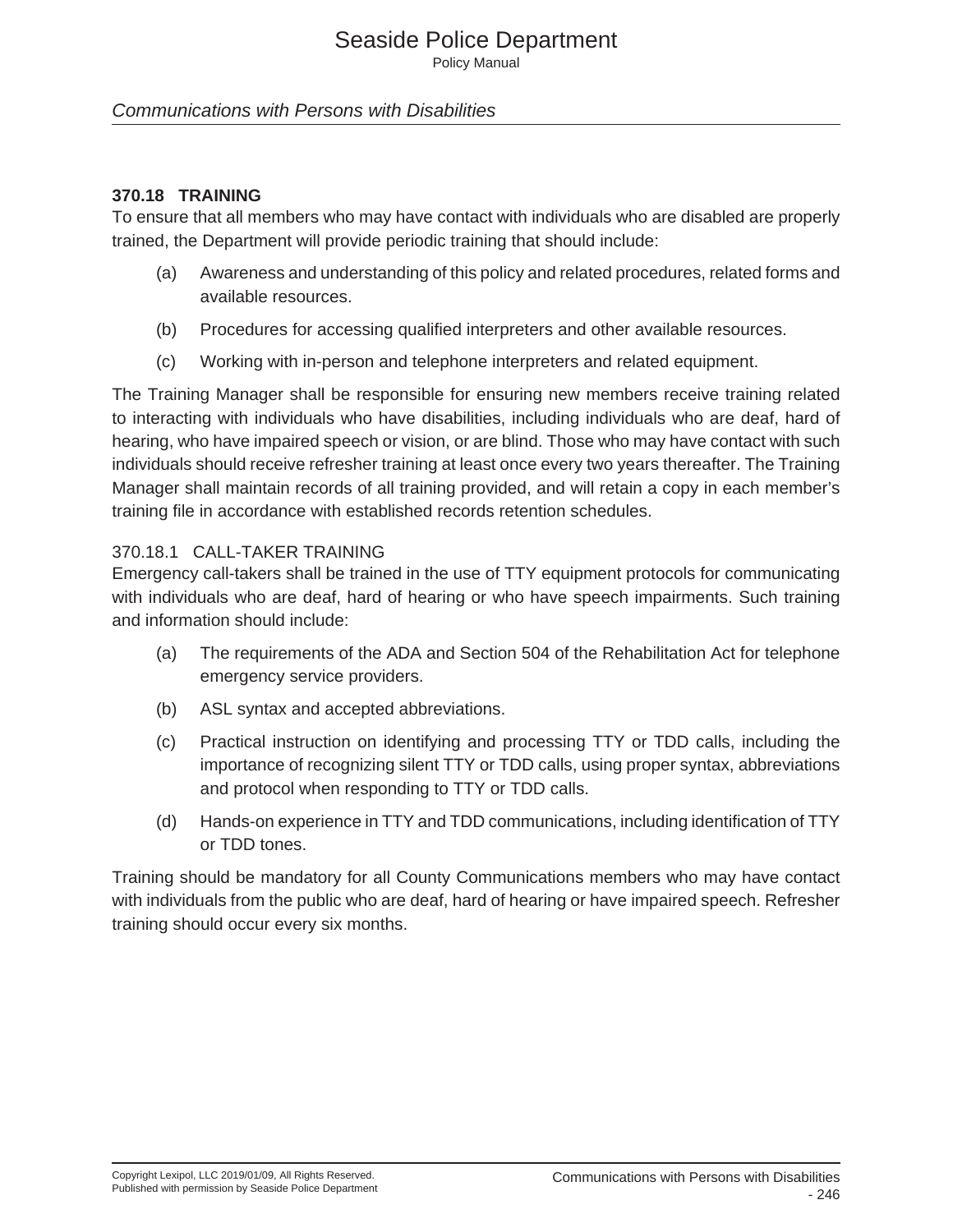# **Automatic External Defibrillator Use**

# **371.1 PURPOSE AND SCOPE**

The purpose of this policy is to establish standards for use of the Automatic External Defibrillator (AED).

# **371.2 POLICY**

It shall be the policy of the Seaside Police Department that all officers, while acting within the course and scope of their duties, be familiar and trained in the use of the Automatic External Defibrillator (AED). Officers will follow the guidelines established by the American Heart Association and use the protocols established by the Monterey County Emergency Medical Services and the State of California.

#### 371.2.1 GENERAL USE

The AED is to be used when cardiac arrest has occurred, there is no pulse or respiration, and Cardio-Pulmonary Resuscitation (CPR) has been initiated.

# **371.3 PROCEDURE**

### 371.3.1 DEPLOYMENT

Officers should respond with an AED to the scene of any emergency response where the primary complaint is:

- (a) CPR in progress;
- (b) Unconscious/unresponsive;
- (c) Difficulty breathing/not breathing;
- (d) Chest pain;
- (e) Dizziness.

#### 371.3.2 APPLICATION

The AED will be applied to the patient only when there is no pulse or respiration. CPR is initiated first, and then the AED is applied.

#### 371.3.3 POST DEPLOYMENT

- (a) The AED will be taken out of service until the data card can be replaced;
- (b) The Administrative Corporal shall be notified as to the use of the AED. The Administrative Corporal will, in turn, notify the Monterey County Department of Health Services.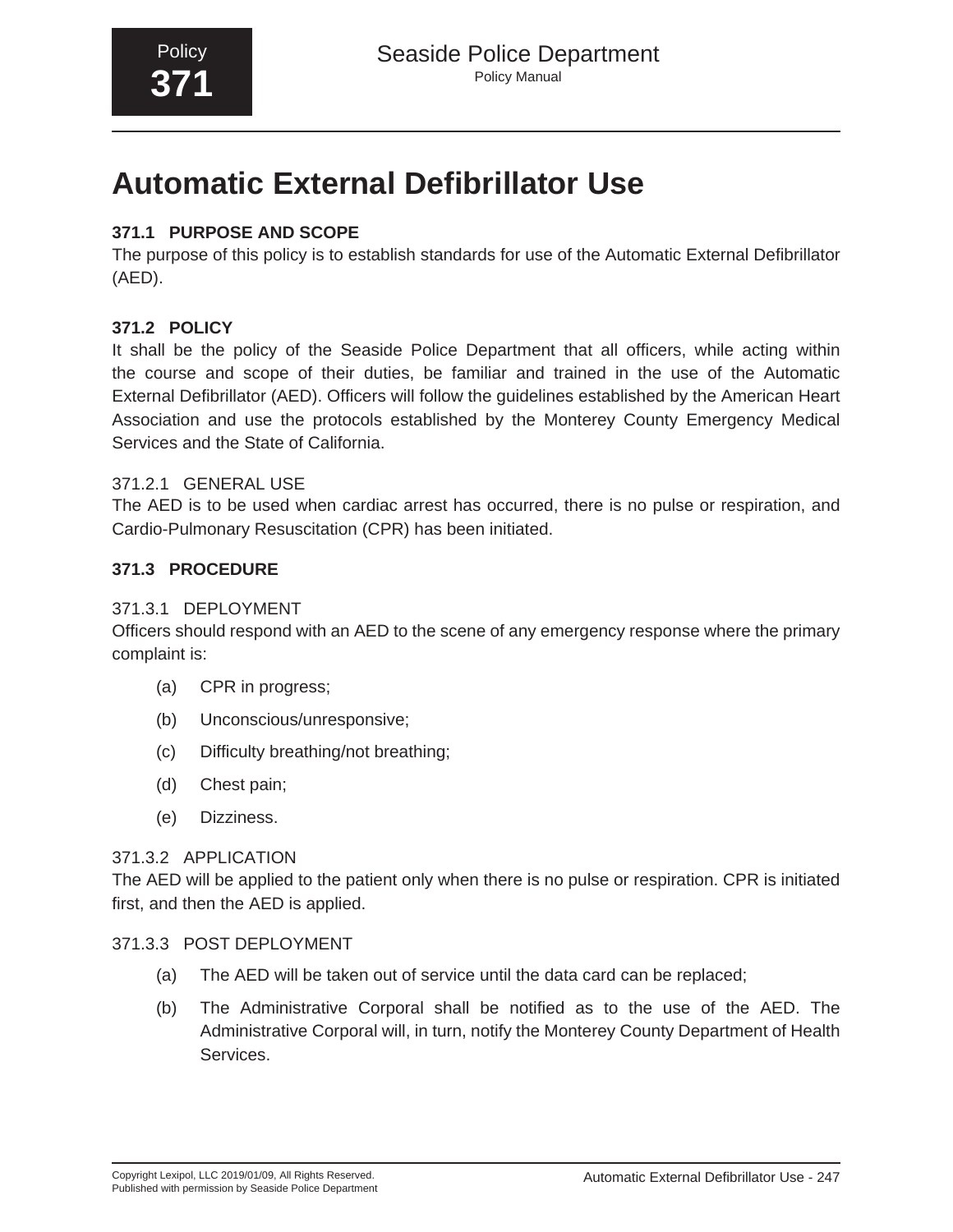### *Automatic External Defibrillator Use*

#### 371.3.4 INSPECTION

When placed in service, the AED will be visually inspected to assure there is no damage to the unit. Also inspect all items necessary for the successful deployment of the unit, including gloves, one-way mask, and alcohol swabs.

DO NOT turn the AED on until it is needed for use.

#### **371.4 MAINTENANCE**

The AED is a self-testing device; therefore, it is not necessary to test the device daily. The AED units will be stored in the Report Writing Room. At the beginning of each shift, each officer will check out an AED, confirm that all supplies (gloves, one-way mask, and alcohol swabs) are in the case, and place it in the trunk of their patrol vehicle. Upon completion of the shift, the officer shall return the AED to the Report Writing Room.

- (a) If there are any items missing from the AED case, the officer shall complete the Equipment Replacement or Repair form and give it to the Administrative Corporal.
- (b) The Administrative Corporal or his/her designee will test the AEDs on a monthly basis to ensure the units are functioning properly.
- (c) If an AED does not display a green light when tested, indicating the unit is ready for use, it shall be removed from service by the Administrative Corporal and scheduled for service.
- (d) Only one set of electrodes are included with each unit. If the electrodes are used, the Administrative Corporal will replace them upon the unit being returned to service.

#### **371.5 TRAINING**

Training for the use of the AED will follow procedures established by the American Heart Association and follow the guidelines established by Monterey County Emergency Medical Services and the State of California. A trained/certified officer may train department employees. Refresher training will take place annually.

All officers will satisfactorily perform functions that demonstrate proficiency at any time. Written tests may be required during training and must be successfully passed by officers.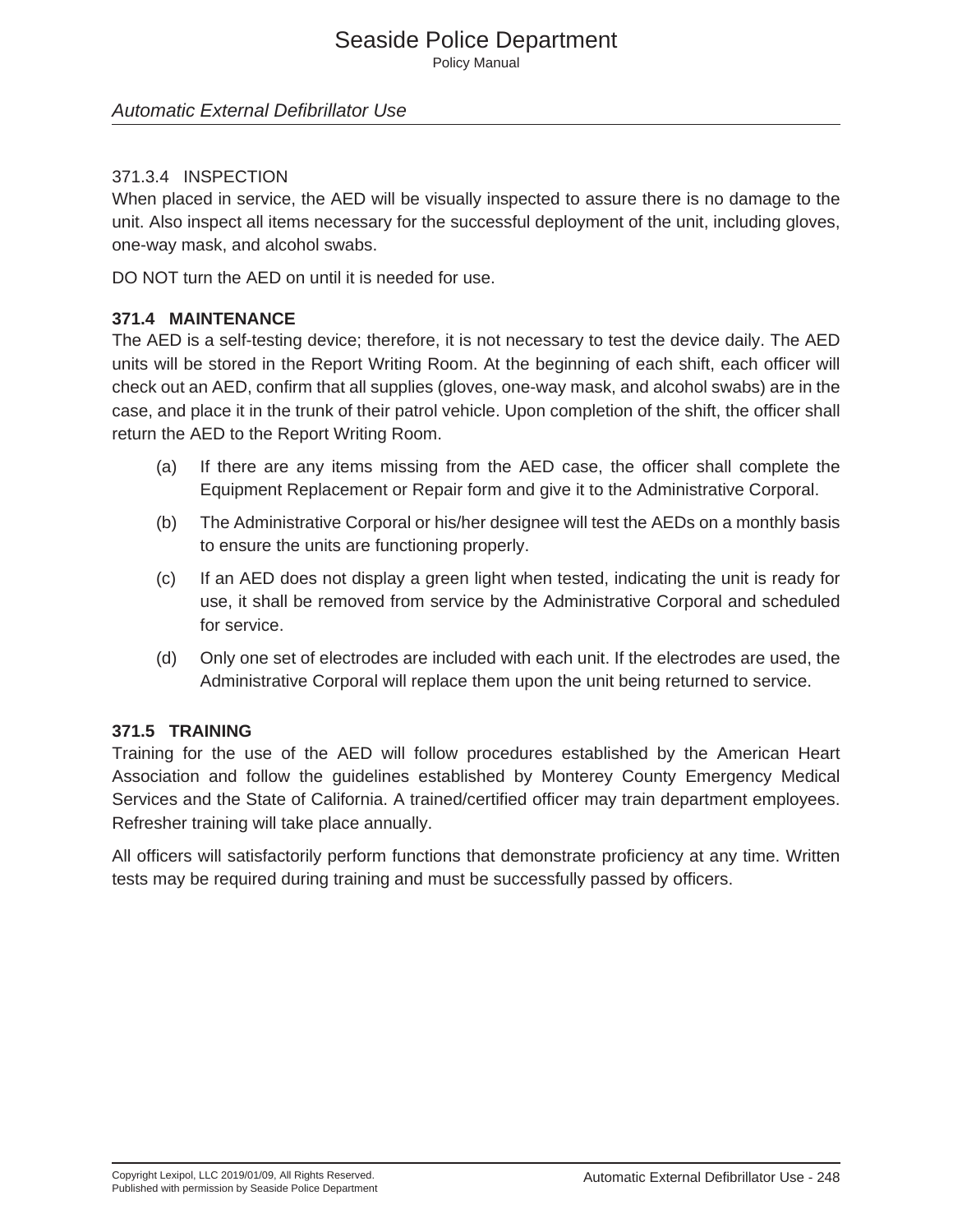# **Mandatory Employer Notification**

# **372.1 PURPOSE AND SCOPE**

The purpose of this policy is to describe the requirements and procedures to follow when a public or private school employee (teacher and non-teacher) has been arrested under certain circumstances.

# **372.2 MANDATORY SCHOOL EMPLOYEE ARREST REPORTING**

In the event a school employee is arrested for any offense enumerated below, the Chief of Police or his/her designee is required to report the arrest as follows.

# 372.2.1 ARREST OF PUBLIC SCHOOL TEACHER

In the event a public school teacher is arrested for any controlled substance offense enumerated in Health and Safety Code § 11590 or Health and Safety Code § 11364, in so far as that section relates to Health and Safety Code § 11054(d)(12), or for any of the offenses enumerated in Penal Code § 290, Penal Code § 261(a) or Education Code § 44010, the Chief of Police or his/her designee is mandated to immediately notify by telephone the superintendent of the school district employing the teacher and to immediately give written notice of the arrest to the Commission on Teacher Credentialing and to the superintendent of schools in the county where the person is employed (Health and Safety Code § 11591; Penal Code § 291).

# 372.2.2 ARREST OF PUBLIC SCHOOL NON-TEACHER EMPLOYEE

In the event a public school non-teacher employee is arrested for any controlled substance offense enumerated in Health and Safety Code § 11590 or Health and Safety Code § 11364, in so far as that section relates to Health and Safety Code § 11054(d)(12), or for any of the offenses enumerated in Penal Code § 290, Penal Code § 261(a) or Education Code § 44010, the Chief of Police or his/her designee is mandated to immediately notify by telephone the superintendent of the school district employing the non-teacher and to immediately give written notice of the arrest to the governing board of the school district employing the person (Health and Safety Code § 11591; Penal Code § 291).

# 372.2.3 ARREST OF PRIVATE SCHOOL TEACHER

In the event a private school teacher is arrested for any controlled substance offense enumerated in Health and Safety Code § 11590 or Health and Safety Code § 11364, in so far as that section relates to Health and Safety Code § 11054(d)(12), or for any of the offenses enumerated in Penal Code § 290 or Education Code § 44010, the Chief of Police or his/her designee is mandated to immediately notify by telephone the private school authority employing the teacher and to immediately give written notice of the arrest to the private school authority employing the teacher (Health and Safety Code § 11591; Penal Code § 291.1).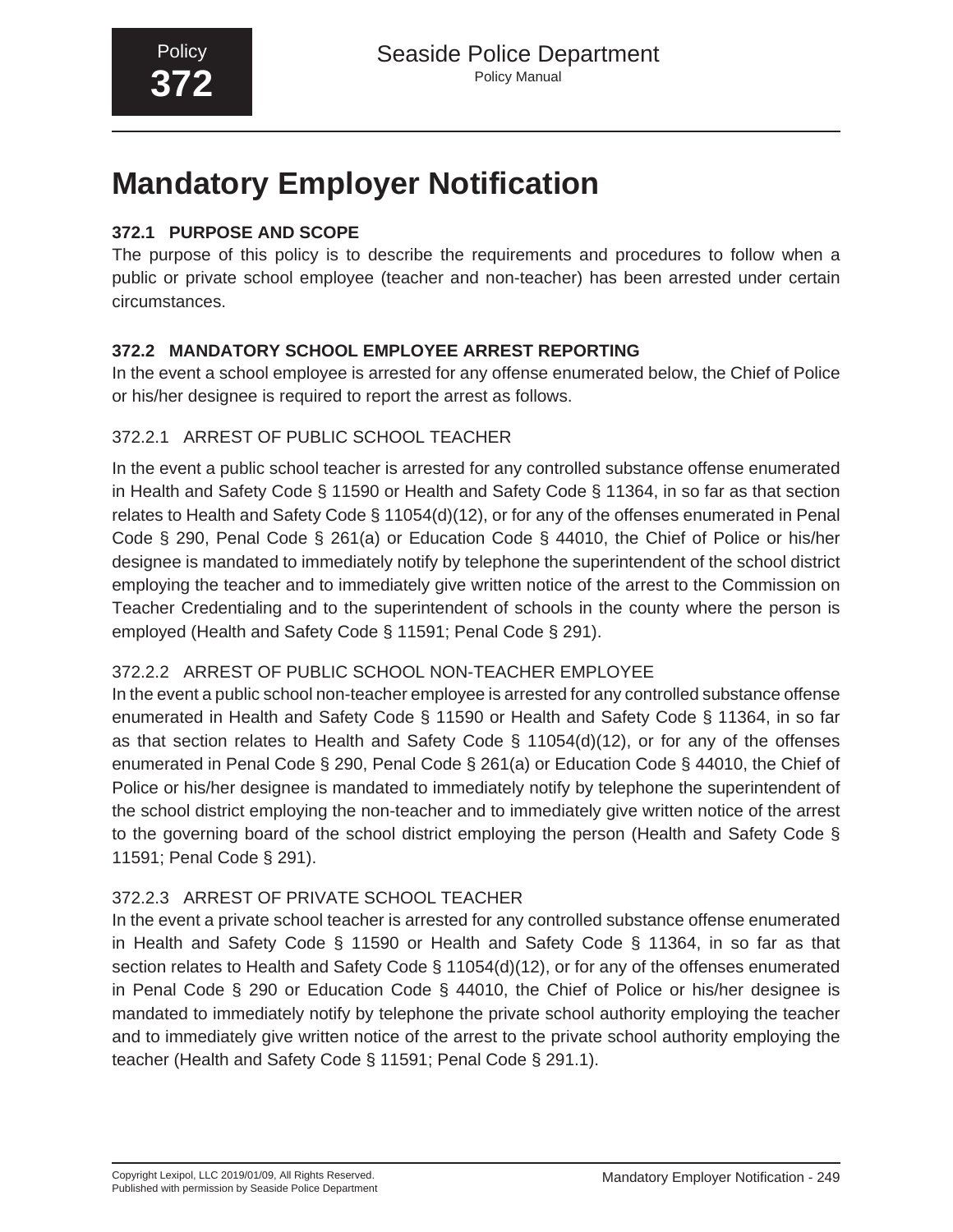# 372.2.4 ARREST OF COMMUNITY COLLEGE INSTRUCTOR

In the event a teacher or instructor employed in a community college district school is arrested for any controlled substance offense enumerated in Health and Safety Code § 11590 or Health and Safety § 11364, in so far as that section relates to Health and Safety Code § 11054(d)(9), or for any of the offenses enumerated in Penal Code § 290 or in Penal Code § 261(a)(1), the Chief of Police or the authorized designee is mandated to immediately notify by telephone the superintendent of the community college district employing the person, and shall immediately give written notice of the arrest to the California Community Colleges Chancellor's Office (Health and Safety Code § 11591.5; Penal Code § 291.5).

# **372.3 POLICY**

The Seaside Police Department will meet the reporting requirements of California law to minimize the risks to children and others.

# **372.4 ARREST OF PERSONS EMPLOYED IN COMMUNITY CARE FACILITIES**

In the event an employee of a community treatment facility, a day treatment facility, a group home, a short-term residential therapeutic program or a foster family agency is arrested for child abuse (as defined in Penal Code § 11165.6) and the employee is free to return to work where children are present, the investigating member shall notify the licensee of the charge of abuse (Health and Safety Code § 1522.2).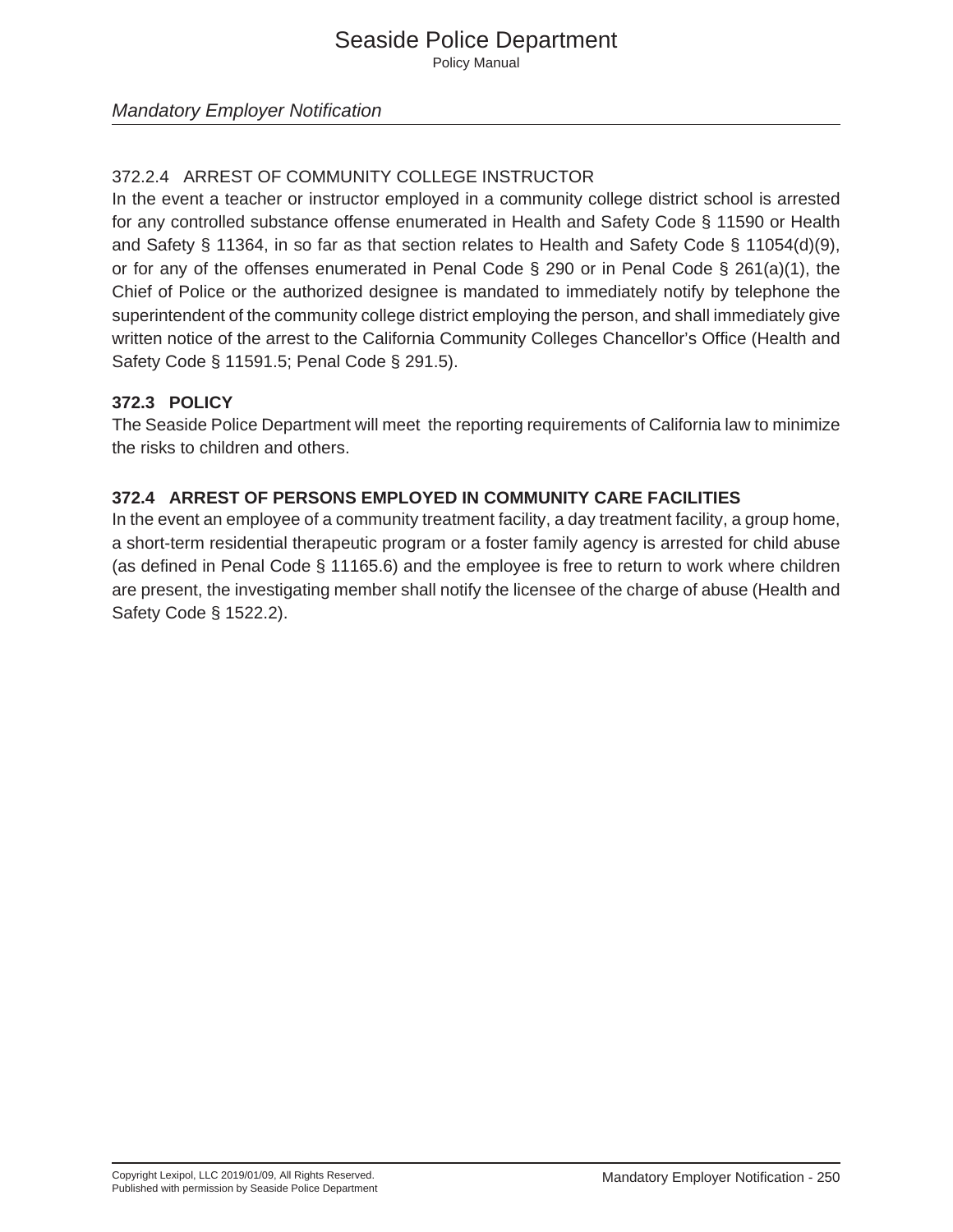# **Biological Samples**

# **374.1 PURPOSE AND SCOPE**

This policy provides guidelines for the collection of biological samples from those individuals required to provide samples upon conviction or arrest for certain offenses. This policy does not apply to biological samples collected at a crime scene or taken from a person in conjunction with a criminal investigation. Nor does it apply to biological samples from those required to register, for example, sex offenders.

# **374.2 POLICY**

The Seaside Police Department will assist in the expeditious collection of required biological samples from offenders in accordance with the laws of this state and with as little reliance on force as practicable.

# **374.3 PERSONS SUBJECT TO DNA COLLECTION**

Those who must submit a biological sample include (Penal Code § 296):

- (a) A person, including a juvenile, upon conviction or other adjudication of any felony offense.
- (b) A person, including a juvenile, upon conviction or other adjudication of any offense if the person has a prior felony on record.
- (c) An adult arrested or charged with any felony.

# **374.4 PROCEDURE**

When an individual is required to provide a biological sample, a trained employee shall obtain the sample in accordance with this policy.

# 374.4.1 COLLECTION

The following steps should be taken to collect a sample:

- (a) Verify that the individual is required to provide a sample pursuant to Penal Code § 296; Penal Code § 296.1.
- (b) Verify that a biological sample has not been previously collected from the offender by querying the individual's criminal history record for a DNA collection flag or, during regular business hours, calling the California Department of Justice (DOJ) designated DNA laboratory. There is no need to obtain a biological sample if one has been previously obtained.
- (c) Use a DNA buccal swab collection kit provided by the California DOJ to perform the collection and take steps to avoid cross contamination.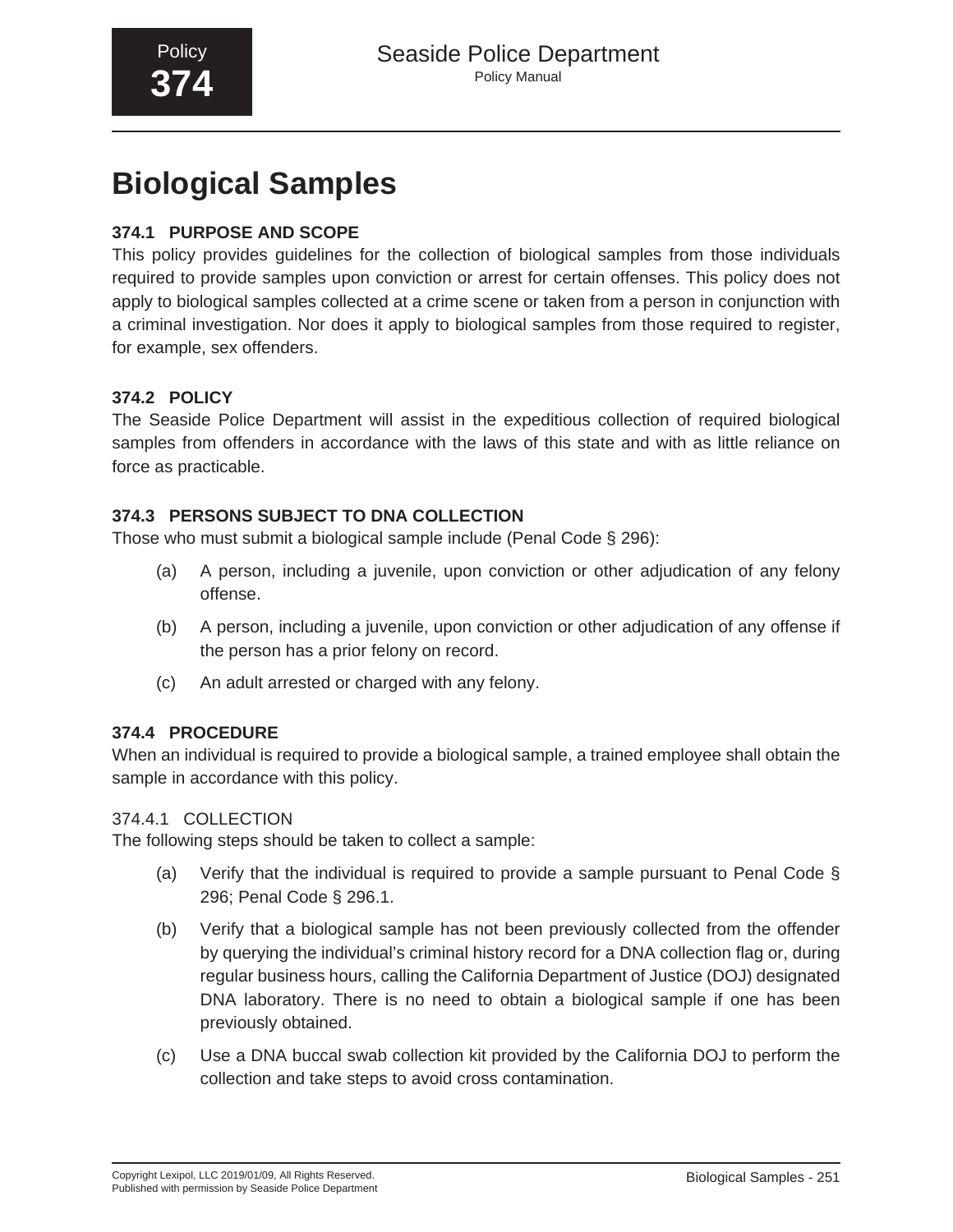# **374.5 USE OF FORCE TO OBTAIN SAMPLES**

If a person refuses to cooperate with the sample collection process, officers should attempt to identify the reason for refusal and seek voluntary compliance without resorting to using force. Force will not be used in the collection of samples except as authorized by court order and only with the approval of a supervisor. Methods to consider when seeking voluntary compliance include contacting:

- (a) The person's parole or probation officer when applicable.
- (b) The prosecuting attorney to seek additional charges against the person for failure to comply or to otherwise bring the refusal before a judge.
- (c) The judge at the person's next court appearance.
- (d) The person's attorney.
- (e) A chaplain.
- (f) Another custody facility with additional resources, where an arrestee can be transferred to better facilitate sample collection.
- (g) A supervisor who may be able to authorize custodial disciplinary actions to compel compliance, if any are available.

The supervisor shall review and approve any plan to use force and be present to document the process.

# 374.5.1 VIDEO RECORDING

A video recording should be made anytime force is used to obtain a biological sample. The recording should document all staff participating in the process, in addition to the methods and all force used during the collection. The recording should be part of the investigation file, if any, or otherwise retained in accordance with the department's records retention schedule (15 CCR 1059).

# 374.5.2 CELL EXTRACTIONS

If the use of force includes a cell extraction, the extraction shall be video recorded, including audio. Video shall be directed at the cell extraction event. The video recording shall be retained by the Department for the length of time required by statute. Notwithstanding the use of the video as evidence in a criminal proceeding, the tape shall be retained administratively (15 CCR 1059).

# **374.6 LEGAL MANDATES AND RELEVANT LAWS**

California law provides for the following:

# 374.6.1 DOCUMENTATION RELATED TO FORCE

The Watch Commander shall prepare prior written authorization for the use of any force (15 CCR 1059). The written authorization shall include information that the subject was asked to provide the requisite specimen, sample or impression and refused, as well as the related court order authorizing the force.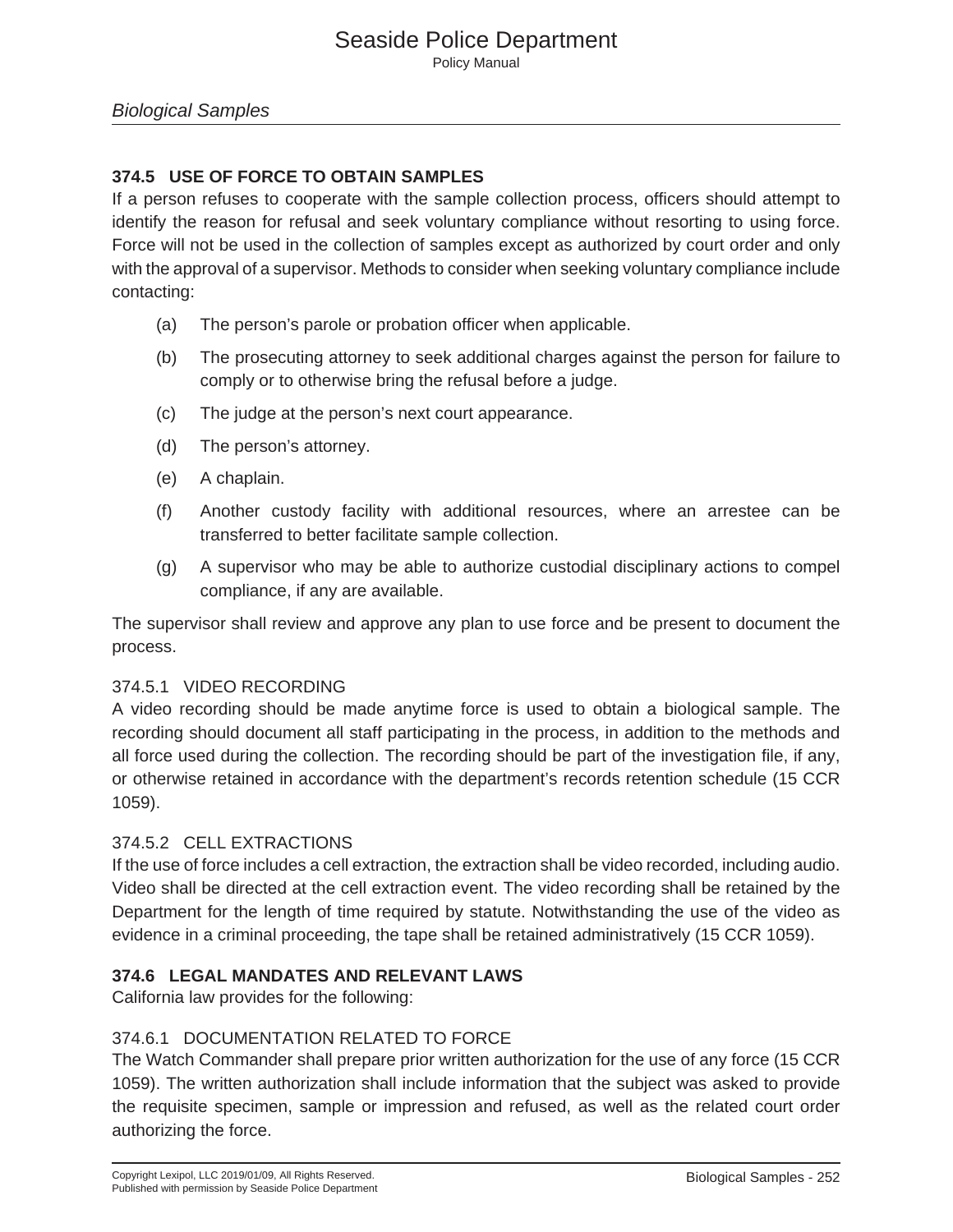Policy Manual

#### 374.6.2 BLOOD SAMPLES

A blood sample should only be obtained under this policy when:

- (a) The California DOJ requests a blood sample and the subject consents, or
- (b) A court orders a blood sample following a refusal.

The withdrawal of blood may only be performed in a medically approved manner by health care providers trained and qualified to draw blood. A California DOJ collection kit shall be used for this purpose (Penal Code § 298(a); Penal Code § 298(b)(2)).

#### 374.6.3 LITIGATION

The Chief of Police or authorized designee should notify the California DOJ's DNA Legal Unit in the event this department is named in a lawsuit involving the DNA Data Bank sample collection, sample use or any aspect of the state's DNA Data Bank Program.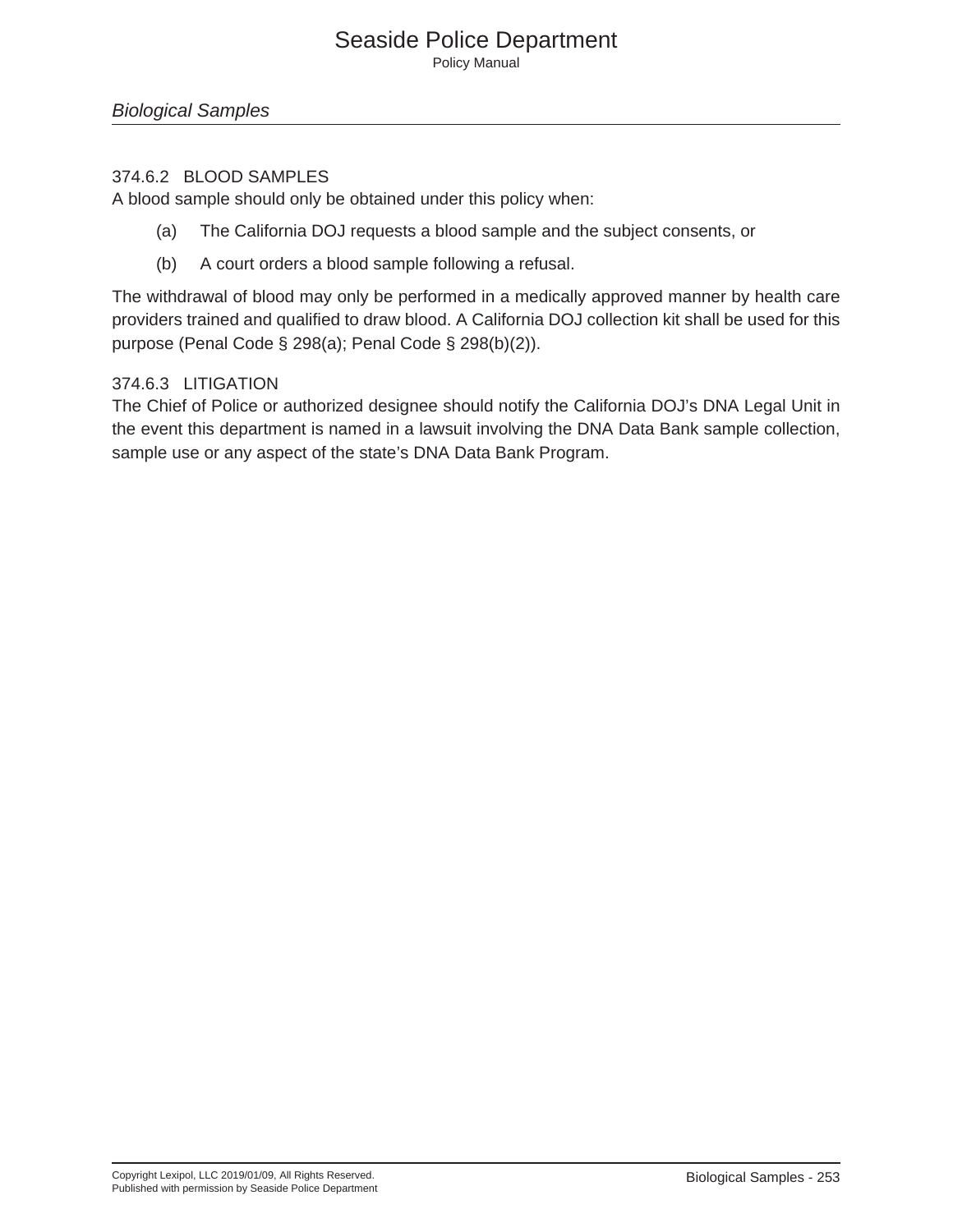# **Chaplains**

# **376.1 PURPOSE AND SCOPE**

This policy establishes the guidelines for Seaside Police Department chaplains to provide counseling or emotional support to members of the Department, their families and members of the public.

# **376.2 POLICY**

The Seaside Police Department shall ensure that department chaplains are properly appointed, trained and supervised to carry out their responsibilities without financial compensation.

# **376.3 ELIGIBILITY**

Requirements for participation as a chaplain for the Department may include, but are not limited to:

- (a) Being above reproach, temperate, prudent, respectable, hospitable, able to teach, be free from addiction to alcohol or other drugs, and excessive debt.
- (b) Managing their households, families and personal affairs well.
- (c) Having a good reputation in the community.
- (d) Successful completion of an appropriate-level background investigation.
- (e) A minimum of five years of successful counseling experience.
- (f) Possession of a valid driver license.

The Chief of Police may apply exceptions for eligibility based on organizational needs and the qualifications of the individual.

# **376.4 RECRUITMENT, SELECTION AND APPOINTMENT**

The Seaside Police Department shall endeavor to recruit and appoint only those applicants who meet the high ethical, moral and professional standards set forth by this department.

All applicants shall be required to meet and pass the same pre-employment procedures as department personnel before appointment.

# 376.4.1 SELECTION AND APPOINTMENT

Chaplain candidates shall successfully complete the following process prior to appointment as a chaplain:

- (a) Submit the appropriate written application.
- (b) Include a recommendation from employers or volunteer programs.
- (c) Interview with the Chief of Police and the chaplain coordinator.
- (d) Successfully complete an appropriate-level background investigation.
- (e) Complete an appropriate probationary period as designated by the Chief of Police.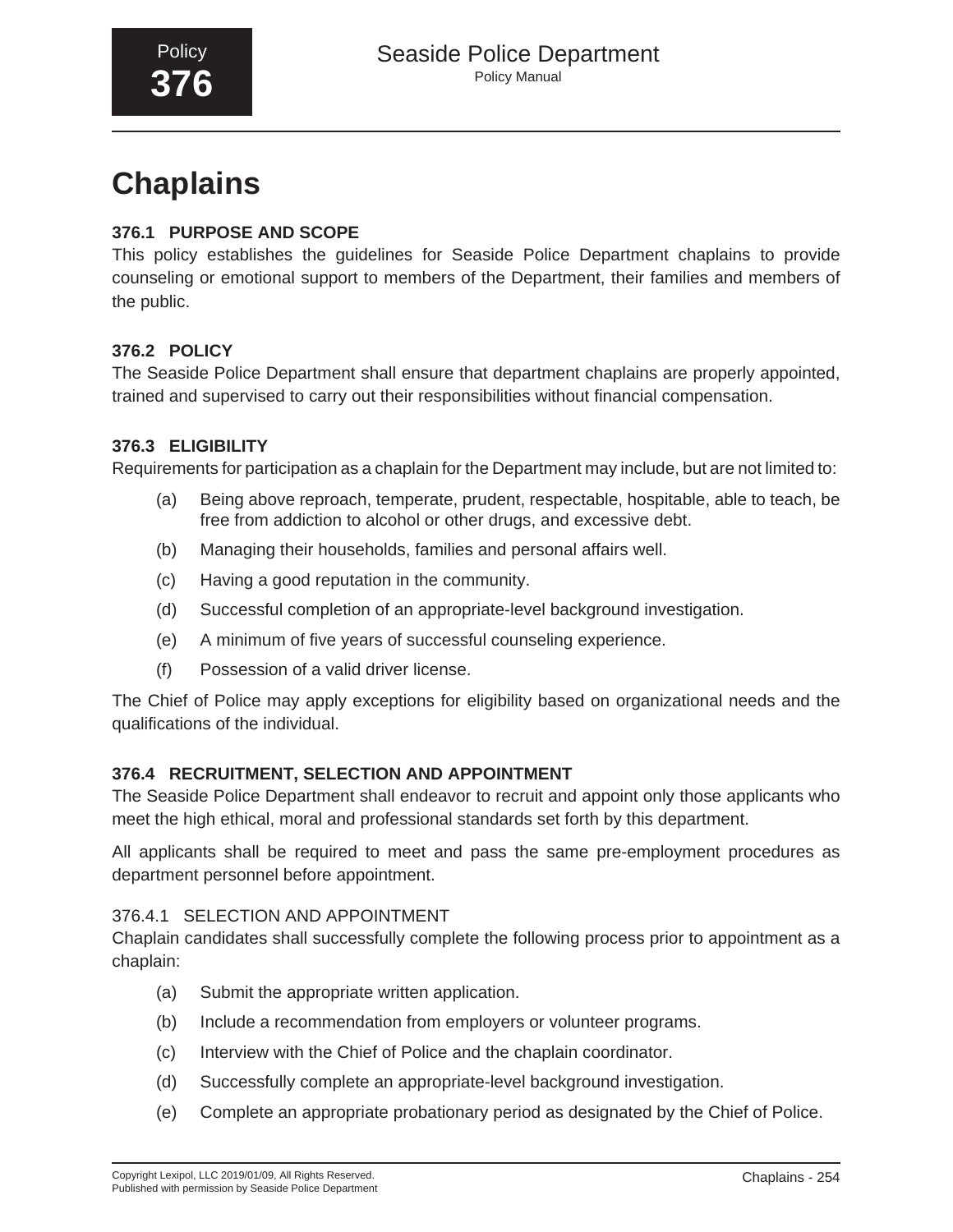Chaplains are volunteers and serve at the discretion of the Chief of Police. Chaplains shall have no property interest in continued appointment. However, if a chaplain is removed for alleged misconduct, the chaplain will be afforded an opportunity solely to clear his/her name through a liberty interest hearing, which shall be limited to a single appearance before the Chief of Police or the authorized designee.

#### **376.5 IDENTIFICATION AND UNIFORMS**

As representatives of the Department, chaplains are responsible for presenting a professional image to the community. Chaplains shall dress appropriately for the conditions and performance of their duties. Uniforms and necessary safety equipment will be provided for each chaplain. Identification symbols worn by chaplains shall be different and distinct from those worn by officers through the inclusion of "Chaplain" on the uniform and not reflect any religious affiliation.

Chaplains will be issued Seaside Police Department identification cards, which must be carried at all times while on-duty. The identification cards will be the standard Seaside Police Department identification cards, with the exception that "Chaplain" will be indicated on the cards. Chaplains shall be required to return any issued uniforms or department property at the termination of service.

Chaplains shall conform to all uniform regulations and appearance standards of this department.

#### **376.6 CHAPLAIN COORDINATOR**

The Chief of Police shall delegate certain responsibilities to a chaplain coordinator. The coordinator shall be appointed by and directly responsible to the Division Commander or the authorized designee.

The chaplain coordinator shall serve as the liaison between the chaplains and the Chief of Police. The function of the coordinator is to provide a central coordinating point for effective chaplain management within the Department, and to direct and assist efforts to jointly provide more productive chaplain services. Under the general direction of the Chief of Police or the authorized designee, chaplains shall report to the chaplain coordinator and/or Watch Commander.

The chaplain coordinator may appoint a senior chaplain or other designee to assist in the coordination of chaplains and their activities.

The responsibilities of the coordinator or the authorized designee include, but are not limited to:

- (a) Recruiting, selecting and training qualified chaplains.
- (b) Conducting chaplain meetings.
- (c) Establishing and maintaining a chaplain callout roster.
- (d) Maintaining records for each chaplain.
- (e) Tracking and evaluating the contribution of chaplains.
- (f) Maintaining a record of chaplain schedules and work hours.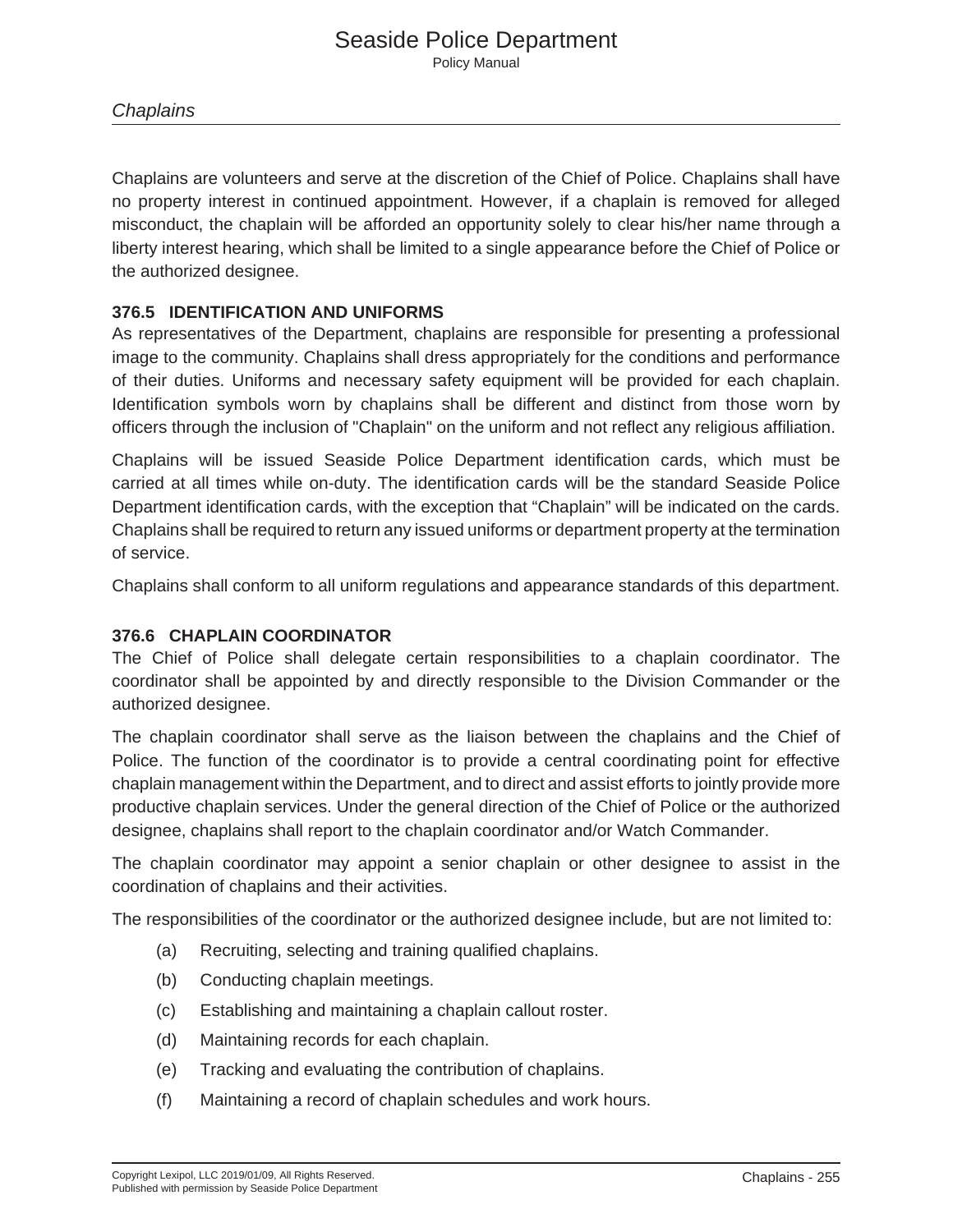- (g) Completing and disseminating, as appropriate, all necessary paperwork and information.
- (h) Planning periodic recognition events.
- (i) Maintaining liaison with other agency chaplain coordinators.

An evaluation of the overall use of chaplains will be conducted on an annual basis by the coordinator.

#### 376.6.1 OTHER RESPONSIBILITIES

- (a) Participate in in-service training classes when appropriate.
- (b) Assist in connecting personnel or members of the public with with their personal clergy as soon as possible.
- (c) Should a person request a representative/minister of a specific denomination other than a Department Chaplain, the on-scene Chaplain will contact the appropriate clergy as requested.
- (d) Make referrals in cases where specialized attention is needed, or in those cases that are beyond the Chaplain's ability to assist.
- (e) Chaplains may not accept gratuities offered for their services as a Chaplain for the Seaside Police Department, nor during any follow-up duties resulting from their duties as a Department Chaplain.

#### **376.7 DUTIES AND RESPONSIBILITIES**

Chaplains assist the Department, its members and the community, as needed. Assignments of chaplains will usually be to augment the Field Operations Division . Chaplains may be assigned to other areas within the Department as needed. Chaplains should be placed only in assignments or programs that are consistent with their knowledge, skills, abilities and the needs of the Department.

All chaplains will be assigned to duties by the chaplain coordinator or the authorized designee.

Chaplains may not proselytize or attempt to recruit members of the Department or the public into a religious affiliation while representing themselves as chaplains with this department. If there is any question as to the receiving person's intent, chaplains should verify that the person is desirous of spiritual counseling or guidance before engaging in such discussion.

Chaplains may not accept gratuities for any service or any subsequent actions or follow-up contacts that were provided while functioning as a chaplain for the Seaside Police Department.

#### 376.7.1 COMPLIANCE

Chaplains are volunteer members of this department, and except as otherwise specified within this policy, are required to comply with the Volunteer Program Policy and other applicable policies.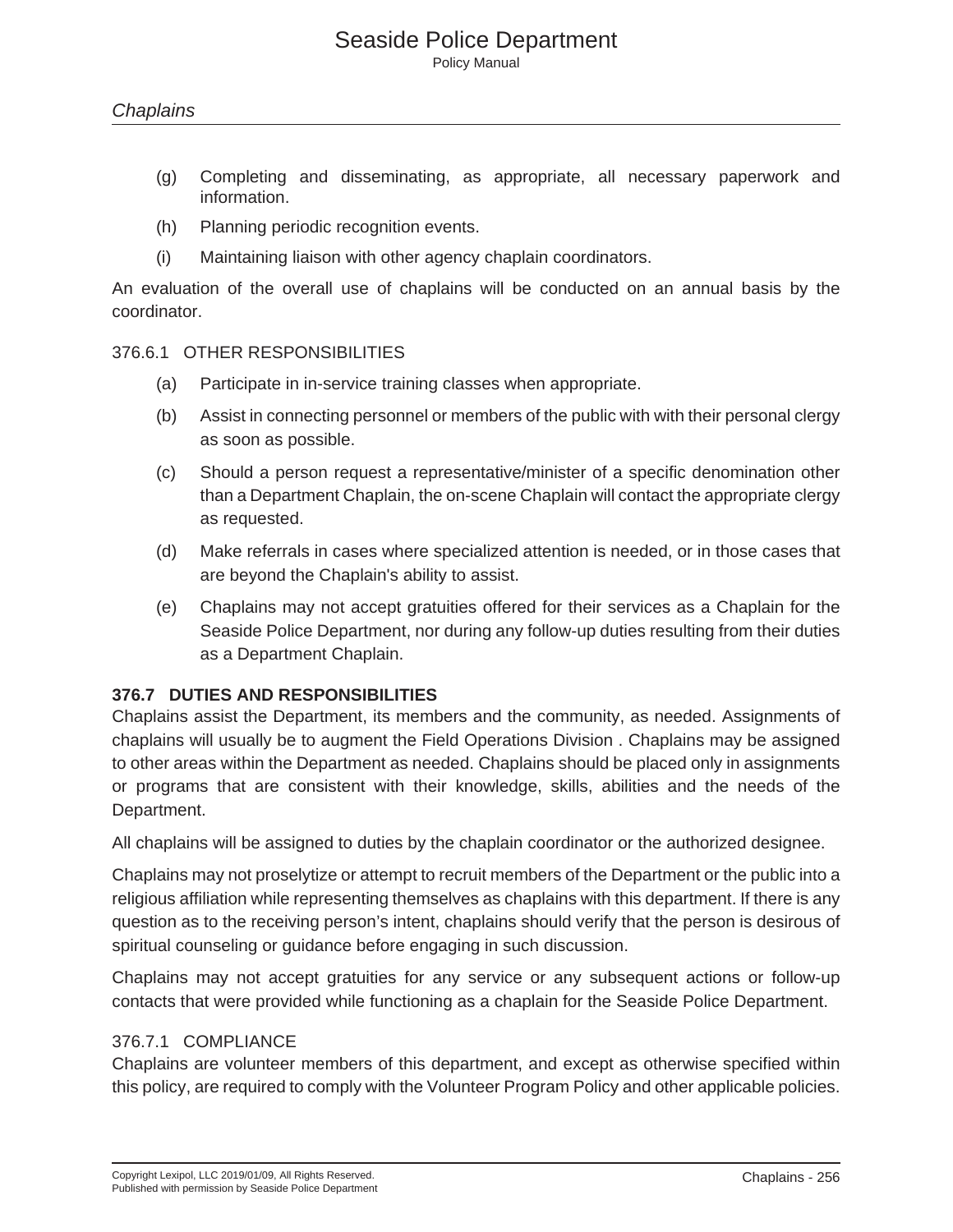#### 376.7.2 ASSISTING DEPARTMENT MEMBERS

The responsibilities of a chaplain related to department members include, but are not limited to:

- (a) Assisting in making notification to families of members who have been seriously injured or killed and, after notification, responding to the hospital or home of the member.
- (b) Visiting sick or injured members in the hospital or at home.
- (c) Attending and participating, when requested, in funerals of active or retired members.
- (d) Serving as a resource for members when dealing with the public in incidents, such as accidental deaths, suicides, suicidal subjects, serious accidents, drug and alcohol abuse and other such situations that may arise.
- (e) Providing counseling and support for members and their families.
- (f) Being alert to the needs of members and their families.

#### 376.7.3 ASSISTING THE DEPARTMENT

The responsibilities of a chaplain related to this department include, but are not limited to:

- (a) Assisting members in the diffusion of a conflict or incident, when requested.
- (b) Responding to natural and accidental deaths, suicides and attempted suicides, family disturbances and any other incident that in the judgment of the Watch Commander or supervisor aids in accomplishing the mission of the Department.
- (c) Responding to all major disasters, such as natural disasters, bombings and similar critical incidents.
- (d) Being on-call and, if possible, on-duty during major demonstrations or any public function that requires the presence of a large number of department members.
- (e) Attending department and academy graduations, ceremonies and social events and offering invocations and benedictions, as requested.
- (f) Participating in in-service training classes.
- (g) Willingness to train others to enhance the effectiveness of the Department.

#### 376.7.4 ASSISTING THE COMMUNITY

The duties of a chaplain related to the community include, but are not limited to:

- (a) Fostering familiarity with the role of law enforcement in the community.
- (b) Providing an additional link between the community, other chaplain coordinators and the Department.
- (c) Providing liaison with various civic, business and religious organizations.
- (d) Promptly facilitating requests for representatives or leaders of various denominations.
- (e) Assisting the community in any other function as needed or requested.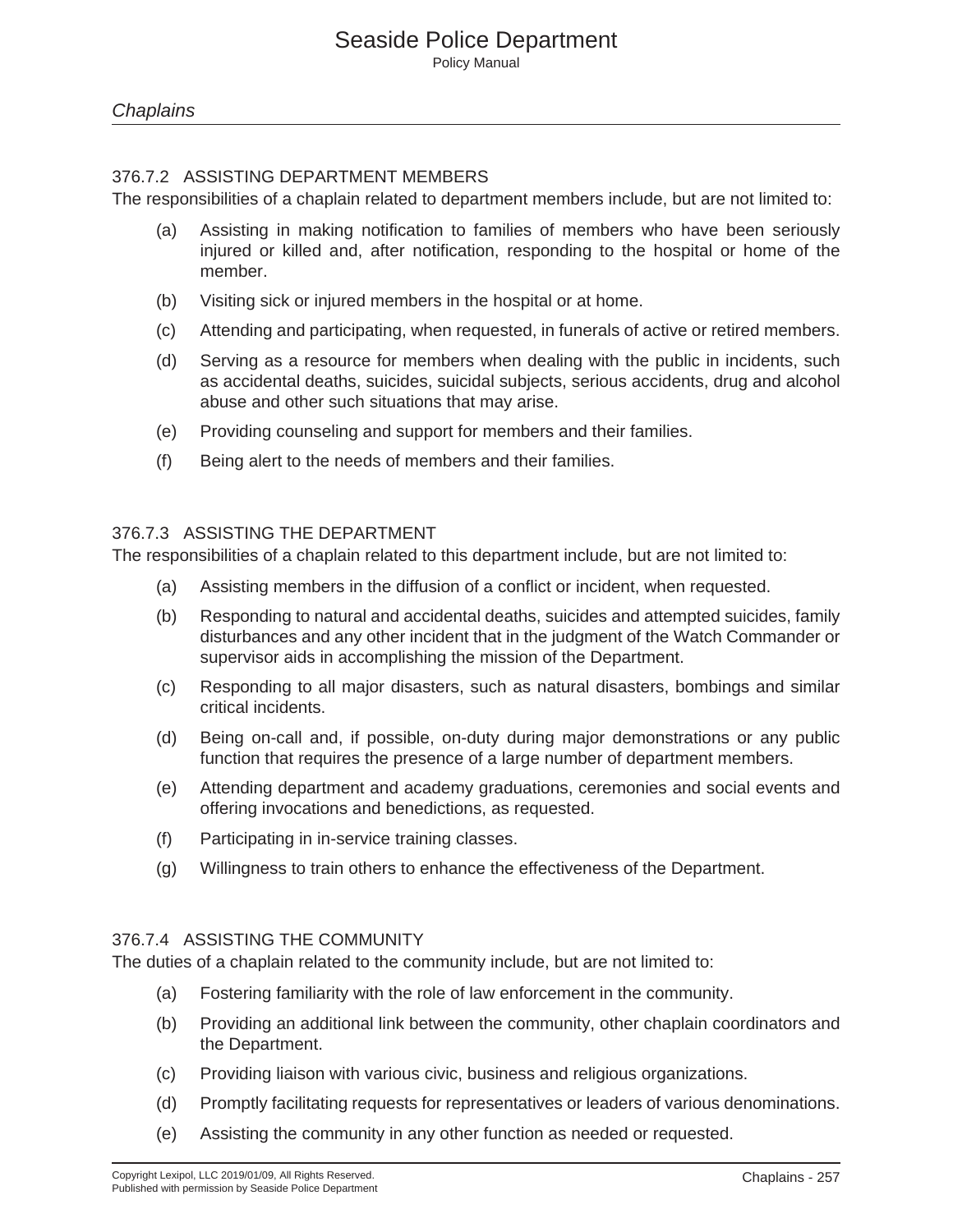(f) Making referrals in cases where specialized attention is needed or in cases that are beyond the chaplain's ability to assist.

#### **376.8 PRIVILEGED COMMUNICATIONS**

No person who provides chaplain services to members of the Department may work or volunteer for the Seaside Police Department in any capacity other than that of chaplain.

Department chaplains shall be familiar with state evidentiary laws and rules pertaining to the limits of the clergy-penitent, psychotherapist-patient and other potentially applicable privileges and shall inform members when it appears reasonably likely that the member is discussing matters that are not subject to privileged communications. In such cases, the chaplain should consider referring the member to a non-department counseling resource.

No chaplain shall provide counsel to or receive confidential communications from any Seaside Police Department member concerning an incident personally witnessed by the chaplain or concerning an incident involving the chaplain.

#### **376.9 OPERATIONAL GUIDELINES**

- (a) Chaplains will be scheduled to be on-call for a period of one calendar month, beginning on the first day of the month and ending on the last day of the month.
- (b) Generally, each Chaplain will serve with Seaside Police Department personnel a minimum of eight hours per month.
- (c) Chaplains will prepare a monthly report, provided they served that month, and submit it to the Chaplain Supervisor.
- (d) Chaplains shall be permitted to ride with officers during any shift, provided the Watch Commander or field supervisor has been notified and approved of the activity.
- (e) In responding to incidents, a Chaplain shall not function as an officer. During inprogress calls for service, Chaplains may be required to remain in a secure area until a scene has been deemed safe.
- (f) Each Chaplain shall have access to current personnel rosters, addresses, telephone numbers, duty assignments and other information that may assist in their duties. Such information will be considered confidential and each Chaplain will exercise appropriate security measures to prevent distribution of the information.
- (g) Chaplains are considered volunteers. Each Chaplain shall complete an Exception To Payroll card to document the start and end of each period worked, in addition to noting whether the time was the result of a specific call-out or normal monthly hours.
- (h) Chaplains shall contact the Watch Commander or field supervisor for assignment upon arriving for duty hours and shall log on with Monterey County Communications.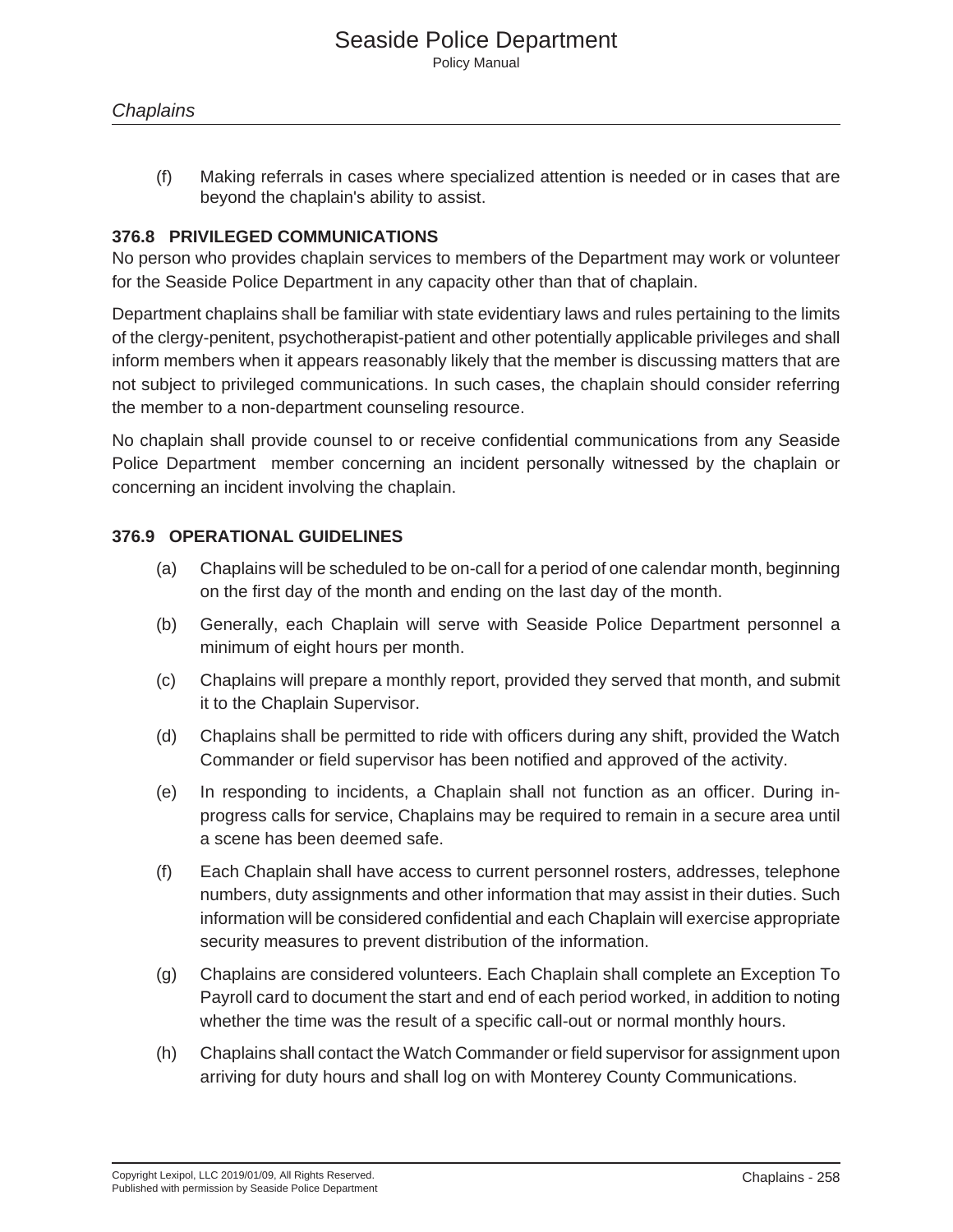(i) Chaplains will be provided with a Department e-mail address so as to facilitate greater communication capabilities with Department personnel. Chaplains shall check their email accounts upon reporting for duty and no less than once per week.

#### **376.10 UNIFORM, IDENTIFICATION AND EQUIPMENT**

A distinct uniform and necessary safety equipment will be provided for Department Chaplains. Chaplains will be issued a Department identification card and door key.

Chaplains shall adhere to Policy Sections 1044 and 1046 regarding personal grooming and uniform care.

#### 376.10.1 UNIFORM DESCRIPTION

The Chaplain uniform will consist of the following:

- (a) Class C uniform pants as specified in Policy Section 1046;
- (b) Clerical shirt with white Roman collar (to be provided by individual);
- (c) Shoes or boots as described in Policy Section 1046;
- (d) Baseball cap Richardson pro-model 585, navy blue with SEASIDE POLICE CHAPLAIN in approved yellow/gold embroidery;
- (e) 5.11 Sabre jacket, or similar, with pull-down ID panels that read SEASIDE POLICE CHAPLAIN. Chaplains may wear the Seaside Police shoulder patches on the jacket, with the addition of a rocker that reads CHAPLAIN centered above.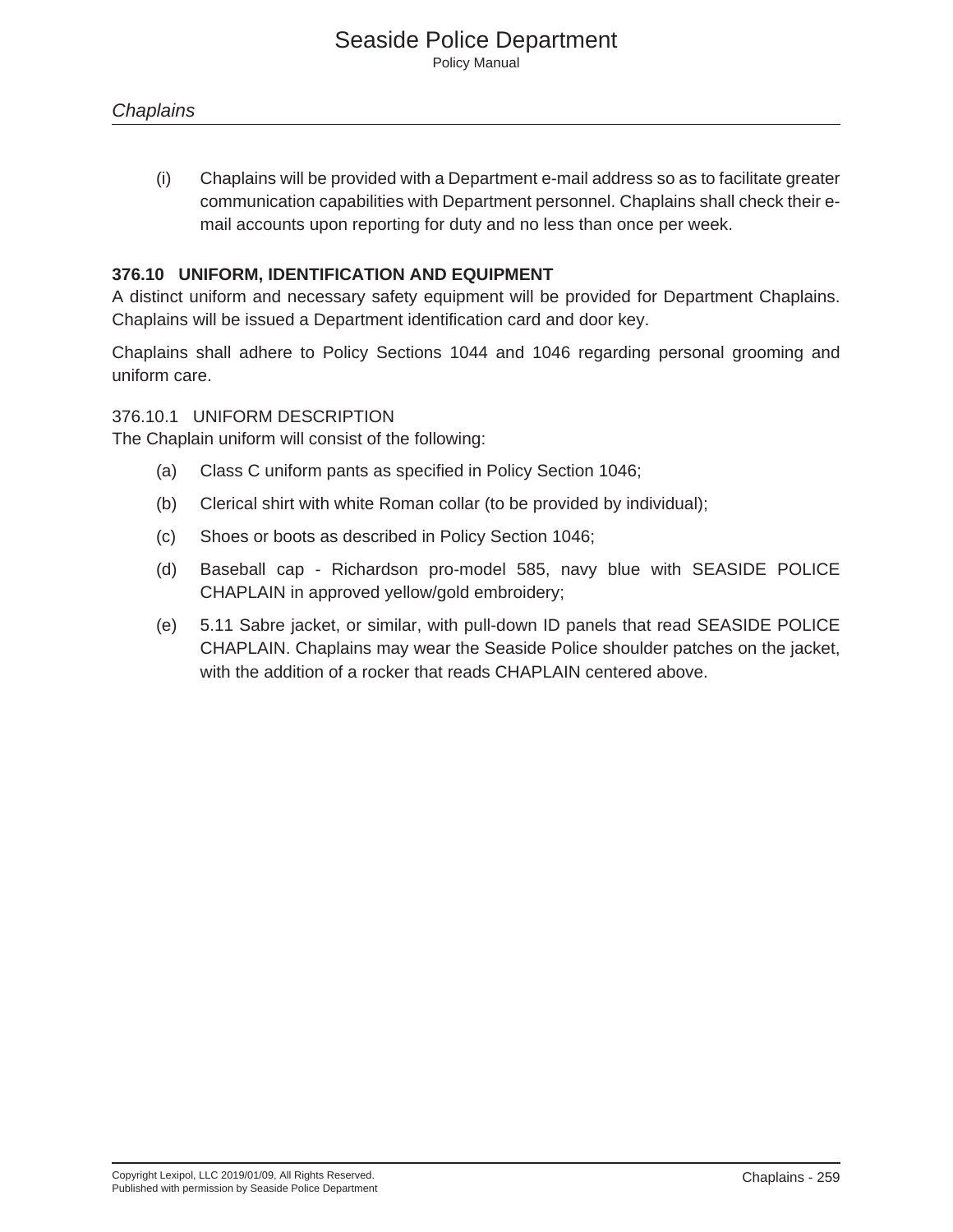# **Child and Dependent Adult Safety**

# **380.1 PURPOSE AND SCOPE**

This policy provides guidelines to ensure that children and dependent adults are not left without appropriate care in the event their caregiver or guardian is arrested or otherwise prevented from providing care due to actions taken by members of this department (Penal Code § 833.2(a)).

This policy does not address the actions to be taken during the course of a child abuse or dependent adult investigation. These are covered in the Child Abuse and Adult Abuse policies.

# **380.2 POLICY**

It is the policy of this department to mitigate, to the extent reasonably possible, the stressful experience individuals may have when their parent or caregiver is arrested. The Seaside Police Department will endeavor to create a strong, cooperative relationship with local, state and community-based social services to ensure an effective, collaborative response that addresses the needs of those affected, including call-out availability and follow-up responsibilities.

# **380.3 PROCEDURES DURING AN ARREST**

When encountering an arrest or prolonged detention situation, officers should make reasonable attempts to determine if the arrestee is responsible for children or dependent adults. In some cases this may be obvious, such as when children or dependent adults are present. However, officers should inquire if the arrestee has caregiver responsibilities for any children or dependent adults who are without appropriate supervision. The following steps should be taken (Penal Code § 13517.7(b)(1)):

- (a) Inquire about and confirm the location of any children or dependent adults.
- (b) Look for evidence of children and dependent adults. Officers should be mindful that some arrestees may conceal the fact that they have a dependent for fear the individual may be taken from them.
- (c) Consider inquiring of witnesses, neighbors, friends and relatives of the arrestee as to whether the person is responsible for a child or dependent adult.

Whenever reasonably possible, officers should take reasonable steps to accomplish the arrest of a parent, guardian or caregiver out of the presence of his/her child or dependent adult. Removing children or dependent adults from the scene in advance of the arrest will generally ensure the best outcome for the individual.

Whenever it is safe to do so, officers should allow the parent or caregiver to assure children or dependent adults that they will be provided care. If this is not safe or if the demeanor of the parent or caregiver suggests this conversation would be non-productive, the officer at the scene should explain the reason for the arrest in age-appropriate language and offer reassurance to the child or dependent adult that he/she will receive appropriate care.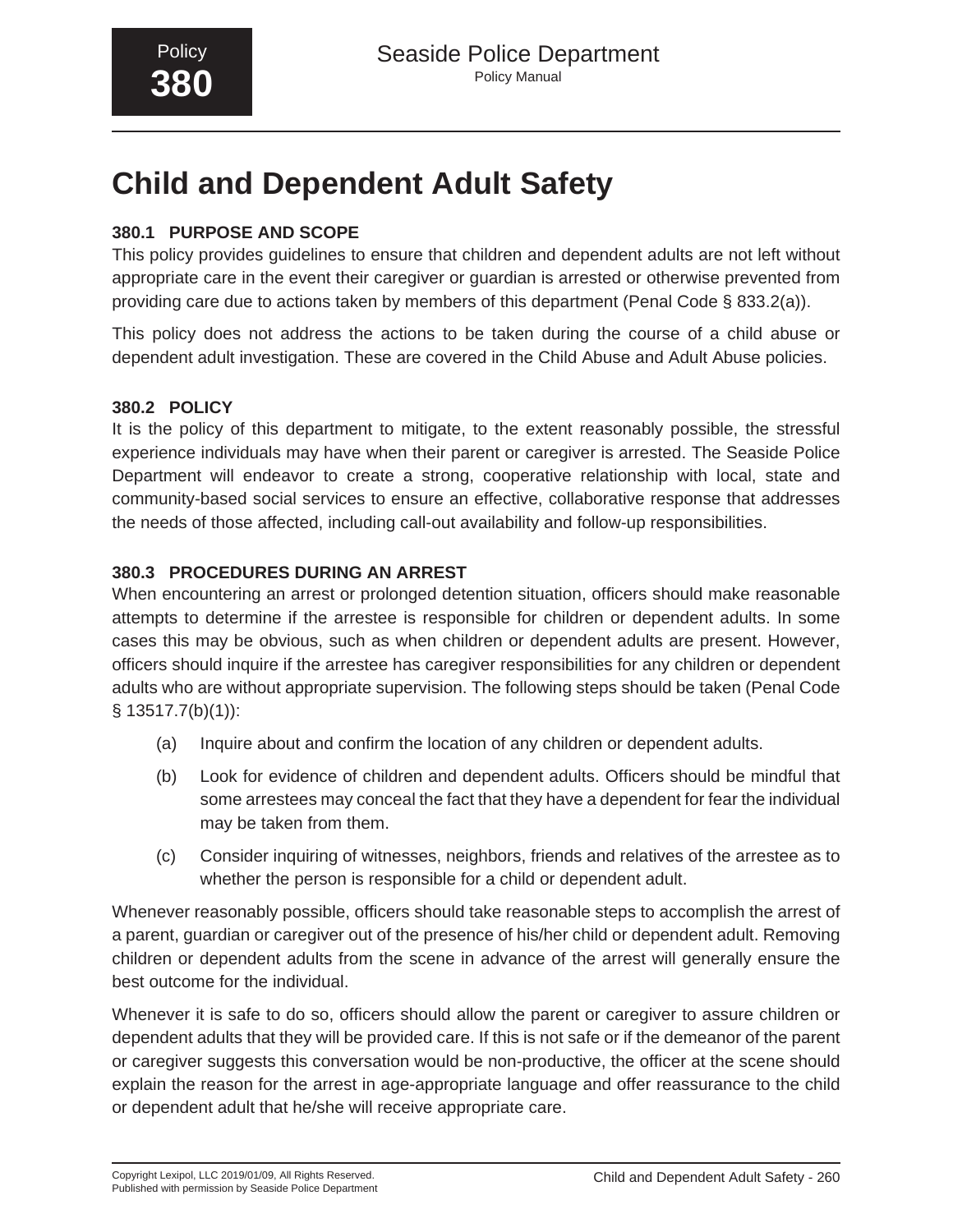#### 380.3.1 AFTER AN ARREST

Whenever an arrest is made, the officer should take all reasonable steps to ensure the safety of the arrestee's disclosed or discovered children or dependent adults.

Officers should allow the arrestee reasonable time to arrange for care of children and dependent adults. Temporary placement with family or friends may be appropriate. However, any decision should give priority to a care solution that is in the best interest of the child or dependent adult. In such cases the following guidelines should be followed:

- (a) Allow the person reasonable time to arrange for the care of children and dependent adults with a responsible party, as appropriate.
	- 1. Officers should consider allowing the person to use his/her cell phone to facilitate arrangements through access to contact phone numbers, and to lessen the likelihood of call screening by the recipients due to calls from unknown sources.
- (b) Unless there is evidence to the contrary (e.g., signs of abuse, drug use, unsafe environment), officers should respect the parent or caregiver's judgment regarding arrangements for care. It is generally best if the child or dependent adult remains with relatives or family friends that he/she knows and trusts because familiarity with surroundings and consideration for comfort, emotional state and safety are important.
	- 1. Except when a court order exists limiting contact, the officer should attempt to locate and place children or dependent adults with the non-arrested parent, guardian or caregiver.
- (c) Provide for the immediate supervision of children or dependent adults until an appropriate caregiver arrives.
- (d) Notify Child Protective Services or the Division of Aging and Adult Services, if appropriate.
- (e) Notify the field supervisor or Watch Commander of the disposition of children or dependent adults.

If children or dependent adults are at school or another known location outside the household at the time of arrest, the arresting officer should attempt to contact the school or other known location and inform the principal or appropriate responsible adult of the caregiver's arrest and of the arrangements being made for the care of the arrestee's dependent. The result of such actions should be documented in the associated report.

# 380.3.2 DURING THE BOOKING PROCESS

During the booking process the arrestee shall be allowed to make additional telephone calls to relatives or other responsible individuals as is reasonably necessary to arrange for the care of any child or dependent adult. These telephone calls should be given as soon as practicable and are in addition to any other telephone calls allowed by law (Penal Code  $\S$  851.5(c)).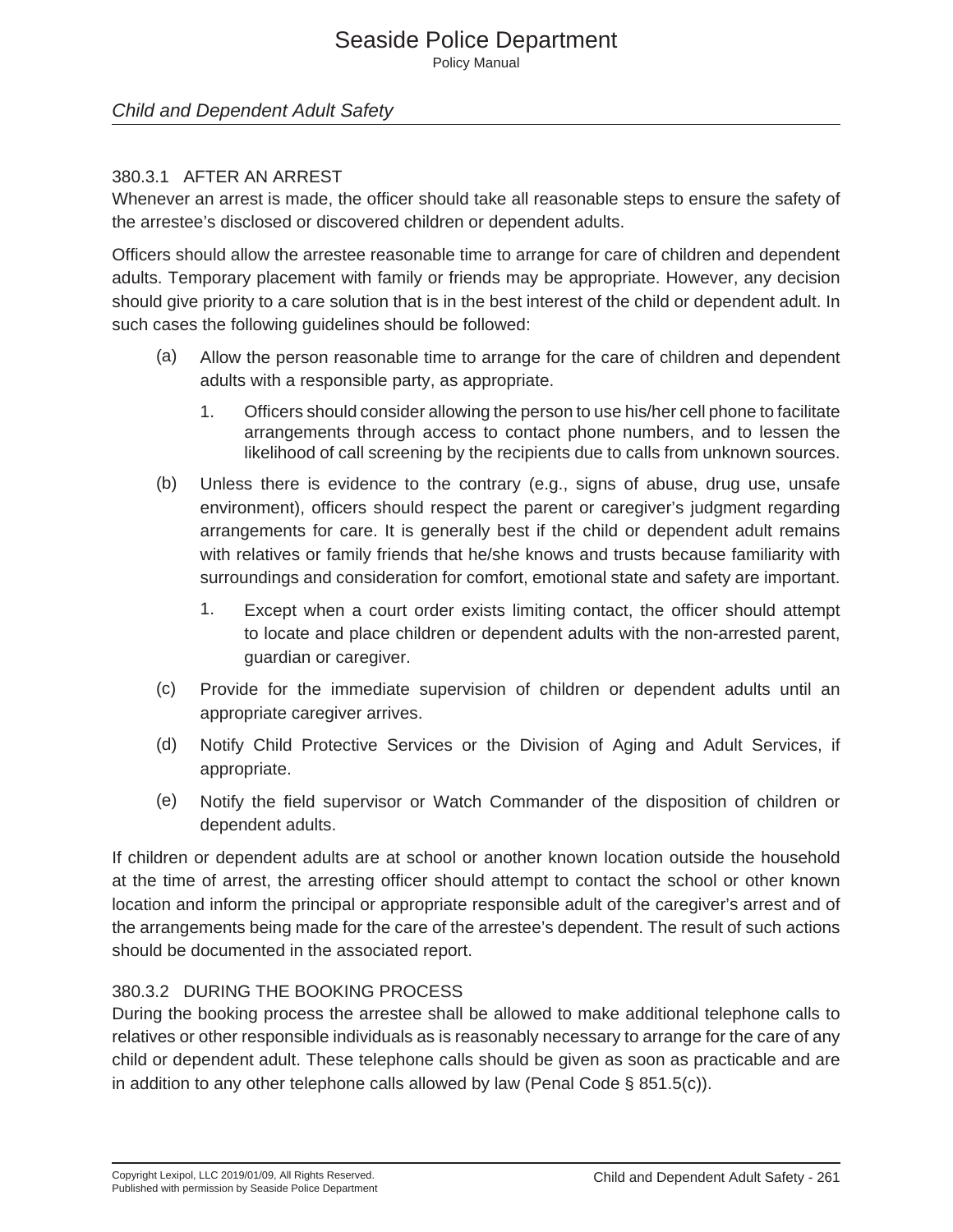# *Child and Dependent Adult Safety*

If an arrestee is unable to resolve the care of any child or dependent adult through this process, a supervisor should be contacted to determine the appropriate steps to arrange for care. These steps may include additional telephone calls or contacting a local, county or state services agency.

#### 380.3.3 REPORTING

- (a) For all arrests where children are present or living in the household, the reporting member will document the following information:
	- 1. Name
	- 2. Sex
	- 3. Age
	- 4. Special needs (e.g., medical, mental health)
	- 5. How, where and with whom or which agency the child was placed
	- 6. Identities and contact information for other potential caregivers
	- 7. Notifications made to other adults (e.g., schools, relatives)
- (b) For all arrests where dependent adults are present or living in the household, the reporting member will document the following information:
	- 1. Name
	- 2. Sex
	- 3. Age
	- 4. Whether he/she reasonably appears able to care for him/herself
	- 5. Disposition or placement information if he/she is unable to care for him/herself

#### 380.3.4 SUPPORT AND COUNSELING REFERRAL

If, in the judgment of the handling officers, the child or dependent adult would benefit from additional assistance, such as counseling services, contact with a victim advocate or a crisis telephone number, the appropriate referral information may be provided.

#### **380.4 DEPENDENT WELFARE SERVICES**

Whenever an arrestee is unwilling or incapable of arranging for the appropriate care of any child or department adult, the handling officer should contact the appropriate welfare service or other department-approved social service to determine whether protective custody is appropriate (Welfare and Institutions Code § 305).

Only when other reasonable options are exhausted should a child or dependent adult be transported to the police facility, transported in a marked patrol car or taken into formal protective custody.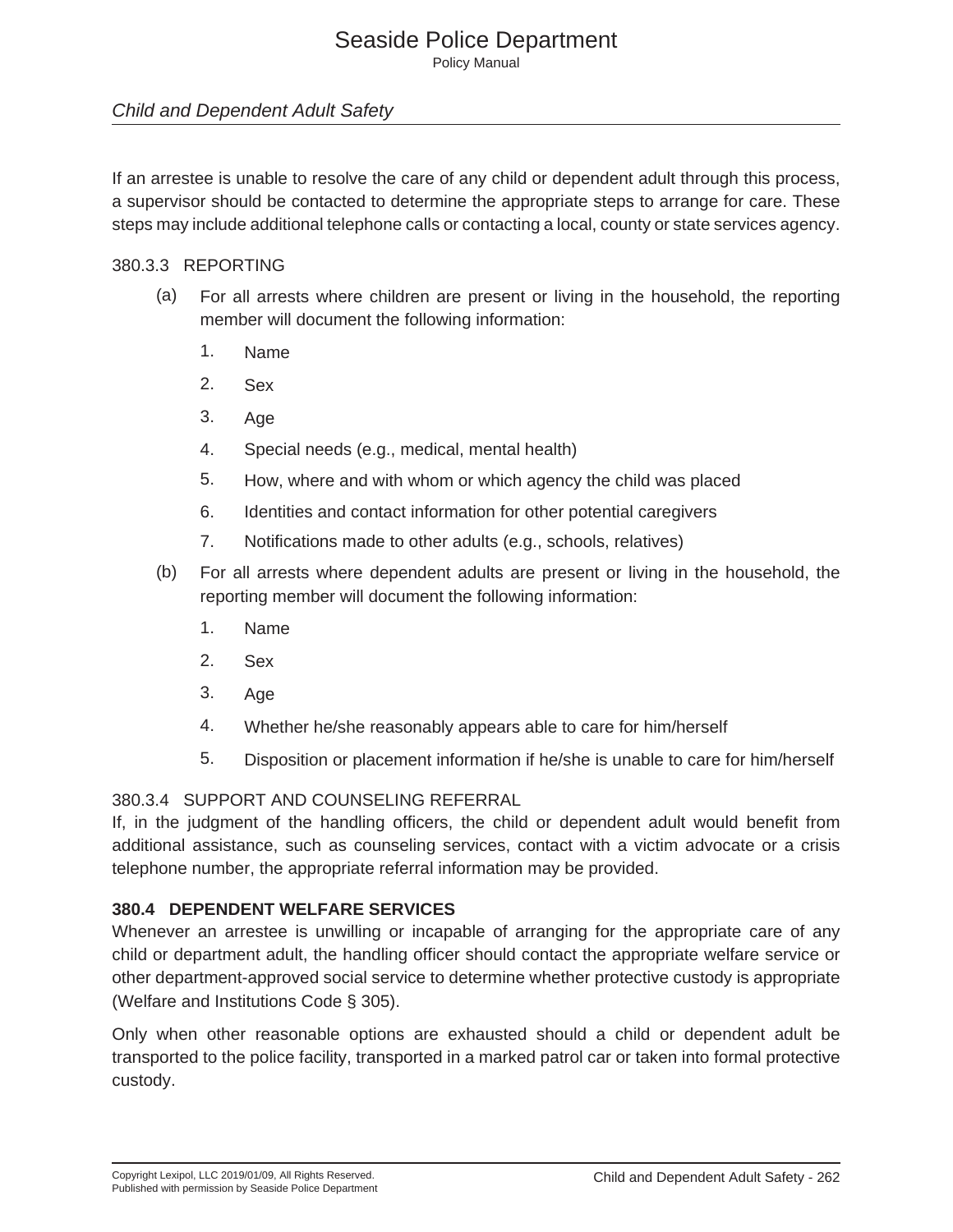#### *Child and Dependent Adult Safety*

Under no circumstances should a child or dependent adult be left unattended or without appropriate care.

#### **380.5 TRAINING**

The Training Manager is responsible to ensure that all personnel of this department who may be involved in arrests affecting children or dependent adults receive approved POST-approved training on effective safety measures when a parent, guardian or caregiver is arrested (Penal Code § 13517.7).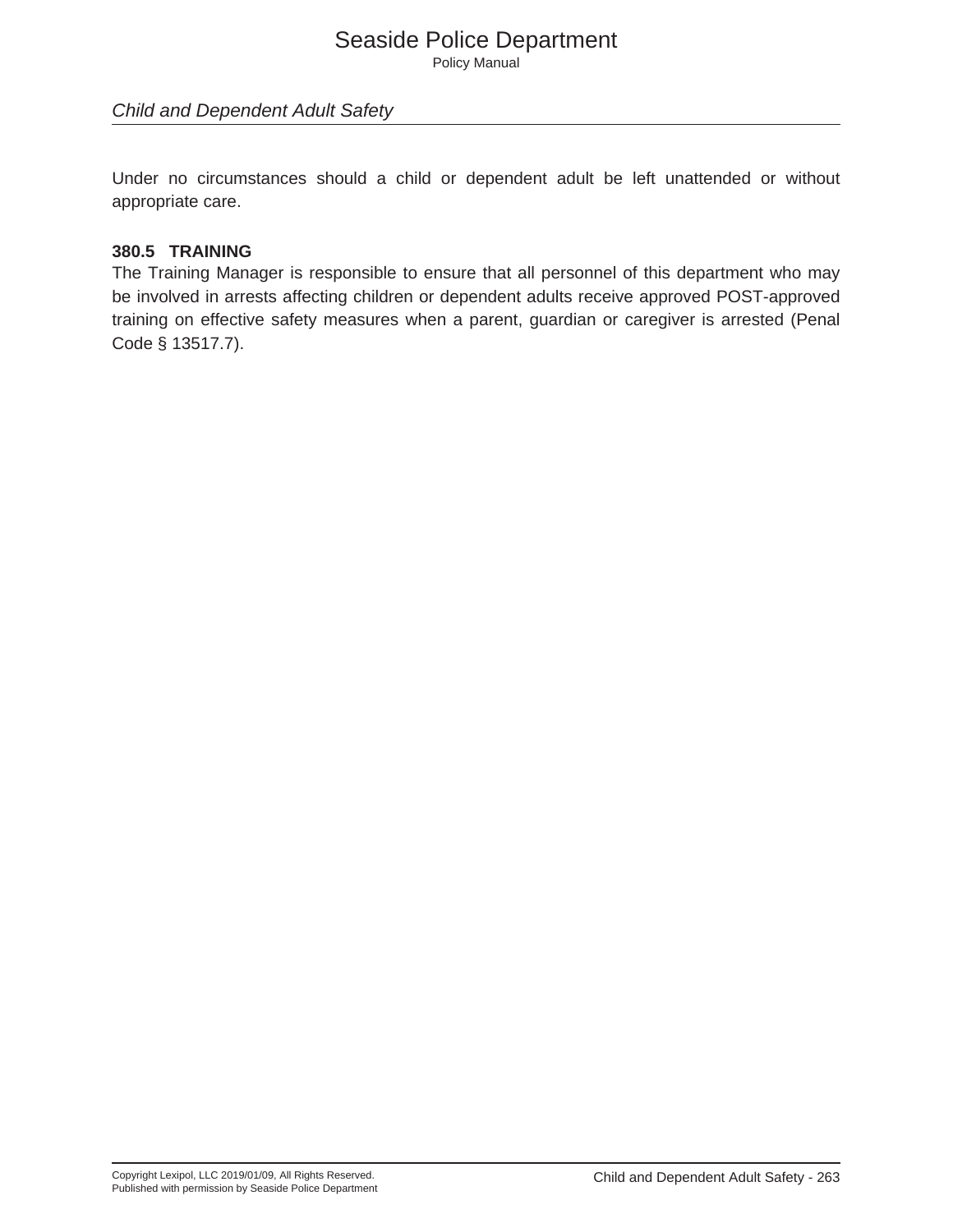# **Service Animals**

# **382.1 PURPOSE AND SCOPE**

The purpose of this policy is to provide the guidelines necessary to ensure the rights of individuals who use service animals to assist with disabilities are protected in accordance with Title II of the Americans with Disabilities Act of 1990 (ADA).

# 382.1.1 DEFINITIONS

Definitions related to this policy include:

**Service animal** - A dog that is trained to do work or perform tasks for the benefit of an individual with a disability, including a physical, sensory, psychiatric, intellectual or other mental disability. The work or tasks performed by a service animal must be directly related to the individual's disability (28 CFR 35.104; Health and Safety Code § 113903).

Service animal also includes a miniature horse if the horse is trained to do work or perform tasks for people with disabilities, provided the horse is housebroken, is under the handler's control, the facility can accommodate the horse's type, size and weight, and the horse's presence will not compromise legitimate safety requirements necessary for safe operation of the facility (28 CFR 35.136(i)).

# **382.2 POLICY**

It is the policy of the Seaside Police Department to provide services and access to persons with service animals in the same manner as those without service animals. Department members shall protect the rights of persons assisted by service animals in accordance with state and federal law.

# **382.3 IDENTIFICATION AND USE OF SERVICE ANIMALS**

Some service animals may be readily identifiable. However, many do not have a distinctive symbol, harness or collar.

Service animals may be used in a number of ways to provide assistance, including:

- Guiding people who are blind or have low vision.
- Alerting people who are deaf or hard of hearing.
- Retrieving or picking up items, opening doors or flipping switches for people who have limited use of their hands, arms or legs.
- Pulling wheelchairs.
- Providing physical support and assisting with stability and balance.
- Doing work or performing tasks for persons with traumatic brain injury, intellectual disabilities or psychiatric disabilities, such as reminding a person with depression to take medication.
- Alerting a person with anxiety to the onset of panic attacks, providing tactile stimulation to calm a person with post-traumatic stress disorder, assisting people with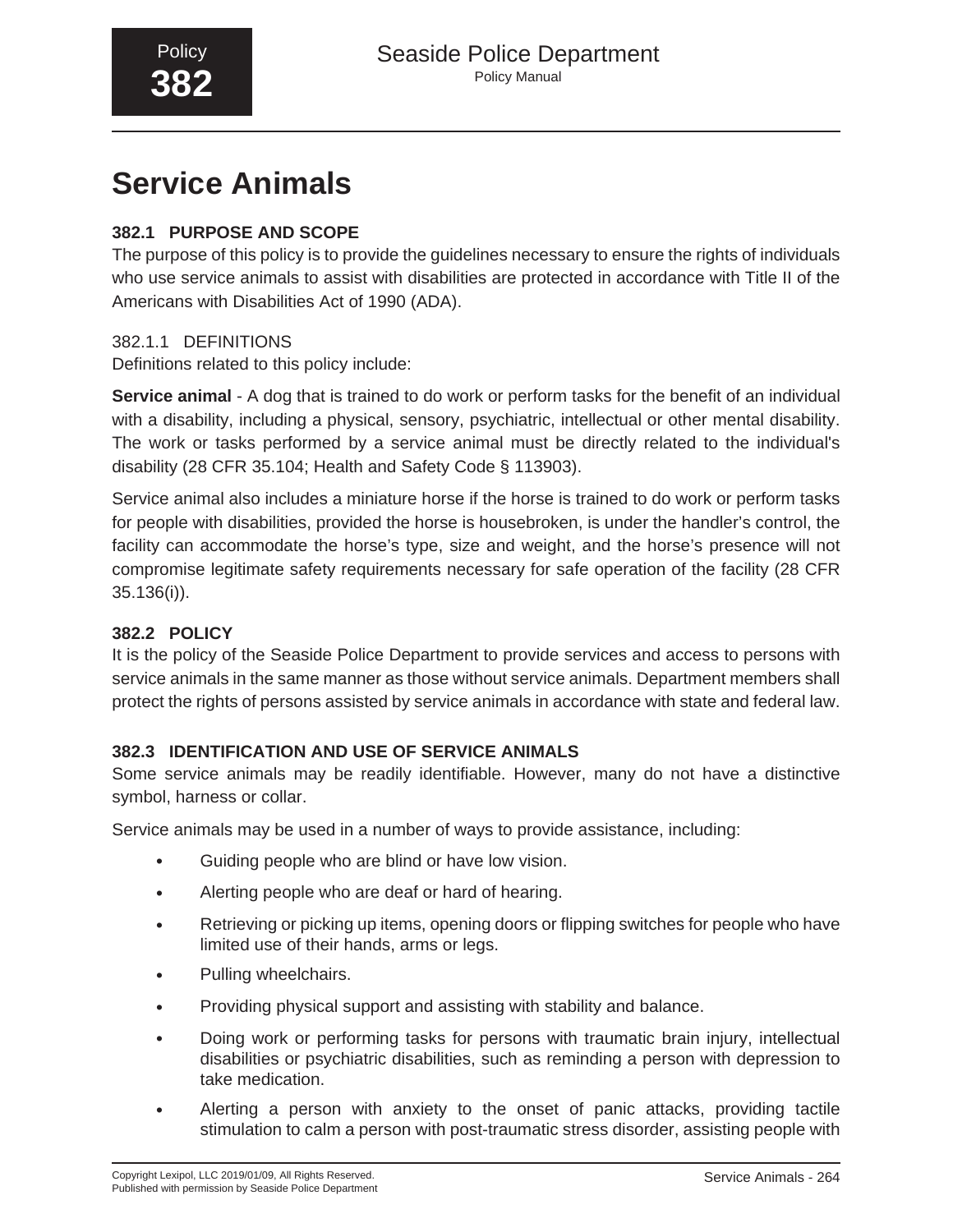schizophrenia to distinguish between hallucinations and reality, and helping people with traumatic brain injury to locate misplaced items or follow daily routines.

#### **382.4 MEMBER RESPONSIBILITIES**

Service animals that are assisting individuals with disabilities are permitted in all public facilities and areas where the general public is allowed. Department members are expected to treat individuals with service animals with the same courtesy and respect that the Seaside Police Department affords to all members of the public (28 CFR 35.136).

#### 382.4.1 INQUIRY

If it is apparent or if a member is aware that an animal is a service animal, the individual generally should not be asked any questions as to the status of the animal. If it is unclear whether an animal meets the definition of a service animal, the member should ask the individual only the following questions (28 CFR 35.136(f)):

- Is the animal required because of a disability?
- What task or service has the service animal been trained to perform?

If the individual explains that the animal is required because of a disability and has been trained to work or perform at least one task, the animal meets the definition of a service animal and no further questions as to the animal's status should be asked. The individual should not be questioned about his/her disability nor should the person be asked to provide any license, certification or identification card for the service animal.

#### 382.4.2 CONTACT

Service animals are not pets. Department members should not interfere with the important work performed by a service animal by talking to, petting or otherwise initiating contact with a service animal.

#### 382.4.3 REMOVAL

If a service animal is not housebroken or exhibits vicious behavior, poses a direct threat to the health of others, or unreasonably disrupts or interferes with normal business operations, an officer may direct the handler to remove the animal from the premises. Barking alone is not a threat nor does a direct threat exist if the person takes prompt, effective action to control the service animal (28 CFR 35.136(b)).

Each incident must be considered individually and past incidents alone are not cause for excluding a service animal. Removal of a service animal may not be used as a reason to refuse service to an individual with disabilities. Members of this department are expected to provide all services as are reasonably available to an individual with a disability, with or without a service animal.

#### 382.4.4 COMPLAINTS

When handling calls of a complaint regarding a service animal, members of this department should remain neutral and should be prepared to explain the ADA requirements concerning service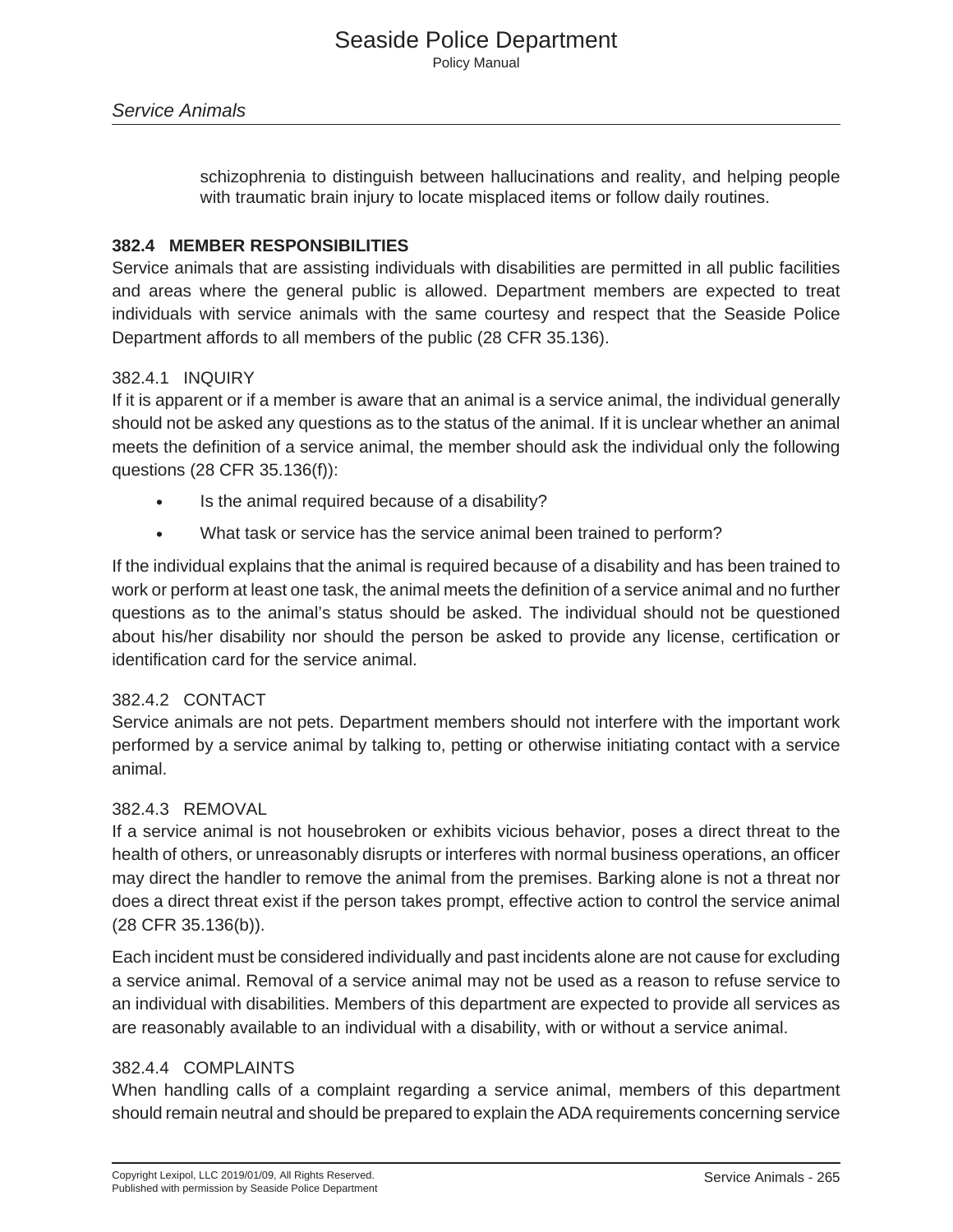*Service Animals*

animals to the concerned parties. Businesses are required to allow service animals to accompany their handlers into the same areas that other customers or members of the public are allowed (28 CFR 36.302).

Absent a violation of law independent of the ADA, officers should take no enforcement action beyond keeping the peace. Individuals who believe they have been discriminated against as a result of a disability should be referred to the Civil Rights Division of the U.S. Department of Justice (DOJ).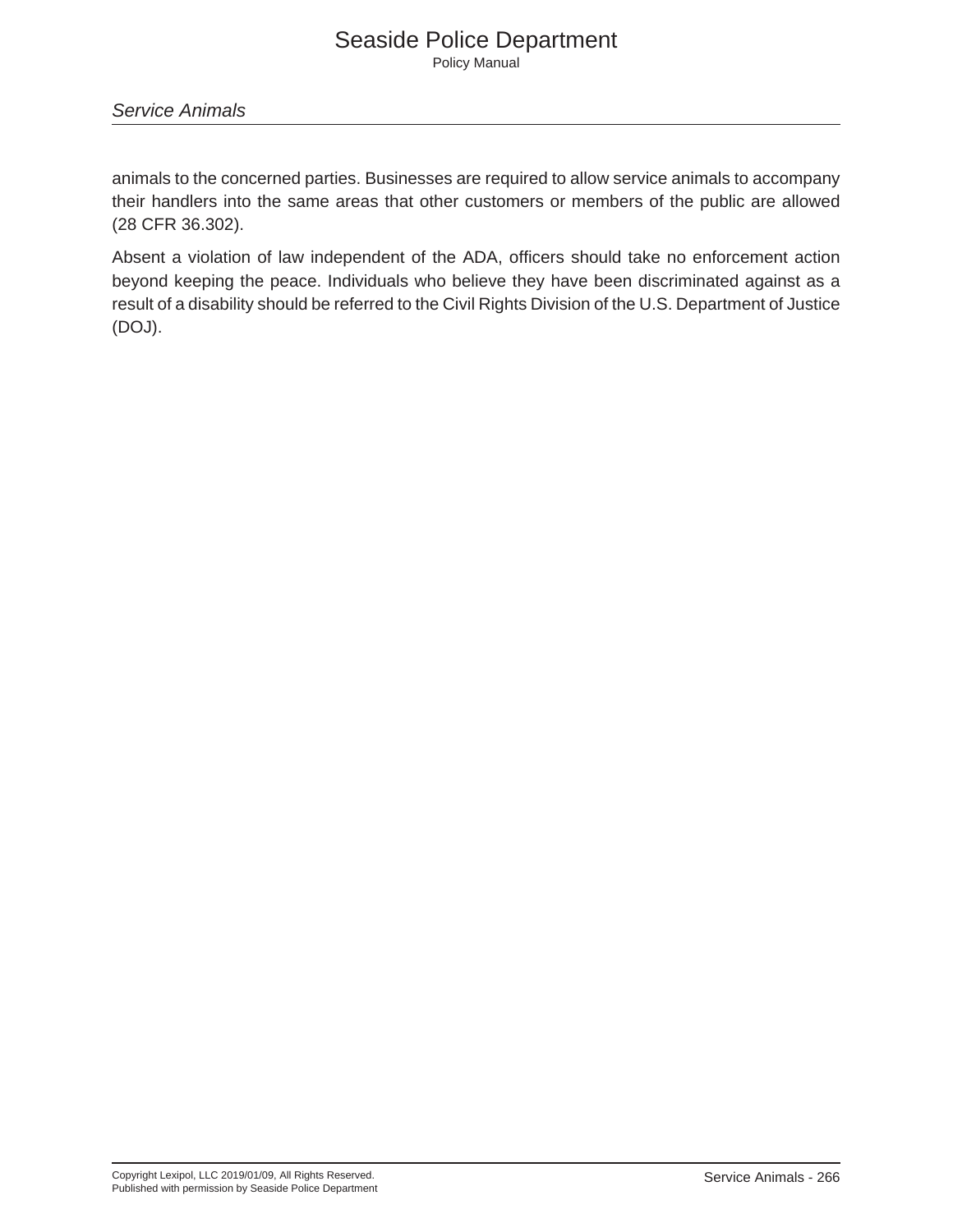# **Volunteer Program**

# **384.1 PURPOSE AND SCOPE**

It is the policy of this department to use qualified volunteers for specified tasks and duties in order to create efficiencies for the Department and improve services to the community. Volunteers are intended to supplement and support, rather than supplant, sworn officers and civilian personnel. Volunteers can be an important part of any organization and are proven to be a valuable asset to law enforcement agencies. Volunteers help to increase departmental responsiveness, delivery of services and information input, and provide new program opportunities. In addition, volunteers bring new skills and expertise to the Department and prompt new enthusiasm.

# 384.1.1 DEFINITION OF VOLUNTEER

An individual who performs a service for the Department without promise, expectation or receipt of compensation for services rendered. This may include unpaid chaplains, unpaid reserve officers, interns, persons providing administrative support and youth involved in a law enforcement Explorer Post, among others.

# **384.2 VOLUNTEER MANAGEMENT**

# 384.2.1 VOLUNTEER COORDINATOR

The Volunteer Coordinator shall be appointed by the Support Services Division Commander. The function of the Volunteer Coordinator is to provide a central coordinating point for effective volunteer management within the Department, and to direct and assist staff and volunteer efforts to jointly provide more productive services. The Volunteer Coordinator should work with other Department staff on an ongoing basis to assist in the development and implementation of volunteer-staffed positions.

The Volunteer Coordinator, or his/her designee, shall be responsible for the following:

- (a) Recruiting, selecting and training qualified volunteers for various positions.
- (b) Facilitating the implementation of new volunteer activities and assignments.
- (c) Maintaining records for each volunteer.
- (d) Tracking and evaluating the contribution of volunteers.
- (e) Maintaining the volunteer handbook and outlining expectations, policies and responsibilities for all volunteers.
- (f) Maintaining a record of volunteer schedules and work hours.
- (g) Completion and dissemination as appropriate of all necessary paperwork and information.
- (h) Planning periodic recognition events.
- (i) Administering discipline when warranted.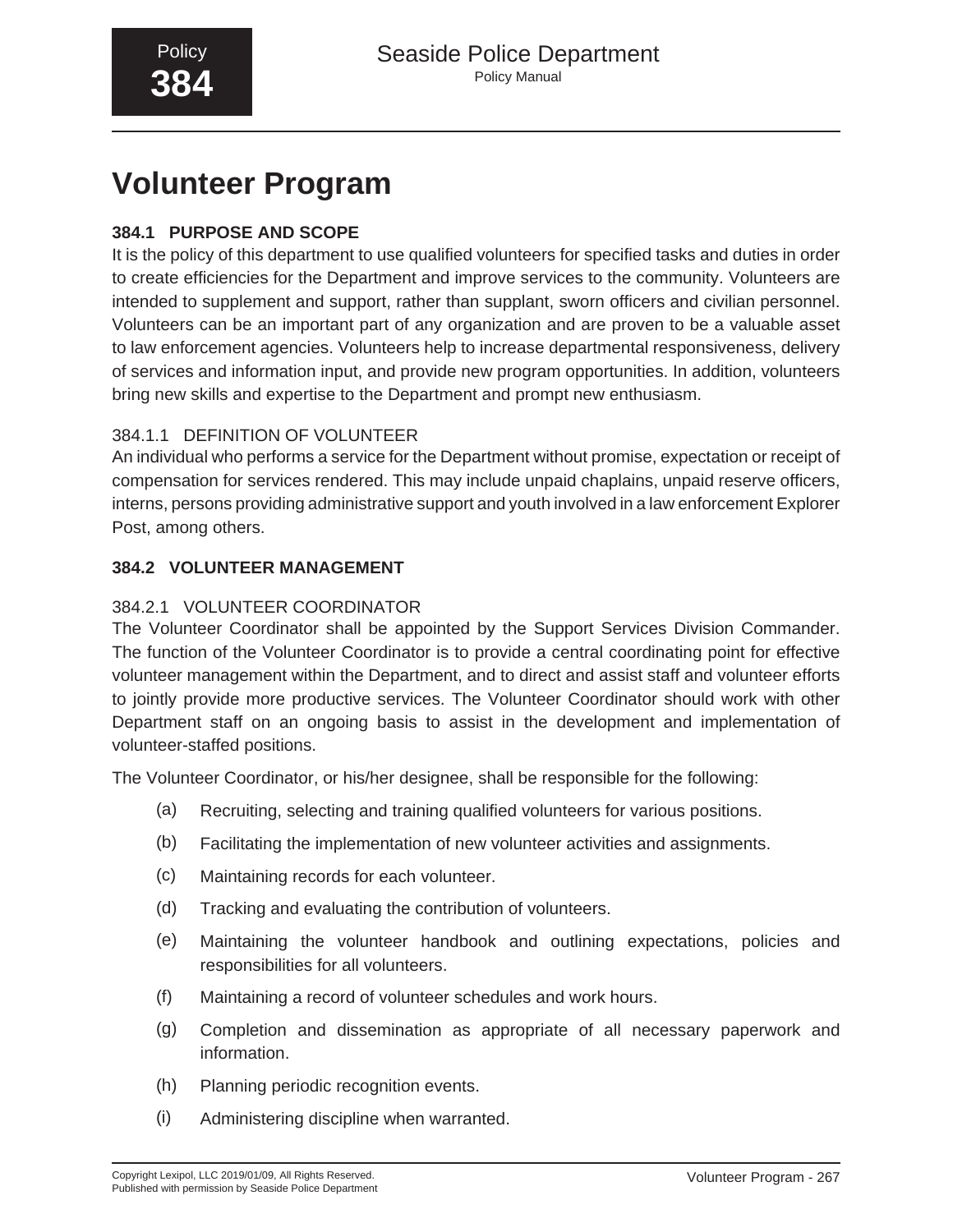(j) Maintaining liaison with other volunteer-utilizing programs in the community and assisting in community-wide efforts to recognize and promote volunteering.

#### 384.2.2 RECRUITMENT

Volunteers should be recruited on a continuous and ongoing basis consistent with department policy on equal opportunity nondiscriminatory employment. A primary qualification for participation in the application process should be an interest in, and an ability to assist the Department in serving the public.

Requests for volunteers should be submitted in writing by interested staff to the Volunteer Coordinator through the requester's immediate supervisor. A complete position description and a requested time-frame should be included in the request. All parties should understand that the recruitment of volunteers is enhanced by creative and interesting assignments. The Volunteer Coordinator may withhold assignment of any volunteer until such time as the requesting unit is prepared to make effective use of volunteer resources.

#### 384.2.3 SCREENING

All prospective volunteers should complete the volunteer application form. The Volunteer Coordinator or designee should conduct a face-to-face interview with an applicant under consideration.

A documented background investigation shall be completed on each volunteer applicant and shall include, but not necessarily be limited to, the following:

- (a) Traffic and criminal background check. Fingerprints shall be obtained from all applicants and processed through the California Criminal Information Index.
- (b) Employment
- (c) References
- (d) Credit check

A polygraph exam may be required of each applicant depending on the type of assignment.

#### 384.2.4 SELECTION AND PLACEMENT

Service as a volunteer with the Department shall begin with an official notice of acceptance or appointment to a volunteer position. Notice may only be given by an authorized representative of the Department, who will normally be the Volunteer Coordinator. No volunteer should begin any assignment until they have been officially accepted for that position and completed all required screening and paperwork. At the time of final acceptance, each volunteer should complete all required enrollment paperwork and will receive a copy of their position description and agreement of service with the Department. All volunteers shall receive a copy of the volunteer handbook and shall be required to sign a volunteer agreement.

Volunteers should be placed only in assignments or programs that are consistent with their knowledge, skills, abilities and the needs of the Department.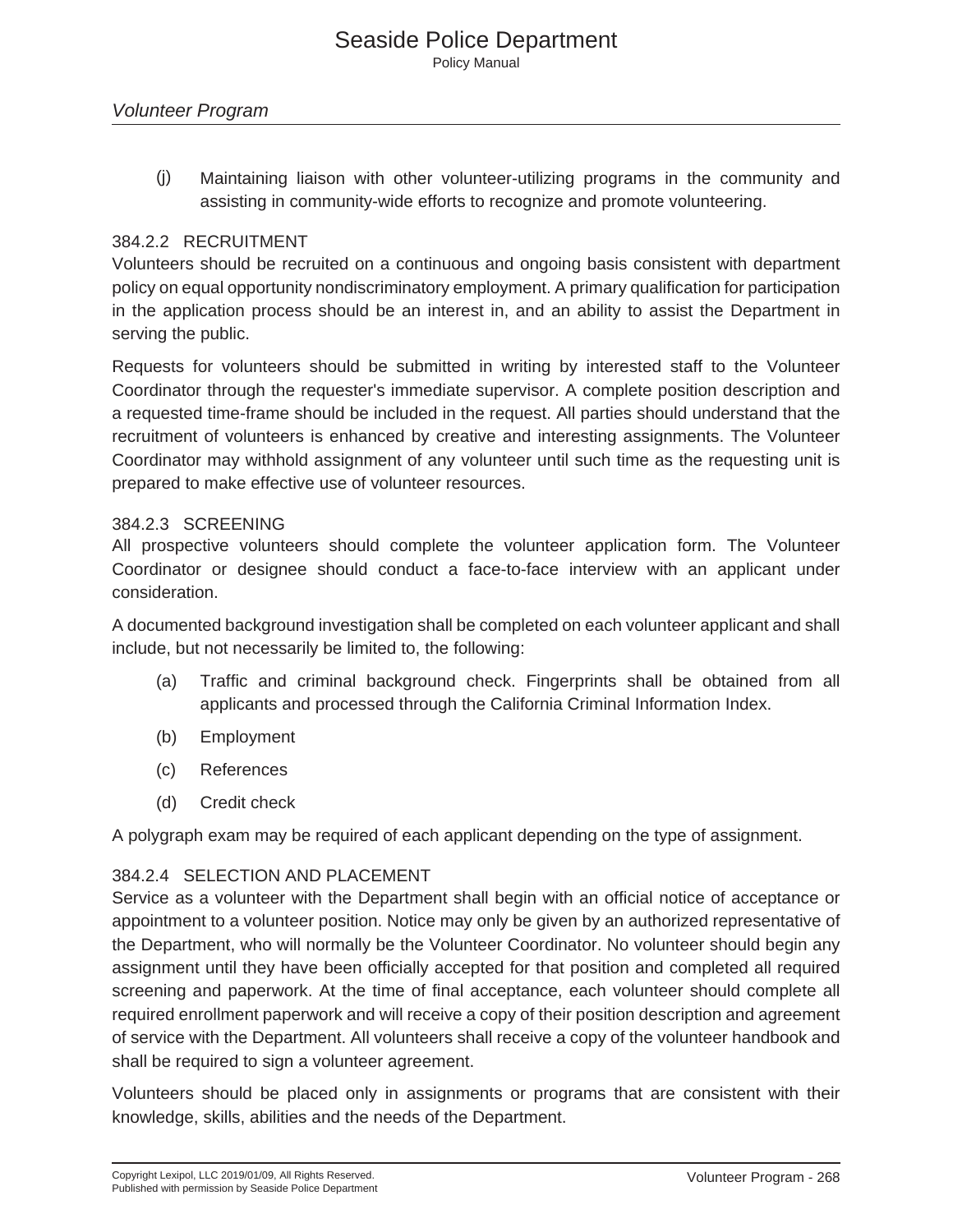#### *Volunteer Program*

#### 384.2.5 TRAINING

Volunteers will be provided with an orientation program to acquaint them with the Department, personnel, policies and procedures that have a direct impact on their work assignment.

Volunteers should receive position-specific training to ensure they have adequate knowledge and skills to complete tasks required by the position and should receive periodic ongoing training as deemed appropriate by their supervisor or the Volunteer Coordinator.

Training should reinforce to volunteers that they may not intentionally represent themselves as, or by omission infer that they are sworn officers or other full-time members of the Department. They shall always represent themselves as volunteers.

All volunteers shall comply with the rules of conduct and with all orders and directives, either oral or written, issued by the Department.

#### 384.2.6 FITNESS FOR DUTY

No volunteer shall report to work or be on-duty when his/her judgment or physical condition has been impaired by alcohol, medication, other substances, illness or injury.

Volunteers shall report to their supervisor any changes in status that may affect their ability to fulfill their duties. This includes, but is not limited to, the following:

- (a) Driver license
- (b) Medical condition
- (c) Arrests
- (d) Criminal investigations

All volunteers shall adhere to the guidelines set forth by this department regarding drug and alcohol use.

#### 384.2.7 DRESS CODE

As representatives of the Department, volunteers are responsible for presenting a professional image to the community. Volunteers shall dress appropriately for the conditions and performance of their duties.

Volunteers shall conform to department-approved dress consistent with their duty assignment. Uniforms authorized for volunteers should be readily distinguishable from those worn by sworn officers. The uniform or identifiable parts of the uniform shall not be worn while off-duty except volunteers may choose to wear the uniform while in transit to or from official department assignments or functions provided an outer garment is worn over the uniform shirt so as not to bring attention to the volunteer while he/she is off duty.

Volunteers shall be required to return any issued uniform or department property at the termination of service.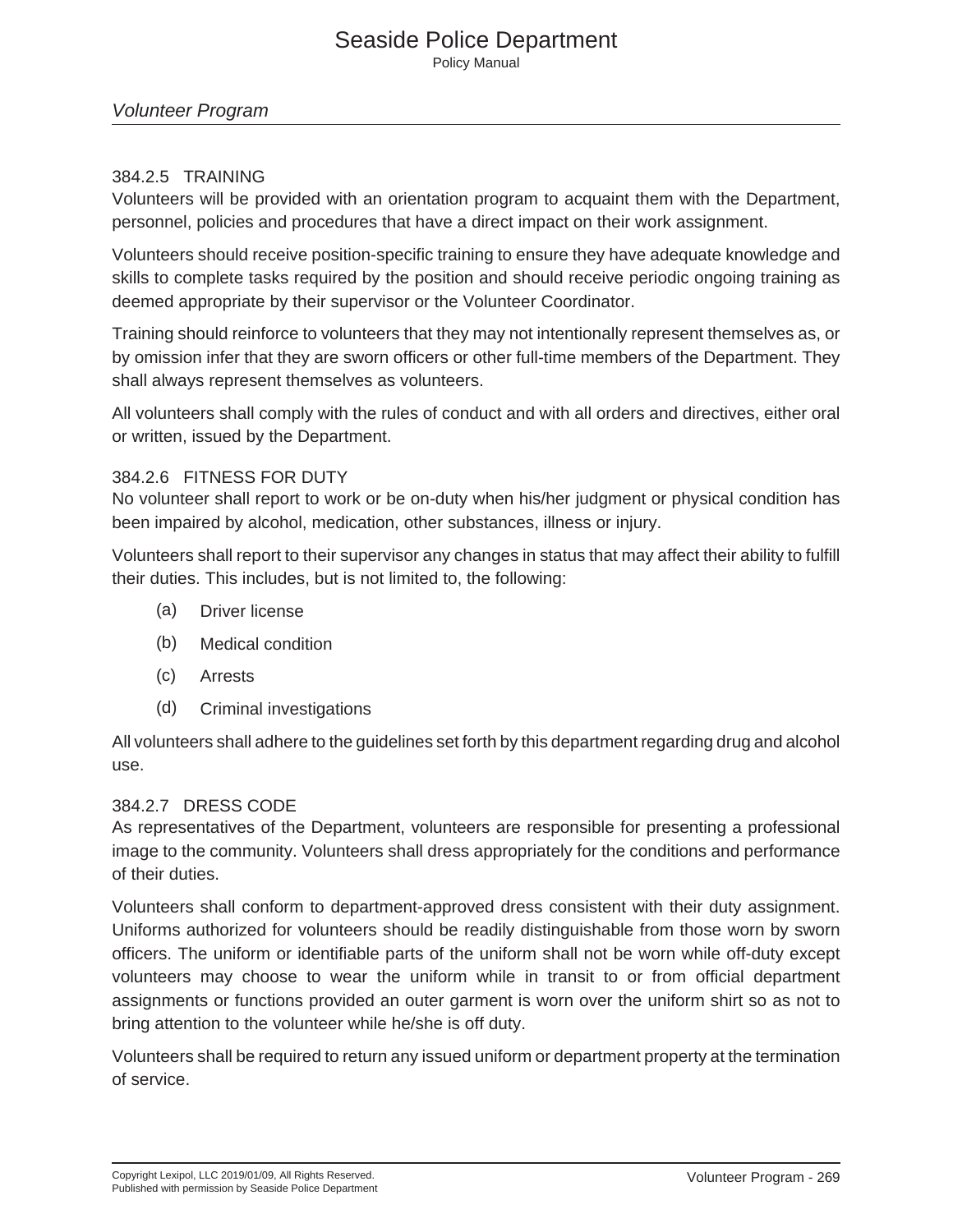#### **384.3 SUPERVISION OF VOLUNTEERS**

Each volunteer who is accepted to a position with the Department must have a clearly identified supervisor who is responsible for direct management of that volunteer. This supervisor will be responsible for day-to-day management and guidance of the work of the volunteer and should be available to the volunteer for consultation and assistance.

A volunteer may be assigned as and act as a supervisor of other volunteers provided that the supervising volunteer is under the direct supervision of a paid staff member.

Functional supervision of volunteers is the responsibility of the supervisor in charge of the unit where the volunteer is assigned. Following are some considerations to keep in mind while supervising volunteers:

- (a) Take the time to introduce volunteers to employees on all levels.
- (b) Ensure volunteers have work space and necessary office supplies.
- (c) Make sure the work is challenging. Do not hesitate to give them an assignment or task that will tap these valuable resources.

#### **384.4 CONFIDENTIALITY**

With appropriate security clearance, volunteers may have access to confidential information such as criminal histories or investigative files. Unless otherwise directed by a supervisor or departmental policy, all information shall be considered confidential. Only that information specifically identified and approved by authorized personnel shall be released. Confidential information shall be given only to persons who have a need and a right to know as determined by departmental policy and supervisory personnel.

Each volunteer will be required to sign a nondisclosure agreement before being given an assignment with the Department. Subsequent unauthorized disclosure of any confidential information, verbally, in writing or by any other means, by the volunteer is grounds for immediate dismissal and possible criminal prosecution.

Volunteers shall not address public gatherings, appear on radio or television, prepare any article for publication, act as correspondents to a newspaper or other periodical, release or divulge any information concerning the activities of the Department, or maintain that they represent the Department in such matters without permission from the proper department personnel.

#### **384.5 PROPERTY AND EQUIPMENT**

Volunteers will be issued an identification card that must be worn at all times while on-duty. Any fixed and portable equipment issued by the Department shall be for official and authorized use only. Any property or equipment issued to a volunteer shall remain the property of the Department and shall be returned at the termination of service.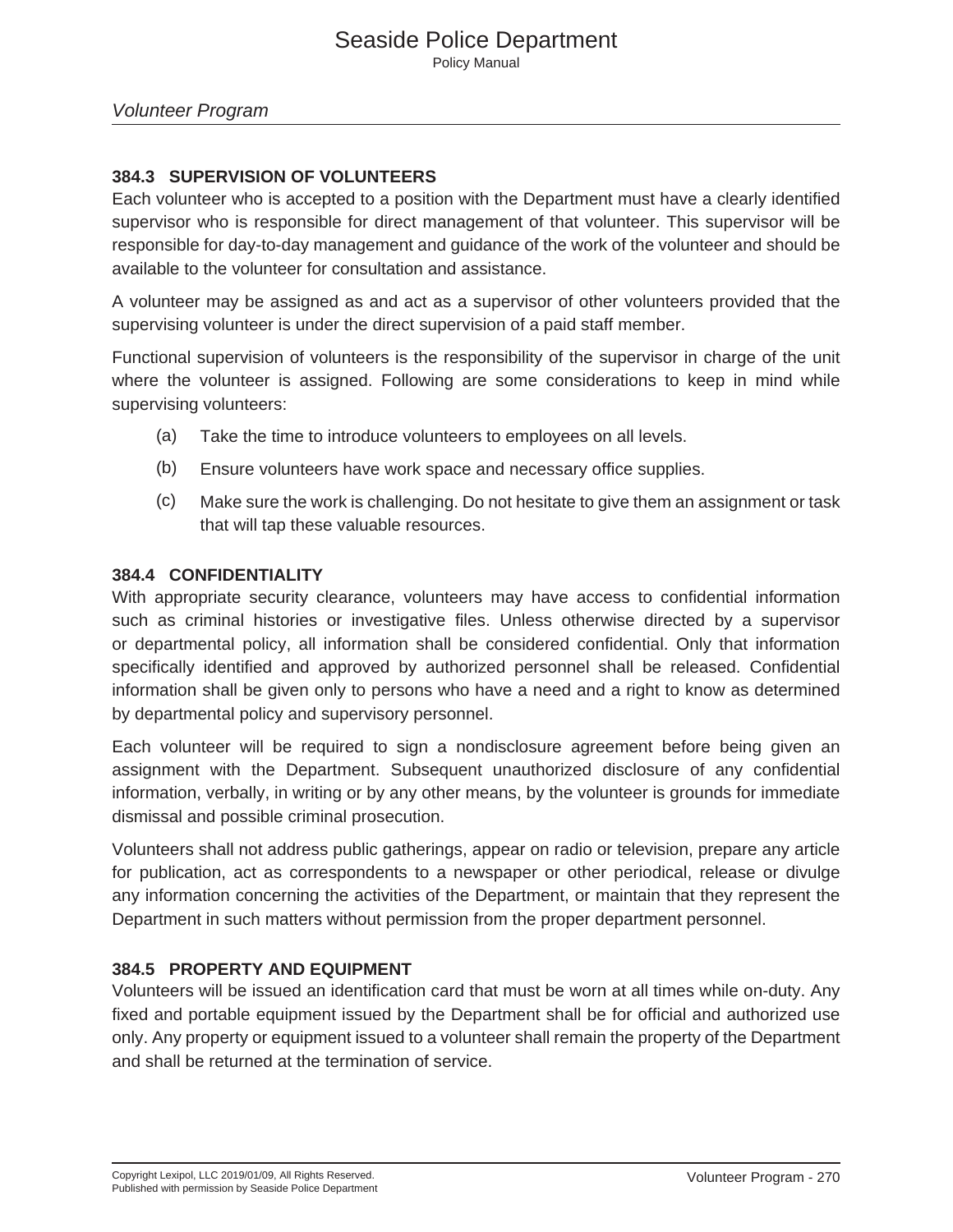#### 384.5.1 VEHICLE USE

Volunteers assigned to duties such as vacation house checks or other assignments that require the use of a vehicle must first complete the following:

- (a) A driving safety briefing and department approved driver safety course.
- (b) Verification that the volunteer possesses a valid California Driver License.
- (c) Verification that the volunteer carries current vehicle insurance.

The Volunteer Coordinator should insure that all volunteers receive safety briefing updates and license and insurance verification at least once a year.

When operating a Department vehicle, volunteers shall obey all rules of the road, including seat belt requirements. Smoking is prohibited in all Department vehicles.

Volunteers should not operate a marked patrol car unless there is a prominently placed sign indicating that it is out of service and are not authorized to operate a Department vehicle Code-3.

#### 384.5.2 RADIO AND MDT USAGE

Volunteers shall successfully complete CLETS and radio procedures training prior to using the police radio or MDT and comply with all related provisions. The Volunteer Coordinator should ensure that radio and CLETS training is provided for volunteers whenever necessary.

#### **384.6 DISCIPLINARY PROCEDURES/TERMINATION**

A volunteer may be removed from the volunteer program at the discretion of the Chief of Police or the Volunteer Coordinator. Volunteers shall have no property interests in their continued appointment. However, if a volunteer is removed for alleged misconduct, the volunteer will be afforded an opportunity solely to clear his/her name through a liberty interest hearing which shall be limited to a single appearance before the Chief of Police or authorized designee.

Volunteers may resign from volunteer service with the Department at any time. It is requested that volunteers who intend to resign provide advance notice of their departure and a reason for their decision.

# 384.6.1 EXIT INTERVIEWS

Exit interviews, where possible, should be conducted with volunteers who are leaving their positions. The interview should ascertain why the volunteer is leaving the position and solicit the volunteer's suggestions on improving the position. When appropriate, the interview should also include a discussion on the possibility of involvement in some other capacity with the Department.

#### **384.7 EVALUATION**

An evaluation of the overall volunteer program will be conducted on an annual basis by the Volunteer Coordinator. Regular evaluations should be conducted with volunteers to ensure the best use of human resources available, to ensure personnel problems can be identified and dealt with promptly and fairly, and to ensure optimum satisfaction on the part of volunteers.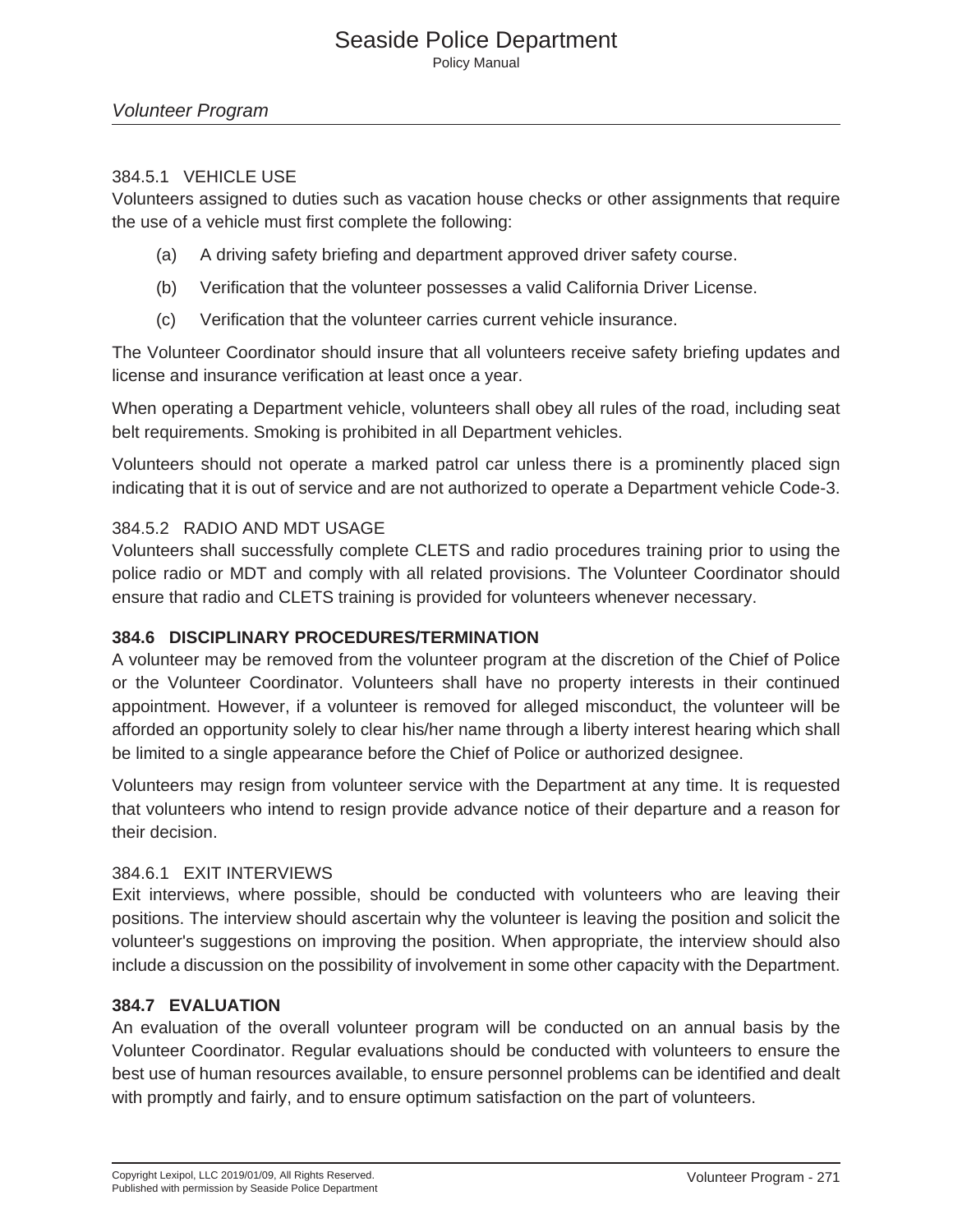# **Off-Duty Law Enforcement Actions**

# **386.1 PURPOSE AND SCOPE**

The decision to become involved in a law enforcement action when off-duty can place an officer as well as others at great risk and must be done with careful consideration. This policy is intended to provide guidelines for officers of the Seaside Police Department with respect to taking law enforcement action while off-duty.

#### **386.2 POLICY**

Initiating law enforcement action while off-duty is generally discouraged. Officers should not attempt to initiate enforcement action when witnessing minor crimes, such as suspected intoxicated drivers, reckless driving or minor property crimes. Such incidents should be promptly reported to the appropriate law enforcement agency.

Officers are not expected to place themselves in unreasonable peril. However, any sworn member of this department who becomes aware of an incident or circumstance that he/she reasonably believes poses an imminent threat of serious bodily injury or death, or significant property damage may take reasonable action to minimize the threat.

When public safety or the prevention of major property damage requires immediate action, officers should first consider reporting and monitoring the activity and only take direct action as a last resort.

# **386.3 FIREARMS**

Officers of this department may carry firearms while off-duty in accordance with federal regulations and department policy. All firearms and ammunition must meet guidelines as described in the department Firearms Policy. When carrying firearms while off-duty officers shall also carry their department-issued badge and identification.

Officers should refrain from carrying firearms when the consumption of alcohol is likely or when the need to carry a firearm is outweighed by safety considerations. Firearms shall not be carried by any officer who has consumed an amount of an alcoholic beverage or taken any drugs or medications or any combination thereof that would tend to adversely affect the officer's senses or judgment.

# **386.4 DECISION TO INTERVENE**

There is no legal requirement for off-duty officers to take law enforcement action. However, should officers decide to intervene, they must evaluate whether the action is necessary or desirable, and should take into consideration the following:

- (a) The tactical disadvantage of being alone and the fact there may be multiple or hidden suspects.
- (b) The inability to communicate with responding units.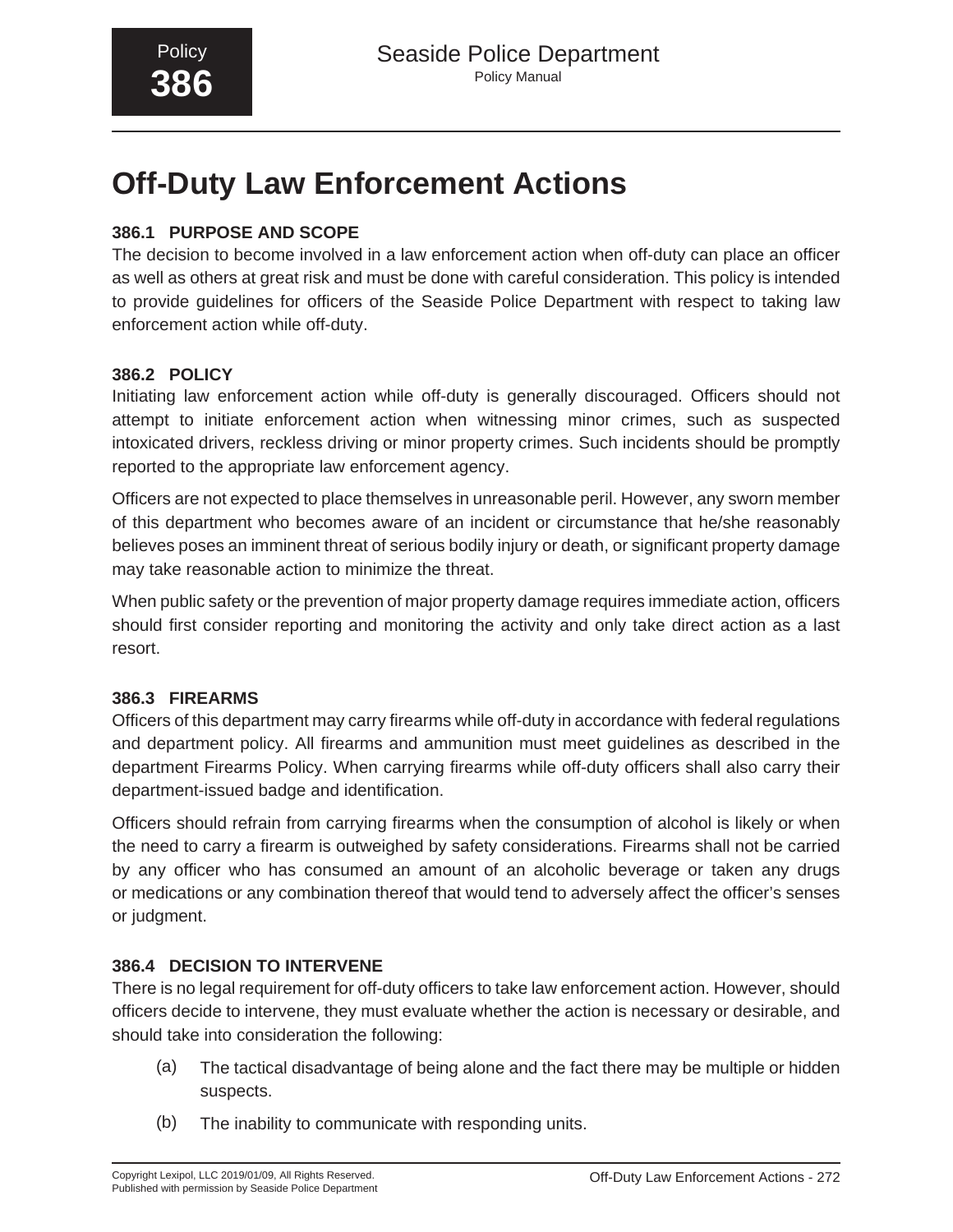Policy Manual

#### *Off-Duty Law Enforcement Actions*

- (c) The lack of equipment, such as handcuffs, OC or baton.
- (d) The lack of cover.
- (e) The potential for increased risk to bystanders if the off-duty officer were to intervene.
- (f) Unfamiliarity with the surroundings.
- (g) The potential for the off-duty officer to be misidentified by other peace officers or members of the public.

Officers should consider waiting for on-duty uniformed officers to arrive, and gather as much accurate intelligence as possible instead of immediately intervening.

#### 386.4.1 INTERVENTION PROCEDURE

If involvement is reasonably necessary the officer should attempt to call or have someone else call 9-1-1 to request immediate assistance. The dispatcher should be informed that an off-duty officer is on-scene and should be provided a description of the officer if possible.

Whenever practicable, the officer should loudly and repeatedly identify him/herself as an Seaside Police Department officer until acknowledged. Official identification should also be displayed.

#### 386.4.2 INCIDENTS OF PERSONAL INTEREST

Officers should refrain from handling incidents of personal interest, (e.g., family or neighbor disputes) and should remain neutral. In such circumstances officers should call the responsible agency to handle the matter.

#### 386.4.3 NON-SWORN RESPONSIBILITIES

Non-sworn personnel should not become involved in any law enforcement actions while off-duty except to notify the local law enforcement authority and remain at the scene, if safe and practicable.

#### 386.4.4 OTHER CONSIDERATIONS

When encountering a non-uniformed officer in public, uniformed officers should wait for acknowledgement by the non-uniformed officer in case he/she needs to maintain an undercover capability.

#### **386.5 REPORTING**

Any off-duty officer who engages in any law enforcement activity, regardless of jurisdiction, shall notify the Watch Commander as soon as practicable. The Watch Commander shall determine whether a report should be filed by the employee.

Officers should cooperate fully with the agency having jurisdiction in providing statements or reports as requested or as appropriate.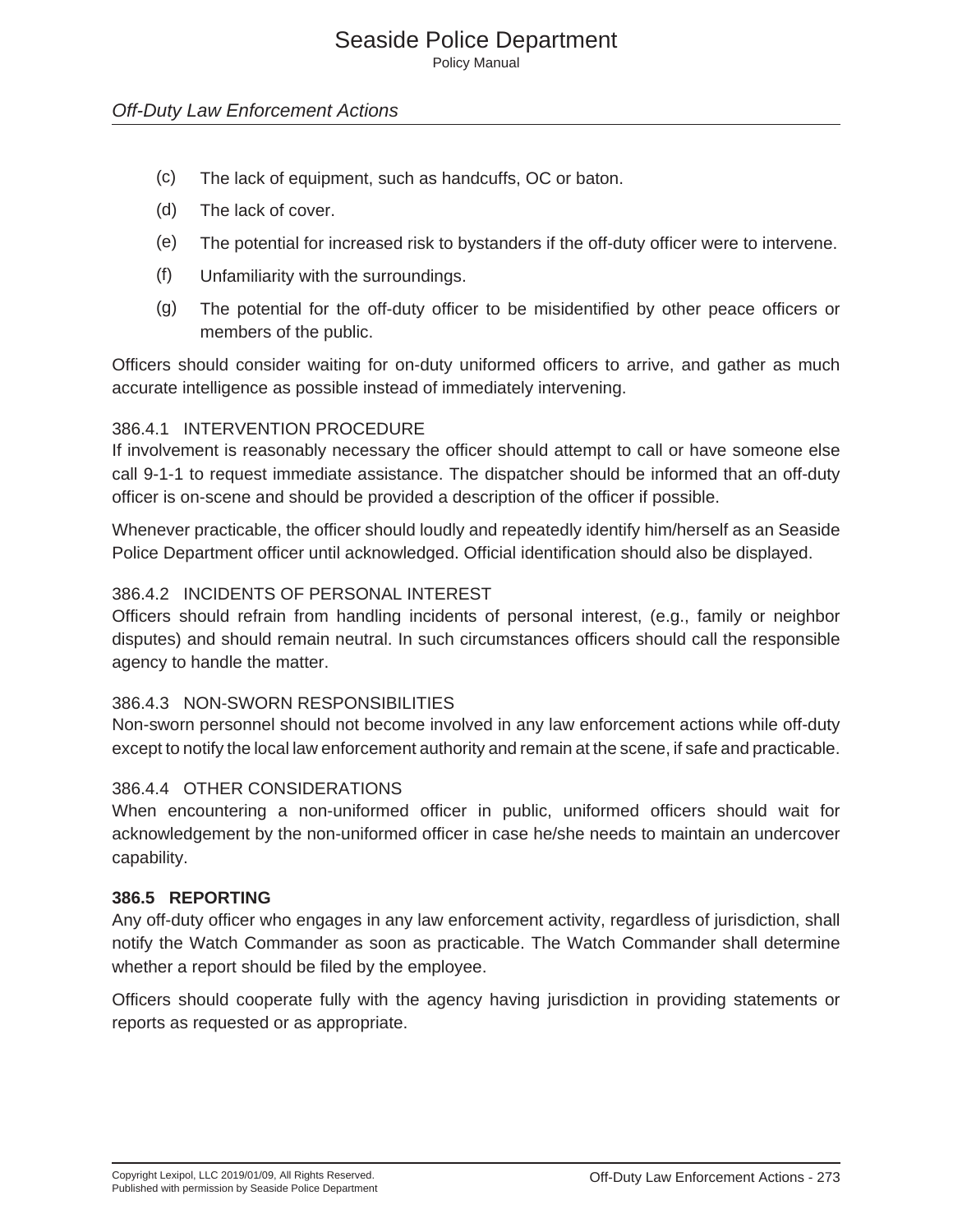# **Gun Violence Restraining Orders**

# **390.1 PURPOSE AND SCOPE**

The purpose of this policy is to provide guidelines for petitioning and serving gun violence restraining orders and accounting for the firearms obtained pursuant to those orders.

# 390.1.1 DEFINITIONS

Definitions related to this policy include:

**Gun violence restraining order** - Civil restraining order prohibiting a named person from controlling, owning, purchasing, possessing, receiving or otherwise having custody of any firearms or ammunition (Penal Code § 18100).

# **390.2 POLICY**

It is the policy of the Seaside Police Department to petition and serve gun violence restraining orders in compliance with state law and to properly account for firearms and ammunition obtained by the Department pursuant to such orders.

# **390.3 GUN VIOLENCE RESTRAINING ORDERS**

An officer who reasonably believes a person is a present danger to him/herself or another person by controlling, owning, purchasing, possessing, receiving or otherwise having custody of a firearm may request permission from his/her supervisor to petition the court for a gun violence restraining order.

Officers petitioning the court should use the forms established by the Judicial Council (Penal Code § 18105). The petition should describe the number, types and locations of any firearms and ammunition that the officer believes to be possessed or controlled by the person (Penal Code § 18107). The petition should also describe why less-restrictive alternatives are ineffective or inadequate for the circumstances (Penal Code § 18125; Penal Code § 18150; Penal Code § 18175).

If it is not practical under the circumstances to submit a written petition, an officer may orally request an order using the procedures for obtaining an oral search warrant and preparing the order using the appropriate Judicial Council form (Penal Code § 18140; Penal Code § 18145).

# **390.4 SERVICE OF GUN VIOLENCE RESTRAINING ORDERS**

An officer serving any gun violence restraining order shall:

- (a) Request that any firearms or ammunition be immediately surrendered and issue a receipt for the surrendered items (Penal Code § 18120).
- (b) Take into temporary custody any firearm or other deadly weapon discovered in plain view or pursuant to consent or other lawful search (Penal Code § 18250).
- (c) Inform the restrained person of any scheduled hearing regarding the order (Penal Code § 18160).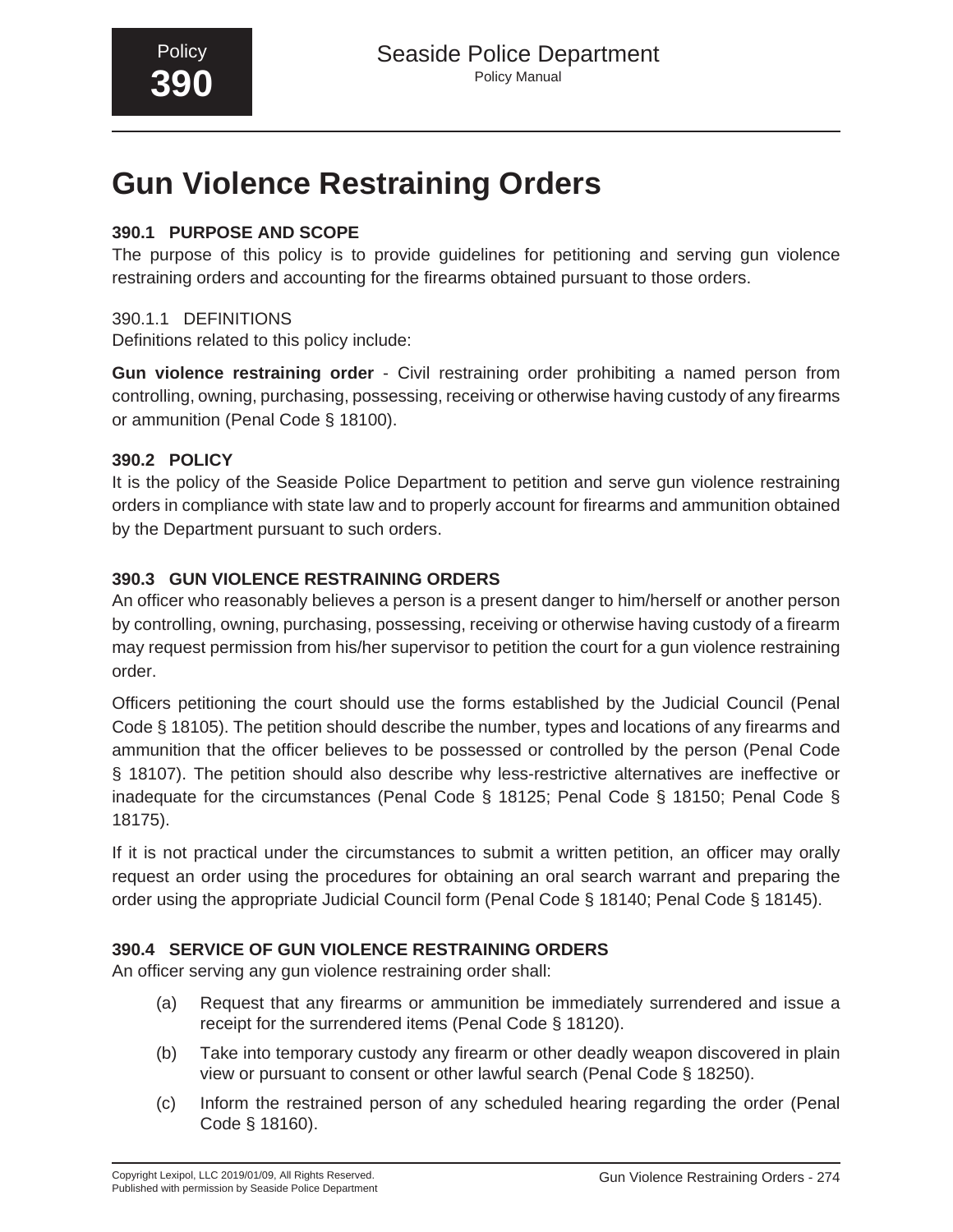- (d) Transmit the original proof of service form to the issuing court as soon as practicable but within one business day (Penal Code § 18115).
- (e) As soon as practicable, but by the end of his/her shift, submit proof of service to the Records Supervisor for prompt entry into the California Restraining and Protective Order System (Penal Code § 18115).

The officer should also inform the restrained person that he/she is required, within 24 hours, to surrender to a law enforcement agency any other firearms and ammunition he/she owns or that are in his/her custody or control or sell them to a firearms dealer. This notification should be documented.

All firearms and ammunition collected shall be handled and booked in accordance with the Property and Evidence Policy.

#### 390.4.1 SERVICE OF ORAL GUN VIOLENCE RESTRAINING ORDERS

If a gun violence restraining order is obtained orally, the officer shall (Penal Code § 18140):

- (a) Serve the order on the restrained person in the manner outlined above, if the restrained person can reasonably be located.
- (b) File a copy of the order with the court as soon as practicable after issuance.
- (c) Ensure the order is provided to the Records Division for entry into the computer database system for protective and restraining orders maintained by the Department of Justice.

## **390.5 SEARCH WARRANTS**

If a person who has been served with a gun violence restraining order refuses to surrender any firearm or ammunition, the officer should consider whether to seek a search warrant. If a search warrant is to be obtained, the preparation and service of the search warrant shall be done in accordance with the Warrant Service Policy. Additionally, (Penal Code § 1542.5):

- (a) The officer serving the warrant shall take custody of any firearm or ammunition that is controlled, possessed or owned by the person who is the subject of the gun violence restraining order, including any discovered pursuant to the warrant, a consensual search or other lawful search.
- (b) If the location being searched is jointly occupied and the firearm or ammunition is owned by a person other than the restrained person, the firearm or ammunition should not be seized if the following conditions are met:
	- 1. The firearm or ammunition can be stored in a manner that does not allow the restrained person to have control or access.
	- 2. There is no evidence that the owner unlawfully possesses the firearm or ammunition.
- (c) If a locked gun safe belonging to someone other than the subject of a gun violence restraining order is discovered, the officer shall not search the contents of the safe unless the owner consents or there is a valid search warrant for the safe. Any search of the safe must be done in the owner's presence.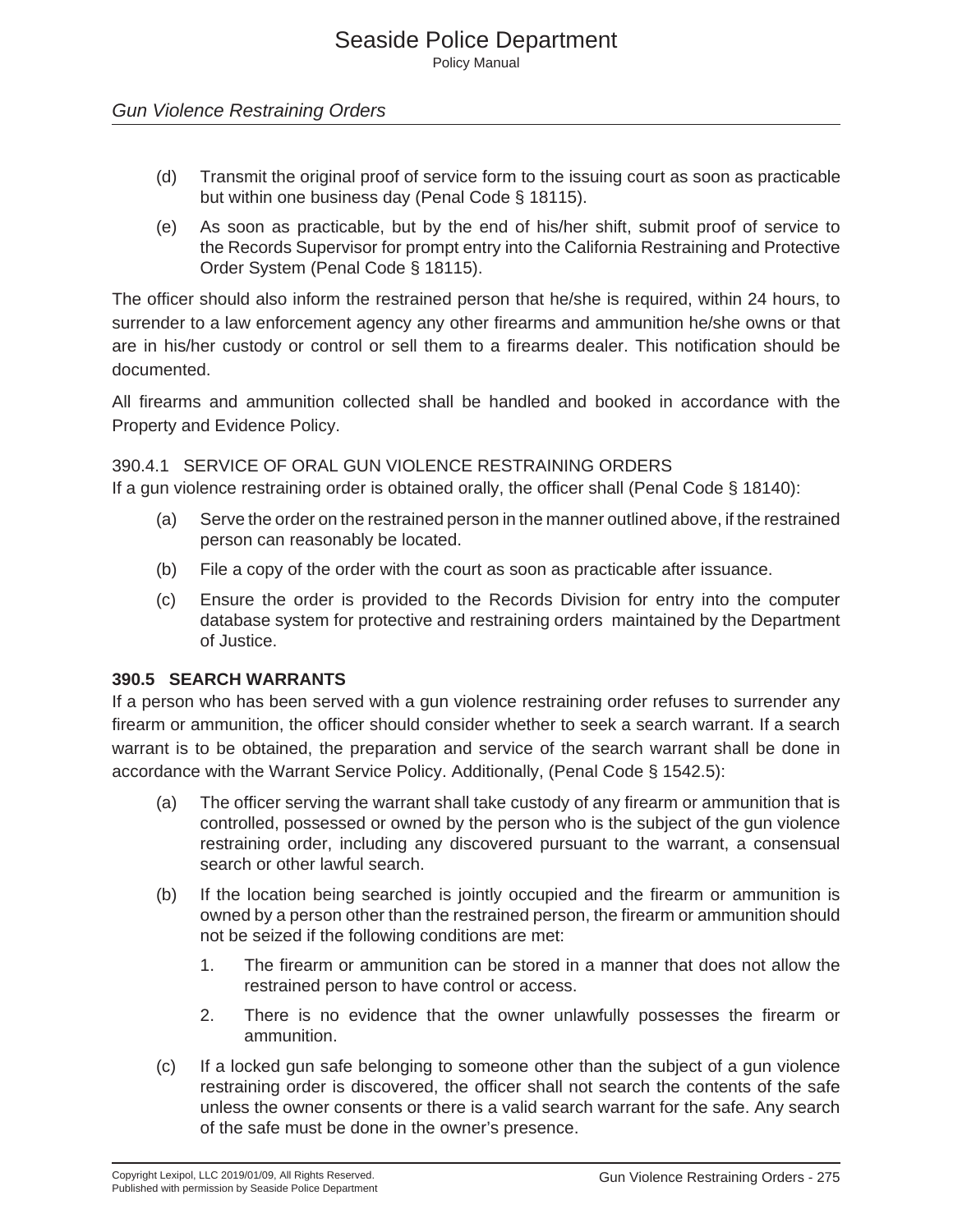#### **390.6 RECORDS SUPERVISOR RESPONSIBILITIES**

The Records Supervisor is responsible for ensuring:

- (a) Proof of service of any gun violence restraining order served by an officer or received from the clerk of the court is entered in the computer database system for protective and restraining orders maintained by the Department of Justice within one business day of service if served by an officer, or within one business day of receipt of proof of service if served by a person other than a law enforcement officer (Penal Code § 18115).
- (b) Oral orders are entered into the California Restraining and Protective Order System (Penal Code § 18140).
- (c) Copies of receipts of surrendered firearms or ammunition issued by other agencies for gun violence restraining orders issued by the Department are properly maintained (Penal Code § 18120).

#### **390.7 COURT-ORDERED FIREARMS AND AMMUNITION SURRENDERS**

Authorized members shall accept firearms and ammunition from any individual who is the subject of a gun violence restraining order. The member receiving any firearm or ammunition shall:

- (a) Record the individual's name, address and telephone number.
- (b) Record the serial number of the firearm.
- (c) Prepare an incident report and property report.
- (d) Provide a property receipt to the individual who surrendered the firearms and ammunition.
- (e) Package and submit the firearms and ammunition in accordance with the Property and Evidence Policy.

#### **390.8 RELEASE OF FIREARMS AND AMMUNITION**

Firearms and ammunition that were taken into temporary custody or surrendered pursuant to a gun violence restraining order shall be returned to the restrained person upon the expiration of the order and in accordance with Penal Code § 18120 and the Property and Evidence Policy.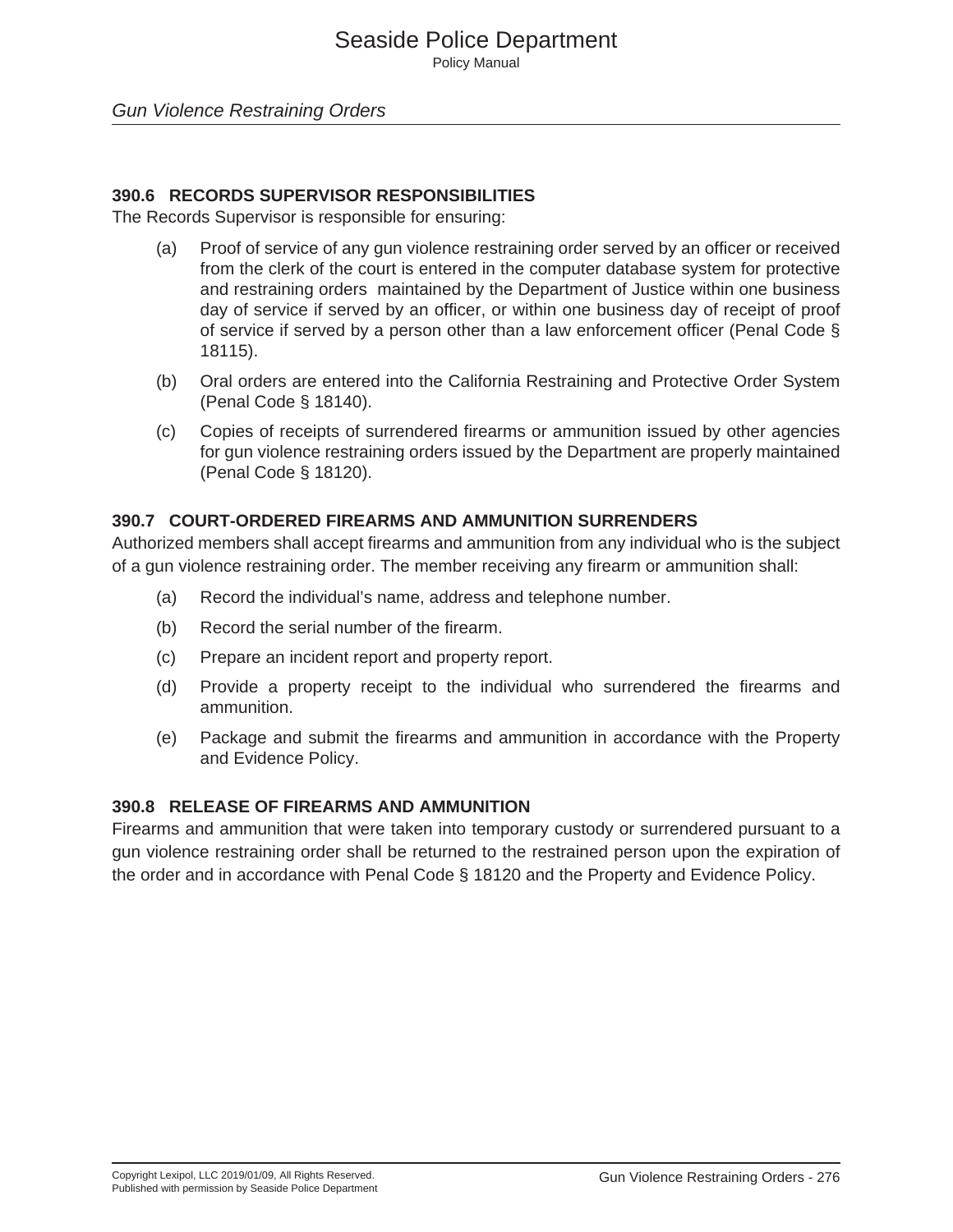# **Native American Graves Protection and Repatriation**

## **391.1 PURPOSE AND SCOPE**

This policy is intended ensure the protection and security of ancient or historic grave sites, including notification of personnel responsible for cultural items, in compliance with the Native American Graves Protection and Repatriation Act (NAGPRA) (25 USC § 3001 et seq.).

## 391.1.1 DEFINITIONS

Definitions related to this policy include (43 CFR 10.2):

**Funerary objects and associated funerary objects** - Objects that, as part of the death rite or ceremony of a culture, are reasonably believed to have been placed intentionally at the time of death or later with or near individual human remains, or that were made exclusively for burial purposes or to contain human remains.

**Native American human remains** - The physical remains of the body of a person of Native American ancestry.

**Objects of cultural patrimony** - Objects having ongoing historical, traditional or cultural importance that is central to the Native American group or culture itself and therefore cannot be appropriated or conveyed by any individual, including members of the Native American group or Native Hawaiian organization. Such objects must have been considered inalienable by the Native American group at the time the object was separated from the group.

**Sacred objects** - Specific ceremonial objects needed by traditional Native American religious leaders for the practice of traditional Native American religions.

## **391.2 POLICY**

It is the policy of the Seaside Police Department that the protection of Native American human remains, funerary objects, associated funerary objects, sacred objects or objects of cultural patrimony is the responsibility of all members. Such protection includes minimizing destruction, contamination, inadvertent disruption or complicated custody transfer processes.

## **391.3 COMPLIANCE WITH THE NATIVE AMERICAN GRAVES PROTECTION AND REPATRIATION ACT**

Upon discovery or arrival upon a scene where it reasonably appears that a Native American grave, human remains, funerary objects, associated funerary objects, sacred objects or objects of cultural patrimony are exposed or otherwise unsecured, members shall secure the site in the same manner as a crime scene. All activity at the scene other than scene preservation activity must cease (43 CFR 10.4).

No photography or video recording may be permitted by the media or any group or individual who may wish to exhibit the remains.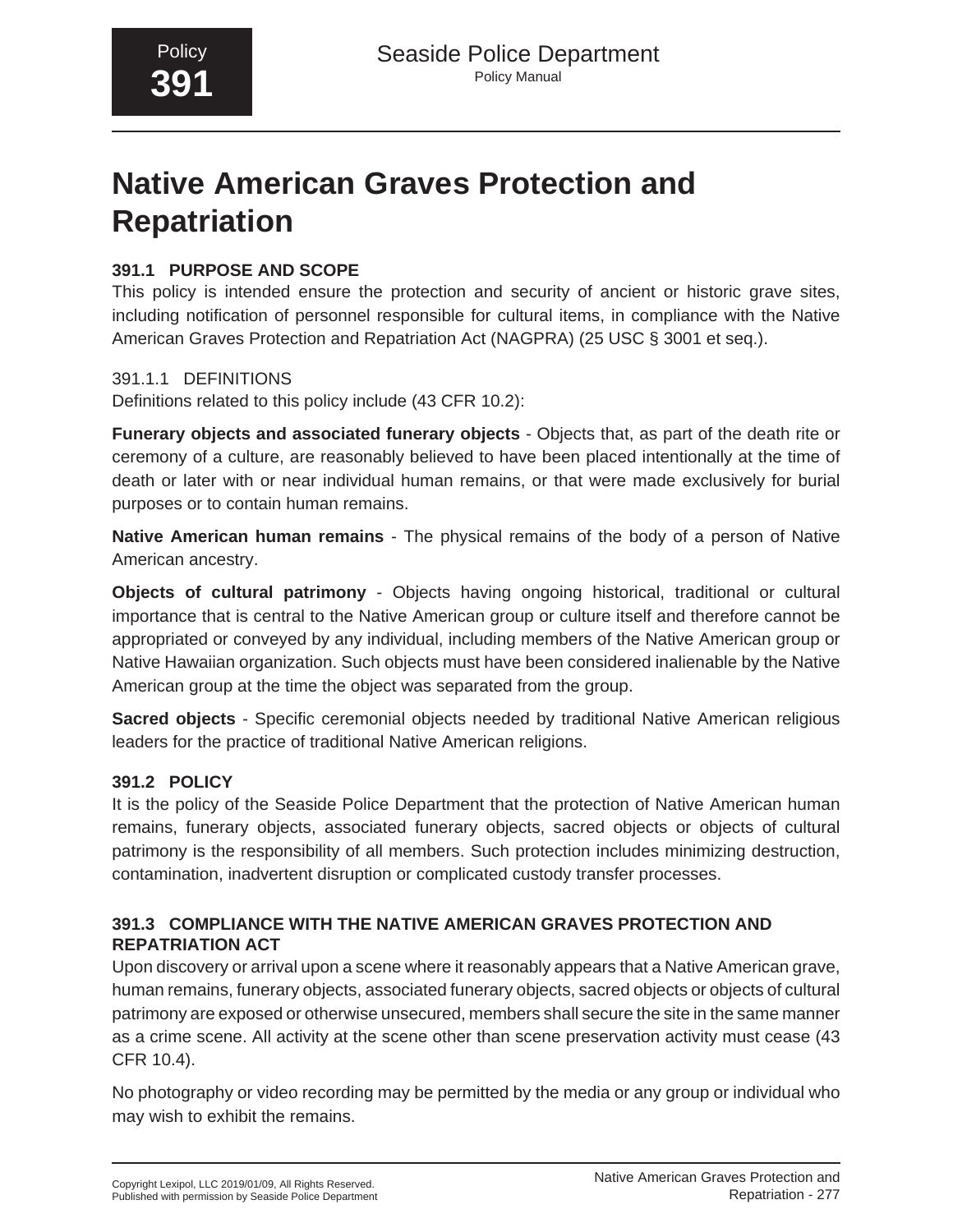## Seaside Police Department

Policy Manual

### *Native American Graves Protection and Repatriation*

Without delay, the appropriate agency or group shall be notified to respond and take control of the scene. These include the following (43 CFR 10.4):

- Federal land Appropriate agency at the U.S. Department of the Interior or U.S. Department of Agriculture
- State land/Private land Coroner, when appropriate (Health and Safety Code § 7050.5)
- Tribal land Responsible Indian tribal official

## **391.4 EVIDENCE AND PROPERTY**

If the location has been investigated as a possible homicide scene prior to identification as a NAGPRA site, investigators shall work with other appropriate agencies and individuals to ensure the proper transfer and repatriation of any material collected. Members shall ensure that any remains or artifacts located at the site are expediently processed (43 CFR 10.6).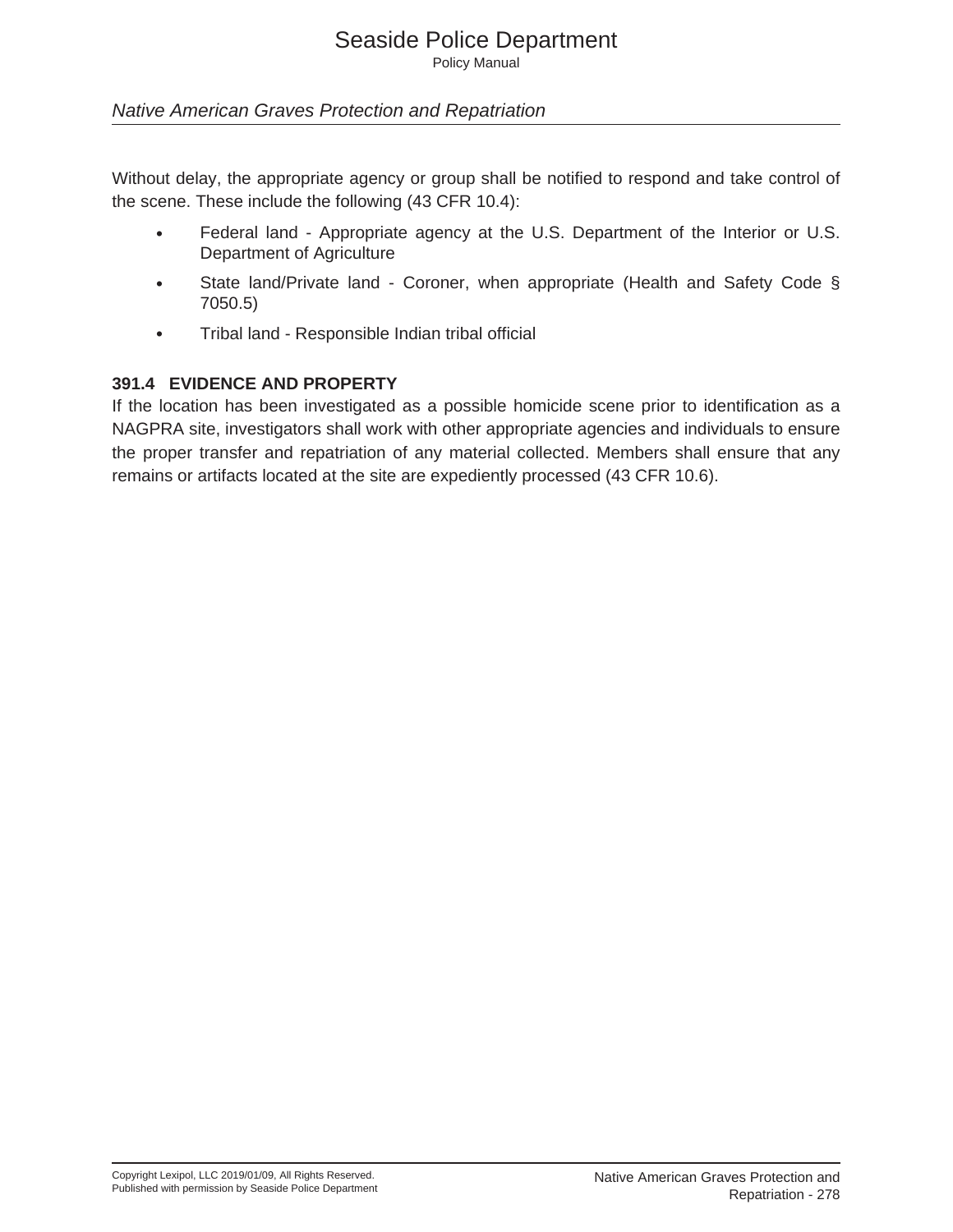## **Chapter 4 - Patrol Operations**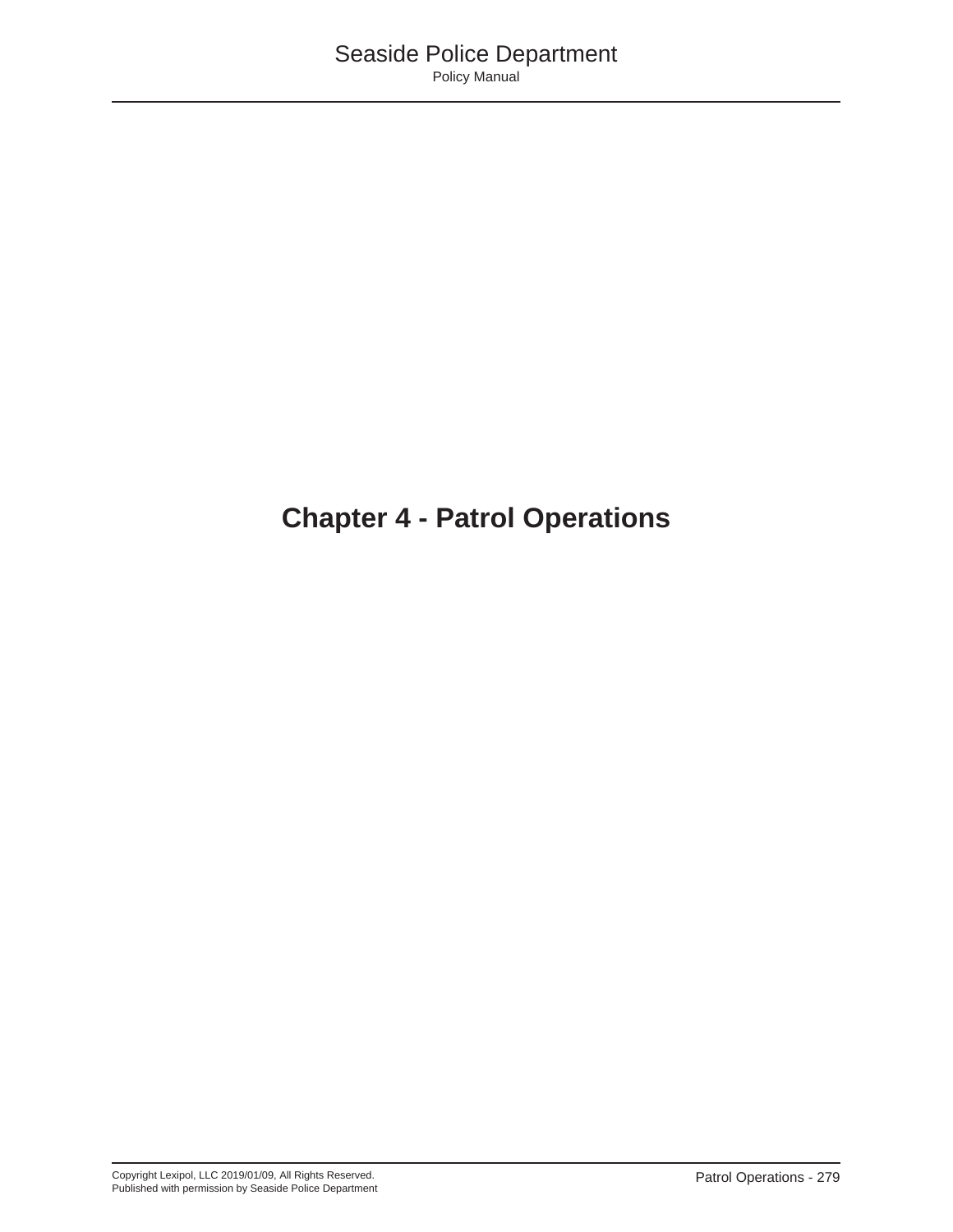## **Patrol Function**

## **400.1 PURPOSE AND SCOPE**

The purpose of this policy is to define the patrol function and address intraorganizational cooperation and information sharing.

## **400.2 POLICY**

The Seaside Police Department provides patrol services 24 hours a day, seven days a week and will prioritize responses to requests for emergency services using available resources to enhance the safety of the public and department members.

#### **400.3 FUNCTION**

Patrol will generally be conducted by uniformed officers in clearly marked law enforcement vehicles in assigned jurisdictional areas of Seaside. The function of patrol is to respond to calls for assistance and reports of criminal activity, act as a deterrent to crime, enforce state and local laws, identify community needs, provide support and assistance to the community and respond to emergencies.

Patrol services include, but are not limited to:

- (a) Responding to emergency calls for service.
- (b) Apprehending criminal offenders.
- (c) Providing mutual aid and assistance to other agencies for emergency and law enforcement-related activities.
- (d) Preventing criminal acts, traffic violations and collisions, maintaining public order and discovering hazardous situations or conditions.
- (e) Responding to reports of criminal and non-criminal acts.
- (f) Responding to routine calls for service, such as public assistance or public safety.
- (g) Carrying out crime prevention activities such as residential inspections, business inspections and community presentations.
- (h) Carrying out community oriented policing and problem-solving activities including the application of resources to improve or resolve specific problems or situations and contacting or assisting members of the public in a positive way.
- (i) Directing and controlling traffic.

#### **400.4 INFORMATION SHARING**

To the extent feasible, all information relevant to the mission of the Department should be shared among all divisions and specialized units on a timely basis. Members should be provided with opportunities on a regular basis to share information during the daily briefings and to attend briefings of other divisions or specialized units.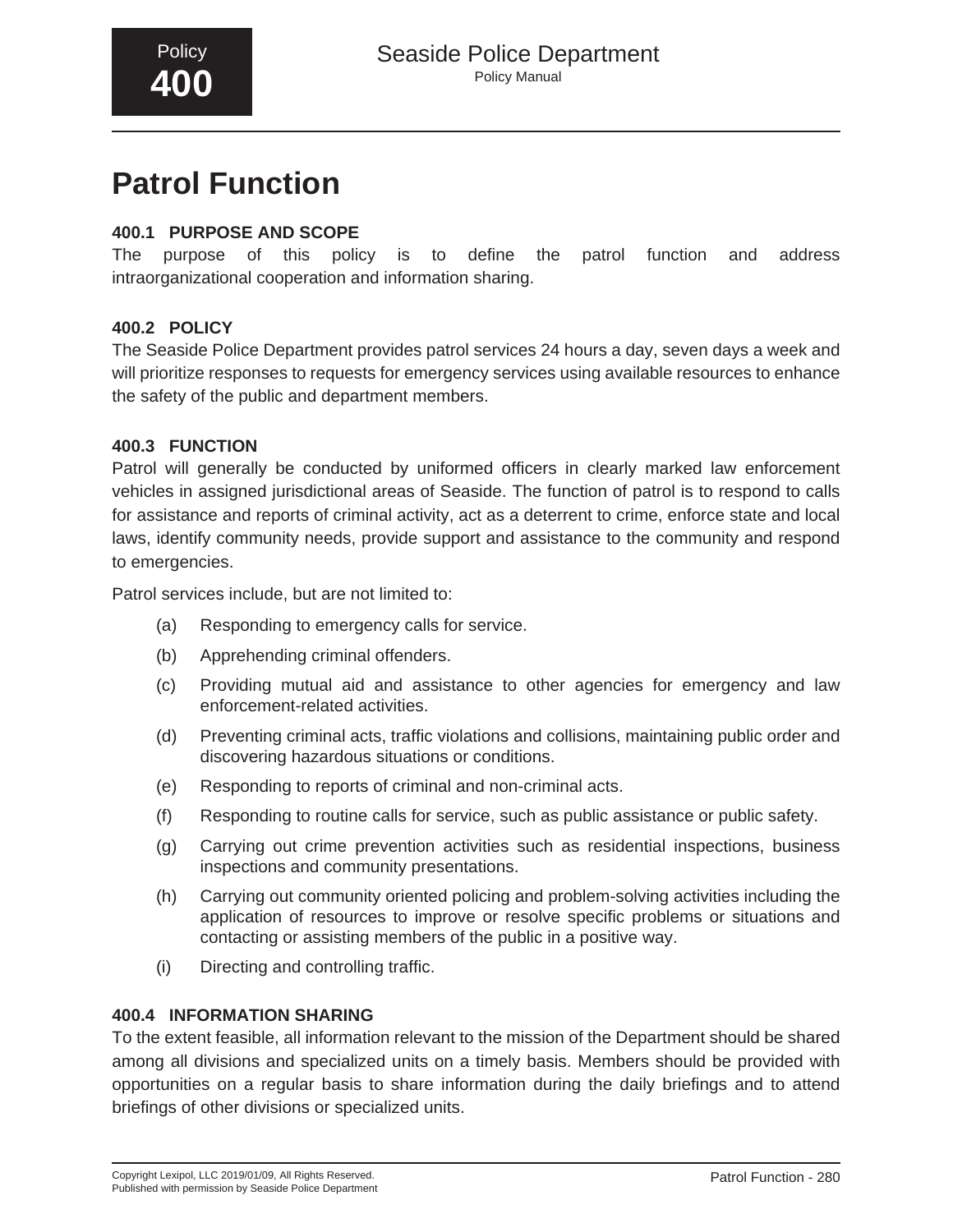Additionally, information should be shared with outside agencies and the public in conformance with department policies and applicable laws. Members are encouraged to share information with other units and divisions.

## **400.5 CROWDS, EVENTS AND GATHERINGS**

Officers may encounter gatherings of people, including but not limited to, civil demonstrations, civic, social and business events, public displays, parades and sporting events. Officers should monitor such events as time permits in an effort to keep the peace and protect the safety and rights of those present. A patrol supervisor should be notified when it becomes reasonably foreseeable that such an event may require increased monitoring, contact or intervention.

Officers responding to an event or gathering that warrants law enforcement involvement should carefully balance the speech and association rights of those present with applicable public safety concerns before taking enforcement action.

Generally, officers should consider seeking compliance through advisements and warnings for minor violations and should reserve greater enforcement options for more serious violations or when voluntary compliance with the law is not achieved.

Officers are encouraged to contact organizers or responsible persons to seek voluntary compliance that may address relevant public safety/order concerns.

Officers should consider enforcement of applicable state and local laws, such as Penal Code 602.1 (obstructing or intimidating business operators), when the activity blocks the entrance or egress of a facility or location and when voluntary compliance with the law is not achieved.

## **400.6 PATROL DIVISION DAILY OPERATIONAL STANDARDS**

To ensure uniformity and consistency, the Seaside Police Department Patrol Division has adopted the following operational standards:

- 1. All personnel shall report for duty at the time their watch is scheduled to begin. Exceptions will be cleared with the on-duty supervisor. The primary purpose of patrol briefing is to share information and in service training. Profanity, crude comments and inappropriate behavior will not be tolerated.
- 2. At change of watch, officers will use readily available equipment only. Officers may trade for preferential equipment as it becomes available. All changes will be preapproved by the on-duty supervisor and noted on the equipment assignment portion of the Beat Sheet.
- 3. Officers will be assigned a primary and secondary overtime day for each shift period. Officers will be expected to accept and perform overtime assignments on their primary and secondary overtime days. As overtime lists are posted, officers are allowed to sign-up for overtime periods (seniority dictates priority). However, officers are not allowed to remove their names from overtime or other posted assignments without supervisor authorization.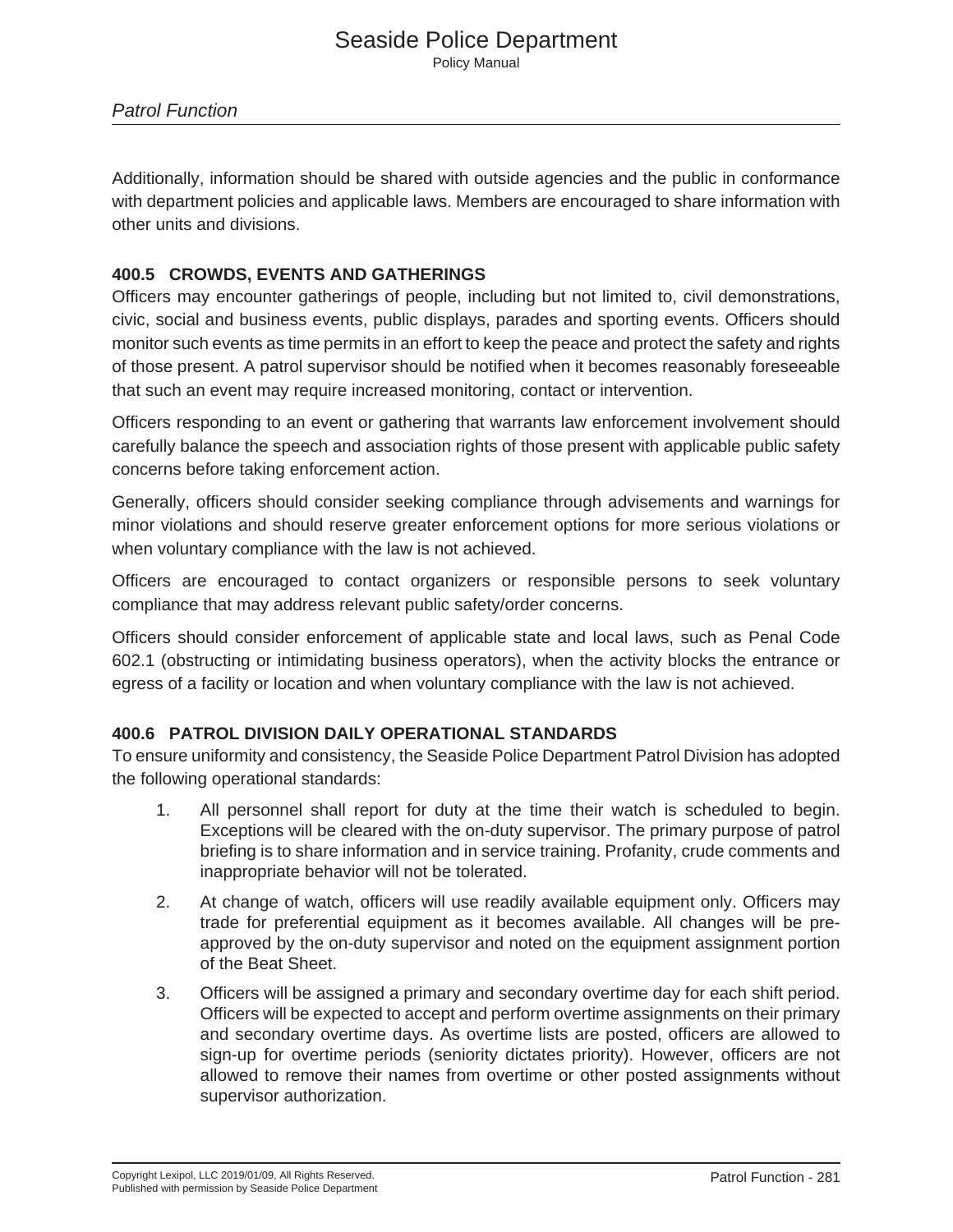- 4. Requests for days off will be made at least five days in advance of the days off requested. Late requests may be disapproved. This does not apply to emergencies or unusual situations.
- 5. Officers will not park patrol vehicles at the front of the station unless in response to an urgent call in the area.
- 6. Patrol vehicles should only be parked in the rear lot in the space that coordinates with the patrol vehicle's number. No vehicles should be parked in non-designated spaces.
- 7. Police motorcycles shall be parked in the rear lot in spaces marked "PD Motorcycles." Personally owned motorcycles may park in unmarked spaces. If parked in the marked spaces, owners of personal motorcycles must move their motorcycles at the request of a motorcycle officer.
- 8. Personal vehicles will not be parked in the reserved spaces of any type. Nor shall personal vehicles be parked within the first three rows of parking in the front lot of City Hall except nights (after City Hall closes and all city-associated functions are completed), weekends or holidays.
- 9. Officers will check the Briefing Room bulletin board, their mail slots, TracNet and email for communications or information at the beginning and end of each duty day. Mail slots & storage areas will be kept neat and free of clutter.
- 10. Officers will strictly follow the radio protoco guidelines as outlined by the 9-1-1/ Monterey County Law Enforcement Standardized Operating Procedure. Radio traffic will be brief and professional. Arguments with dispatchers or lengthy discussions will not be tolerated. Problems with dispatchers will be reported to the on-duty patrol supervisor.
- 11. Officers will report via radio, telephone or MCT the location of their meal breaks. Officers will clear their meal break to handle calls on their beat, unless it is reasonable for the call to hold. No more than two officers may be at the same location for a break.
- 12. Supervisors will be advised of ALL courtesy escorts and ALL uses of patrol vehicle's push-bars before the acts are performed.
- 13. Sick leave is not considered vacation or personal time. Abuse of sick leave may result in doctor's note restriction, discipline and/or denial of sick leave benefits. Supervisory personnel will closely scrutinize patterns of sick leave use and may request a physicians statement if abuse of sick leave is perceived. On-the-job injuries will be reported as soon as practical to the on-duty supervisor.
- 14. Officers will adhere to the chain-of-command at all times.
- 15. Officers will remain clear of the station unless specific business requires their presence. Officers will not loiter in the Records Division unless authorized for specific business. Officers should not use the computer in Records if other computers are available.
- 16. Officers are subject to details up to the end of their watch regardless of primary beat agreements between shifts. As a result, officers will advise the on-duty supervisor if a call will necessitate overtime to complete. If circumstances do not permit, then approval should be sought as soon as practical.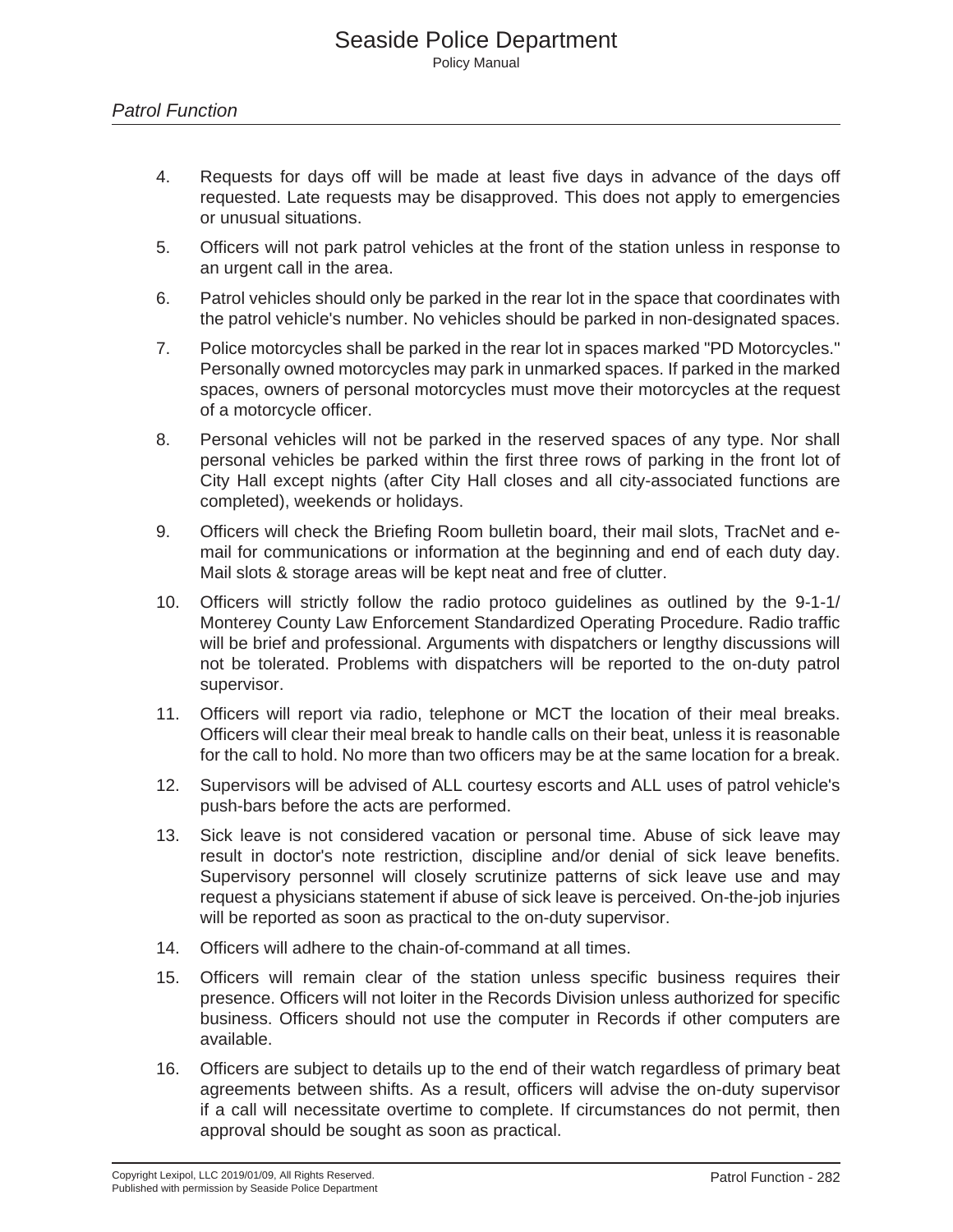- 17. Officers will strive for 100% acceptability on initial submission of reports. Reports should be submitted before the end of an officer's shift. Exceptions must be approved by the watch commander. Officers should provide victims, and others who file reports, with a completed report information card. Additionally, all alarm calls, in which an officer arrives on scene, shall be documented. Exceptions (power outage, weather, etc.) may be approved by the watch commander.
- 18. Officers will notify a sergeant as soon as they become aware a Seaside City employee is suspected of, or has been arrested for a crime.
- 19. The follow-up officer (unless otherwise designated) is responsible for the station detail (i.e. feed prisoner, records relief, jail checks, etc.). Jail checks should be conducted minimally at the beginning and end of a shift.
- 20. Officers will apprise the on-duty supervisor of the name, booking offense and status (i.e. awaiting transport, arranging bail, medical issues, hold until sober, etc.) of all prisoners booked into our jail as soon as possible.
- 21. Officers releasing prisoners should seek approval from the supervisor prior to the release. After release, officers should search the cell to ensure it is free of contraband and left in an orderly condition.
- 22. Officers should ensure the Mobile Audio Video (MAV) and Mobile Data Terminal (MDT) of their patrol vehicle is functioning prior to their initial clearance from the police station. All officers and supervisors should be logged on their MDT's (Packet Cluster & CAD,) during their entire shift. DVD Discs shall be replaced by supervisors only.
- 23. Officers should not accept details by telephone without notifying the on-duty supervisor. Details should be cleared over the radio only. Exceptions will be considered after the on-duty supervisor has been notified.
- 24. Officers shall provide citizens and victims with referrals as required by law or department policy(i.e. report info cards, domestic violence referral cards, rape crisis information, etc.)Officers shall document the issuance of this information in their reports.
- 25. Officers should complete all required booking processes. If Live Scan isn't functioning, officers should obtain inked fingerprints. If the jail camera isn't functioning, officers should take booking photos with a patrol camera and notify records. Problems with booking equipment should be reported directly to the on-duty supervisor.
- 26. At the beginning and end of their watch, officers should ensure the interior and trunks of their patrol vehicles are free of debris, that the fuel level is at least 3/4 full, that the Mobile Audio Video and vehicle radios are turned on/off, and that trunk supplies (flares, PAWS, gloves, etc.) are re-stocked after use. All windows will be closed at end of watch and the rear seat belts will be placed in the ready position using the attached magnets.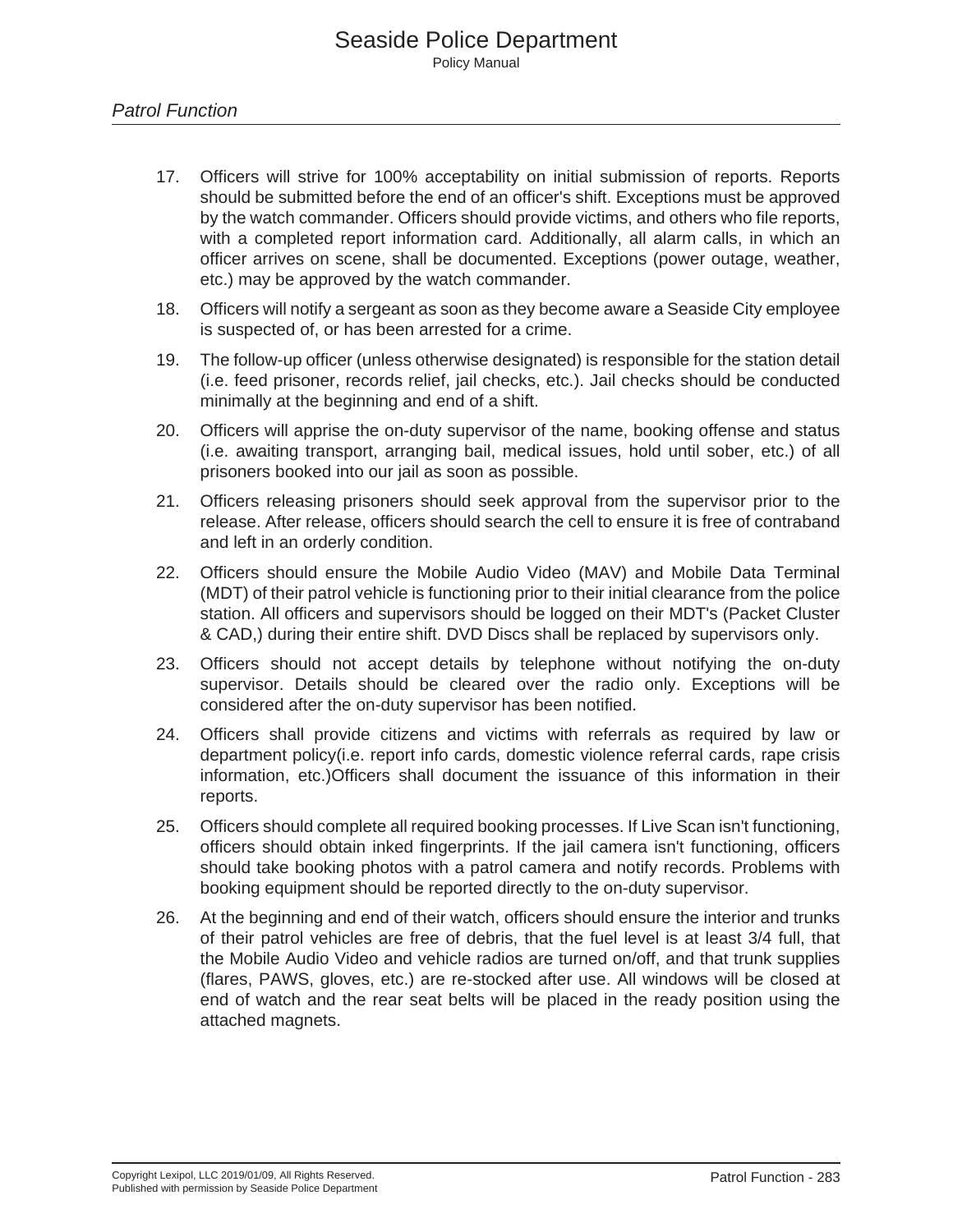## **Bias-Based Policing**

## **402.1 PURPOSE AND SCOPE**

This policy provides guidance to department members that affirms the Seaside Police Department's commitment to policing that is fair and objective.

Nothing in this policy prohibits the use of specified characteristics in law enforcement activities designed to strengthen the department's relationship with its diverse communities (e.g., cultural and ethnicity awareness training, youth programs, community group outreach, partnerships).

#### 402.1.1 DEFINITIONS

Definitions related to this policy include:

**Bias-based policing** - An inappropriate reliance on characteristics such as race, ethnicity, national origin, religion, sex, sexual orientation, gender identity or expression, economic status, age, cultural group, disability or affiliation with any non-criminal group (protected characteristics) as the basis for providing differing law enforcement service or enforcement (Penal Code § 13519.4).

## **402.2 POLICY**

The Seaside Police Department is committed to providing law enforcement services to the community with due regard for the racial, cultural or other differences of those served. It is the policy of this department to provide law enforcement services and to enforce the law equally, fairly, objectively and without discrimination toward any individual or group.

## **402.3 BIAS-BASED POLICING PROHIBITED**

Bias-based policing is strictly prohibited.

However, nothing in this policy is intended to prohibit an officer from considering protected characteristics in combination with credible, timely and distinct information connecting a person or people of a specific characteristic to a specific unlawful incident, or to specific unlawful incidents, specific criminal patterns or specific schemes.

## 402.3.1 CALIFORNIA RELIGIOUS FREEDOM ACT

Members shall not collect information from a person based on religious belief, practice, affiliation, national origin or ethnicity unless permitted under state or federal law (Government Code § 8310.3).

Members shall not assist federal government authorities (Government Code § 8310.3):

- (a) In compiling personal information about a person's religious belief, practice, affiliation, national origin or ethnicity.
- (b) By investigating, enforcing or assisting with the investigation or enforcement of any requirement that a person register with the federal government based on religious belief, practice, or affiliation, or national origin or ethnicity.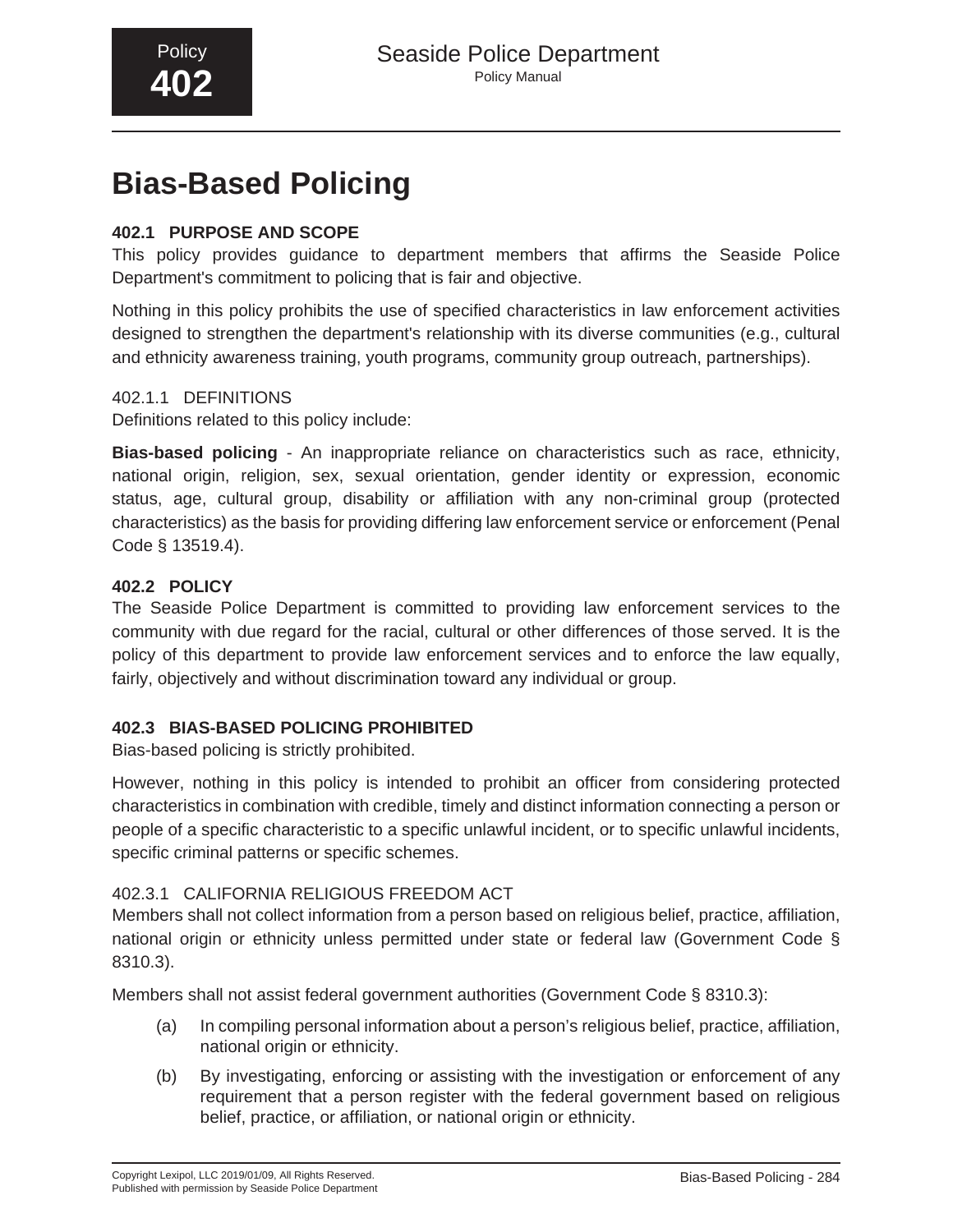#### **402.4 MEMBER RESPONSIBILITIES**

Every member of this department shall perform his/her duties in a fair and objective manner and is responsible for promptly reporting any suspected or known instances of bias-based policing to a supervisor. Members should, when reasonable to do so, intervene to prevent any biased-based actions by another member.

#### 402.4.1 REASON FOR CONTACT

Officers contacting a person shall be prepared to articulate sufficient reason for the contact, independent of the protected characteristics of the individual.

To the extent that written documentation would otherwise be completed (e.g., arrest report, field interview (FI) card), the involved officer should include those facts giving rise to the contact, as applicable.

Except for required data-collection forms or methods, nothing in this policy shall require any officer to document a contact that would not otherwise require reporting.

402.4.2 REPORTING OF STOPS

## **402.5 SUPERVISOR RESPONSIBILITIES**

Supervisors should monitor those individuals under their command for compliance with this policy and shall handle any alleged or observed violations in accordance with the Personnel Complaints Policy.

- (a) Supervisors should discuss any issues with the involved officer and his/her supervisor in a timely manner.
	- 1. Supervisors should document these discussions, in the prescribed manner.
- (b) Supervisors should periodically review MAV recordings, portable audio/video recordings, Mobile Data Terminal (MDT) data and any other available resource used to document contact between officers and the public to ensure compliance with the policy.
	- 1. Supervisors should document these periodic reviews.
	- 2. Recordings or data that capture a potential instance of bias-based policing should be appropriately retained for administrative investigation purposes.
- (c) Supervisors shall initiate investigations of any actual or alleged violations of this policy.
- (d) Supervisors should take prompt and reasonable steps to address any retaliatory action taken against any member of this department who discloses information concerning bias-based policing.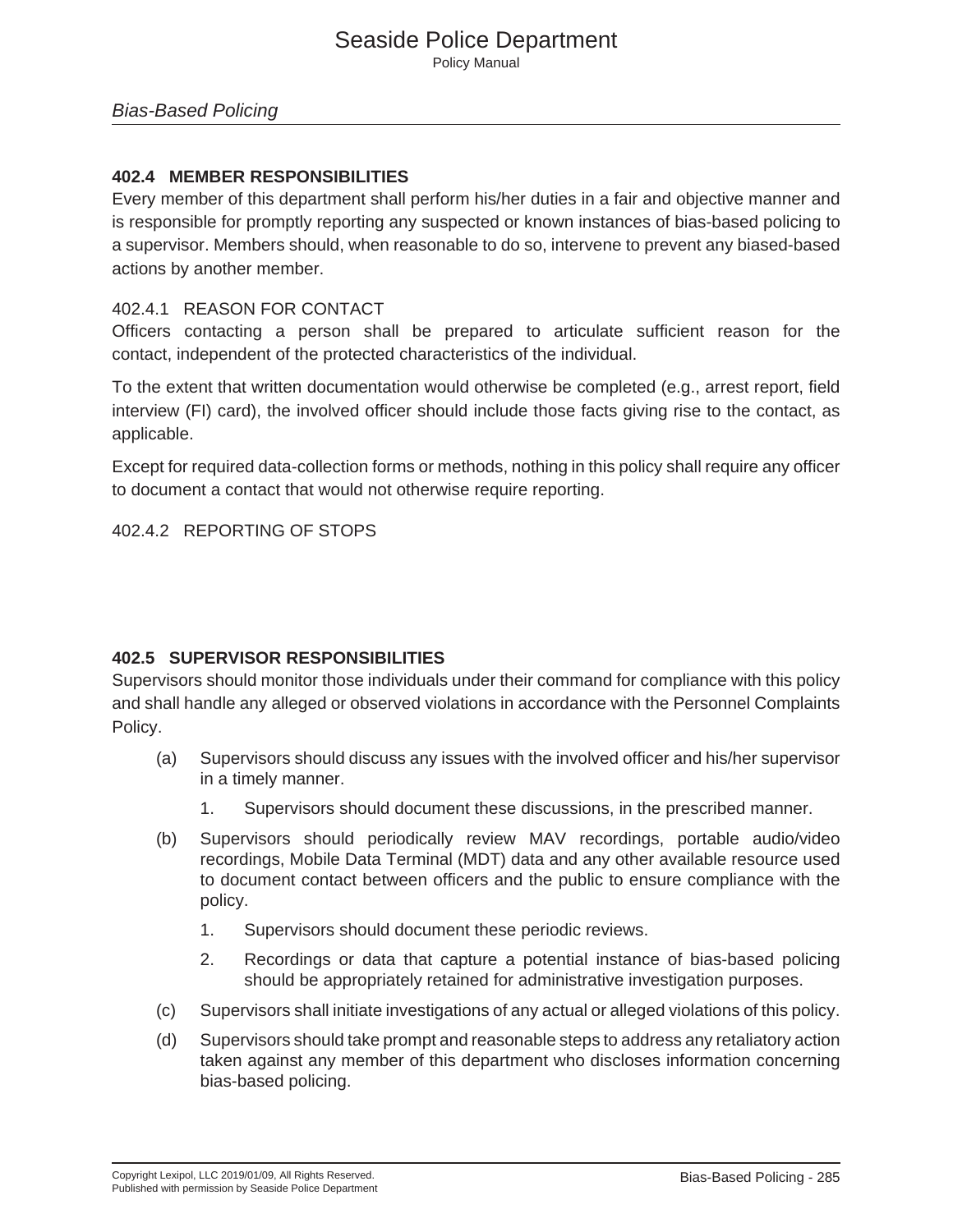#### *Bias-Based Policing*

#### **402.6 ADMINISTRATION**

Each year, Command Staff should review the efforts of the organization to provide fair and objective policing. This can be accomplished through information gathered from supervisors and reviews of citizen concerns and/or complaints.

#### **402.7 TRAINING**

Training on fair and objective policing and review of this policy should be conducted as directed by the Professional Standards Unit.

- (a) All sworn members of this department will be scheduled to attend Peace Officer Standards and Training (POST)-approved training on the subject of bias-based policing.
- (b) Pending participation in such POST-approved training and at all times, all members of this department are encouraged to familiarize themselves with and consider racial and cultural differences among members of this community.
- (c) Each sworn member of this department who received initial bias-based policing training will thereafter be required to complete an approved refresher course every five years, or sooner if deemed necessary, in order to keep current with changing racial, identity and cultural trends (Penal Code § 13519.4(i)).

## **402.8 REPORTING TO CALIFORNIA DEPARTMENT OF JUSTICE**

The Support Services Commander Manager shall ensure that all data required by the California Department of Justice (DOJ) regarding complaints of racial bias against officers is collected and provided to the Records Supervisor for required reporting to the DOJ (Penal Code § 13012; Penal Code § 13020). See the Records Division Policy.

Supervisors should ensure that data stop reports are provided to the Records Supervisor for required annual reporting to the DOJ (Government Code § 12525.5) (See Records Bureau Policy).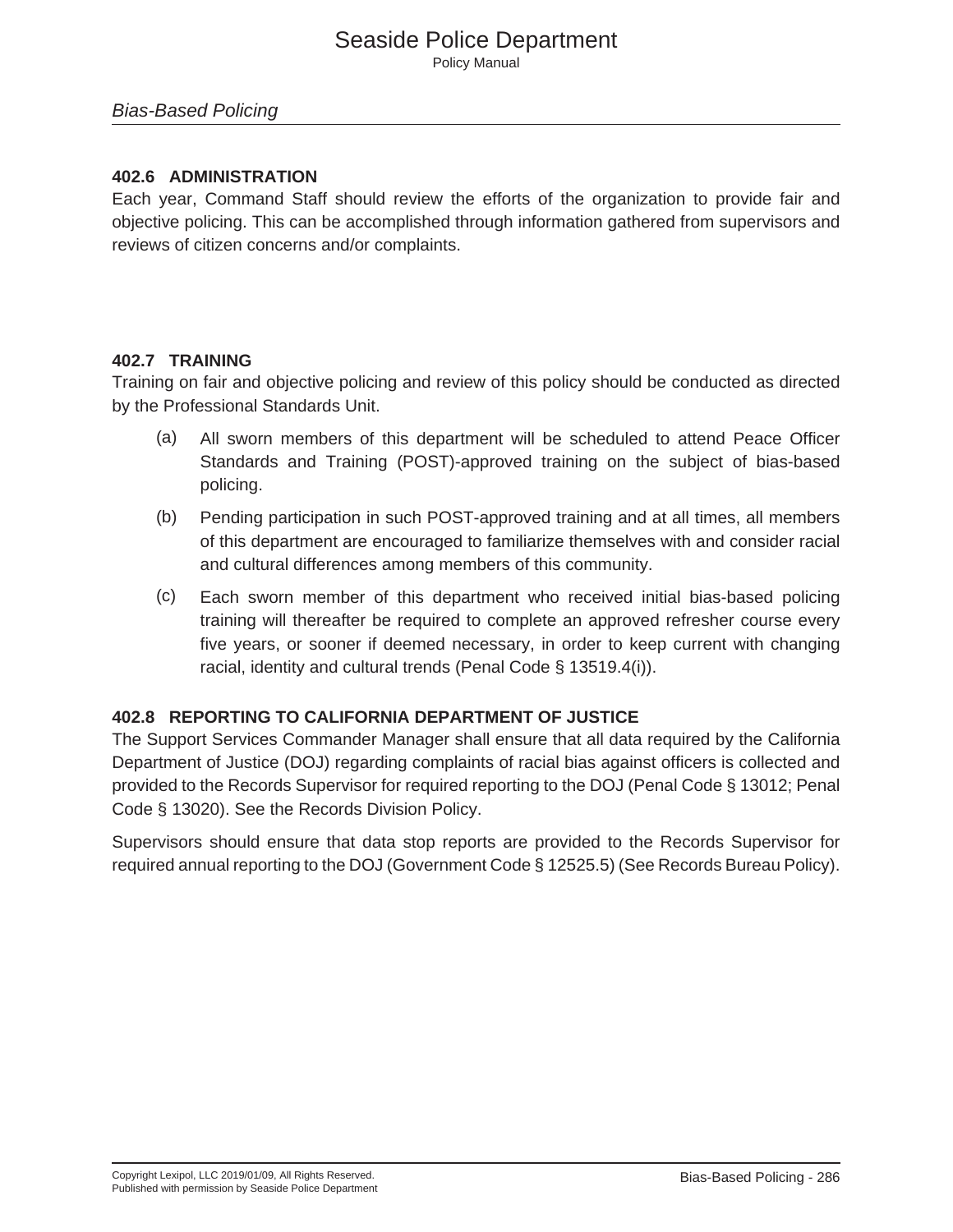# **Briefing Training**

## **404.1 PURPOSE AND SCOPE**

Briefing training is generally conducted at the beginning of the officer's assigned shift. Briefing provides an opportunity for important exchange between employees and supervisors. A supervisor generally will conduct Briefing; however officers may conduct Briefing for training purposes with supervisor approval.

Briefing should accomplish, at a minimum, the following basic tasks:

- (a) Briefing officers with information regarding daily patrol activity, with particular attention given to unusual situations and changes in the status of wanted persons, stolen vehicles, and major investigations
- (b) Notifying officers of changes in schedules and assignments
- (c) Notifying officers of new Interim Directives or changes in Interim Directives
- (d) Reviewing recent incidents for training purposes
- (e) Providing training on a variety of subjects

## **404.2 PREPARATION OF MATERIALS**

The supervisor conducting Briefing is responsible for preparation of the materials necessary for a constructive briefing. Supervisors may delegate this responsibility to a subordinate officer in his or her absence or for training purposes.

## **404.3 RETENTION OF BRIEFING TRAINING RECORDS**

Briefing training materials and a curriculum or summary shall be forwarded to the Training Manager for inclusion in training records, as appropriate.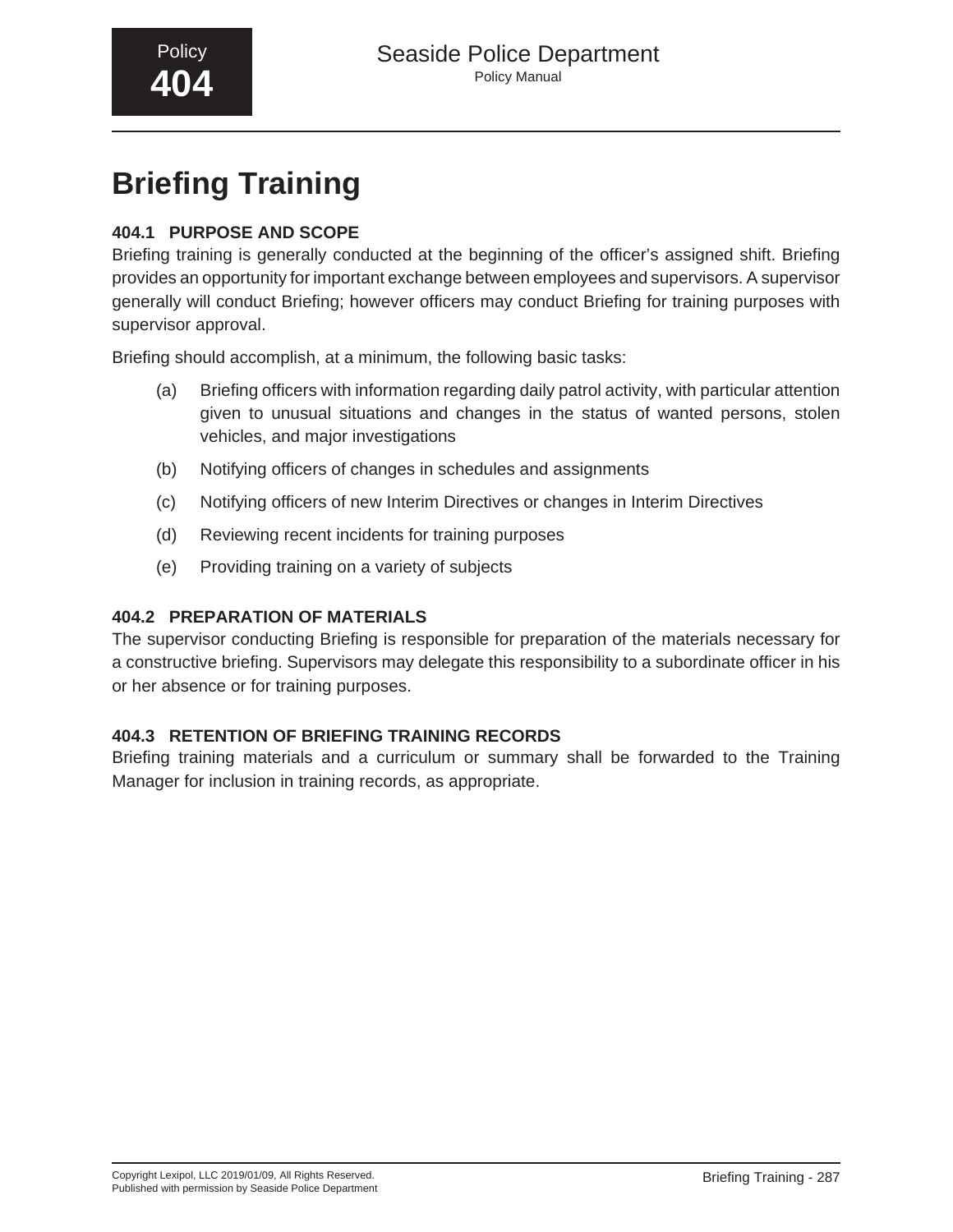## **Crime and Disaster Scene Integrity**

## **406.1 PURPOSE AND SCOPE**

The purpose of this policy is to provide guidance in handling a major crime or disaster.

## **406.2 POLICY**

It is the policy of the Seaside Police Department to secure crime or disaster scenes so that evidence is preserved, and to identify and mitigate the dangers associated with a major crime or disaster scene for the safety of the community and those required to enter or work near the scene.

## **406.3 SCENE RESPONSIBILITY**

The first officer at the scene of a crime or major incident is generally responsible for the immediate safety of the public and preservation of the scene. Officers shall also consider officer safety and the safety of those persons entering or exiting the area, including those rendering medical aid to any injured parties. Once an officer has assumed or been assigned to maintain the integrity and security of the crime or disaster scene, the officer shall maintain the crime or disaster scene until he/she is properly relieved by a supervisor or other designated person.

## **406.4 FIRST RESPONDER CONSIDERATIONS**

The following list generally describes the first responder's function at a crime or disaster scene. This list is not intended to be all-inclusive, is not necessarily in order and may be altered according to the demands of each situation:

- (a) Broadcast emergency information, including requests for additional assistance and resources.
- (b) Provide for the general safety of those within the immediate area by mitigating, reducing or eliminating threats or dangers.
- (c) Locate or identify suspects and determine whether dangerous suspects are still within the area.
- (d) Provide first aid to injured parties if it can be done safely.
- (e) Evacuate the location safely as required or appropriate.
- (f) Secure the inner perimeter.
- (g) Protect items of apparent evidentiary value.
- (h) Secure an outer perimeter.
- (i) Identify potential witnesses.
- (j) Start a chronological log noting critical times and personnel allowed access.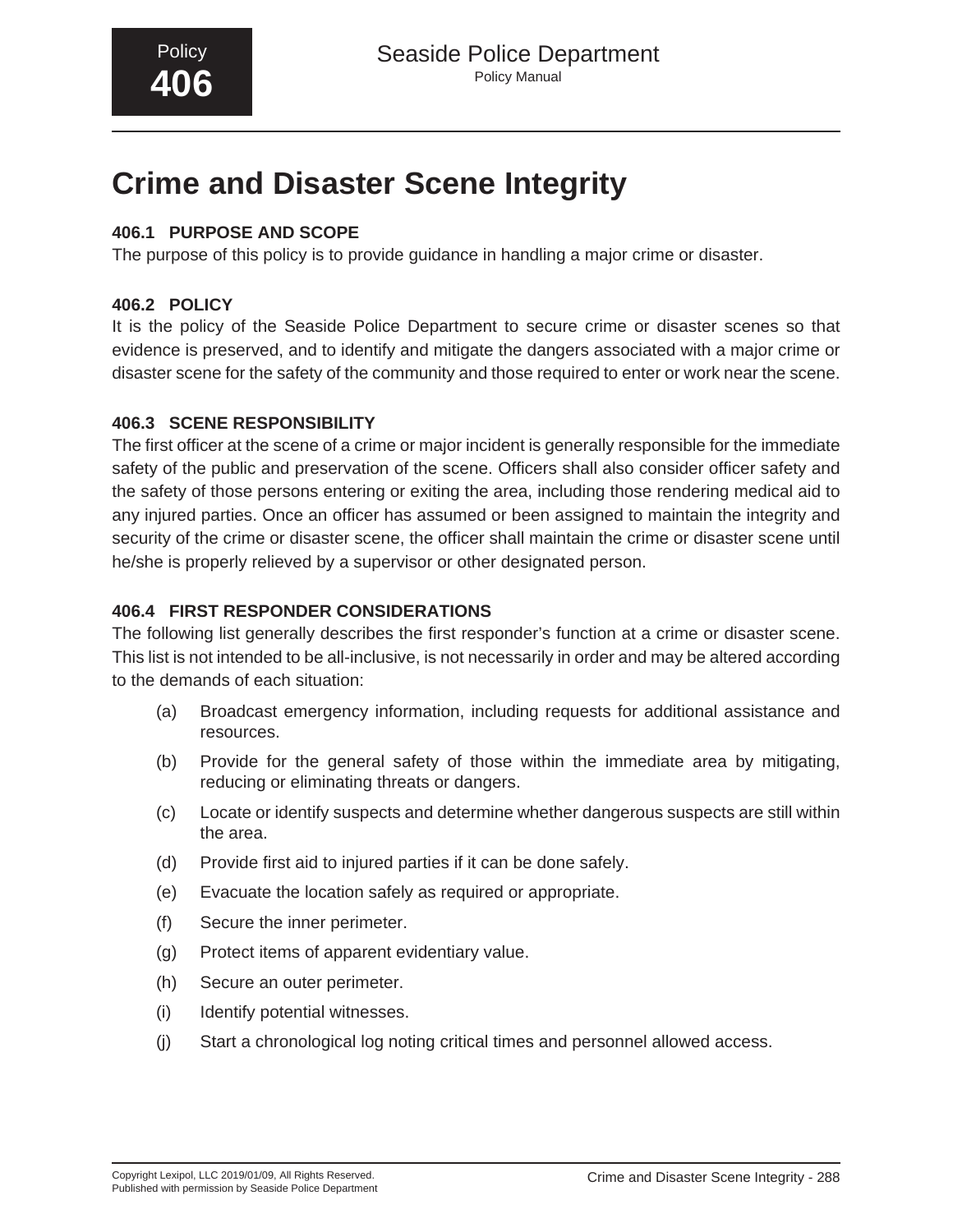#### *Crime and Disaster Scene Integrity*

#### **406.5 SEARCHES**

Officers arriving at crime or disaster scenes are often faced with the immediate need to search for and render aid to victims, and to determine if suspects are present and continue to pose a threat. Once officers are satisfied that no additional suspects are present and/or there are no injured persons to be treated, those exigent circumstances will likely no longer exist. Officers should thereafter secure the scene and conduct no further search until additional or alternate authority for the search is obtained, such as consent or a search warrant.

#### 406.5.1 CONSENT

When possible, officers should seek written consent to search from authorized individuals. However, in the case of serious crimes or major investigations, it may be prudent to also obtain a search warrant. Consent as an additional authorization may be sought, even in cases where a search warrant has been granted.

#### **406.6 EXECUTION OF HEALTH ORDERS**

Any sworn member of this department is authorized to enforce all orders of the local health officer that have been issued for the purpose of preventing the spread of any contagious, infectious or communicable disease (Health and Safety Code § 120155).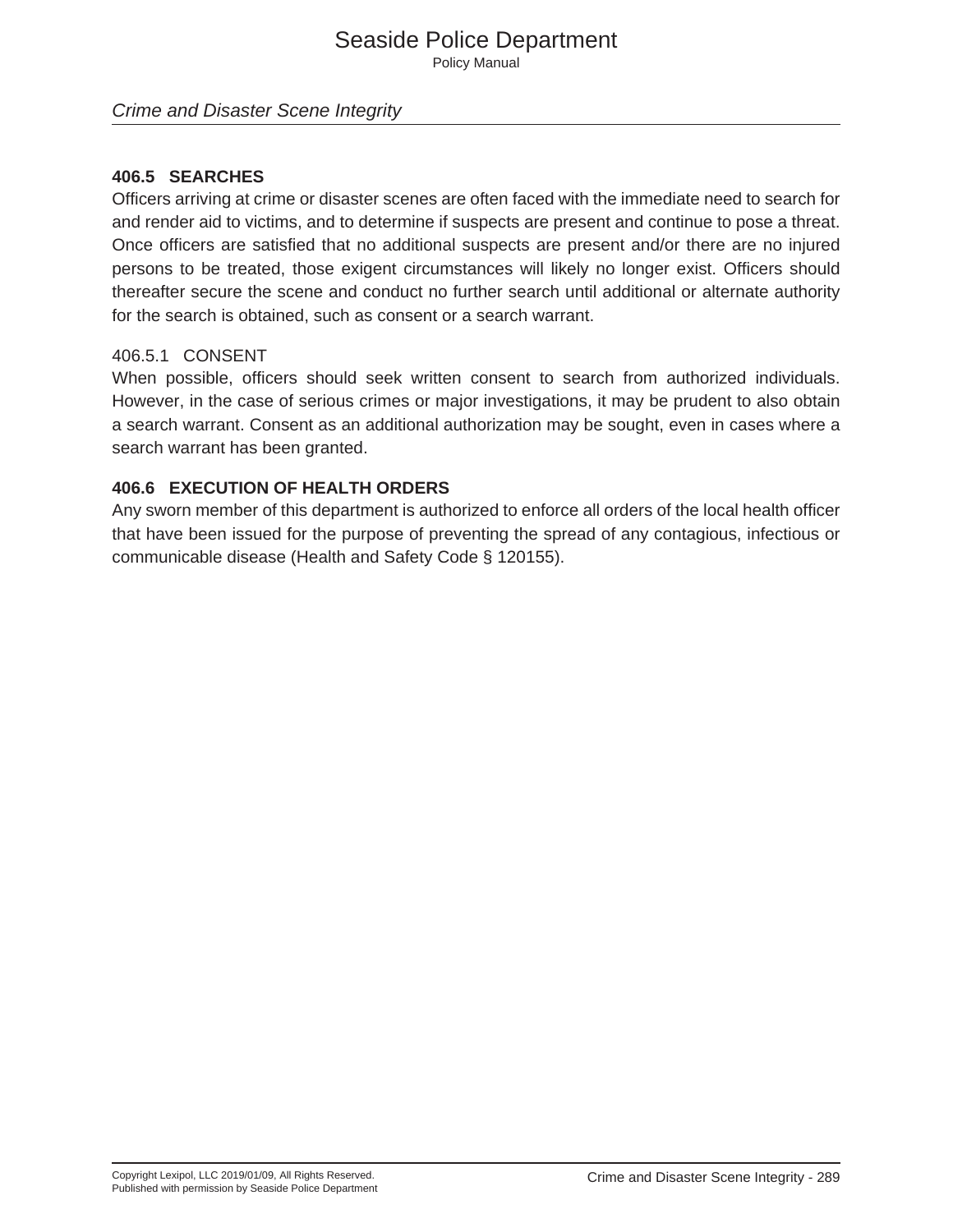## **Special Response Unit**

## **408.1 PURPOSE AND SCOPE**

The Crisis Response Unit (CRU) is comprised of two specialized teams: the Crisis Negotiation Team (CNT) and the Special Response Team (SRT). The unit has been established to provide specialized support in handling critical field operations where intense negotiations and/or special tactical deployment methods beyond the capacity of field officers appear to be necessary. This policy is written to comply with the guidelines established in the Attorney General's Commission on Special Weapons and Tactics Report (September 2002) and the POST 2005 SWAT Operational Guidelines and Standardized Training Recommendations (Penal Code § 13514.1).

## 408.1.1 OPERATIONAL AND ADMINISTRATIVE POLICY

The Policy Manual sections pertaining to the Special Response Unit are divided into Administrative and Operational Policy and Procedures. Since situations that necessitate the need for such a police response vary greatly from incident to incident and such events often demand on-thescene evaluation, the Operational Policy outlined in this manual section serves as a guideline to Department personnel, allowing for appropriate on scene decision making as required. The Administrative Procedures, however, are more restrictive and few exceptions should be made.

## 408.1.2 SWAT TEAM DEFINED

The Special Response Unit is a designated unit of law enforcement officers that is specifically trained and equipped to work as a coordinated team to resolve critical incidents that are so hazardous, complex, or unusual that they may exceed the capabilities of first responders or investigative units including, but not limited to, hostage taking, barricaded suspects, snipers, terrorist acts and other high-risk incidents. As a matter of department policy, such a unit may also be used to serve high-risk warrants, both search and arrest, where public and officer safety issues warrant the use of such a unit.

## 408.1.3 TACTICAL COMMANDER

Under the direction of the Chief of Police, through the Field Operations Bureau Deputy Chief, the Special Response Unit shall be managed by a Commander, who will serve as the Tactical Commander.

#### 408.1.4 TEAM LEADERS

The Crisis Negotiation and Special Response Teams will each be supervised by a sergeant, who will serve as the respective Team Leaders. The Team Leaders shall be selected by the Chief of Police upon specific recommendation by staff and the Tactical Commander. The Team Leader's primary responsibility is to supervise the operations of their team, including deployment, training, first line participation, and other duties as directed by the SRU Commander.

## **408.2 LEVELS OF CAPABILITY/TRAINING**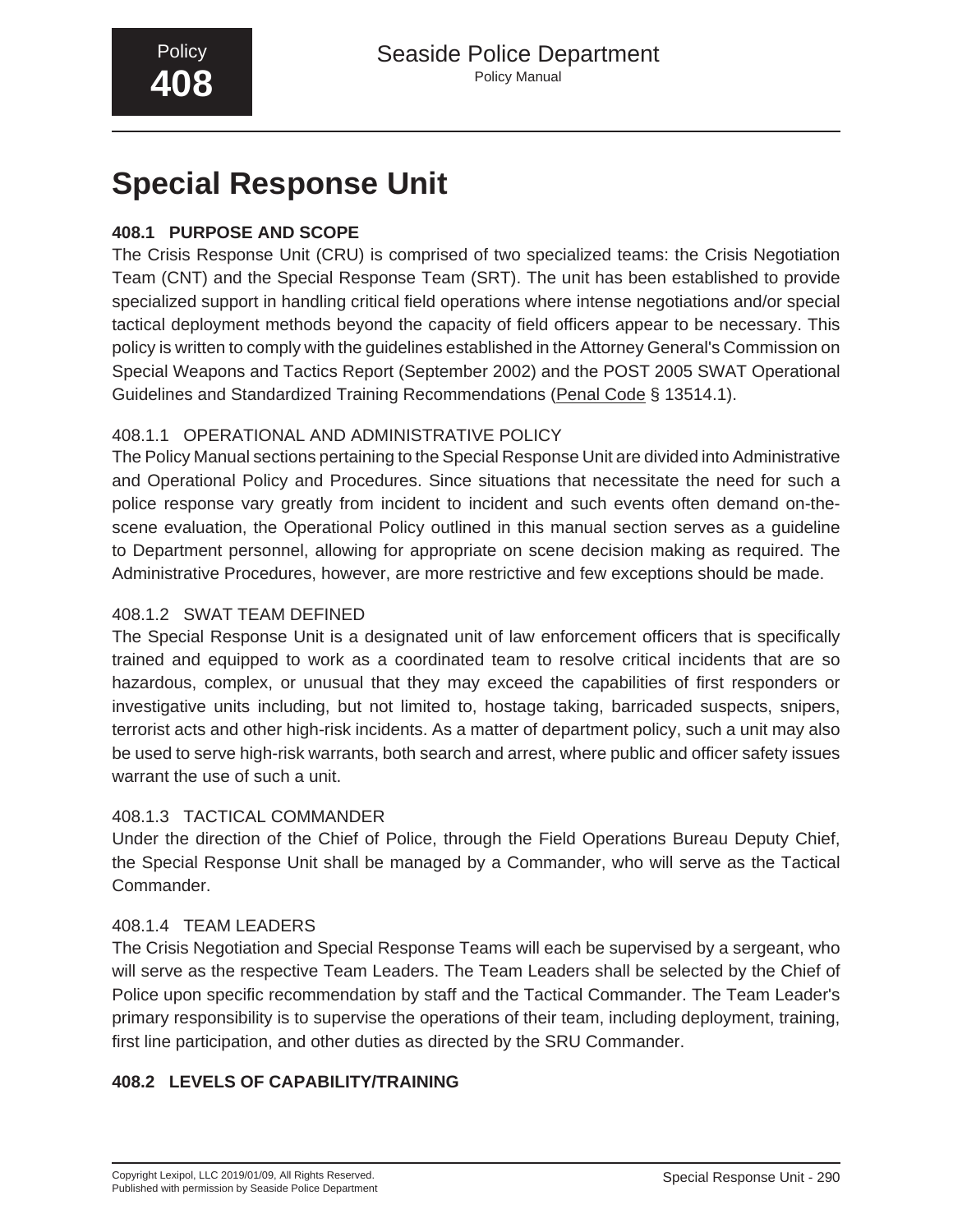*Special Response Unit*

## 408.2.1 LEVEL I

A level I SWAT team is a basic team capable of providing containment and intervention with critical incidents that exceed the training and resources available to line-level officers. This does not include ad hoc teams of officers that are formed around a specific mission, detail or incident (e.g. active shooter response). Generally 5% of the basic team's on-duty time should be devoted to training.

#### 408.2.2 LEVEL II

A level II, Intermediate level SWAT team is capable of providing containment and intervention. Additionally, these teams possess tactical capabilities above the Level I teams. These teams may or may not work together on a daily basis, but are intended to respond to incidents as a team. At least 5% of their on-duty time should be devoted to training with supplemental training for tactical capabilities above the Level I team.

#### 408.2.3 LEVEL III

A Level III, Advanced level SWAT team is a SWAT team whose personnel function as a fulltime unit. Generally 25% of their on-duty time is devoted to training. Level III teams operate in accordance with contemporary best practices. Such units possess both skills and equipment to utilize tactics beyond the capabilities of Level I and Level II teams.

#### **408.3 POLICY**

It shall be the policy of this department to maintain a Special Response Team and to provide the equipment, manpower, and training necessary to maintain the team. The team should develop sufficient resources to perform three basic operational functions:

- (a) Command and Control
- (b) Containment
- (c) Entry/Apprehension/Rescue

It is understood it is difficult to categorize specific capabilities for critical incidents. Training needs may vary based on the experience level of the team personnel, team administrators and potential incident commanders. Nothing in this policy shall prohibit individual teams from responding to a situation that exceeds their training levels due to the exigency of the circumstances. The preservation of innocent human life is paramount.

#### 408.3.1 POLICY CONSIDERATIONS

A needs assessment should be conducted to determine the type and extent of missions and operations appropriate to this agency. The assessment should consider the team's capabilities and limitations and should be reviewed annually by the SRU Commander or his/her designee.

#### 408.3.2 ORGANIZATIONAL PROCEDURES

This department shall develop a separate written set of organizational procedures which should address, at minimum, the following: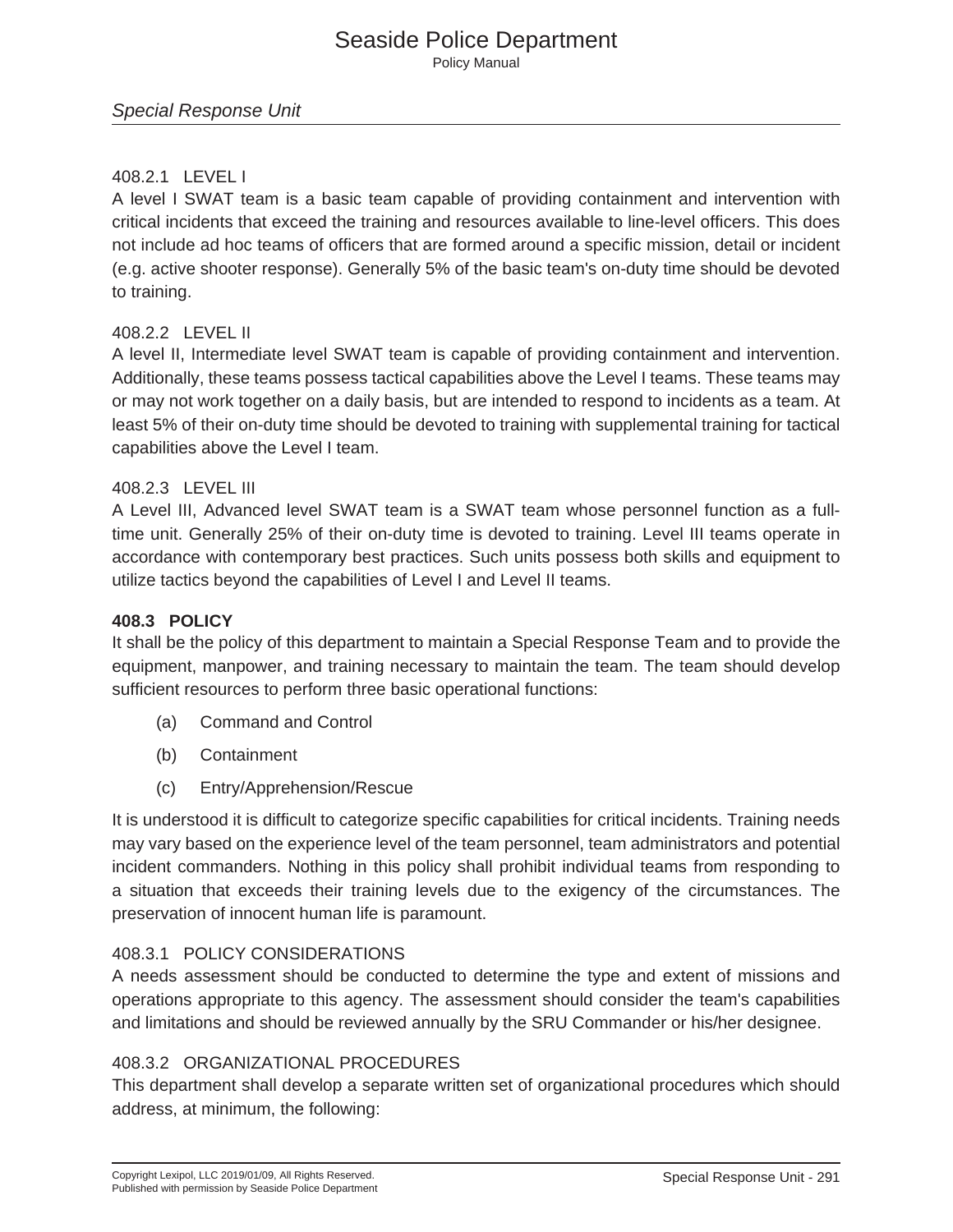- (a) Locally identified specific missions the team is capable of performing.
- (b) Team organization and function.
- (c) Personnel selection and retention criteria.
- (d) Training and required competencies.
- (e) Procedures for activation and deployment.
- (f) Command and control issues, including a clearly defined command structure.
- (g) Multi-agency response.
- (h) Out-of-jurisdiction response.
- (i) Specialized functions and supporting resources.

#### 408.3.3 OPERATIONAL PROCEDURES

This department shall develop a separate written set of operational procedures in accordance with the determination of their level of capability, using sound risk reduction practices. The operational procedures should be patterned after the National Tactical Officers Association Suggested SWAT Best Practices. Because such procedures are specific to SRU members and will outline tactical and officer safety issues, they are not included within this policy. The operational procedures should include, at minimum, the following:

- (a) Designated personnel responsible for developing an operational or tactical plan prior to, and/or during SRU operations (time permitting).
	- 1. All SRU team members should have an understanding of operational planning.
	- 2. SRU team training should consider planning for both spontaneous and planned events.
	- 3. SRU teams should incorporate medical emergency contingency planning as part of the SRU operational plan.
- (b) Plans for mission briefings conducted prior to an operation, unless circumstances require immediate deployment.
	- 1. When possible, briefings should include the specialized units and supporting resources.
- (c) Protocols for a sustained operation should be developed which may include relief, rotation of personnel and augmentation of resources.
- (d) A generic checklist to be worked through prior to initiating a tactical action as a means of conducting a threat assessment to determine the appropriate response and resources necessary, including the use of SRU.
- (e) The appropriate role for a trained negotiator.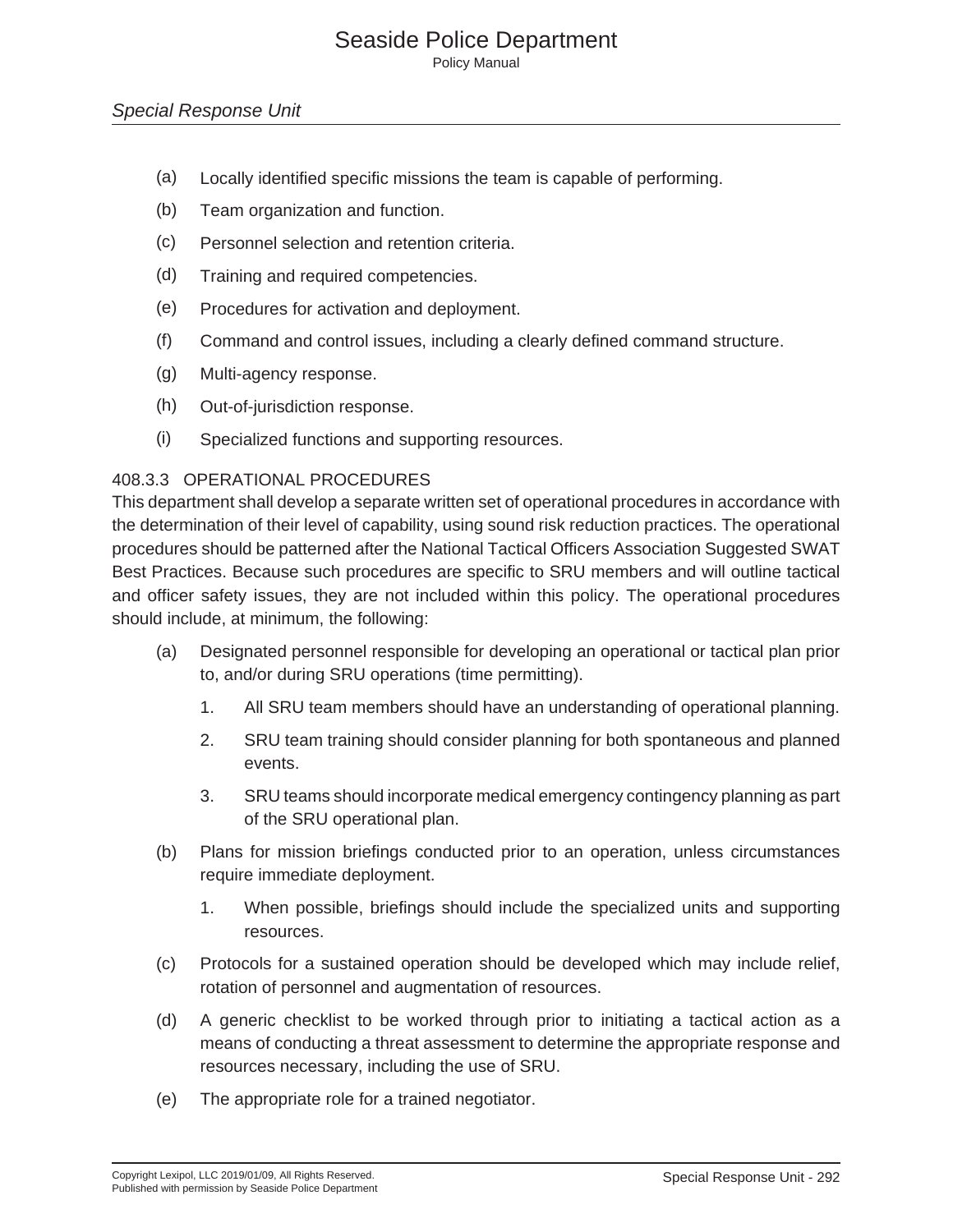- (f) A standard method of determining whether or not a warrant should be regarded as high-risk.
- (g) A method for deciding how best to serve a high-risk warrant with all reasonably foreseeable alternatives being reviewed in accordance with risk/benefit criteria prior to selecting the method of response.
- (h) Post incident scene management including:
	- 1. Documentation of the incident.
	- 2. Transition to investigations and/or other units.
	- 3. Debriefing after every deployment of the SRU team.
		- (a) After-action team debriefing provides evaluation and analysis of critical incidents and affords the opportunity for individual and team assessments, helps to identify training needs, and reinforces sound risk management practices.
		- (b) Such debriefing should not be conducted until involved officers have had the opportunity to individually complete necessary reports or provide formal statements.
		- (c) In order to maintain candor and a meaningful exchange, debriefing will generally not be recorded.
		- (d) When appropriate, debriefing should include specialized units and resources.
- (i) Sound risk management analysis.
- (j) Standardization of equipment deployed.

#### **408.4 TRAINING NEEDS ASSESSMENT**

The SRU Commander shall conduct an annual SRU Training needs assessment to ensure that training is conducted within team capabilities, department policy and the training guidelines as established by POST (11 C.C.R. § 1084).

#### 408.4.1 INITIAL TRAINING

SRU team operators and SRU supervisors/team leaders should not be deployed until successful completion of the POST-certified Basic SWAT Course or its equivalent.

(a) To avoid unnecessary or redundant training, previous training completed by members may be considered equivalent when the hours and content (topics) meet or exceed department requirements or POST standardized training recommendations.

#### 408.4.2 UPDATED TRAINING

Appropriate team training for the specialized SRU functions and other supporting resources should be completed prior to full deployment of the team.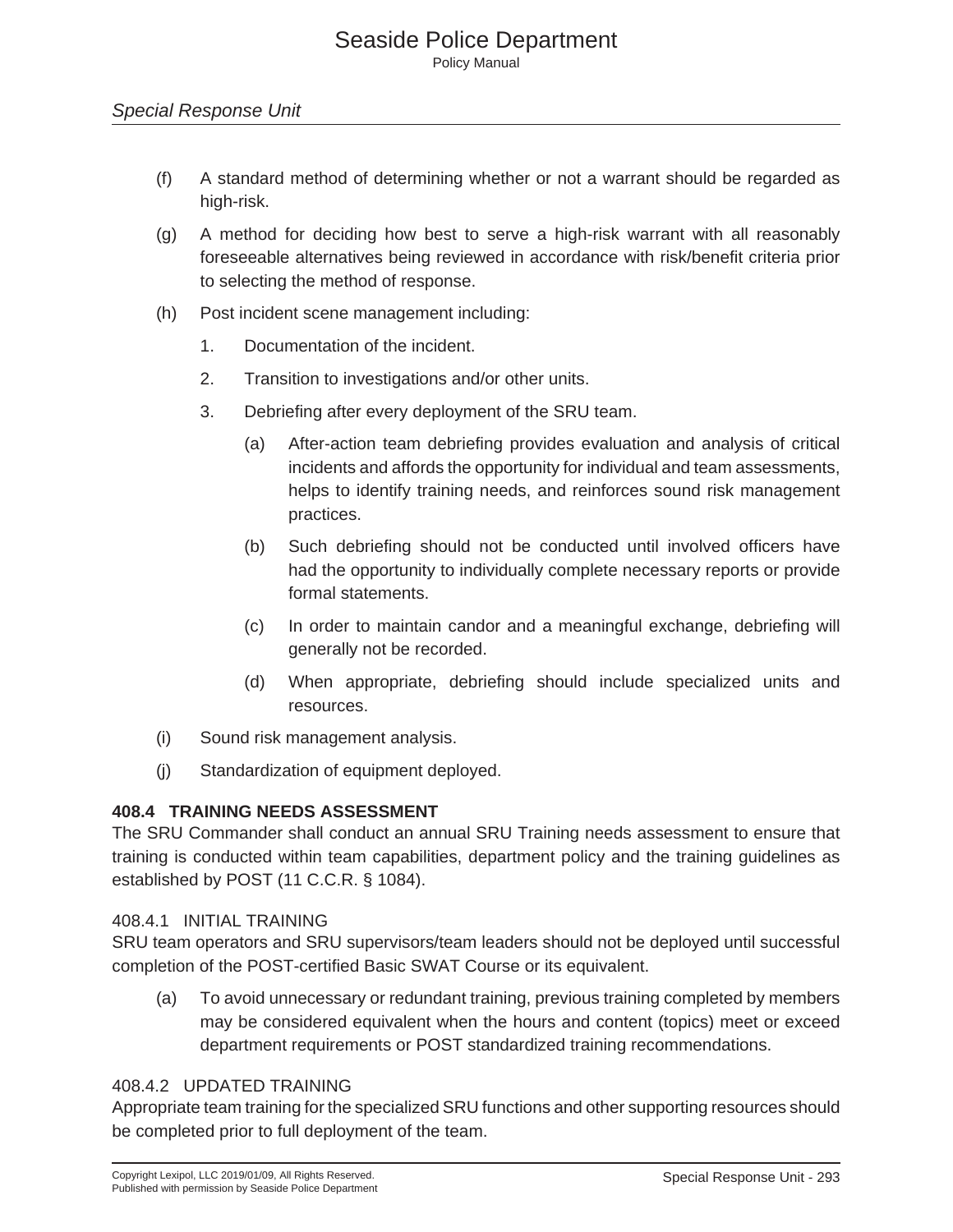### *Special Response Unit*

SRU team operators and SRU supervisors/team leaders should complete update or refresher training as certified by POST, or its equivalent, every 24 months.

#### 408.4.3 SUPERVISION AND MANAGEMENT TRAINING

Command and executive personnel are encouraged to attend training for managing the SRU function at the organizational level to ensure personnel who provide active oversight at the scene of SRU operations understand the purpose and capabilities of the teams.

Command personnel who may assume incident command responsibilities should attend SWAT or Critical Incident Commander course or its equivalent. SRU command personnel should attend a POST-certified SWAT commander or tactical commander course, or its equivalent.

#### 408.4.4 SWAT ONGOING TRAINING

Training shall be coordinated by the SRT Commander. The SRT Commander may conduct monthly training exercises that include a review and critique of personnel and their performance in the exercise in addition to specialized training. Training shall consist of the following:

- (a) Each SRT member shall perform a physical fitness test twice each year. A minimum qualifying score must be attained by each team member.
- (b) Any SRT team member failing to attain the minimum physical fitness qualification score will be notified of the requirement to retest and attain a qualifying score. Within 30 days of the previous physical fitness test date, the member required to qualify shall report to a team supervisor and complete the entire physical fitness test. Failure to qualify after a second attempt may result in dismissal from the team.
- (c) Those members who are on vacation, ill, or are on light duty status with a doctor's note of approval on the test date, shall be responsible for reporting to a team supervisor and taking the test within 30 days of their return to regular duty. Any member, who fails to arrange for and perform the physical fitness test within the 30-day period, shall be considered as having failed to attain a qualifying score for that test period.
- (d) Quarterly, each SRT team member shall perform the mandatory SWAT handgun qualification course. The qualification course shall consist of the SWAT Basic Drill for the handgun. Failure to qualify will require that officer to seek remedial training from a team range master approved by the SRT Commander. Team members who fail to qualify must retest within 30 days. Failure to qualify within 30 days with or without remedial training may result in dismissal from the team.

#### 408.4.5 TRAINING SAFETY

Use of a designated safety officer should be considered for all tactical training.

#### 408.4.6 SCENARIO BASED TRAINING

SRU teams should participate in scenario-based training that simulates the tactical operational environment. Such training is an established method of improving performance during an actual deployment.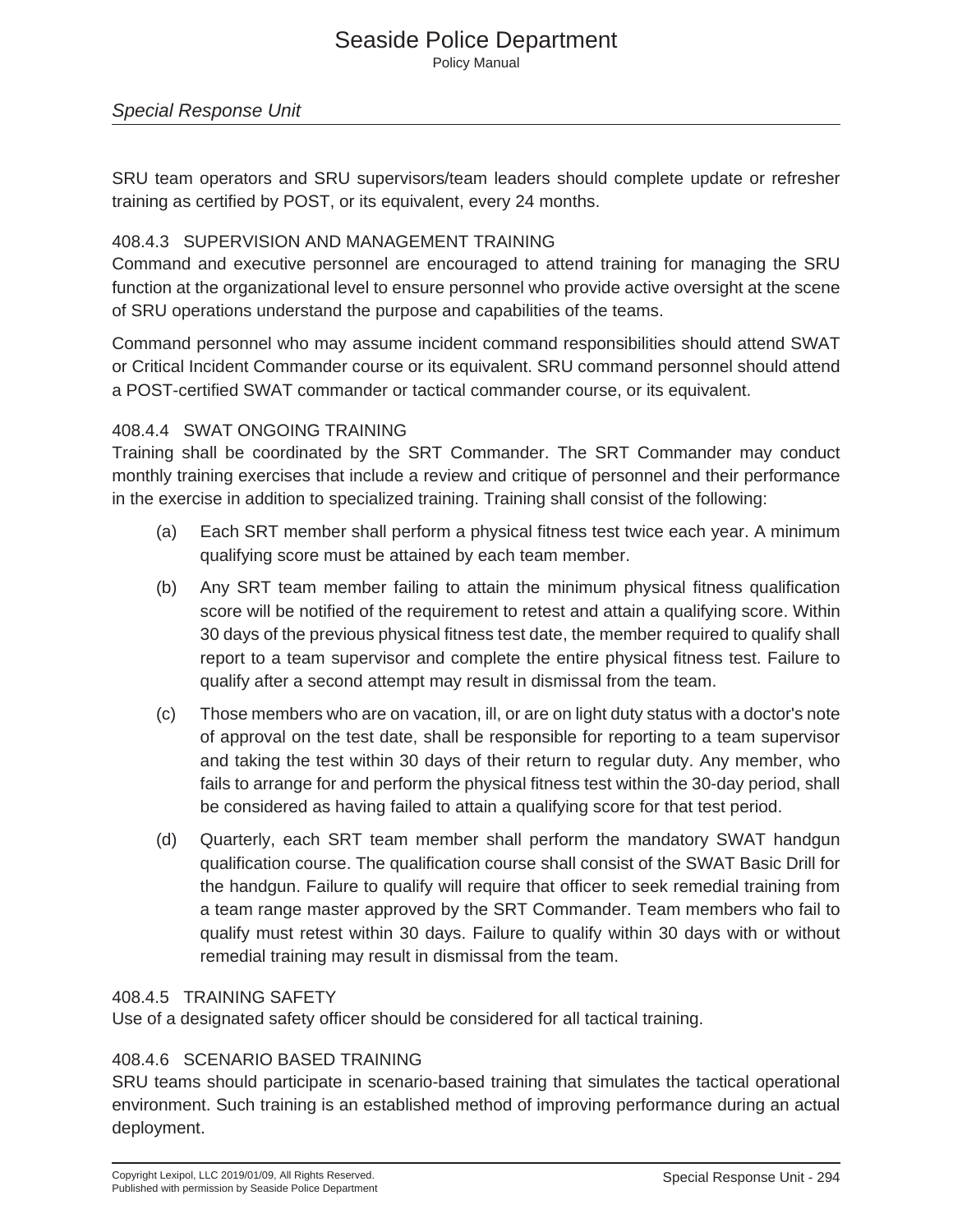#### 408.4.7 TRAINING DOCUMENTATION

Individual and team training shall be documented and records maintained by the SRT Commander.

#### **408.5 UNIFORMS, EQUIPMENT, AND FIREARMS**

#### 408.5.1 UNIFORMS

SRU members from this agency should wear uniforms that clearly identify team members as law enforcement officers. It is recognized that certain tactical conditions may require covert movement. Attire may be selected appropriate to the specific mission.

#### 408.5.2 EQUIPMENT

The SRU team from this agency should be adequately equipped to meet the specific mission(s) identified by the agency.

#### 408.5.3 FIREARMS

Weapons and equipment used by SRT, the specialized units, and the supporting resources should be agency-issued or approved, including any modifications, additions, or attachments.

#### 408.5.4 OPERATIONAL READINESS INSPECTIONS

The CRU Commander shall appoint a CRU supervisor to perform operational readiness inspections of all unit equipment at least quarterly. The result of the inspection will be forwarded to the CRU Commander in writing. The inspection will include personal equipment issued to members of the unit, operational equipment maintained in the CRU facility and equipment maintained or used in CRU vehicles.

#### **408.6 MANAGEMENT/SUPERVISION OF CRISIS RESPONSE UNIT**

The Commander of the SRU shall be selected by the Chief of Police upon recommendation of staff.

#### 408.6.1 PRIMARY UNIT MANAGER

Under the direction of the Chief of Police, through the Field Operations Division Commander, the Special Response Team shall be managed by a commander.

#### 408.6.2 TEAM SUPERVISORS

The Negotiation Team and Special Response Team will each be supervised by a sergeant.

The team supervisors shall be selected by the Chief of Police upon specific recommendation by staff and the SRT Commander.

The following represent the supervisor responsibilities for the Special Response Unit.

(a) The Negotiation Team supervisor's primary responsibility is to supervise the operations of the Negotiation Team which will include deployment, training, first line participation, and other duties as directed by the SRT Commander.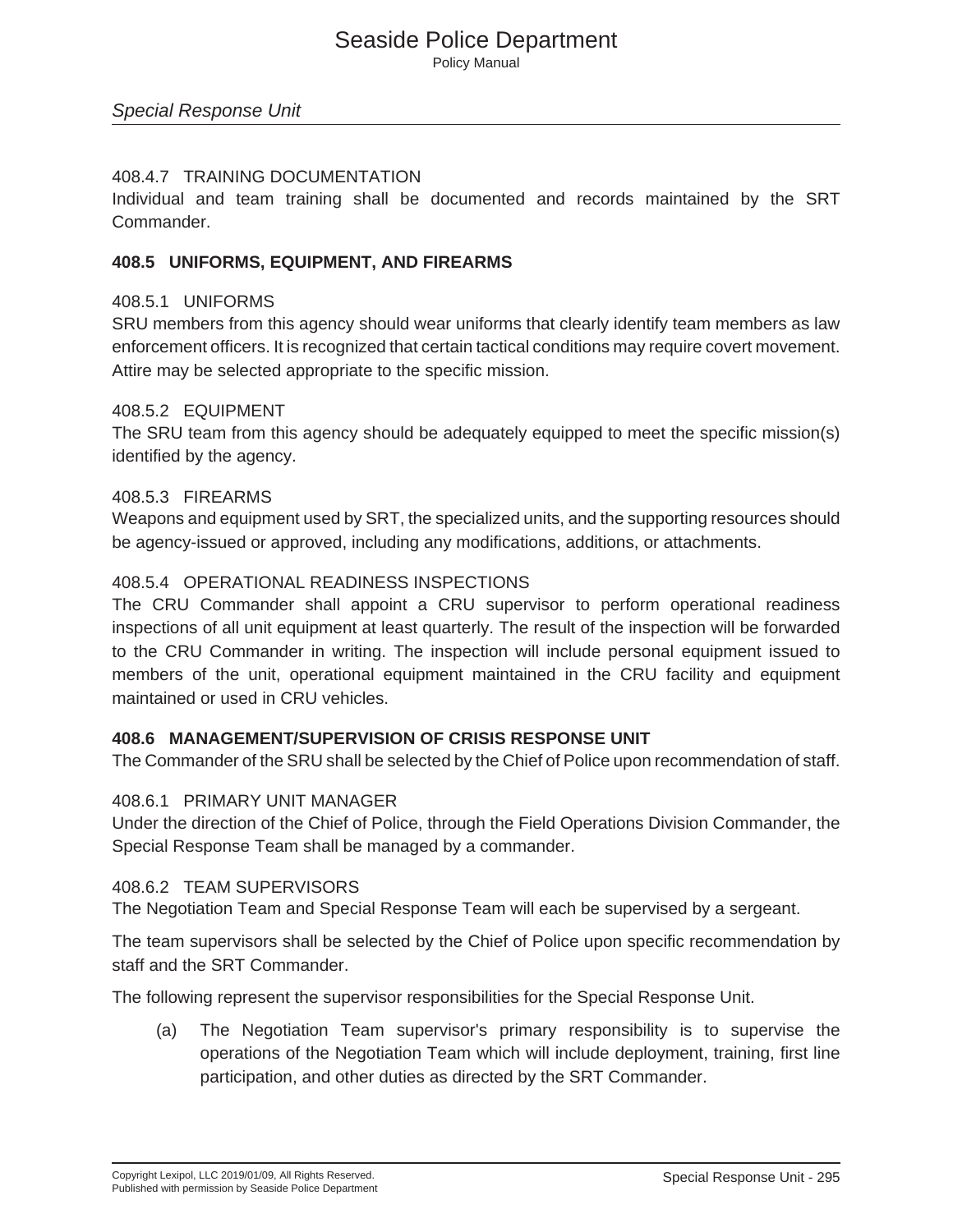(b) The Special Response Team supervisor's primary responsibility is to supervise the operations of the Special Response Team, which will include deployment, training, first line participation, and other duties as directed by the SRT Commander.

### **408.7 CRISIS NEGOTIATION TEAM ADMINISTRATIVE PROCEDURES**

The Crisis Negotiation Team has been established to provide skilled verbal communicators who may be utilized to attempt to de-escalate and effect surrender in critical situations where suspects have taken hostages, barricaded themselves, or have suicidal tendencies.

The following procedures serve as directives for the administrative operation of the Crisis Negotiation Team.

#### 408.7.1 SELECTION OF PERSONNEL

Interested sworn personnel, who are off probation, shall submit a change of assignment request to their appropriate Division Commander. A copy will be forwarded to the SRT Commander and the Crisis Negotiation Team supervisor. Qualified applicants will then be invited to an oral interview. The oral board will consist of the SRT Commander, the Crisis Negotiation Team supervisor, and a third person to be selected by the two. Interested personnel shall be evaluated by the following criteria:

- (a) Recognized competence and ability as evidenced by performance.
- (b) Demonstrated good judgment and understanding of critical role of negotiator and negotiation process.
- (c) Effective communication skills to ensure success as a negotiator.
- (d) Special skills, training, or appropriate education as it pertains to the assignment.
- (e) Commitment to the unit, realizing that the assignment may necessitate unusual working hours, conditions, and training obligations.

The oral board shall submit a list of successful applicants to staff for final selection.

#### 408.7.2 TRAINING OF NEGOTIATORS

Those officers selected as members of the Negotiation Team should attend the Basic Negotiators Course as approved by the Commission on Peace Officer Standards and Training (POST) prior to primary use in an actual crisis situation. Untrained officers may be used in a support or training capacity. Additional training will be coordinated by the team supervisor.

A minimum of one training day per quarter will be required to provide the opportunity for role playing and situational training necessary to maintain proper skills. This will be coordinated by the team supervisor.

Continual evaluation of a team member's performance and efficiency as it relates to the positive operation of the unit shall be conducted by the team supervisor. Performance and efficiency levels, established by the team supervisor, will be met and maintained by all team members. Any member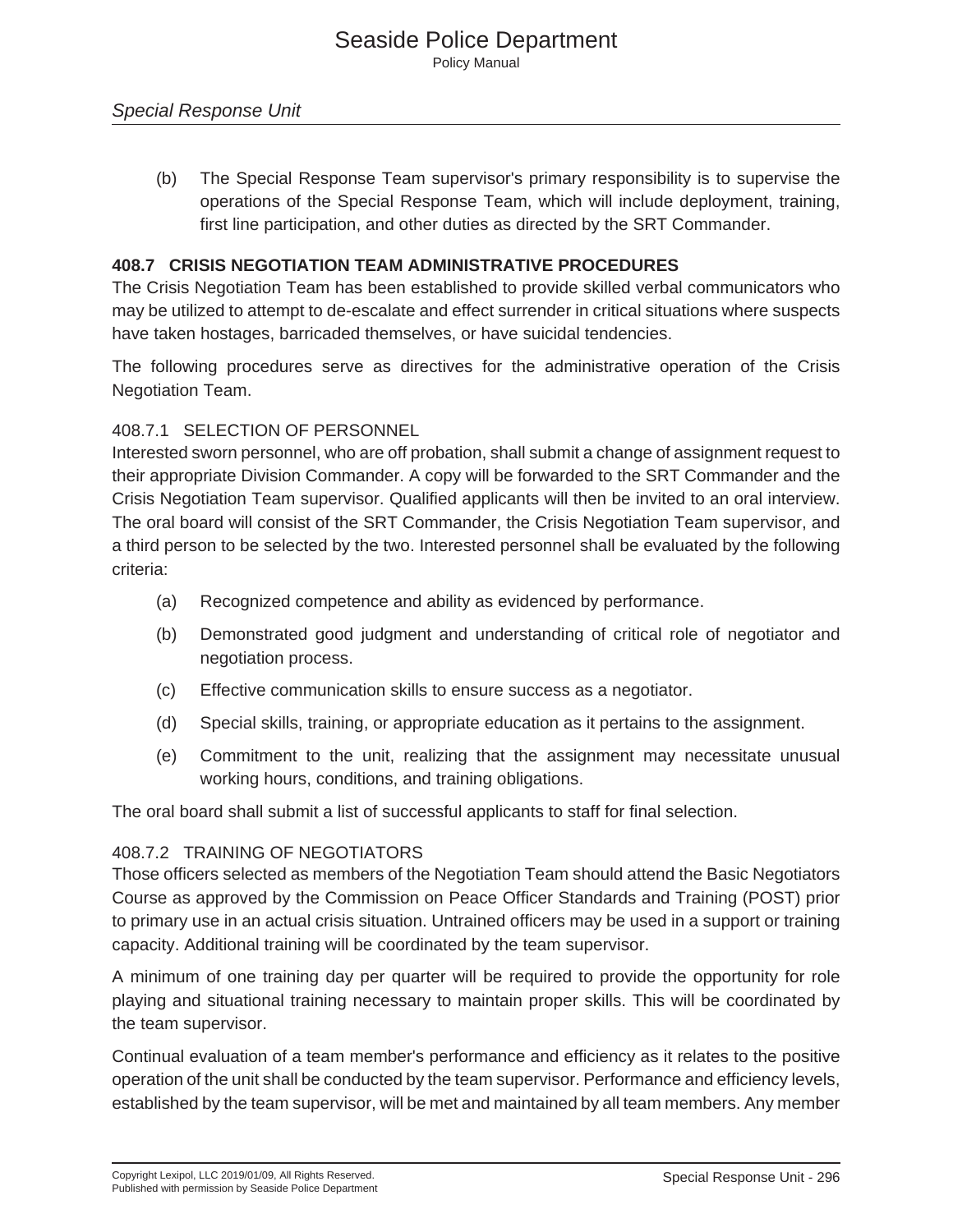## Seaside Police Department

Policy Manual

## *Special Response Unit*

of the Negotiation Team who performs or functions at a level less than satisfactory shall be subject to dismissal from the unit.

#### 408.7.3 HOSTAGES & BARRICADED SUSPECTS

Hostage situations and barricaded suspects present unique problems for agencies. The protection of the public and law enforcement personnel is of the utmost importance. Proper

planning and training will tend to reduce the risks involved with these incidents.

#### 408.7.4 DEFINITIONS

**Hostage**-A person held by one party in a conflict as security so that specified terms will be met by the opposing party.

**Barricaded Suspect**-A person who takes a position of cover or concealment or maintains a position in a structure and who resists capture by law enforcement personnel. A barricaded suspect may be armed or suspected of being armed.

#### 408.7.5 HOSTAGE NEGOTIATIONS

Promises of immunity or leniency and payment of ransom demands are rarely effective and will generally not be offered to barricaded suspects. Trained hostage negotiators, however, will be permitted to exercise flexibility in each situation based upon the circumstances presented and consistent with their training. Personnel involved in barricaded/hostage situations are urged to exercise patience and extreme caution. The use of deadly force against any armed suspect will be governed by Policy Manual §300, with particular regard directed toward the safety of hostages.

#### 408.7.6 FIRST RESPONDER RESPONSIBILITY

Until the Incident Commander has been designated, the first officer on the scene of an actual or potential hostage/barricade situation shall consider the following:

(a) Attempt to avoid confrontation in favor of controlling and containing the situation until the arrival of trained personnel and/or trained hostage negotiation personnel;

(b) Notification of tactical and hostage negotiation personnel;

(c) Notification of appropriate persons within and outside the agency, such as command officers, dog handlers, or helicopter pilots;

- (d) Establishment of inner and outer perimeters;
- (e) Evacuation of bystanders and injured persons;
- (f) Establishment of central command post and appropriate chain of command;
- (g) Request for ambulance, rescue, fire and surveillance equipment;
- (h) Authorization for news media access and news media policy;
- (i) Pursuit/surveillance vehicles and control of travel routes.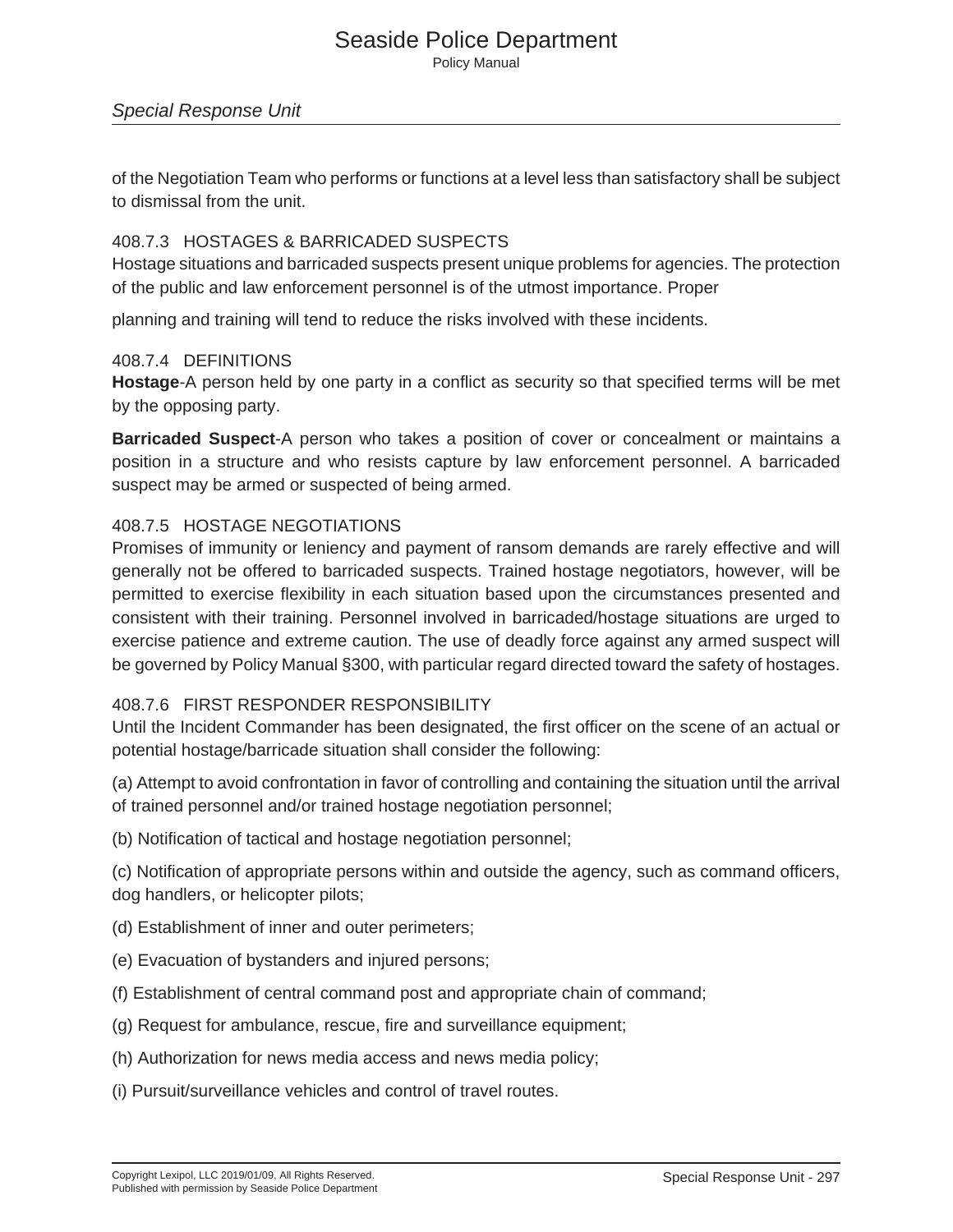## **408.8 SWAT TEAM ADMINISTRATIVE PROCEDURES**

The Special Response Team was established to provide a skilled and trained team which may be deployed during events requiring specialized tactics in such situations as cases where suspects have taken hostages and/or barricaded themselves as well as prolonged or predictable situations in which persons armed or suspected of being armed pose a danger to themselves or others.

The following procedures serve as directives for the administrative operation of the Special Response Team.

## 408.8.1 SELECTION OF PERSONNEL

Interested sworn personnel who are off probation shall submit a change of assignment request to their appropriate Division Commander, a copy of which will be forwarded to the SRT Commander and other SRT supervisors. Those qualifying applicants will then be invited to participate in the testing process. The order of the tests will be given at the discretion of the SRT Commander. The testing process will consist of an oral board, physical agility, SWAT basic handgun, and team evaluation.

- (a) Oral board: The oral board will consist of personnel selected by the SRT Commander. Applicants will be evaluated by the following criteria:
	- 1. Recognized competence and ability as evidenced by performance;
	- 2. Demonstrated good judgment and understanding of critical role of SRT member;
	- 3. Special skills, training, or appropriate education as it pertains to this assignment; and,
	- 4. Commitment to the unit, realizing that the additional assignment may necessitate unusual working hours, conditions, and training obligations.
- (b) Physical agility: The physical agility test is designed to determine the physical capabilities of the applicant as it relates to performance of SRT-related duties. The test and scoring procedure will be established by the SRT Commander. A minimum qualifying score shall be attained by the applicant to be considered for the position.
- (c) SWAT basic handgun: Candidates will be invited to shoot the qualification coursel for the handgun and rifle. A minimum qualifying score must be attained to qualify.
- (d) Team evaluation: Current team members will evaluate each candidate on his or her field tactical skills, teamwork, ability to work under stress, communication skills, judgment, and any special skills that could benefit the team.
- (e) A list of successful applicants shall be submitted to staff, by the SRT Commander, for final selection.

#### 408.8.2 TEAM EVALUATION

Continual evaluation of a team member's performance and efficiency as it relates to the positive operation of the unit shall be conducted by the SRT Commander. The performance and efficiency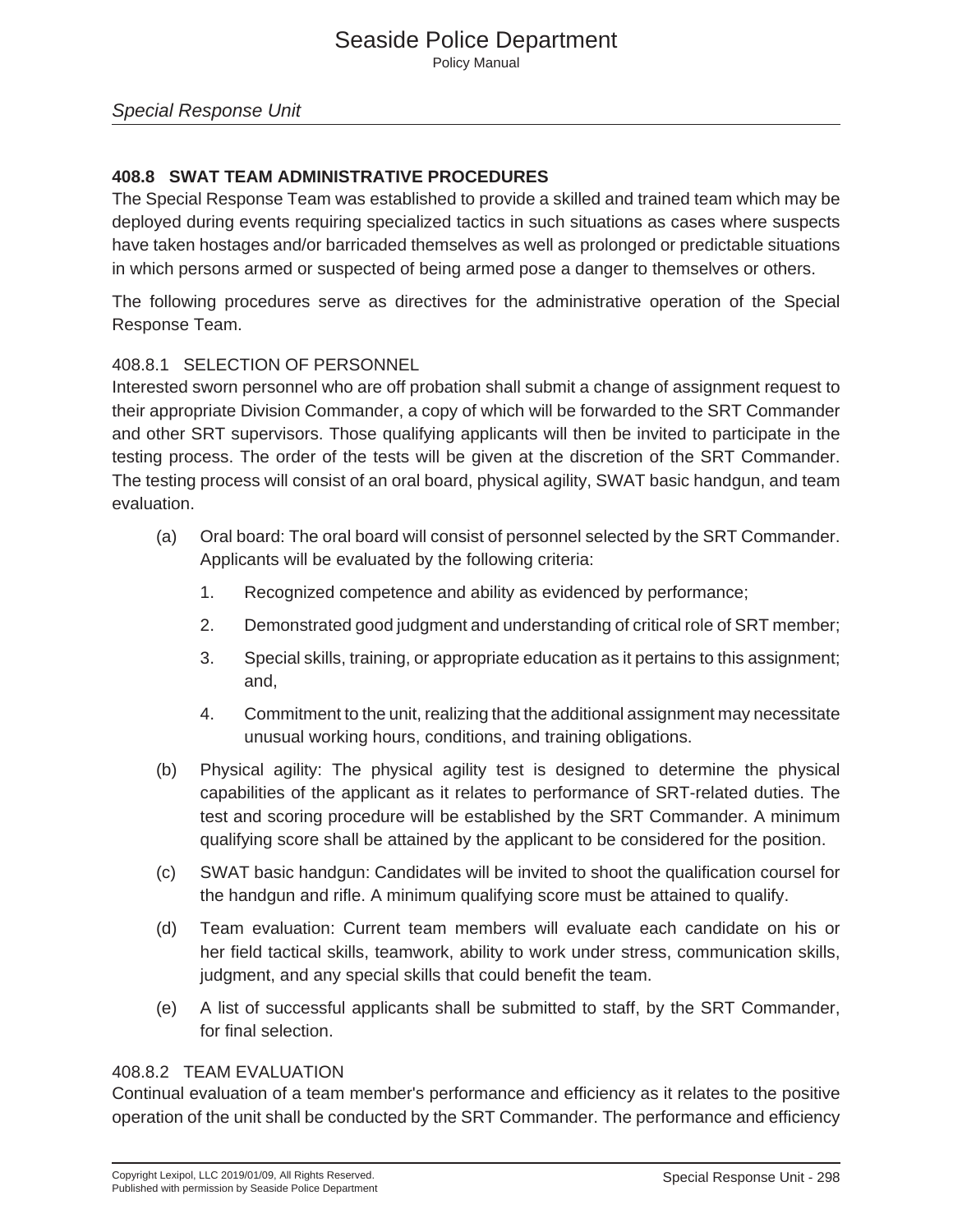### *Special Response Unit*

level, as established by the team supervisor, will be met and maintained by all SRT members. Any member of the SRT who performs or functions at a level less than satisfactory shall be subject to dismissal from the team.

#### **408.9 OPERATION GUIDELINES FOR CRISIS RESPONSE UNIT**

The following procedures serve as guidelines for the operational deployment of the Special Response Team. Generally, the Special Response Team and the Crisis Negotiation Team will be activated together. It is recognized, however, that a tactical team may be used in a situation not requiring the physical presence of the Crisis Negotiation Team such as warrant service operations. This shall be at the discretion of the SRT Commander.

#### 408.9.1 ON-SCENE DETERMINATION

The supervisor in charge on the scene of a particular event will assess whether the Special Response Team is to respond to the scene. Upon final determination by the Watch Commander, he/she will notify the SRT Commander.

#### 408.9.2 APPROPRIATE SITUATIONS FOR USE OF CRISIS RESPONSE UNIT

The following are examples of incidents which may result in the activation of the Special Response Team:

- (a) Barricaded suspects who refuse an order to surrender.
- (b) Incidents where hostages are taken.
- (c) Cases of suicide threats.
- (d) Arrests of dangerous persons.
- (e) Any situation that could enhance the ability to preserve life, maintain social order, and ensure the protection of property.

#### 408.9.3 OUTSIDE AGENCY REQUESTS

Requests by field personnel for assistance from outside agency crisis units must be approved by the Watch Commander. Deployment of the Seaside Police Department Special Response Team in response to requests by other agencies must be authorized by a Division Commander.

#### 408.9.4 MULTI-JURISDICTIONAL SWAT OPERATIONS

The Special Response Team, including relevant specialized units and supporting resources, should develop protocols, agreements, MOU's, or working relationships to support multijurisdictional or regional responses.

- (a) If it is anticipated that multi-jurisdictional SWAT operations will regularly be conducted; SWAT multi-agency and multi-disciplinary joint training exercises are encouraged.
- (b) Members of the Special Response Unit shall operate under the policies, procedures and command of the Seaside Police Department when working in a multi-agency situation.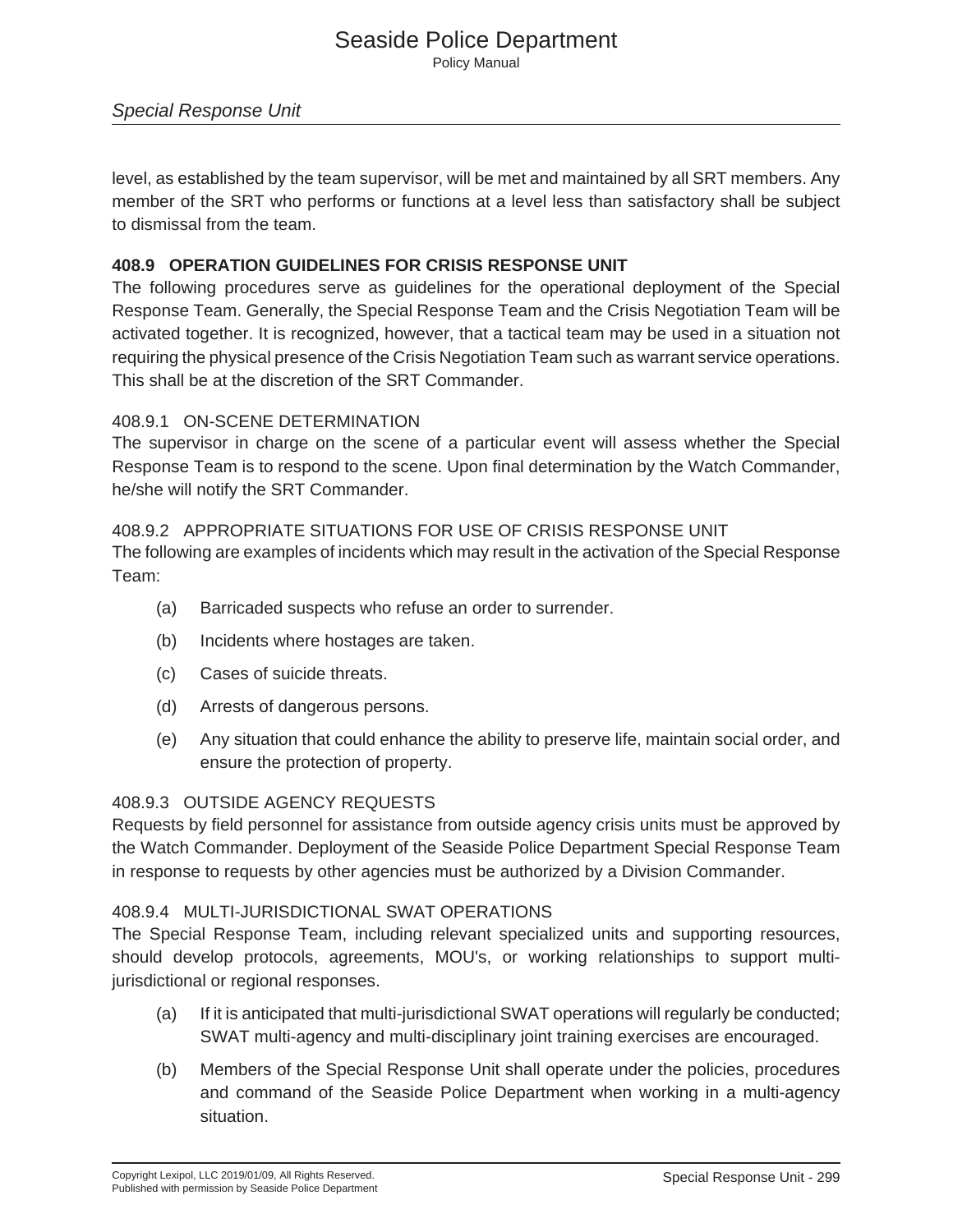## 408.9.5 MOBILIZATION OF CRISIS RESPONSE UNIT

The On-Scene supervisor shall make a request to the Watch Commander for the Special Response Unit. The Watch Commander shall then notify the SRT Commander. If unavailable, a team supervisor shall be notified. The Watch Commander will then notify the Field Operations Division Commander as soon as practical.

The Watch Commander should advise the SRT Commander with as much of the following information which is available at the time:

- (a) The number of suspects, known weapons and resources.
- (b) If the suspect is in control of hostages.
- (c) If the suspect is barricaded.
- (d) The type of crime involved.
- (e) If the suspect has threatened or attempted suicide.
- (f) The location of the command post and a safe approach to it.
- (g) The extent of any perimeter and the number of officers involved.
- (h) Any other important facts critical to the immediate situation and whether the suspect has refused an order to surrender.

The SRT Commander or supervisor shall then call selected officers to respond.

## 408.9.6 FIELD UNIT RESPONSIBILITIES

While waiting for the Special Response Unit, field personnel should, if safe, practical and sufficient resources exist:

- (a) Establish an inner and outer perimeter.
- (b) Establish a command post outside of the inner perimeter.
- (c) Establish an arrest/response team. The team actions may include:
	- 1. Securing any subject or suspect who may surrender.
	- 2. Taking action to mitigate a deadly threat or behavior.
- (d) Evacuate any injured persons or citizens in the zone of danger.
- (e) Attempt to establish preliminary communication with the suspect. Once the SRU has arrived, all negotiations should generally be halted to allow the negotiators and SRT time to set up.
- (f) Be prepared to brief the SRU Commander on the situation.
- (g) Plan for, and stage, anticipated resources.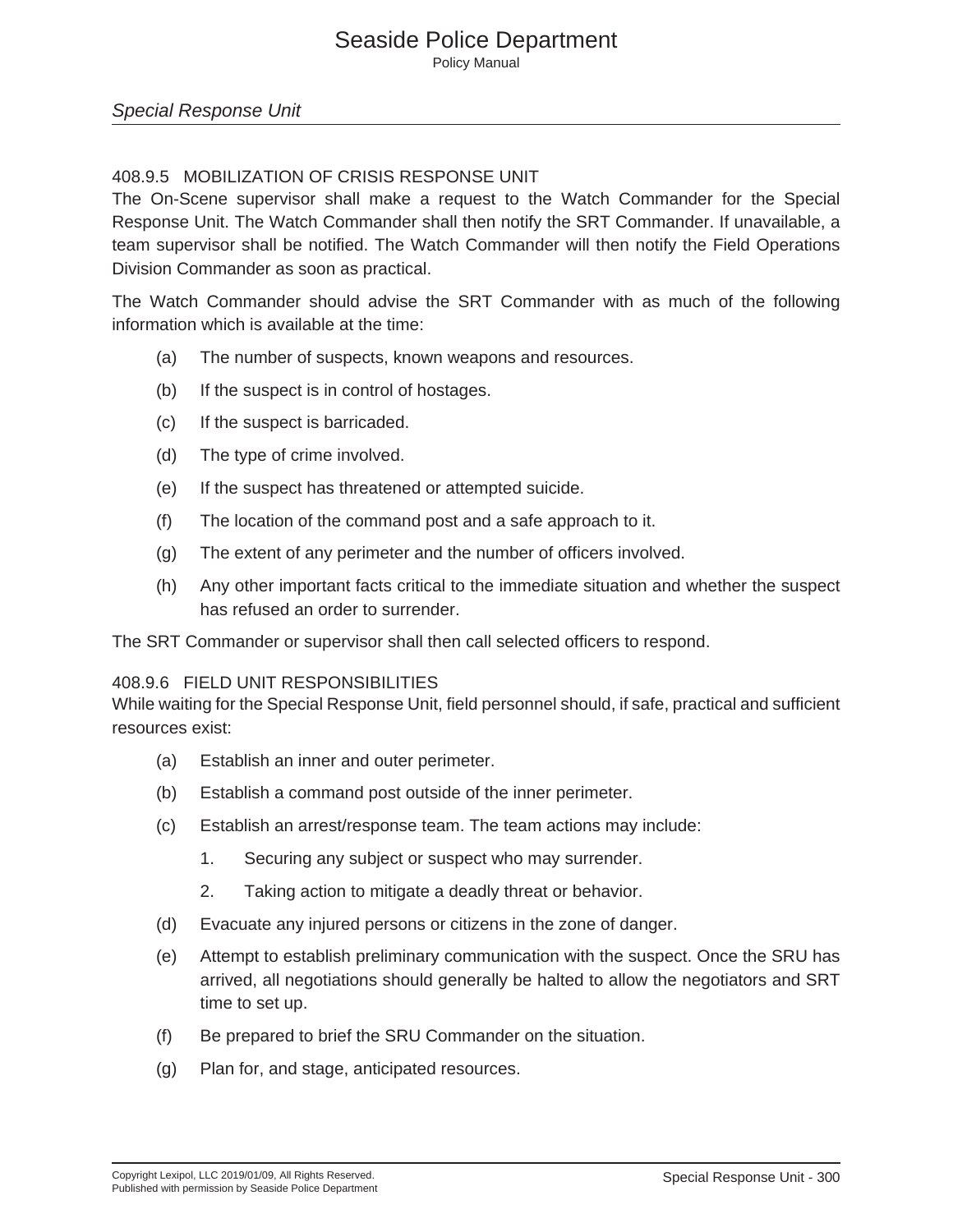## 408.9.7 ON-SCENE COMMAND RESPONSIBILITIES

Upon arrival of the Special Response Unit at the scene, the Incident Commander shall brief the SRT Commander and team supervisors about the situation. Upon review, it will be the Incident Commander's decision, with input from the SRT Commander, whether to deploy the Special Response Team. Once the Incident Commander authorizes deployment, the SRT Commander will be responsible for the tactical portion of the operation. The Incident Commander shall continue supervision of the command post operation, outer perimeter security, and support for the Special Response Unit. The Incident Commander and the SRT Commander (or his or her designee) shall maintain communications at all times.

Unless otherwise relieved by a supervisor, the initial officer at the scene is responsible for completion of reports or coordination of reports for the hostage/barricade incident.

The Incident Commander, Tactical Commander, and Team Leaders shall file operational reports on the actions taken.

## 408.9.8 COMMUNICATION WITH CRISIS RESPONSE UNIT PERSONNEL

All of those persons who are non-Special Response Unit personnel should refrain from any non-emergency contact or interference with any member of the unit during active negotiations. Operations require the utmost in concentration by involved personnel and, as a result, no one should interrupt or communicate with SRT personnel directly. All non-emergency communications shall be channeled through the Negotiation Team Supervisor or his or her designee.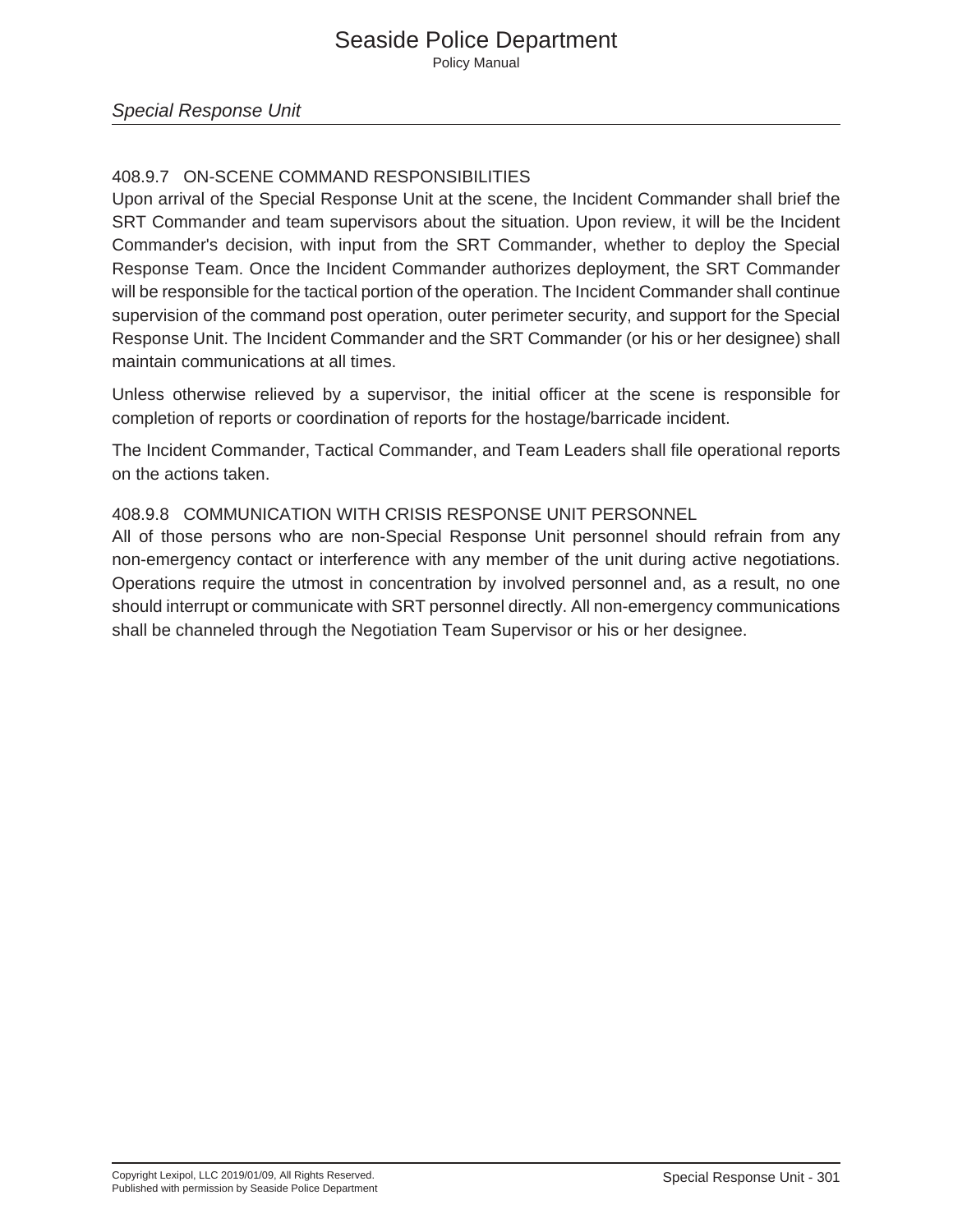# **Ride-Along Policy**

## **410.1 PURPOSE AND SCOPE**

The Ride-Along Program provides an opportunity for citizens to experience the law enforcement function first hand. This policy provides the requirements, approval process, and hours of operation for the Ride-Along Program.

## 410.1.1 ELIGIBILITY

The Seaside Police Department Ride-Along Program is offered to residents, students and those employed within the City. Every attempt will be made to accommodate interested persons however any applicant may be disqualified without cause.

The following factors may be considered in disqualifying an applicant and are not limited to:

- Being under 15 years of age
- Prior criminal history
- Pending criminal action
- Pending lawsuit against the Department
- Denial by any supervisor

## 410.1.2 AVAILABILITY

The Ride-Along Program is available on most days of the week, with certain exceptions. Ridealong times for outside requests are from 10:00 a.m. to 11:00 p.m. Exceptions to this schedule may be made as approved by the Chief of Police or designee.

## 410.1.3 PROGRAM ADMINISTRATION

The program is administered by either the Senior Administrative Assistant or the Patrol Watch Commander, depending on the status of the potential rider, as outlined below.

Waivers will be maintained by the Senior Administrative Assistant in accordance with the law and the City of Seaside Record's Retention Schedule.

## 410.1.4 PROGRAM PARAMETERS

Riders will be permitted to ride a six hour shift (full shift for intra-agency) once within a six month period (six months for intra-department) if:

(a) They are over the age of eighteen, or over the age of fourteen and participating in an educational program with parental consent.

(b) They have not been convicted of, or they are not under investigation for the commission of a felony.

(c) They have not been removed from the program before for disruptive activity.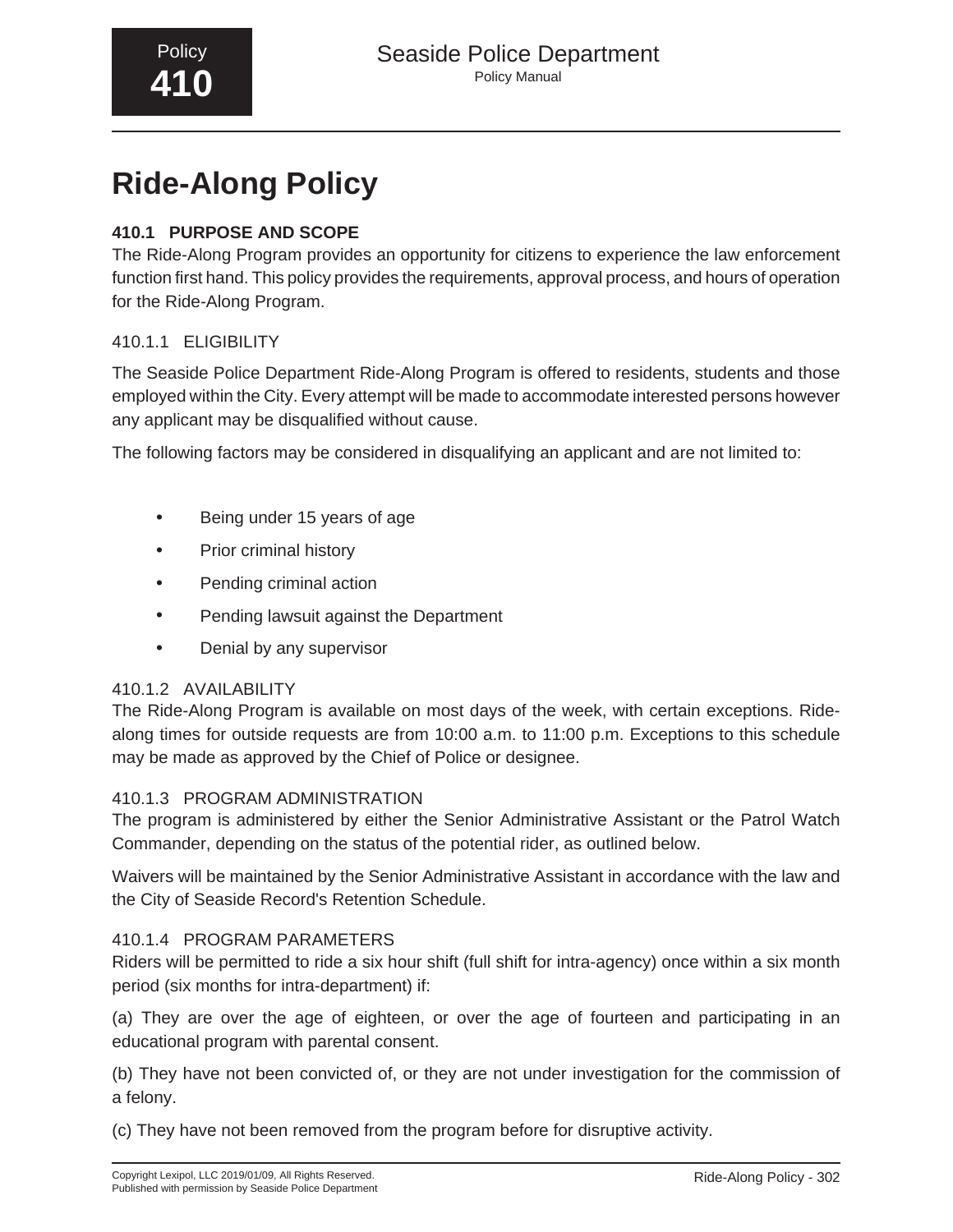(d) They are police officer candidates for employment with the Department, in the background investigation phase, or are police academy cadets expressing an interest in the Department.

(e) They are participating in the program by special permission of the Chief of Police or designee.

#### 410.1.5 OUTSIDE REQUESTS

The Senior Administrative Assistant is responsible for:

(a) Scheduling riders in accordance with this order.

(b) Forewarning riders that a waiver of liability is required.

(c) Advising riders that appropriate dress and personal hygiene standards are expected.

(d) Ensuring no more than two riders are scheduled during the same period.

(e) Providing riders with a letter, and providing a copy to the Watch Commander.

The Patrol Watch Commander will coordinate with the Senior Administrative Assistant and assign host officers.

#### **410.2 PROCEDURE TO REQUEST A RIDE-ALONG**

Generally, ride-along requests will be scheduled by the Chief's Administrative Secretary. The participant will complete a ride-along waiver form. Information requested will include a valid ID or California driver's license, address, and telephone number. If the participant is under 18 years of age, a parent/guardian must be present to complete the Ride-Along Form.

The Chief's Administrative Secretary will schedule a date, based on availability, at least one week after the date of application. If approved, a copy will be forwarded to the respective Watch Commander as soon as possible for his/her scheduling considerations.

If the ride-along is denied after the request has been made, a representative of the Department will contact the applicant and advise him/her of the denial.

#### 410.2.1 PROGRAM REQUIREMENTS

Once approved, civilian ride-alongs will be allowed to ride no more than once every six months. An exception would apply to the following: Cadets, Explorers, RSVP, Chaplains, Reserves, police applicants, and all others with approval of the Chief of Police or designee.

An effort will be made to ensure that no more than one citizen will participate in a ride-along during any given time period. Normally, no more than one ride-along will be allowed in the officer's vehicle at a given time.

Ride-along requirements for police cadets are covered in the Police Cadets Policy.

#### 410.2.2 SUITABLE ATTIRE

Any person approved to ride along is required to be suitably dressed in collared shirt, blouse or jacket, slacks and shoes. Sandals, T-shirts, tank tops, shorts and ripped or torn blue jeans are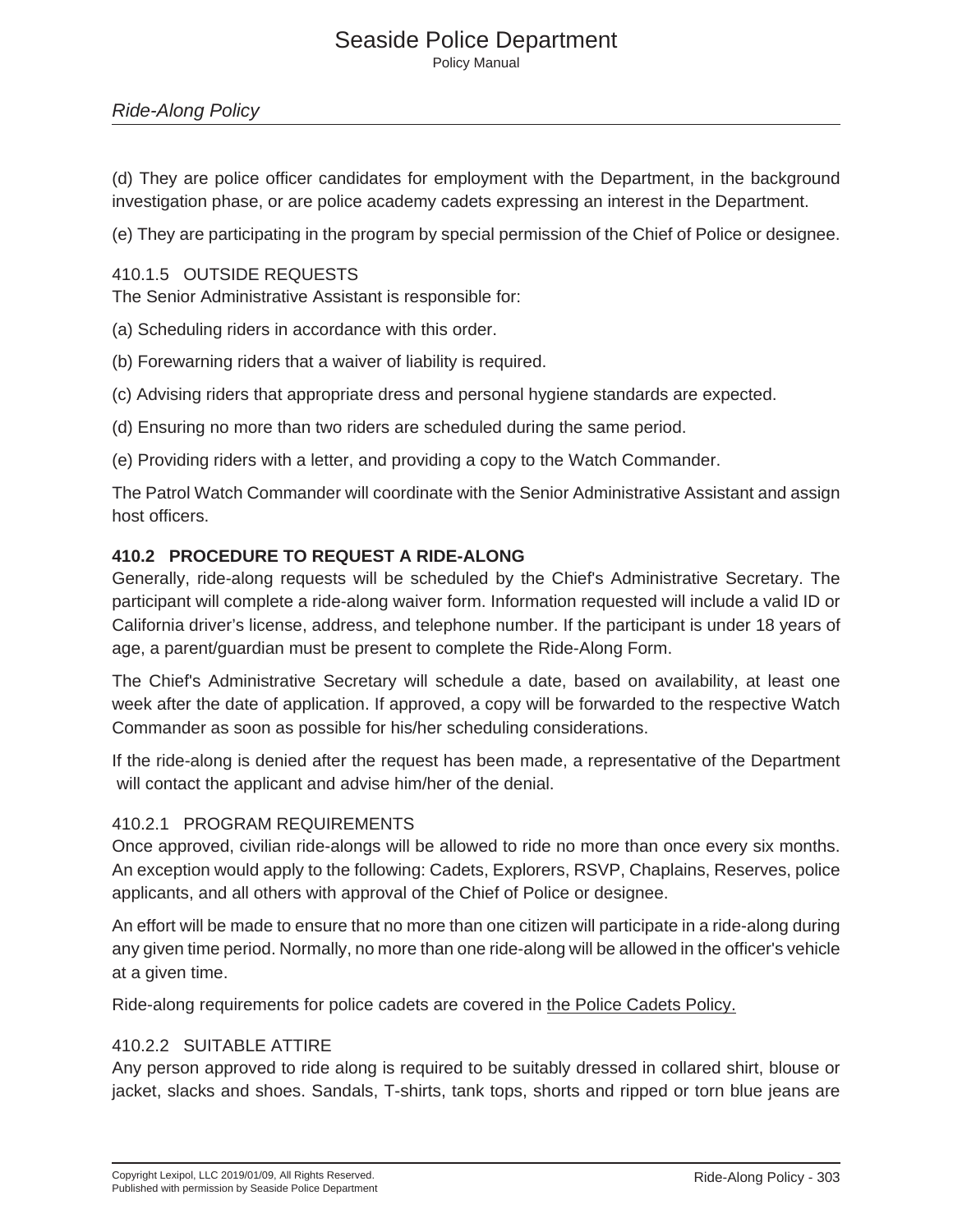not permitted. Hats and ball caps will not be worn in the police vehicle. The Watch Commander or field supervisor may refuse a ride along to anyone not properly dressed.

#### 410.2.3 PEACE OFFICER RIDE-ALONGS

Off-duty members of this department or any other law enforcement agency will not be permitted to ride-along with on-duty officers without the expressed consent of the Watch Commander. In the event that such a ride-along is permitted, the off-duty employee shall not be considered onduty and shall not represent themselves as a peace officer or participate in any law enforcement activity except as emergency circumstances may require.

## 410.2.4 RIDE-ALONG CRIMINAL HISTORY CHECK

All Ride-along applicants are subject to a criminal history check. The criminal history check may include a local records check and a Department of Justice Automated Criminal History System check through CLETS prior to their approval as a ride-along with a law enforcement officer (provided that the ride-along is not an employee of the Seaside Police Department) (CLETS Policies, Practices and Procedures Manual § 1.6.1.F.2.).

#### **410.3 OFFICER'S RESPONSIBILITY**

The officer shall advise the dispatcher that a ride-along is present in the vehicle before going into service. Officers shall consider the safety of the ride-along at all times. Officers should use sound discretion when encountering a potentially dangerous situation and, if feasible, let the participant out of the vehicle in a well-lighted place of safety. The dispatcher will be advised of the situation and as soon as practical have another police unit respond to pick up the participant at that location. The ride-along may be continued or terminated at this time.

The Senior Administrative Assistant is responsible for maintaining and scheduling ride-alongs.

Host officers shall:

(a) Ensure that a waiver has been properly endorsed and delivered to the Senior Administrative Assistant's office prior to permitting the ride-along to ride.

(b) Issue the rider a Visitor's Pass.

#### 410.3.1 FIELD OPERATIONS

In all cases, participants in the Ride-Along Program shall abide by the following operational guidelines.

(a) Riders will be directed to wear safety belts while in Department vehicles.

(b) Riders will be directed to remain in the vehicle to which they have been assigned.

(c) In the event of a situation likely to jeopardize the safety of the rider, host officers will direct the rider to exit his/her vehicle.

(d) Riders that appear to be under the influence of an alcoholic beverage or drug will not be permitted to ride.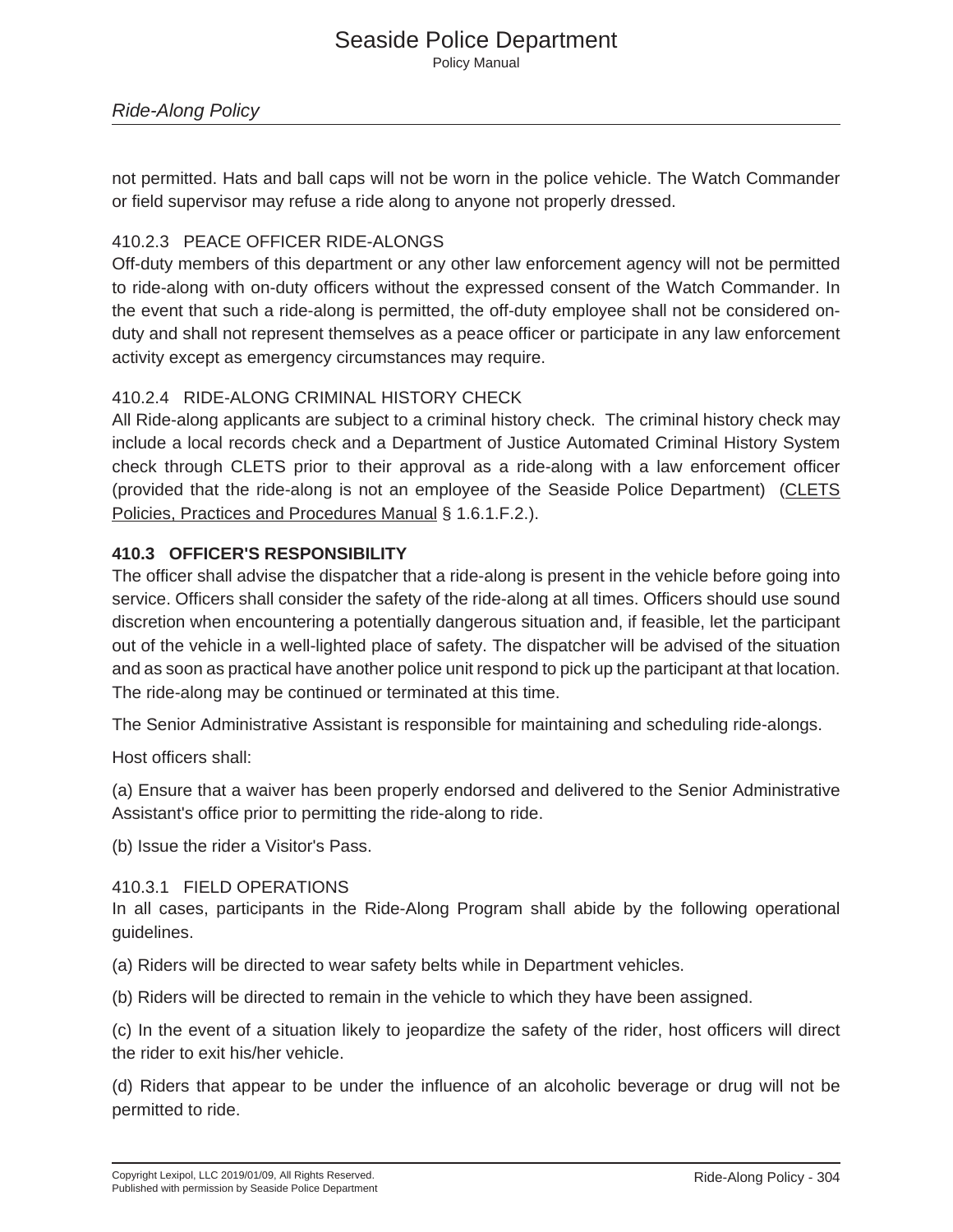(e) Riders who exhibit any behavior deemed improper by the host officer or the on-duty supervisor shall be returned to the station and the ride terminated. The terminating authority (officer or supervisor) shall prepare a memorandum explaining the circumstances and forward it to the Patrol Watch Commander. The Patrol Watch Commander shall endorse the memorandum and forward it to the Field Operations Deputy Chief. A copy will be attached to the waiver.

#### **410.4 CONTROL OF RIDE-ALONG**

The assigned employee shall maintain control over the ride-along at all times and instruct him/her in the conditions that necessarily limit their participation. These instructions should include:

- (a) The ride-along will follow the directions of the officer
- (b) The ride-along will not become involved in any investigation, handling of evidence, discussions with victims or suspects, or handling any police equipment
- (c) The ride-along may terminate the ride at any time and the officer may return the observer to their home or to the station if the ride-along interferes with the performance of the officer's duties
- (d) Ride-alongs may be allowed to continue riding during the transportation and booking process provided this does not jeopardize their safety
- (e) Officers will not allow any ride-alongs to be present in any residences or situations that would jeopardize their safety or cause undue stress or embarrassment to a victim or any other citizen
- (f) Under no circumstance shall a civilian ride along be permitted to enter a private residence with an officer without the expressed consent of the resident or other authorized person
- (g) No cameras or recording devices may be taken on rides by the rider unless prior approval has been obtained from the Chief of Police or his/her designee.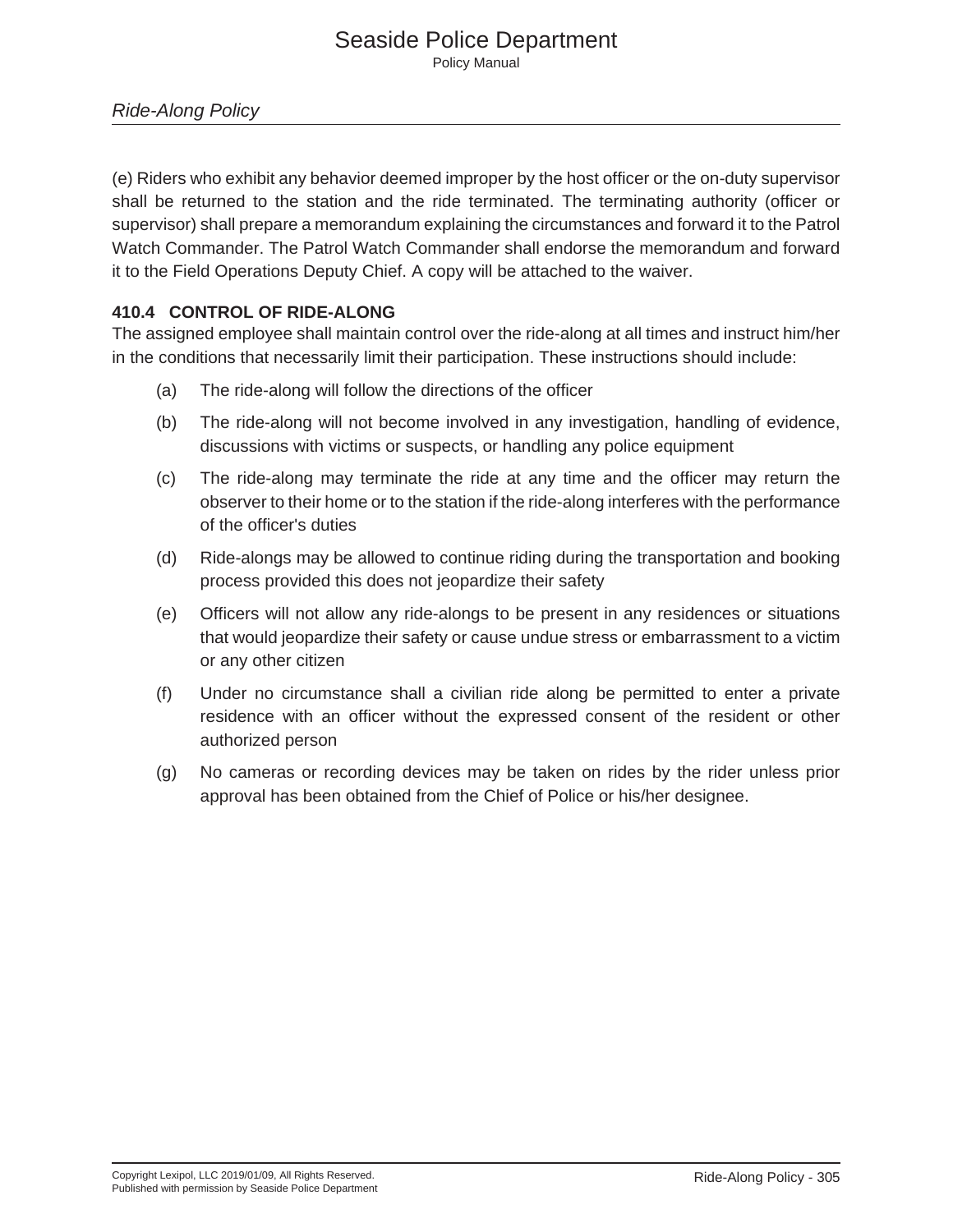## **Hazardous Material Response**

## **412.1 PURPOSE AND SCOPE**

Hazardous materials present a potential harm to employees resulting from their exposure. To comply with Title 8, California Code of Regulations, § 5194, the following is to be the policy of this department.

## 412.1.1 HAZARDOUS MATERIAL DEFINED

A hazardous material is a substance which by its nature, containment and reactivity, has the capability of inflicting harm during exposure; characterized as being toxic, corrosive, flammable, reactive, an irritant or strong sensitizer and thereby posing a threat to health when improperly managed.

## **412.2 HAZARDOUS MATERIAL RESPONSE**

Employees may encounter situations involving suspected hazardous materials, such as at the scene of a traffic accident, chemical spill or fire. When employees come into contact with a suspected hazardous material, certain steps should be taken to protect themselves and citizens.

The following steps should be considered at any scene involving suspected hazardous materials:

- (a) Attempt to identify the type of hazardous substance. (Identification can be determined by placard, driver's manifest or statements from the person transporting).
- (b) Notify the Fire Department.
- (c) Provide first-aid for injured parties if it can be done safely and without contamination.
- (d) Begin evacuation of the immediate area and surrounding areas, depending on the substance. Voluntary evacuation should be considered; however, depending on the substance, mandatory evacuation may be necessary.
- (e) Notify the local health authority. Such notification is mandatory when a spilled or released item is a pesticide (Health and Safety Code § 105215).
- (f) Notify the Department of Toxic Substances Control. This is mandatory when an officer comes in contact with, or is aware of, the presence of a suspected hazardous substance at a site where an illegal controlled substance is or was manufactured (Health and Safety § 25354.5).

## **412.3 REPORTING EXPOSURE(S)**

Department personnel who believe that they have been exposed to a hazardous material shall immediately report the exposure to a supervisor. Each exposure shall be documented by the employee in an employee memorandum that shall be forwarded via chain of command to the Commanding Officer. Should the affected employee be unable to document the exposure for any reason, it shall be the responsibility of the notified supervisor to complete the memorandum.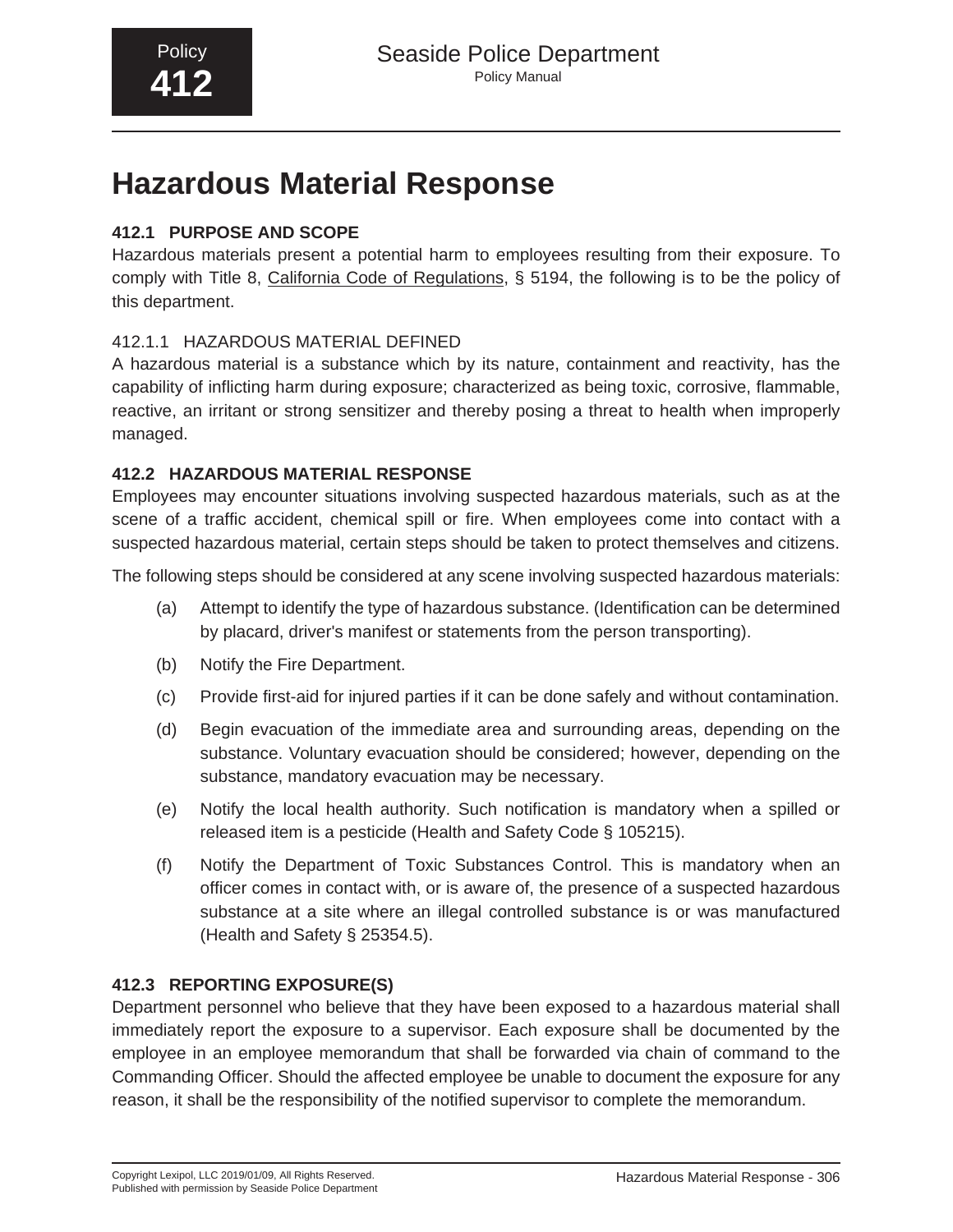*Hazardous Material Response*

Injury or illness caused or believed to be caused from exposure to hazardous materials shall be reported the same as any other on-duty injury or illness in addition to a crime report or incident report.

#### 412.3.1 SUPERVISOR RESPONSIBILITY

When a supervisor has been informed that an employee has been exposed to a hazardous material, he/she shall ensure that immediate medical treatment is obtained and appropriate action is taken to lessen the exposure.

To ensure the safety of employees, safety equipment is available through supervisory personnel. Safety items not maintained by the Department will be obtained through the Fire Department.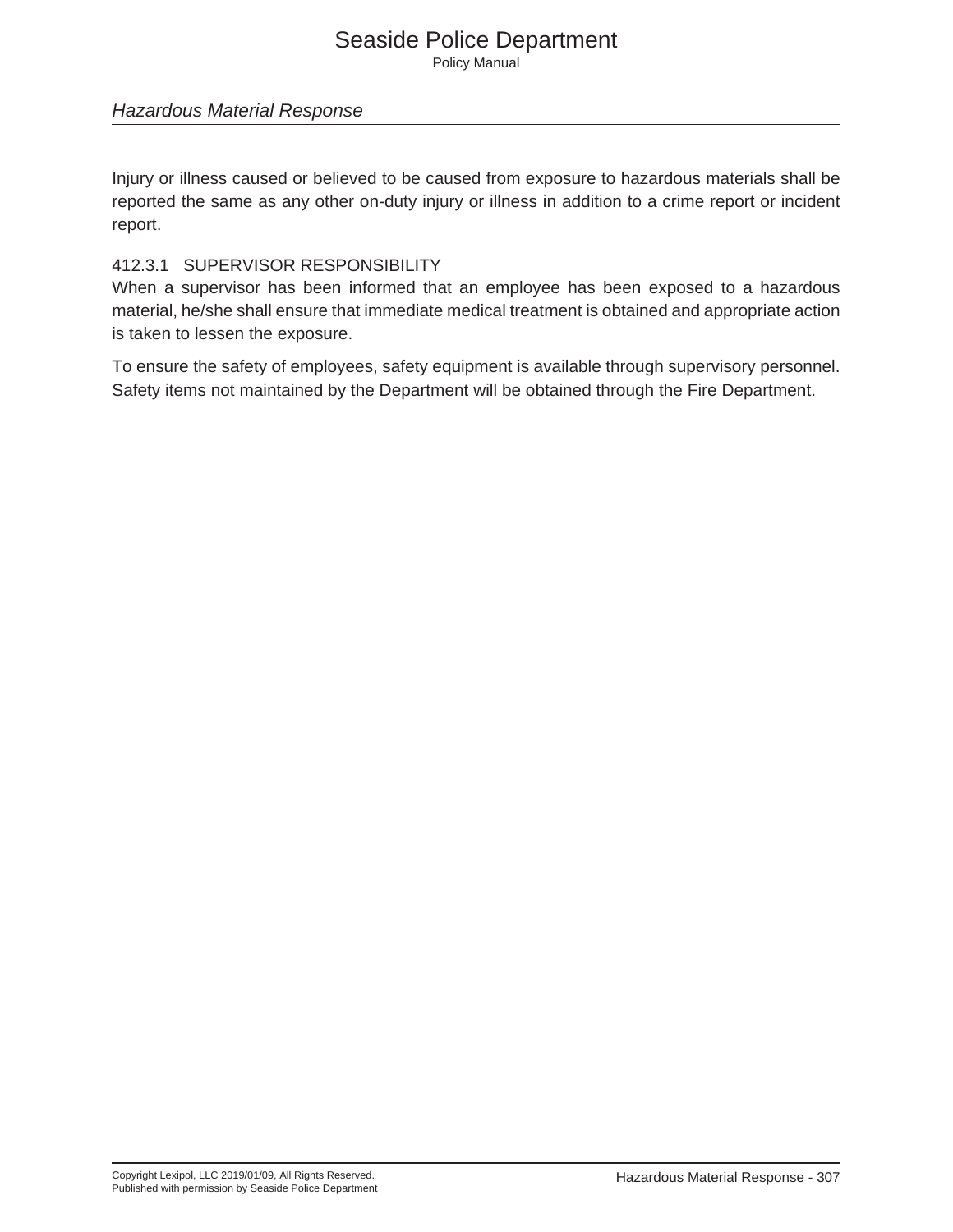## **Hostage and Barricade Incidents**

## **414.1 PURPOSE AND SCOPE**

The purpose of this policy is to provide guidelines for situations where officers have legal cause to contact, detain or arrest a person, and the person refuses to submit to the lawful requests of the officers by remaining in a structure or vehicle and/or by taking a hostage.

The scope of this policy is not intended to address all variables that officers encounter during their initial response or when a hostage or barricade situation has developed. This policy does not require or purport to recommend specific strategies or tactics for resolution as each incident is a dynamic and rapidly evolving event.

## 414.1.1 DEFINITIONS

Definitions related to this policy include:

**Barricade situation** - An incident where a person maintains a position of cover or concealment and ignores or resists law enforcement personnel, and it is reasonable to believe the subject is armed with a dangerous or deadly weapon.

**Hostage situation** - An incident where it is reasonable to believe a person is:

- (a) Unlawfully held by a hostage-taker as security so that specified terms or conditions will be met.
- (b) Unlawfully held against his/her will under threat or actual use of force.

## **414.2 POLICY**

It is the policy of the Seaside Police Department to address hostage and barricade situations with due regard for the preservation of life and balancing the risk of injury, while obtaining the safe release of hostages, apprehending offenders and securing available evidence.

## **414.3 COMMUNICATION**

When circumstances permit, initial responding officers should try to establish and maintain lines of communication with a barricaded person or hostage-taker. Officers should attempt to identify any additional subjects, inquire about victims and injuries, seek the release of hostages, gather intelligence information, identify time-sensitive demands or conditions and obtain the suspect's surrender.

When available, department-authorized negotiators should respond to the scene as soon as practicable and assume communication responsibilities. Negotiators are permitted to exercise flexibility in each situation based upon their training, the circumstances presented, suspect actions or demands and the available resources.

## 414.3.1 EMERGENCY COMMUNICATIONS

Only an officer who has been designated by the District Attorney or Attorney General may use or authorize the use of an electronic amplifying or recording device to eavesdrop on or record,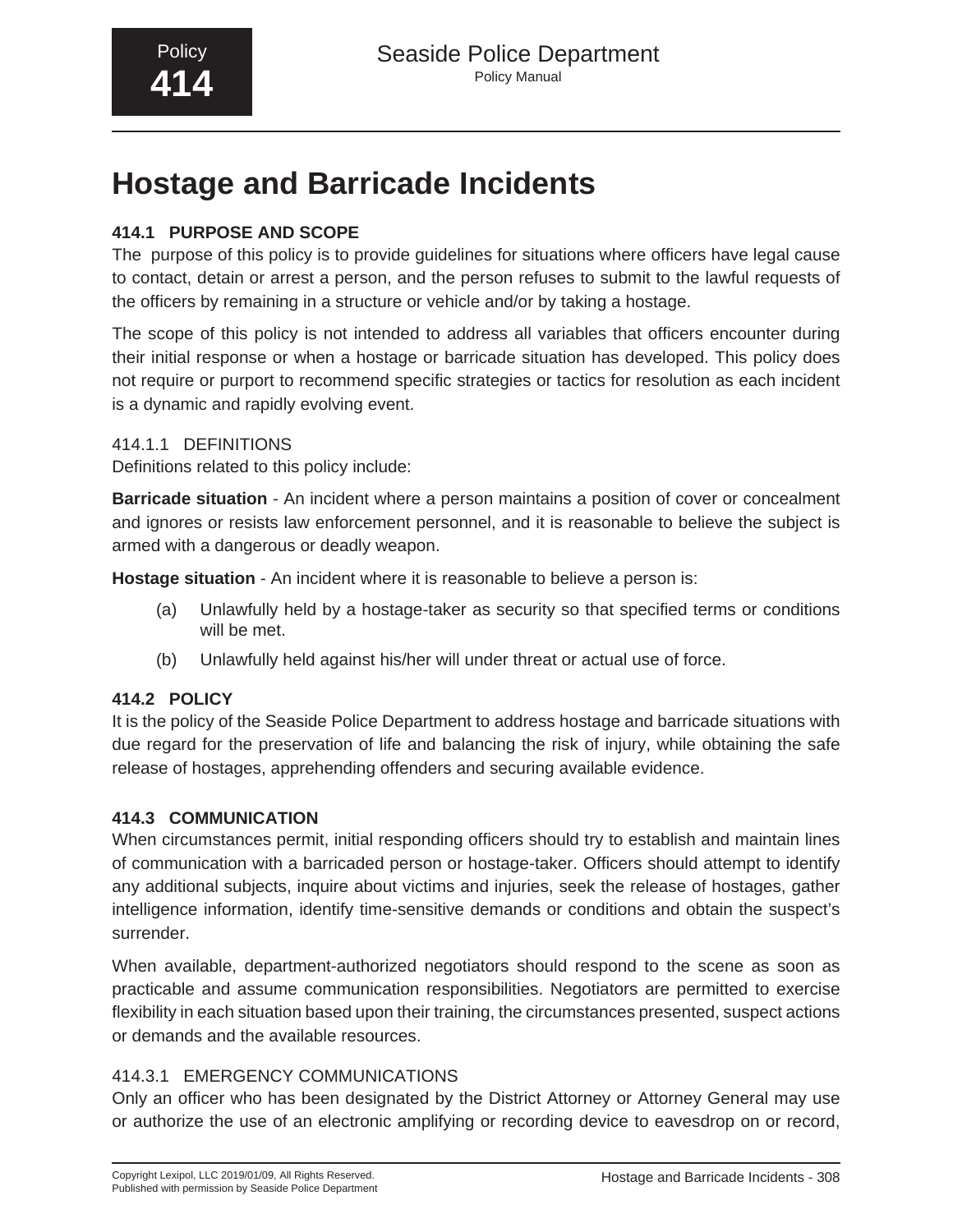## *Hostage and Barricade Incidents*

or both, oral communication in response to an emergency situation involving a hostage or the barricading of a location, and only when (Penal Code § 633.8(b)):

- (a) The officer reasonably determines an emergency situation exists that involves the immediate danger of death or serious physical injury to any person within the meaning of 18 USC § 2518(7)(a)(i),
- (b) The officer reasonably determines that the emergency situation requires that eavesdropping on oral communication occur immediately, and
- (c) There are grounds upon which an order could be obtained pursuant to 18 USC § 2516(2).
- (d) An application for an order approving the eavesdropping and complying with the requirements of Penal Code § 629.50 is made within 48 hours of the beginning of the eavesdropping.
- (e) The contents of any oral communications overheard are recorded on tape or other comparable device.

## **414.4 FIRST RESPONDER CONSIDERATIONS**

First responding officers should promptly and carefully evaluate all available information to determine whether an incident involves, or may later develop into, a hostage or barricade situation.

The first responding officer should immediately request a supervisor's response as soon as it is determined that a hostage or barricade situation exists. The first responding officer shall assume the duties of the supervisor until relieved by a supervisor or a more qualified responder. The officer shall continually evaluate the situation, including the level of risk to officers, to the persons involved and to bystanders, and the resources currently available.

The handling officer should brief the arriving supervisor of the incident, including information about suspects and victims, the extent of any injuries, additional resources or equipment that may be needed, and current perimeters and evacuation areas.

#### 414.4.1 BARRICADE SITUATION

Unless circumstances require otherwise, officers handling a barricade situation should attempt to avoid a forceful confrontation in favor of stabilizing the incident by establishing and maintaining lines of communication while awaiting the arrival of specialized personnel and trained negotiators. During the interim the following options, while not all-inclusive or in any particular order, should be considered:

- (a) Ensure injured persons are evacuated from the immediate threat area if it is reasonably safe to do so. Request medical assistance.
- (b) Assign personnel to a contact team to control the subject should he/she attempt to exit the building, structure or vehicle, and attack, use deadly force, attempt to escape or surrender prior to additional resources arriving.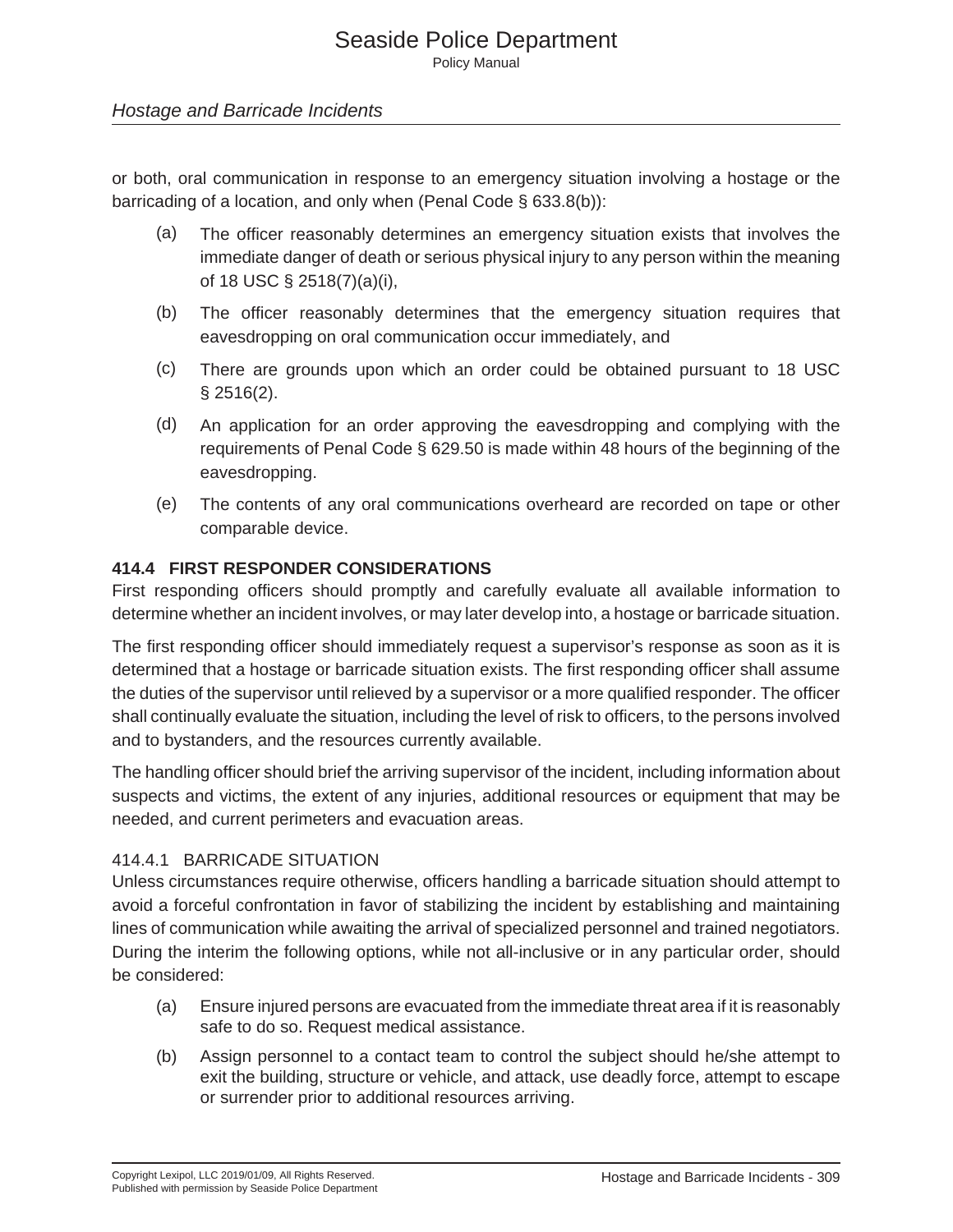# Seaside Police Department

Policy Manual

#### *Hostage and Barricade Incidents*

- (c) Request additional personnel, resources and equipment as needed (e.g., canine team, air support).
- (d) Provide responding emergency personnel with a safe arrival route to the location.
- (e) Evacuate uninjured persons in the immediate threat area if it is reasonably safe to do so.
- (f) Attempt or obtain a line of communication and gather as much information on the subject as possible, including weapons, other involved parties, additional hazards or injuries.
- (g) Establish an inner and outer perimeter as circumstances require and resources permit to prevent unauthorized access.
- (h) Evacuate bystanders, residents and businesses within the inner and then outer perimeter as appropriate. Check for injuries, the presence of other involved subjects, witnesses, evidence or additional information.
- (i) Determine the need for and notify the appropriate persons within and outside the Department, such as command officers and the Public Information Officer (PIO).
- (j) If necessary and available, establish a tactical or exclusive radio frequency for the incident.
- (k) Establish a command post.

#### 414.4.2 HOSTAGE SITUATION

Officers presented with a hostage situation should attempt to avoid a forceful confrontation in favor of controlling the incident in anticipation of the arrival of specialized personnel and trained hostage negotiators. However, it is understood that hostage situations are dynamic and can require that officers react quickly to developing or changing threats. The following options, while not all-inclusive or in any particular order, should be considered:

- (a) Ensure injured persons are evacuated from the immediate threat area if it is reasonably safe to do so. Request medical assistance.
- (b) Assign personnel to a contact team to control the subject should he/she attempt to exit the building, structure or vehicle, and attack, use deadly force, attempt to escape or surrender prior to additional resources arriving.
- (c) Establish a rapid response team in the event it becomes necessary to rapidly enter a building, structure or vehicle, such as when the suspect is using deadly force against any hostages (see the Rapid Response and Deployment Policy).
- (d) Assist hostages or potential hostages to escape if it is reasonably safe to do so. Hostages should be kept separated if practicable pending further interview.
- (e) Request additional personnel, resources and equipment as needed (e.g., canine team, air support).
- (f) Provide responding emergency personnel with a safe arrival route to the location.
- (g) Evacuate uninjured persons in the immediate threat area if it is reasonably safe to do so.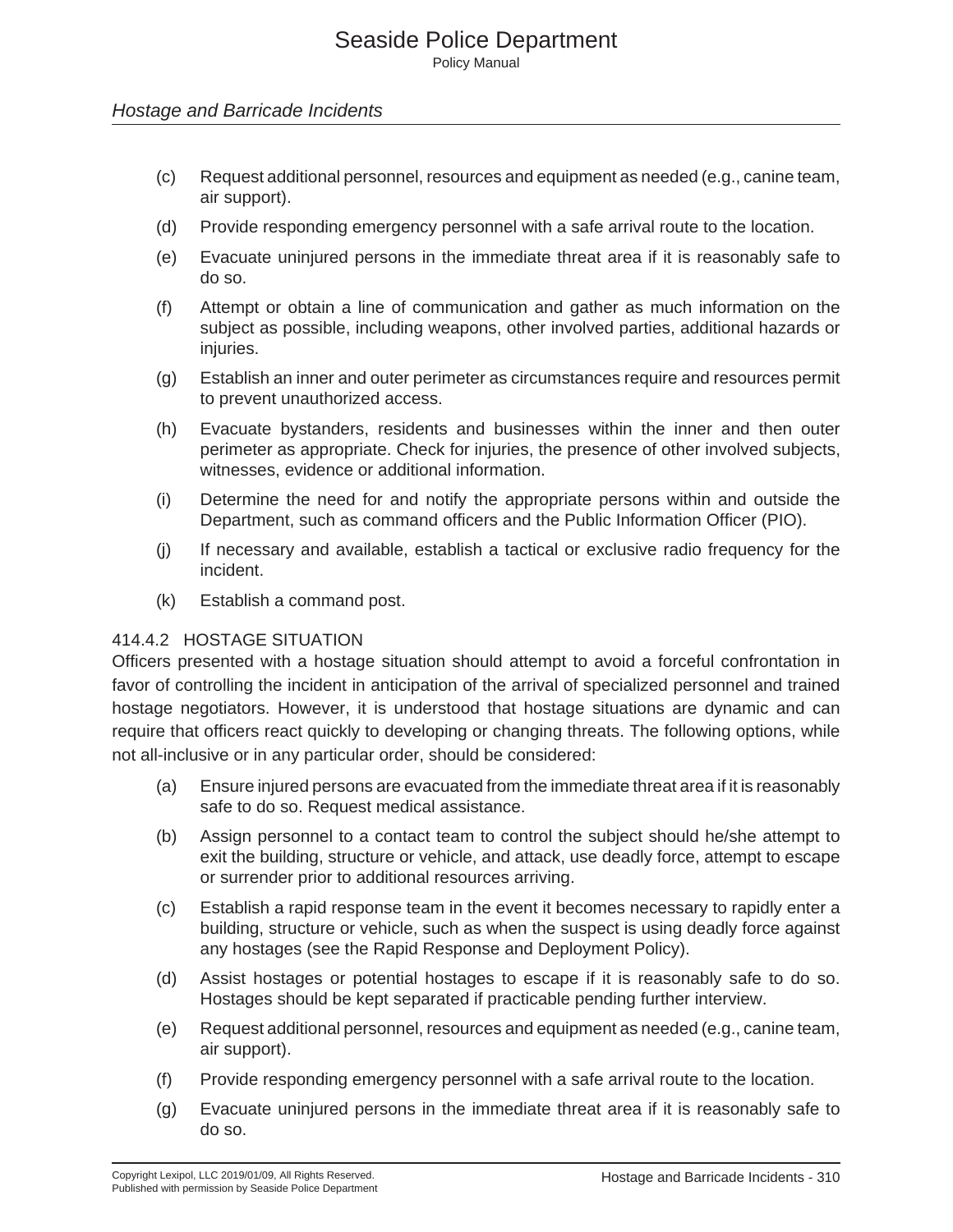## *Hostage and Barricade Incidents*

- (h) Coordinate pursuit or surveillance vehicles and control of travel routes.
- (i) Attempt to obtain a line of communication and gather as much information about the suspect as possible, including any weapons, victims and their injuries, additional hazards, other involved parties and any other relevant intelligence information.
- (j) Establish an inner and outer perimeter as resources and circumstances permit to prevent unauthorized access.
- (k) Evacuate bystanders, residents and businesses within the inner and then outer perimeter as appropriate. Check for injuries, the presence of other involved subjects, witnesses, evidence or additional information.
- (l) Determine the need for and notify the appropriate persons within and outside the Department, such as command officers and the PIO.
- (m) If necessary and available, establish a tactical or exclusive radio frequency for the incident.

#### **414.5 SUPERVISOR RESPONSIBILITIES**

Upon being notified that a hostage or barricade situation exists, the supervisor should immediately respond to the scene, assess the risk level of the situation, establish a proper chain of command and assume the role of Incident Commander until properly relieved. This includes requesting a Monterey Peninsula Regional Special Response Unit (MPRSRU) response if appropriate and apprising the MPRSRU Commander of the circumstances. In addition, the following options should be considered:

- (a) Ensure injured persons are evacuated and treated by medical personnel.
- (b) Ensure the completion of necessary first responder responsibilities or assignments.
- (c) Request crisis negotiators, specialized units, additional personnel, resources or equipment as appropriate.
- (d) Establish a command post location as resources and circumstances permit.
- (e) Designate assistants who can help with intelligence information and documentation of the incident.
- (f) If it is practicable to do so, arrange for video documentation of the operation.
- (g) Consider contacting utility and communication providers to restrict such services (e.g., restricting electric power, gas, telephone service).
	- 1. When considering restricting communication services, a supervisor should make the determination that there is reason to believe an emergency situation exists involving immediate danger of death or great bodily harm and that an interruption to communication services is necessary to protect public safety (Penal Code § 11471). The supervisor must ensure the Department obtains a court order, in accordance with Penal Code § 11472, prior to requesting the interruption. In the case of an extreme emergency when there is insufficient time to obtain an order prior to the request, application for the order must be submitted within six hours after initiating the interruption. If six hours is not possible, then the application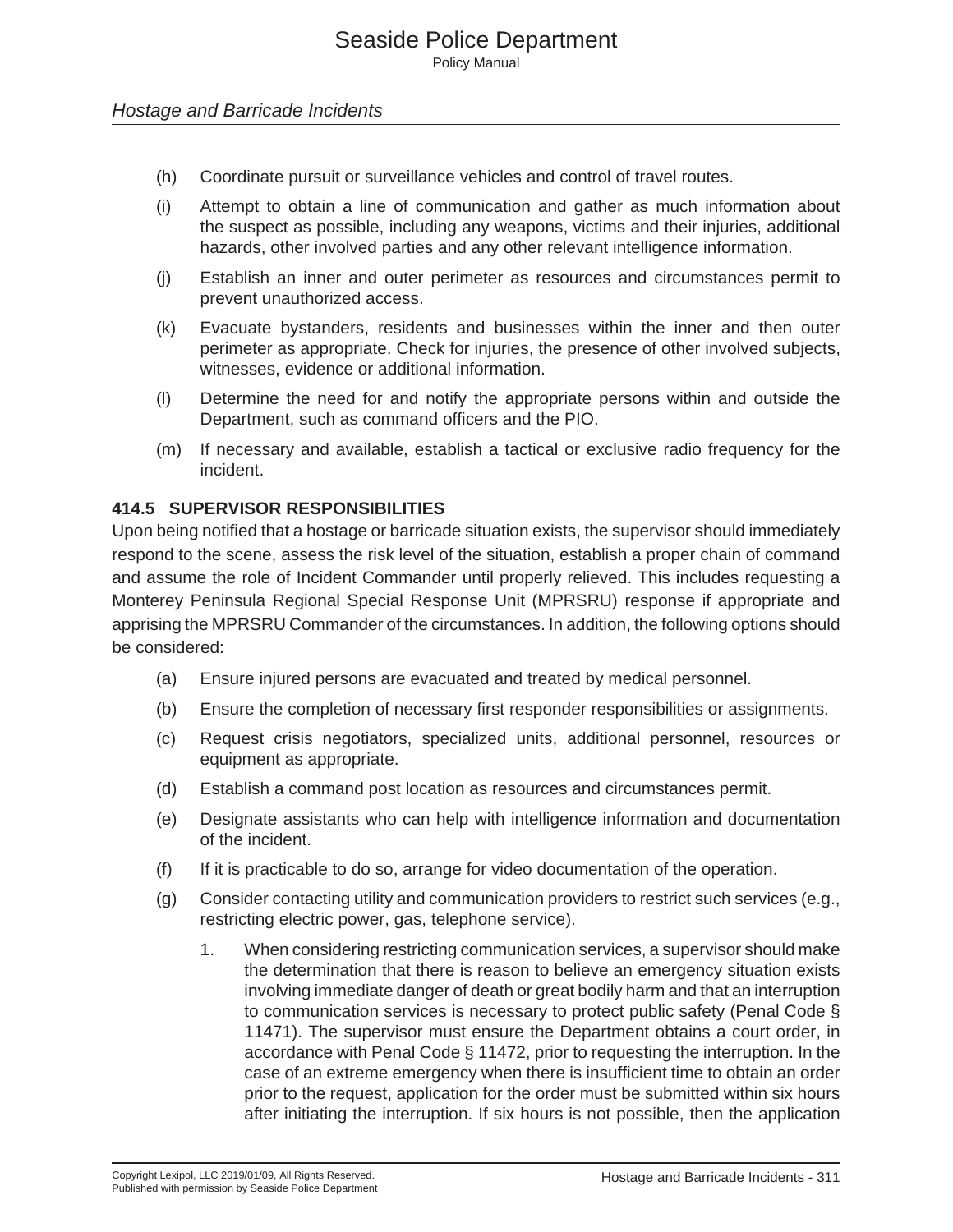for the court order shall be made at the first reasonably available opportunity, but no later than 24 hours in accordance with Penal Code § 11475.

- (h) Ensure adequate law enforcement coverage for the remainder of the City during the incident. The supervisor should direct non-essential personnel away from the scene unless they have been summoned by the supervisor or County Communications.
- (i) Identify a media staging area outside the outer perimeter and have the department Public Information Officer or a designated temporary media representative provide media access in accordance with the Media Relations Policy.
- (j) Identify the need for mutual aid and the transition or relief of personnel for incidents of extended duration.
- (k) Debrief personnel and review documentation as appropriate.

## **414.6 MPRSRU RESPONSIBILITIES**

The Incident Commander will decide, with input from the MPRSRU Commander, whether to deploy the MPRSRU during a hostage or barricade situation. Once the Incident Commander authorizes deployment, the MPRSRU Commander or the authorized designee will be responsible for the tactical portion of the operation. The Incident Commander shall continue supervision of the command post operation, outer perimeter security and evacuation, media access and support for the MPRSRU. The Incident Commander and the MPRSRU Commander or the authorized designee shall maintain communications at all times.

#### **414.7 REPORTING**

Unless otherwise relieved by a supervisor or Incident Commander, the handling officer at the scene is responsible for completion and/or coordination of incident reports.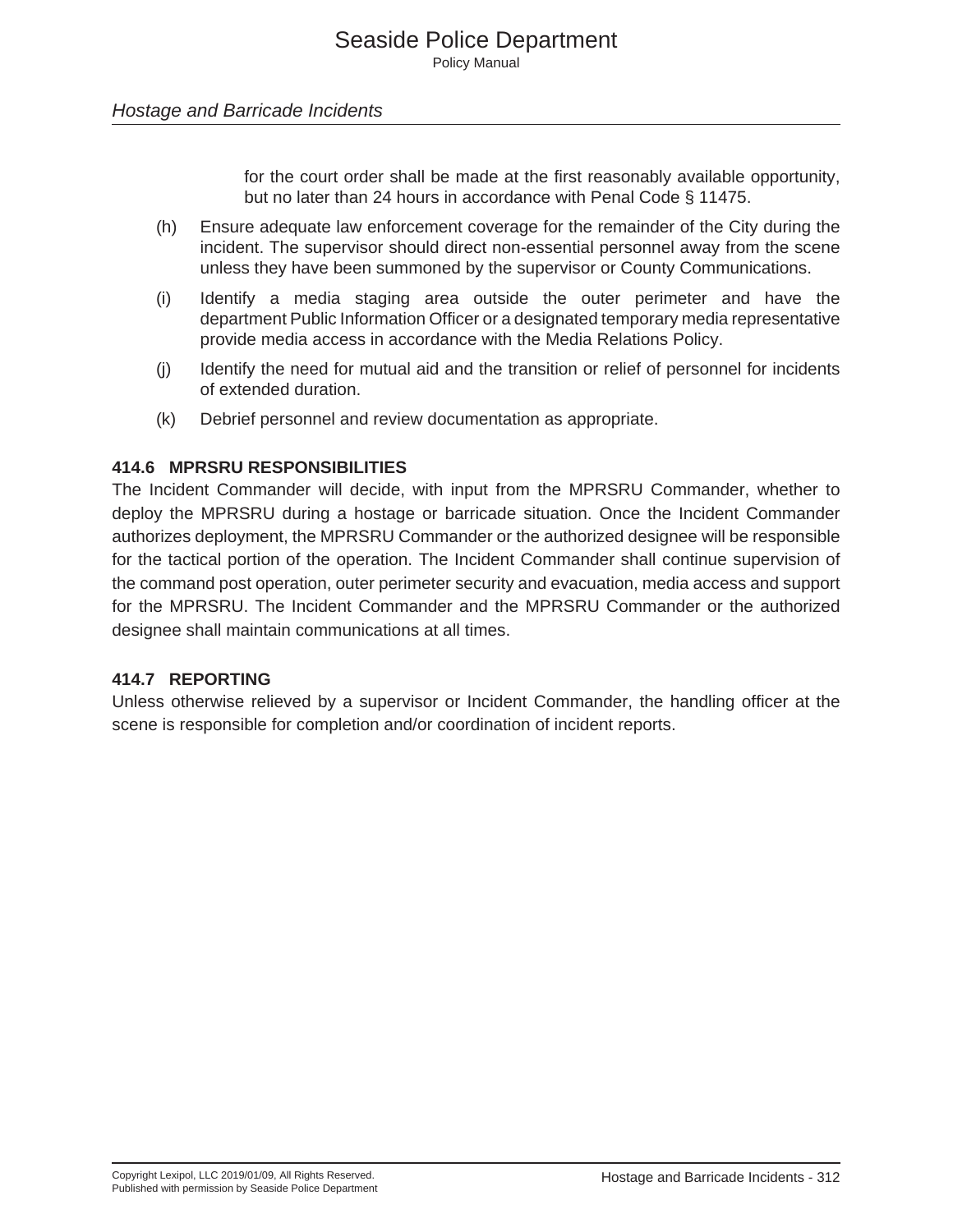# **Response to Bomb Calls**

# **416.1 PURPOSE AND SCOPE**

The purpose of this policy is to provide guidelines to assist members of the Seaside Police Department in their initial response to incidents involving explosives, explosive devices, explosion/ bombing incidents or threats of such incidents. Under no circumstances should these guidelines be interpreted as compromising the safety of first responders or the public. When confronted with an incident involving explosives, safety should always be the primary consideration.

# **416.2 POLICY**

It is the policy of the Seaside Police Department to place a higher priority on the safety of persons and the public over damage or destruction to public or private property.

# **416.3 RECEIPT OF BOMB THREAT**

Department members receiving a bomb threat should obtain as much information from the individual as reasonably possible, including the type, placement and alleged detonation time of the device.

If the bomb threat is received on a recorded line, reasonable steps should be taken to ensure that the recording is preserved in accordance with established department evidence procedures.

The member receiving the bomb threat should ensure that the Watch Commander is immediately advised and informed of the details. This will enable the Watch Commander to ensure that the appropriate personnel are dispatched, and, as appropriate, the threatened location is given an advance warning.

# **416.4 GOVERNMENT FACILITY OR PROPERTY**

A bomb threat targeting a government facility may require a different response based on the government agency.

# 416.4.1 SEASIDE POLICE DEPARTMENT FACILITY

If the bomb threat is against the Seaside Police Department facility, the Watch Commander will direct and assign officers as required for coordinating a general building search or evacuation of the police department, as he/she deems appropriate.

# 416.4.2 OTHER COUNTY OR MUNICIPAL FACILITY OR PROPERTY

If the bomb threat is against a county or municipal facility within the jurisdiction of the Seaside Police Department that is not the property of this department, the appropriate agency will be promptly informed of the threat. Assistance to the other entity may be provided as the Watch Commander deems appropriate.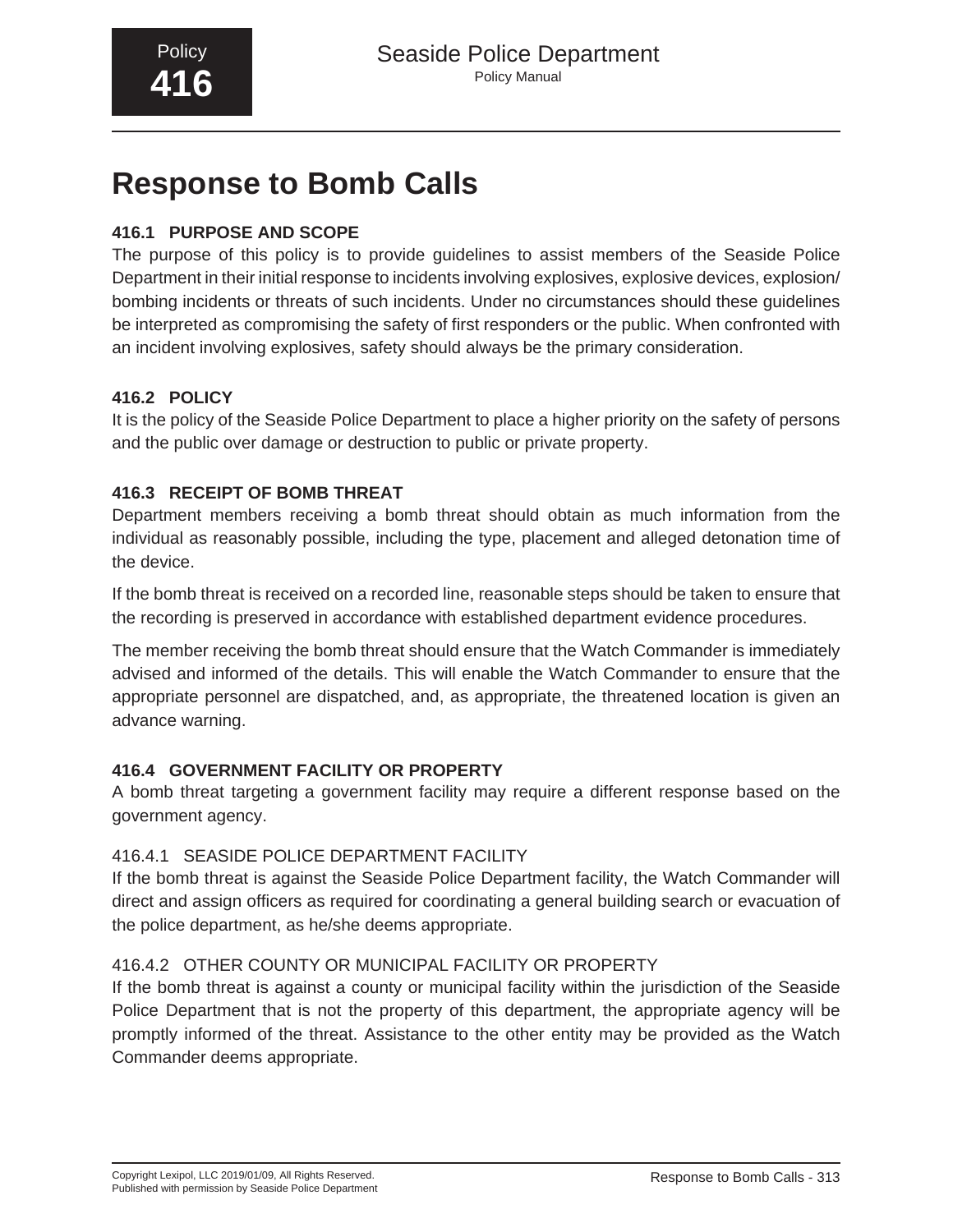# 416.4.3 FEDERAL BUILDING OR PROPERTY

If the bomb threat is against a federal building or property, the Federal Protective Service should be immediately notified. The Federal Protective Service provides a uniformed law enforcement response for most facilities, which may include use of its Explosive Detector Dog teams.

If the bomb threat is against a federal government property where the Federal Protective Service is unable to provide a timely response, the appropriate facility's security or command staff should be notified.

Bomb threats against a military installation should be reported to the military police or other military security responsible for the installation.

## **416.5 PRIVATE FACILITY OR PROPERTY**

When a member of this department receives notification of a bomb threat at a location in the City of Seaside, the member receiving the notification should obtain as much information as reasonably possible from the notifying individual, including:

- (a) The location of the facility.
- (b) The nature of the threat.
- (c) Whether the type and detonation time of the device is known.
- (d) Whether the facility is occupied and, if so, the number of occupants currently on-scene.
- (e) Whether the individual is requesting police assistance at the facility.
- (f) Whether there are any internal facility procedures regarding bomb threats in place, such as:
	- 1. No evacuation of personnel and no search for a device.
	- 2. Search for a device without evacuation of personnel.
	- 3. Evacuation of personnel without a search for a device.
	- 4. Evacuation of personnel and a search for a device.

The member receiving the bomb threat information should ensure that the Watch Commander is immediately notified so that he/she can communicate with the person in charge of the threatened facility.

#### 416.5.1 ASSISTANCE

The Watch Commander should be notified when police assistance is requested. The Watch Commander will make the decision whether the Department will render assistance and at what level. Information and circumstances that indicate a reasonably apparent, imminent threat to the safety of either the facility or the public may require a more active approach, including police control over the facility.

Should the Watch Commander determine that the Department will assist or control such an incident, he/she will determine:

(a) The appropriate level of assistance.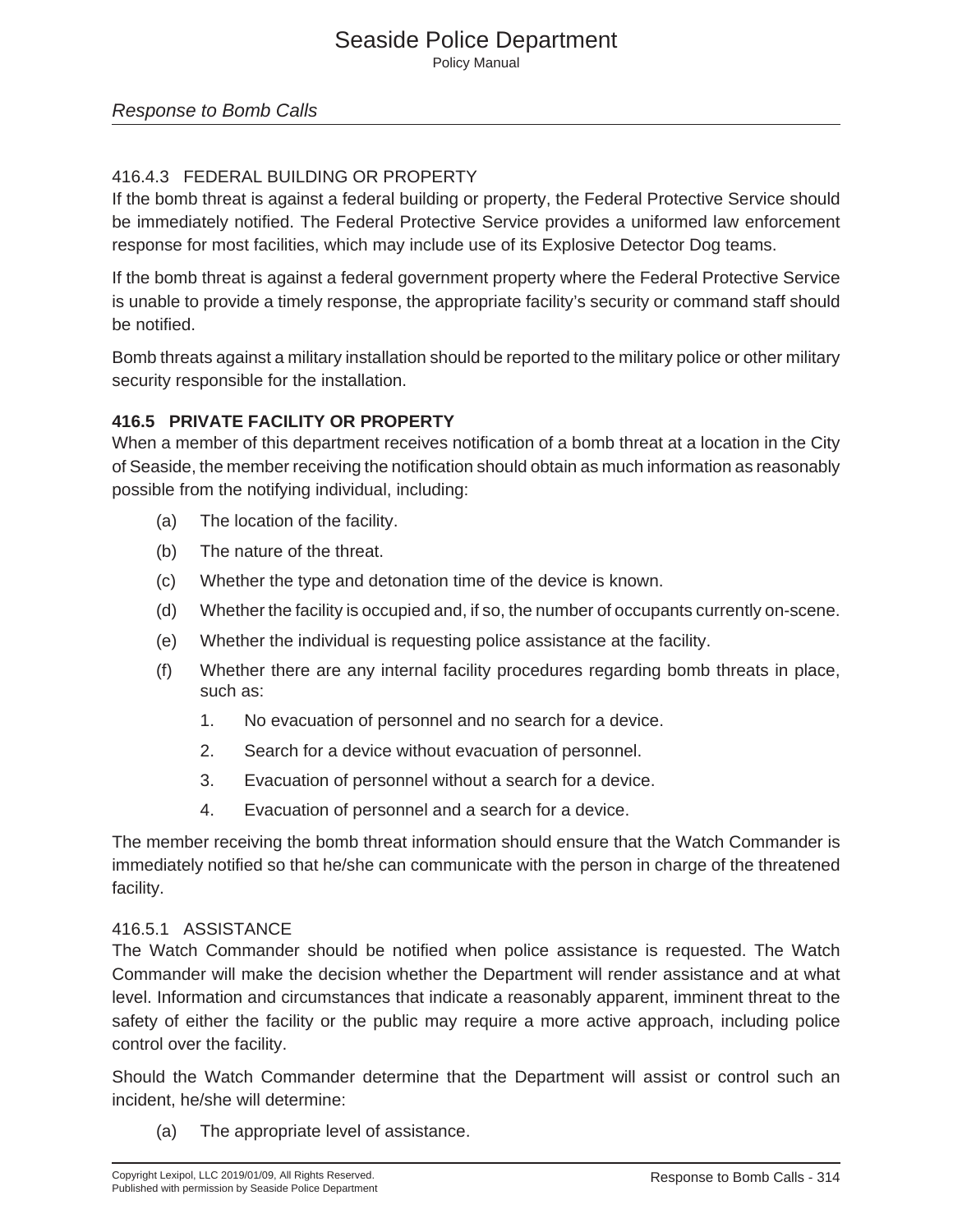- (b) The plan for assistance.
- (c) Whether to evacuate and/or search the facility.
- (d) Whether to involve facility staff in the search or evacuation of the building.
	- 1. The person in charge of the facility should be made aware of the possibility of damage to the facility as a result of a search.
	- 2. The safety of all participants is the paramount concern.
- (e) The need for additional resources, including:
	- 1. Notification and response, or standby notice, for fire and emergency medical services.

Even though a facility does not request police assistance to clear the interior of a building, based upon the circumstances and known threat, officers may be sent to the scene to evacuate other areas that could be affected by the type of threat, or for traffic and pedestrian control.

#### **416.6 FOUND DEVICE**

When handling an incident involving a suspected explosive device, the following guidelines, while not all inclusive, should be followed:

- (a) No known or suspected explosive item should be considered safe regardless of its size or apparent packaging.
- (b) The device should not be touched or moved except by the bomb squad or military explosive ordnance disposal team.
- (c) Personnel should not transmit on any equipment that is capable of producing radio frequency energy within the evacuation area around the suspected device. This includes the following:
	- 1. Two-way radios
	- 2. Cell phones
	- 3. Other personal communication devices
- (d) The appropriate bomb squad or military explosive ordnance disposal team should be summoned for assistance.
- (e) The largest perimeter reasonably possible should initially be established around the device based upon available personnel and the anticipated danger zone.
- (f) A safe access route should be provided for support personnel and equipment.
- (g) Search the area for secondary devices as appropriate and based upon available resources.
- (h) Consider evacuation of buildings and personnel near the device or inside the danger zone and the safest exit route.
- (i) Promptly relay available information to the Watch Commander including:
	- 1. The time of discovery.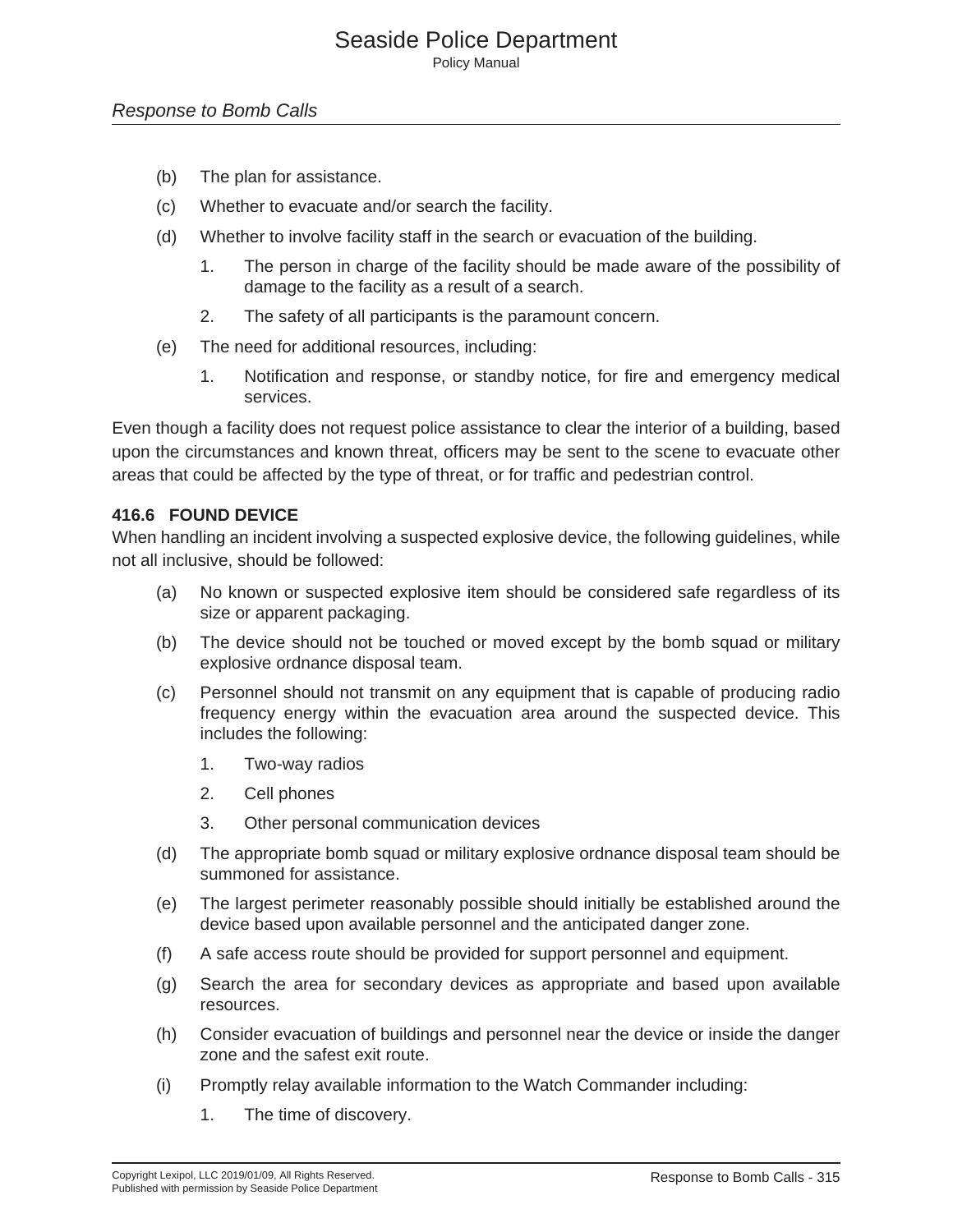Policy Manual

- 2. The exact location of the device.
- 3. A full description of the device (e.g., size, shape, markings, construction).
- 4. The anticipated danger zone and perimeter.
- 5. The areas to be evacuated or cleared.

#### **416.7 EXPLOSION/BOMBING INCIDENTS**

When an explosion has occurred, there are multitudes of considerations which may confront the responding officers. As in other catastrophic events, a rapid response may help to minimize injury to victims, minimize contamination of the scene by gathering crowds, or minimize any additional damage from fires or unstable structures.

#### 416.7.1 CONSIDERATIONS

Officers responding to explosions, whether accidental or a criminal act, should consider the following actions:

- (a) Assess the scope of the incident, including the number of victims and extent of injuries.
- (b) Request additional personnel and resources, as appropriate.
- (c) Assist with first aid.
- (d) Identify and take appropriate precautions to mitigate scene hazards, such as collapsed structures, bloodborne pathogens and hazardous materials.
- (e) Assist with the safe evacuation of victims, if possible.
- (f) Establish an inner perimeter to include entry points and evacuation routes. Search for additional or secondary devices.
- (g) Preserve evidence.
- (h) Establish an outer perimeter and evacuate if necessary.
- (i) Identify witnesses.

#### 416.7.2 NOTIFICATIONS

When an explosion has occurred, the following people should be notified as appropriate:

- Fire department
- Bomb squad
- Additional department personnel, such as investigators and forensic services
- Field supervisor
- Watch Commander
- Other law enforcement agencies, including local, state or federal agencies, such as the FBI and the Bureau of Alcohol, Tobacco, Firearms and Explosives (ATF)
- Other government agencies, as appropriate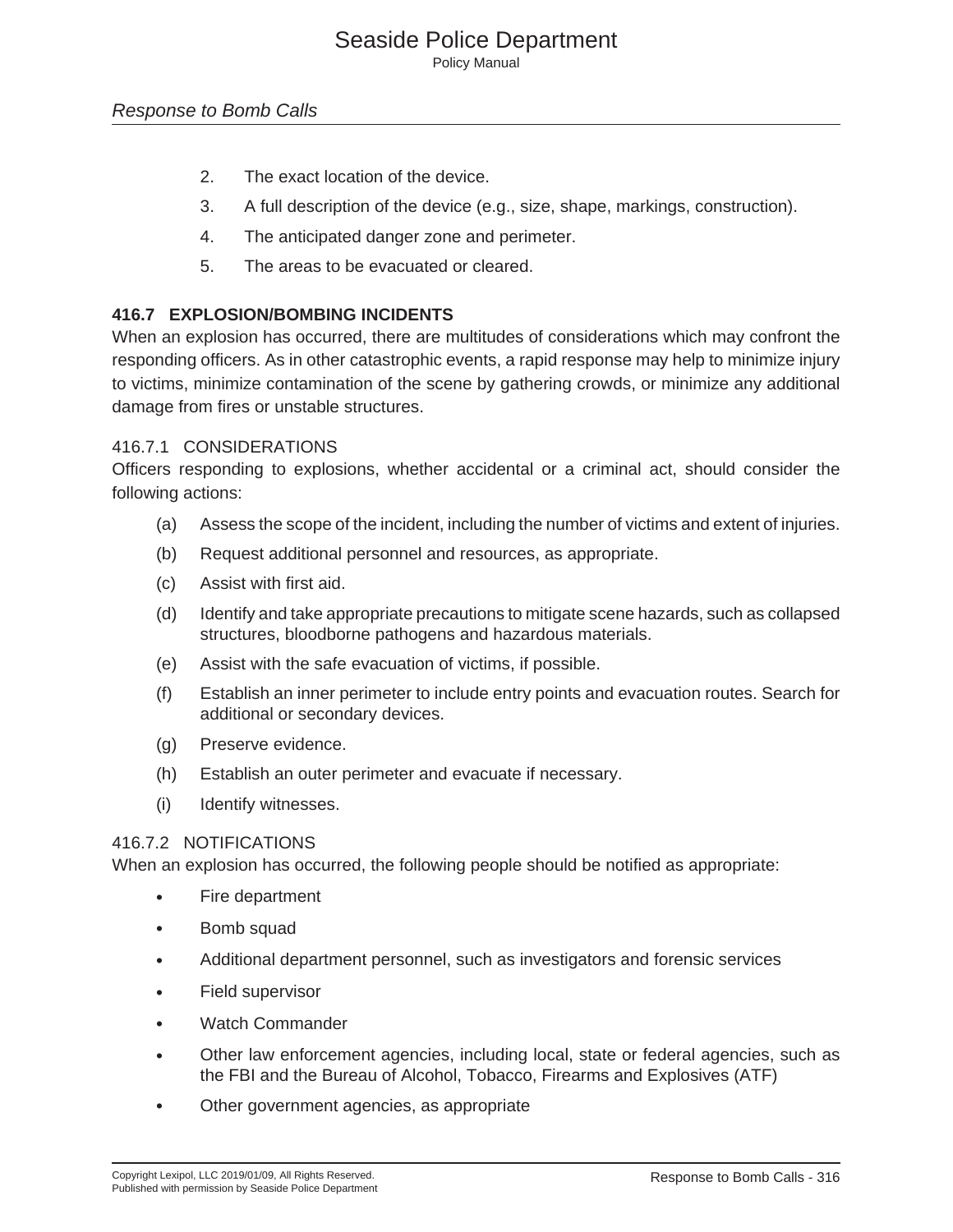### *Response to Bomb Calls*

## 416.7.3 CROWD CONTROL

Only authorized members with a legitimate need should be permitted access to the scene. Spectators and other unauthorized individuals should be restricted to a safe distance as is reasonably practicable given the available resources and personnel.

## 416.7.4 PRESERVATION OF EVIDENCE

As in any other crime scene, steps should immediately be taken to preserve the scene. The Watch Commander should assign officers to protect the crime scene area, which could extend over a long distance. Consideration should be given to the fact that evidence may be imbedded in nearby structures or hanging in trees and bushes.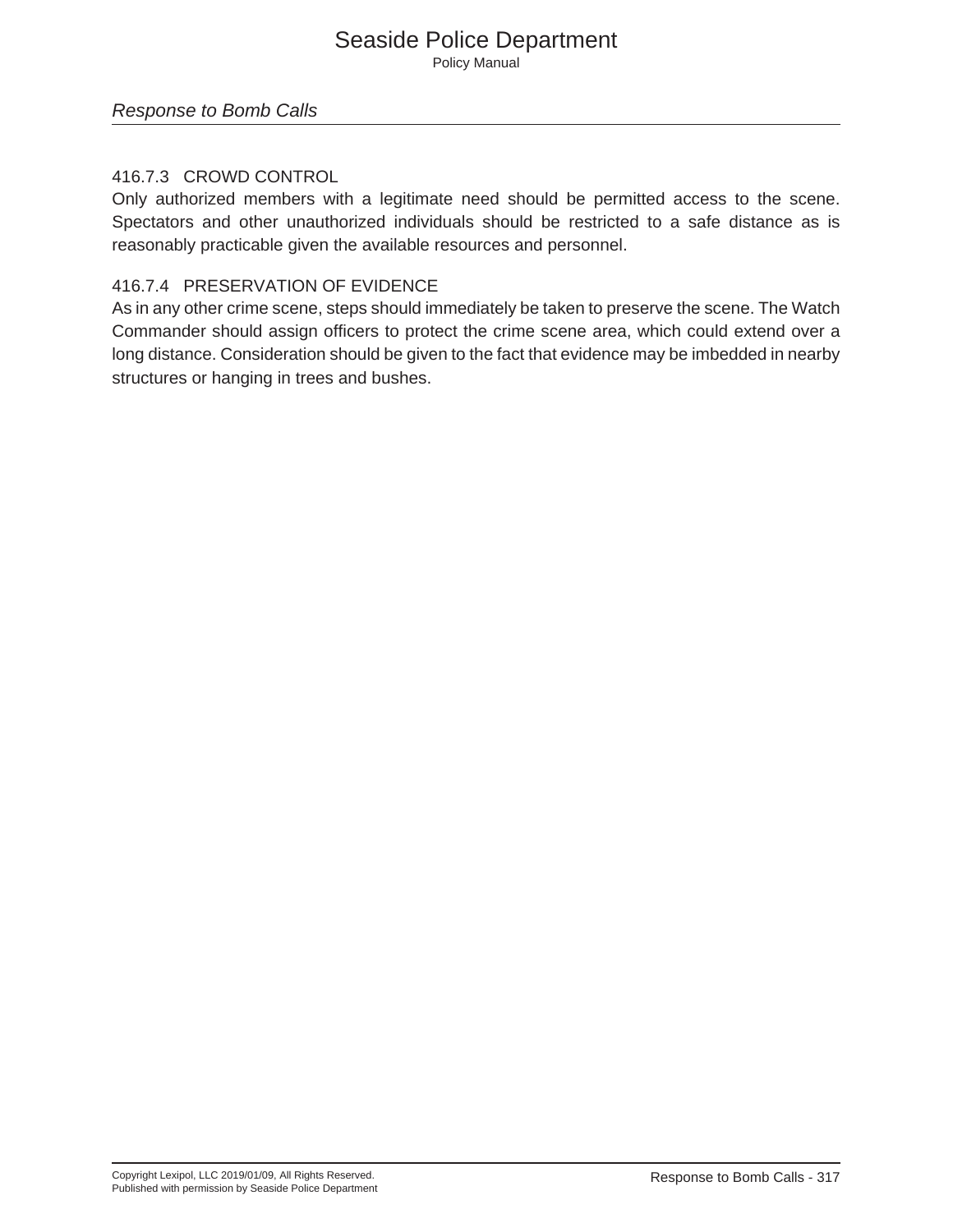# **Mental Illness Commitments**

# **418.1 PURPOSE AND SCOPE**

This policy provides guidelines for when officers may take a person into custody for psychiatric evaluation and treatment (5150 commitment) (Welfare and Institutions Code § 5150).

# **418.2 POLICY**

It is the policy of the Seaside Police Department to protect the public and individuals through legal and appropriate use of the 72-hour treatment and evaluation commitment (5150 commitment) process.

# **418.3 AUTHORITY**

An officer having probable cause may take a person into custody and place the person in an approved mental health facility for 72-hour treatment and evaluation when the officer believes that, as a result of a mental disorder, the person is a danger to him/herself or others or the person is gravely disabled (Welfare and Institutions Code § 5150; Welfare and Institutions Code § 5585.50).

When determining whether to take a person into custody, officers are not limited to determining the person is an imminent danger and shall consider reasonably available information about the historical course of the person's mental disorder, which may include evidence presented from any of the following (Welfare and Institutions Code § 5150; Welfare and Institutions Code § 5150.05):

- (a) An individual who is providing or has provided mental health treatment or related support services to the person
- (b) A family member
- (c) The person subject to the determination or anyone designated by the person

# 418.3.1 VOLUNTARY EVALUATION

If an officer encounters an individual who may qualify for a 5150 commitment, he/she may inquire as to whether the person desires to voluntarily be evaluated at an appropriate facility. If the person so desires, the officers should:

- (a) Transport the person to an appropriate facility that is able to conduct the evaluation and admit the person pursuant to a 5150 commitment.
- (b) If at any point the person changes his/her mind regarding voluntary evaluation, officers should proceed with the 5150 commitment, if appropriate.
- (c) Document the circumstances surrounding the individual's desire to pursue voluntary evaluation and/or admission.

# **418.4 CONSIDERATIONS AND RESPONSIBILITIES**

Any officer handling a call involving an individual who may qualify for a 5150 commitment should consider, as time and circumstances reasonably permit: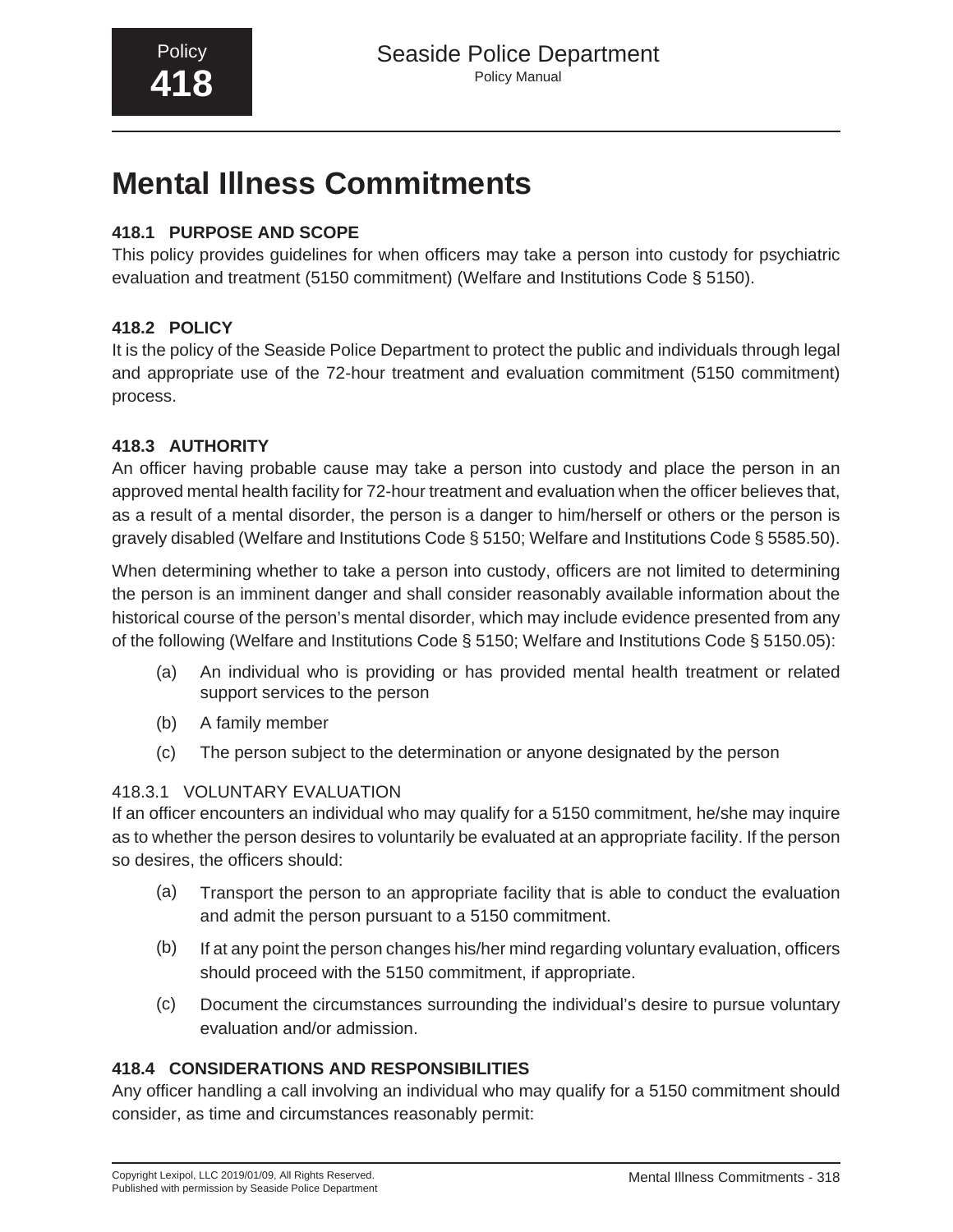- (a) Available information that might assist in determining the cause and nature of the person's action or stated intentions.
- (b) Community or neighborhood mediation services.
- (c) Conflict resolution and de-escalation techniques.
- (d) Community or other resources available to assist in dealing with mental health issues.

While these steps are encouraged, nothing in this section is intended to dissuade officers from taking reasonable action to ensure the safety of the officers and others.

Officers should consider a 5150 commitment over arrest when mental health issues appear to be a mitigating factor for people who are suspected of committing minor crimes or creating other public safety issues.

# 418.4.1 SECURING OF PROPERTY

When a person is taken into custody for evaluation, or within a reasonable time thereafter, and unless a responsible relative, guardian or conservator is in possession of the person's personal property, the officer shall take reasonable precautions to safeguard the individual's personal property in his/her possession or on the premises occupied by the person (Welfare and Institutions Code § 5150).

The officer taking the person into custody shall provide a report to the court that describes the person's property and its disposition in the format provided in Welfare and Institutions Code § 5211, unless a responsible person took possession of the property, in which case the officer shall only include the name of the responsible person and the location of the property (Welfare and Institutions Code § 5150).

# **418.5 TRANSPORTATION**

Typically, the transporting of any individual for a 5150 commitment is done by ambulance. Officers do, however, have discretion to transport using the patrol car, with supervisory approval, and shall secure them in accordance with the Handcuffing and Restraints Policy. Should the detainee require transport in a medical transport vehicle and the safety of any person, including the detainee, requires the presence of an officer during the transport, Watch Commander approval is required before transport commences.

# **418.6 TRANSFER TO APPROPRIATE FACILITY**

Upon arrival at the facility, the officer will escort the individual into a treatment area designated by a facility staff member. If the individual is not seeking treatment voluntarily, the officer should provide the staff member with the written application for 5150 commitment and remain present to provide clarification of the grounds for detention, upon request.

Absent exigent circumstances, the transporting officer should not assist facility staff with the admission process, including restraint of the individual. However, if the individual is transported and delivered while restrained, the officer may assist with transferring the individual to facility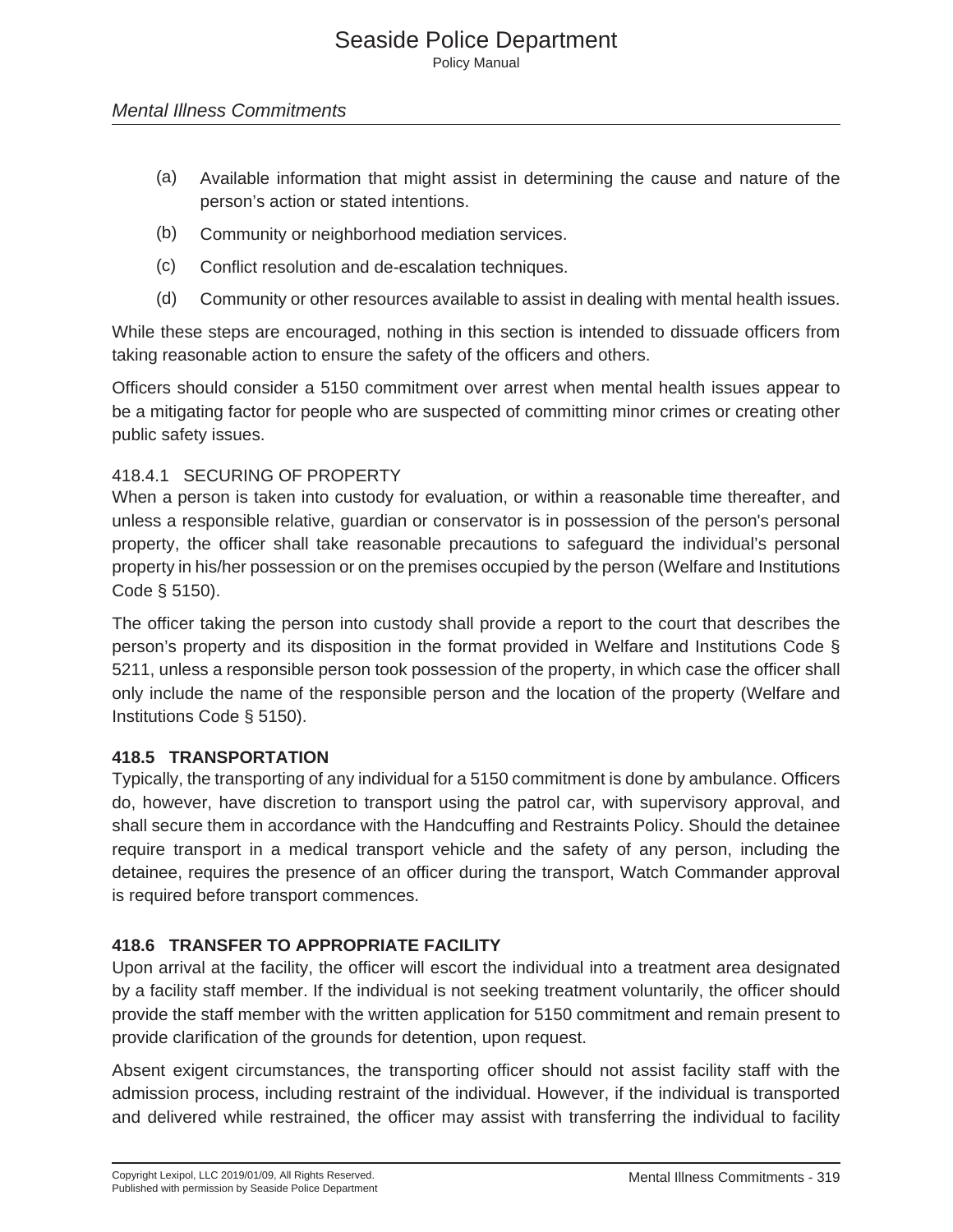## *Mental Illness Commitments*

restraints and will be available to assist during the admission process, if requested. Under normal circumstances, officers will not apply facility-ordered restraints.

#### **418.7 DOCUMENTATION**

The officer shall complete an application for a 72-Hour detention for evaluation and treatment, provide it to the facility staff member assigned to that patient and retain a copy of the application for inclusion in the case report.

The application shall include the circumstances for officer involvement; the probable cause to believe the person is, as a result of a mental health disorder, a danger to others or him/herself or gravely disabled; and all information used for the determination of probable cause (Welfare and Institutions Code § 5150; Welfare and Institutions Code § 5150.05).

The officer should also provide a verbal summary to any evaluating staff member regarding the circumstances leading to the involuntary detention.

#### 418.7.1 ADVISEMENT

The officer taking a person into custody for evaluation shall advise the person of:

- (a) The officer's name and agency.
- (b) The fact that the person is not under criminal arrest but is being taken for examination by mental health professionals and the mental health staff will advise him/her of their rights.
- (c) The name of the facility to which the person is being taken.
- (d) If the person is being taken into custody at his/her residence, he/she should also be advised that he/she may take a few personal items, which the officer must approve, and may make a telephone call or leave a note indicating where he/she is being taken. The officer should also ask if the person needs assistance turning off any appliance or water.

The advisement shall be given in a language the person understands. If the person cannot understand an oral advisement, the information shall be provided in writing (Welfare and Institutions Code § 5150).

#### **418.8 CRIMINAL OFFENSES**

Officers investigating an individual who is suspected of committing a minor criminal offense and who is being taken on a 5150 commitment should resolve the criminal matter by issuing a warning or a Notice to Appear as appropriate.

When an individual who may qualify for a 5150 commitment has committed a serious criminal offense that would normally result in an arrest and transfer to a jail facility, the officer should:

- (a) Arrest the individual when there is probable cause to do so.
- (b) Notify the appropriate supervisor of the facts supporting the arrest and the facts that would support the 5150 commitment.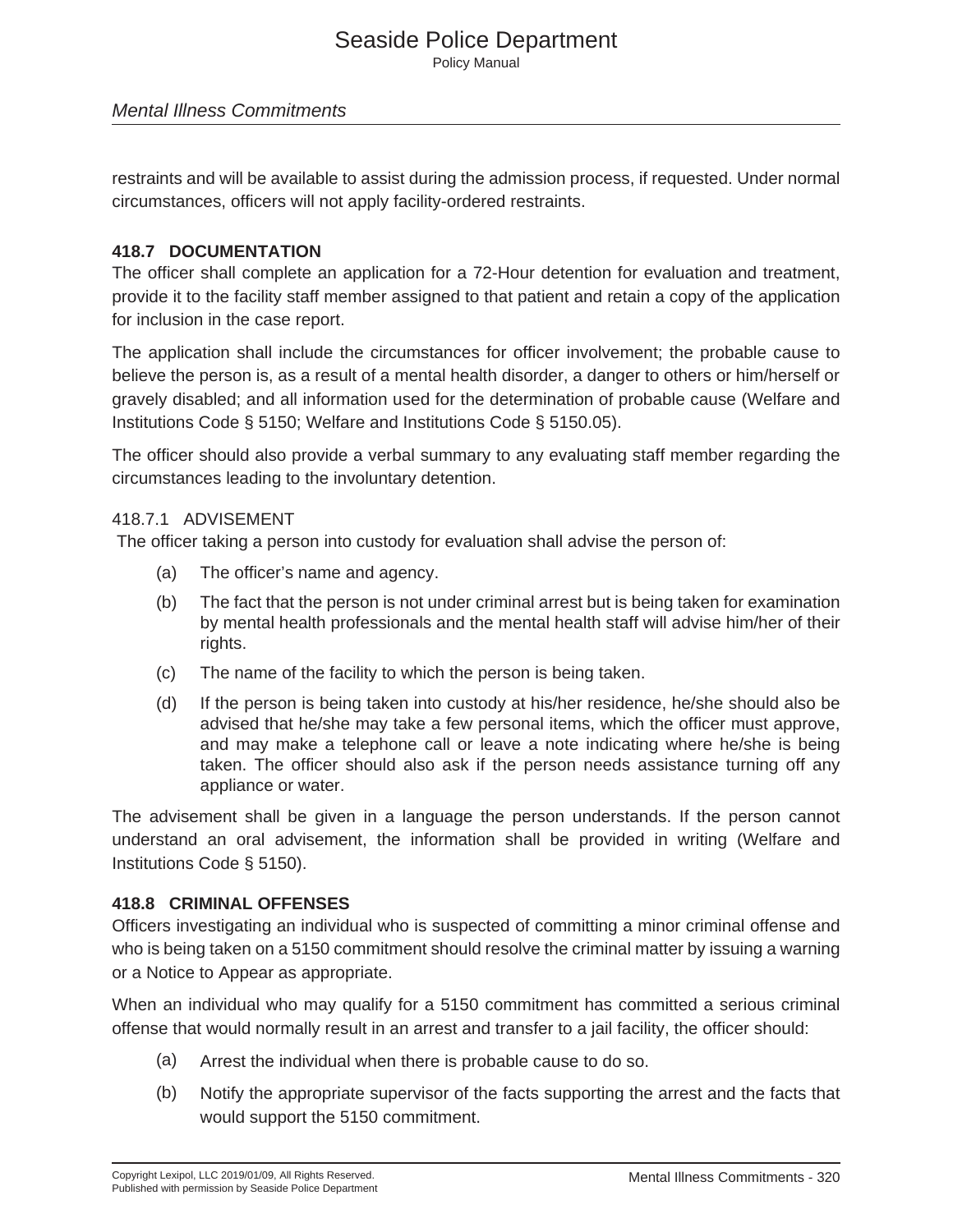- (c) Facilitate the individual's transfer to jail.
- (d) Thoroughly document in the related reports the circumstances that indicate the individual may qualify for a 5150 commitment.

In the supervisor's judgment, the individual may instead be arrested or booked and transported to the appropriate mental health facility. The supervisor should consider the seriousness of the offense, the treatment options available, the ability of this department to regain custody of the individual, department resources (e.g., posting a guard) and other relevant factors in making this decision.

## **418.9 FIREARMS AND OTHER WEAPONS**

Whenever a person is taken into custody for a 5150 commitment, the handling officers should seek to determine if the person owns or has access to any firearm or other deadly weapon defined in Welfare and Institute § 8100. Officers should consider whether it is appropriate and consistent with current search and seizure law under the circumstances to seize any such firearms or other dangerous weapons (e.g. safekeeping, evidence, consent).

Officers are cautioned that a search warrant may be needed before entering a residence or other place to search, unless lawful, warrantless entry has already been made (e.g., exigent circumstances, consent). A search warrant may also be needed before searching for or seizing weapons

The handling officers shall issue a receipt describing the deadly weapon or any firearm seized, and list any serial number or other identification that is on the firearm. Officers shall advise the person of the procedure for the return of any firearm or other weapon that has been taken into custody (Welfare and Institutions Code § 8102 (b)) (see Property and Evidence Policy).

### 418.9.1 PETITION FOR RETURN OF FIREARMS AND OTHER WEAPONS

Whenever the handling officer has cause to believe that the future return of any confiscated weapon might endanger the person or others, the officer shall detail those facts and circumstances in a report. The report shall be forwarded to the Investigations Division, which shall be responsible for initiating a petition to the Superior Court for a hearing in accordance with Welfare and Institutions Code § 8102(c), to determine whether the weapon will be returned.

The petition to the Superior Court shall be initiated within 30 days of the release of the individual from whom such weapon has been confiscated, unless the Department makes an ex parte application to the court to extend the time to file such a petition, up to a maximum of 60 days. At the time any such petition is initiated, the Department shall send written notice to the individual informing him/her of the right to a hearing on the issue, that he/she has 30 days to confirm with the court clerk any desire for a hearing and that the failure to do so will result in the forfeiture of any confiscated weapon.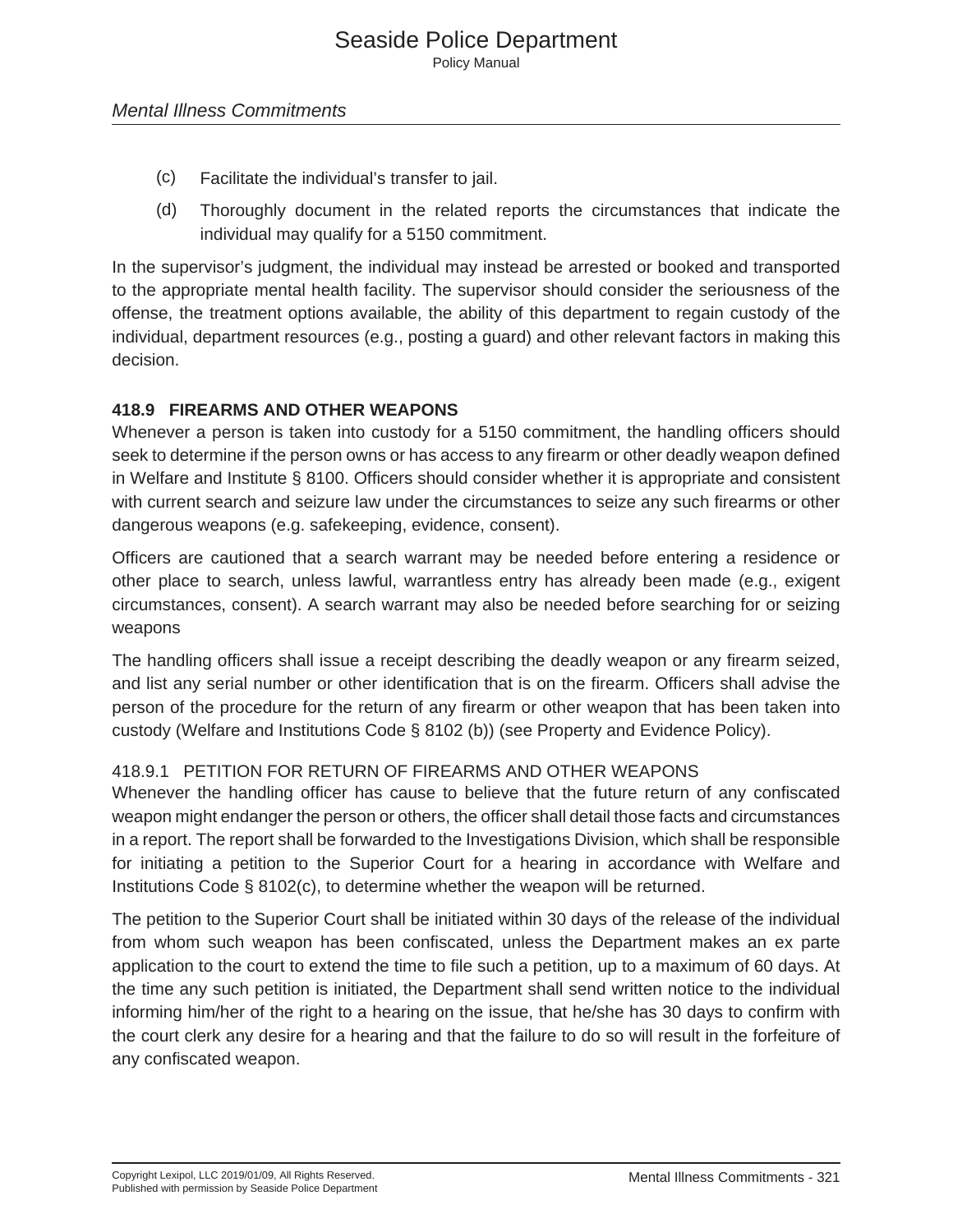# *Mental Illness Commitments*

## **418.10 TRAINING**

This department will endeavor to provide Peace Officer Standards and Training (POST)-approved advanced officer training on interaction with persons with mental disabilities, 5150 commitments and crisis intervention.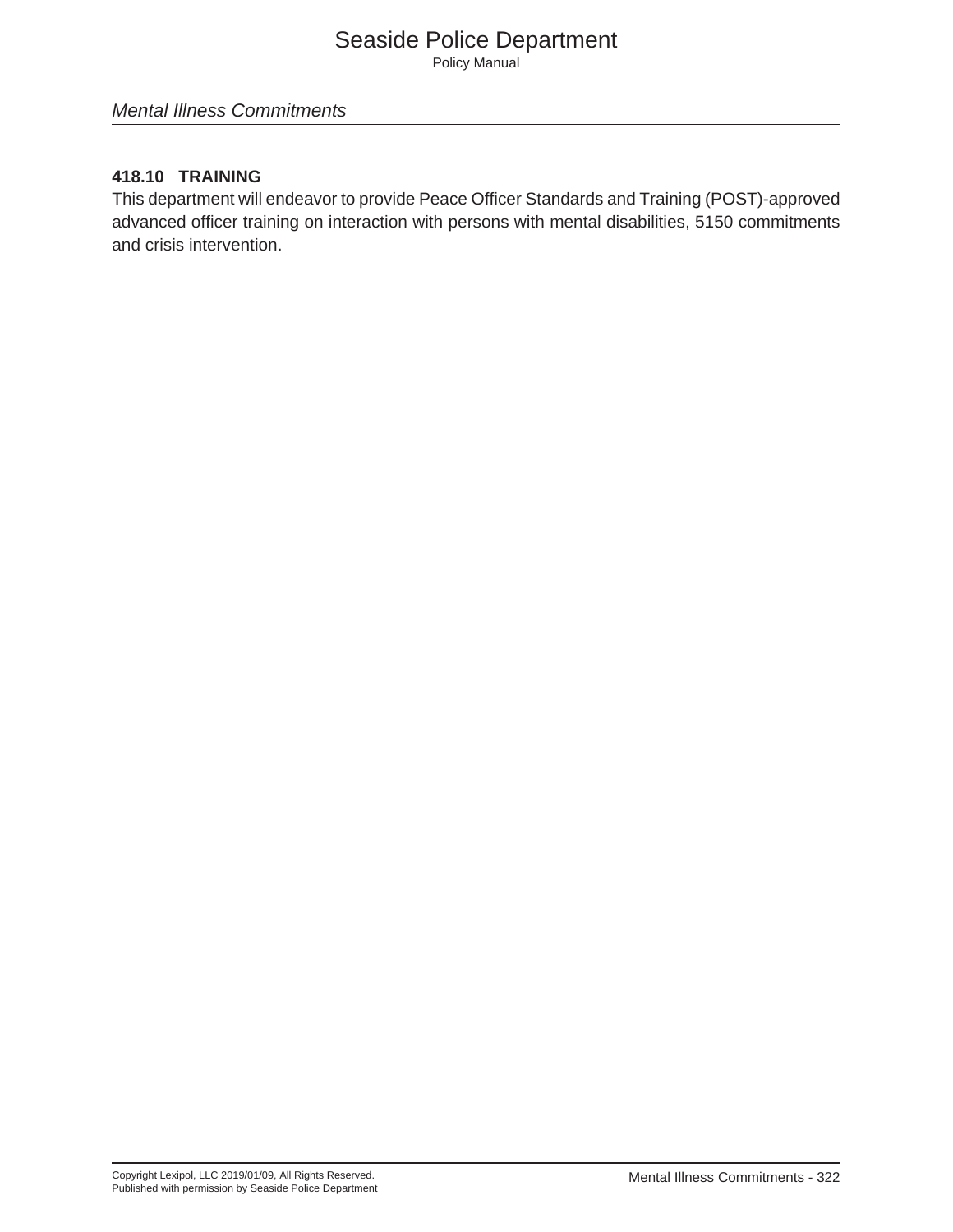# **Cite and Release Policy**

# **420.1 PURPOSE AND SCOPE**

This policy provides guidance on when to release adults who are arrested for a criminal misdemeanor offense on a written notice to appear (citation) and when to hold for court or bail.

# **420.2 POLICY**

It is the policy of the Seaside Police Department to release all persons arrested on misdemeanor or other qualifying charges on a citation with certain exceptions (Penal Code § 853.6).

If there is a reason for non-release, the Department's mission to protect the community will be the primary consideration when determining whether to release any individual in lieu of holding for court or bail.

## **420.3 RELEASE BY CITATION**

Except in cases where a reason for non-release as described below exists, adults arrested for a misdemeanor offense, including a private persons arrest, shall be released from custody on a citation (Penal Code § 853.6).

The citing officer shall, at the time the defendant signs the notice to appear, call attention to the time and place for appearance and take any other steps he/she deems necessary to ensure that the defendant understands his/her written promise to appear.

#### 420.3.1 FIELD CITATIONS

In most cases an adult arrested for a misdemeanor offense may be released in the field on a citation in lieu of physical arrest when booking and fingerprinting is not practicable or immediately required provided the individual can be satisfactorily identified, there is no outstanding arrest warrant for the individual and none of the below described disqualifying circumstances are present (Penal Code § 853.6; Penal Code § 1270.1). In such cases the arresting officer should check the booking required box on the citation form to indicate that the person will be photographed and fingerprinted at a later time when ordered by the court.

When a booking photo or fingerprints are needed for the furtherance of any investigation, the person should be released on citation after booking instead of on a field citation.

# 420.3.2 RELEASE AFTER BOOKING

In some cases it may not be feasible or desirable to release a person in the field. The person should instead be released on citation after booking at the jail. All bookings shall be approved by the Watch Commander or the authorized designee.

#### **420.4 NON-RELEASE**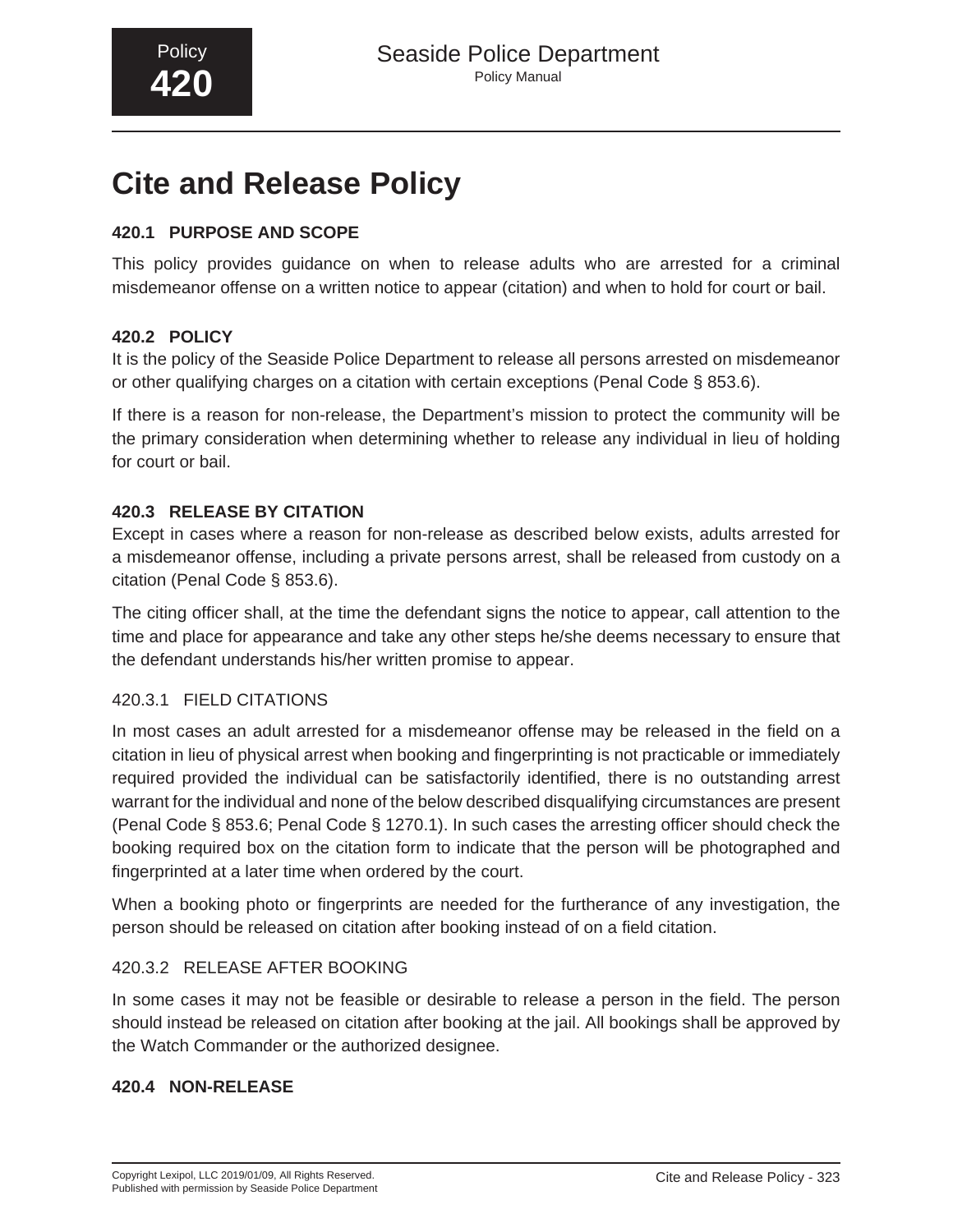## 420.4.1 DISQUALIFYING OFFENSES

An adult arrested on any of the following disqualifying charges shall not be released on citation and shall be transported to the appropriate detention facility or held for court or bail after booking:

Disqualifying offenses include (Penal Code § 1270.1):

- (a) Misdemeanor domestic battery (Penal Code § 243(e)(1)).
- (b) Felony domestic battery (Penal Code § 273.5).
- (c) Serious or violent felonies (Penal Code § 1270.1(a)(1)).
- (d) Violation of a protective order and the arrested person has made threats, used violence or has gone to the protected person's workplace or residence (Penal Code § 273.6).
- (e) Stalking (Penal Code § 646.9).
- (f) Misdemeanor violations of a protective order relating to domestic violence if there is a reasonable likelihood the offense will continue or the safety of the individuals or property would be endangered (Penal Code § 853.6).

#### 420.4.2 REASONS FOR NON-RELEASE

A person arrested for a misdemeanor shall be released on a citation unless there is a reason for non-release. The Watch Commander may authorize a release on citation regardless of whether a reason for non-release exists when it is determined to be in the best interest of the Department and does not present an unreasonable risk to the community (e.g., release of an intoxicated or ill person to a responsible adult).

Reasons for non-release include (Penal Code § 853.6(i)):

- (a) The person arrested is so intoxicated that he/she could be a danger to him/herself or to others. Release may occur as soon as this condition no longer exists.
- (b) The person arrested requires medical examination or medical care or is otherwise unable to care for his/her own safety
	- 1. The Seaside Police Department shall not release an arrestee from custody for the purpose of allowing that person to seek medical care at a hospital, and then immediately re-arrest the same individual upon discharge from the hospital, unless the hospital determines this action will enable it to bill and collect from a third-party payment source (Penal Code § 4011.10).
- (c) The person is arrested for one or more of the offenses listed in Vehicle Code §§ 40302, 40303 and 40305.
- (d) There are one or more outstanding arrest warrants for the person (see Misdemeanor Warrants elsewhere in this policy).
- (e) The person could not provide satisfactory evidence of personal identification.
	- 1. If a person released on citation does not have satisfactory identification in his/her possession, a right thumbprint or fingerprint should be obtained on the citation form.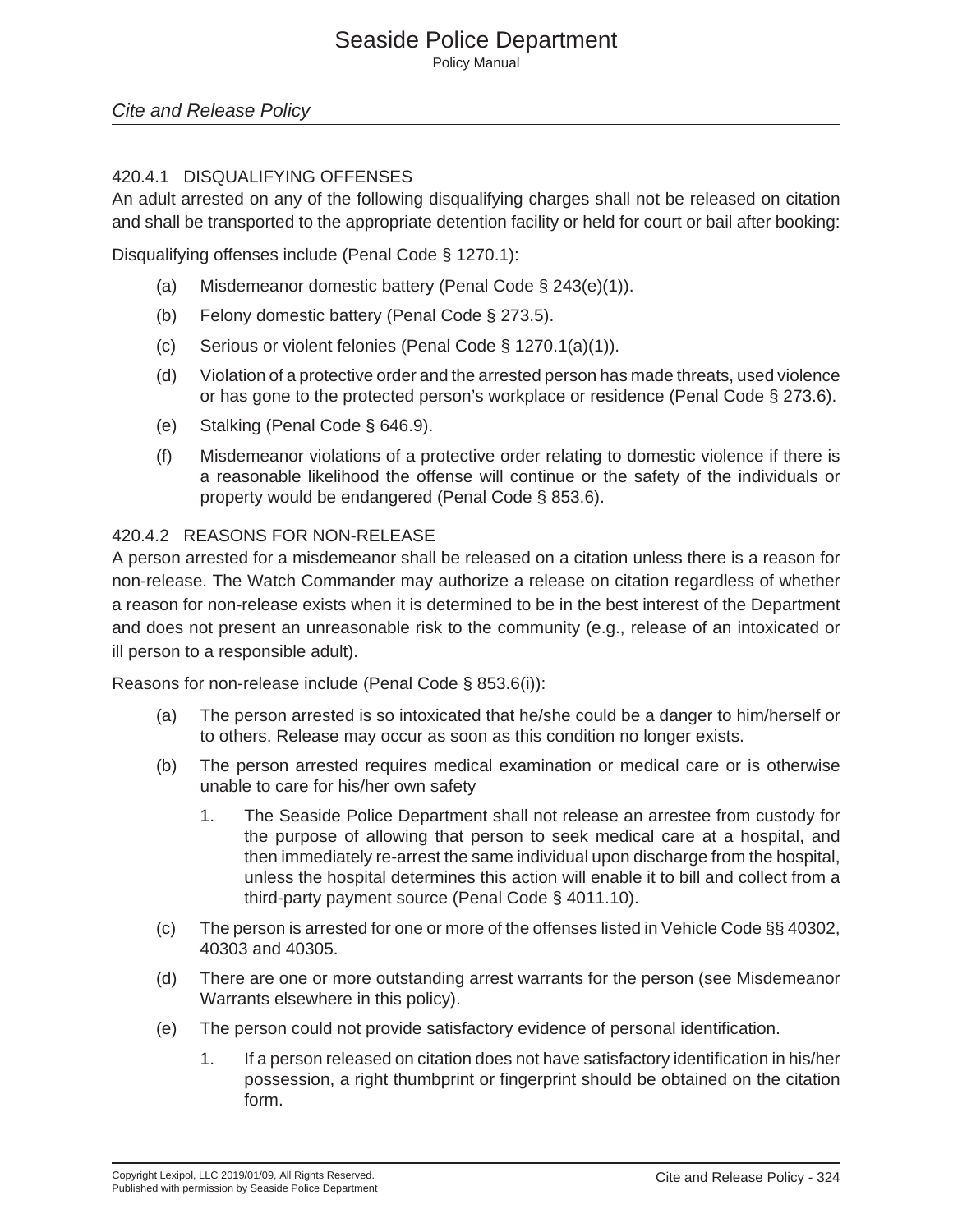- (f) The prosecution of the offense or offenses for which the person was arrested or the prosecution of any other offense or offenses would be jeopardized by the immediate release of the person arrested.
- (g) There is a reasonable likelihood that the offense or offenses would continue or resume, or that the safety of persons or property would be imminently endangered by the release of the person arrested.
- (h) The person arrested demands to be taken before a magistrate or has refused to sign the notice to appear.
- (i) There is reason to believe that the person would not appear at the time and place specified in the notice to appear. The basis for this determination shall be specifically documented. Reasons may include:
	- (a) Previous failure to appear is on record
	- (b) The person lacks ties to the area, such as a residence, job or family
	- (c) Unusual circumstances lead the officer responsible for the release of prisoners to conclude that the suspect should be held for further investigation

When a person is arrested on a misdemeanor offense and is not released by criminal citation, the reason for non-release shall be noted on the booking form. This form shall be submitted to the Watch Commander for approval and included with the case file in the Records Division.

# **420.5 OWN RECOGNIZANCE (O.R.) POLICY**

(a) Arrestees who meet the following requirements shall be released on their own recognizance after booking:

1. Able to understand the condition of the OR release agreement and agree to sign the agreement to appear in court.

2. Provide official identification (i.e. California ID card, Driver's License or Matricula Consular card) or if jail employees are able to establish identification through a prior booking photograph, personal recognition or positive identification from the DOJ fingerprint identification printout.

3. Able to provide a residence address in the State of California.

(b) All misdemeanor fresh and misdemeanor warrant arrests shall be OR'd except for the following:

1. Penal Code §§ 166(c)(1) or 166(c)(2), 243(e)(1), 273.5, 273.6, 646.9, and 647.6 2. Persons arrested for Vehicle Code § 23l52(a) and 23152(b) with one or more priors.

(c) The following felony fresh arrests shall be considered for release on their own recognizance:

1. Penal Code §§ 470,475,476, 496A, and 594.

2. To be released on OR with felony charges the arrestee must have a residence address within Monterey County and meet the identification guideline above.

3. No felony warrant arrests shall be OR'd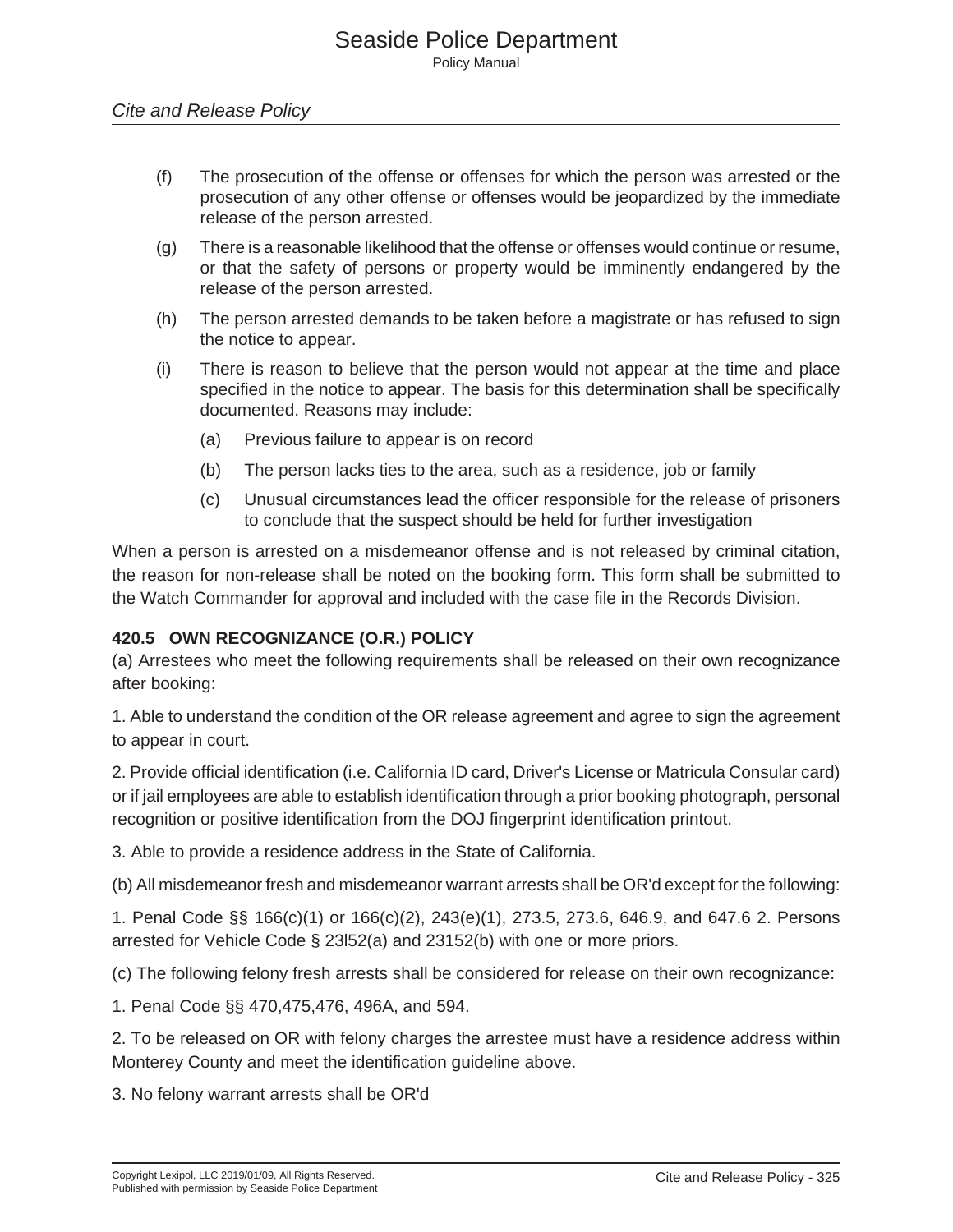## *Cite and Release Policy*

(d) Intoxicated inmates shall remain in custody until sober unless there is a responsible adult to whom the inmate can be released.

(e) Probation Violations:

1. Misdemeanors: Bail/OR determinations for individuals arrested for violating probation shall be based on the same criteria used for misdemeanors generally.

2. Felonies: Individuals arrested for violation of felony probation shall be held on a "No Bail" status unless a bail amount has been set by warrant or other court order.

(f) Criminal History Check (CJIS): The booking officer shall have a criminal history check completed to determine if the arrestee may be released on OR.

(g) Multiple or "NO OR" Warrants: No subject shall be released OR when arrested on three or more warrants. No inmate shall be released OR when the warrant states "NO OR".

### **420.6 REQUESTING CASE NUMBERS**

Many cases involving a criminal citation release can be handled without requesting a case number. Traffic situations and local code violations can be documented on the reverse side of the records copy of the citation. Most Penal Code sections will require a case number to document the incident properly in a report. This section does not preclude an officer from requesting a case number if he/she feels the situation should be documented more thoroughly in a case report.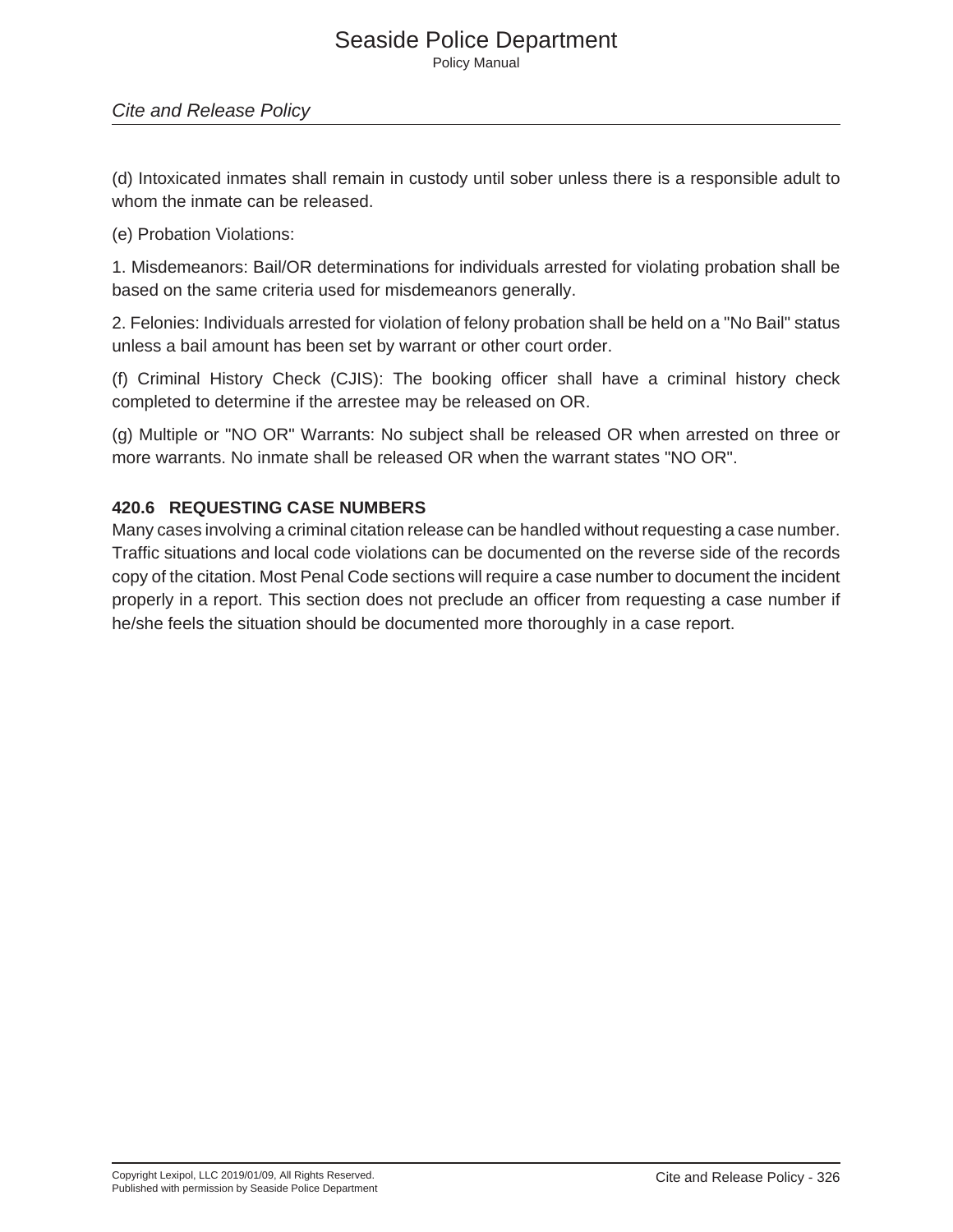# **CODE ENFORCEMENT**

# **421.1 PURPOSE AND SCOPE**

The purpose of this policy is to set forth procedures regarding the Code Enforcement Program, the abatement of residential and commercial nuisances, and code compliance.

# **421.2 CODE ENFORCEMENT OFFICER**

Code Enforcement Officers shall be responsible for effectively administering a pro-active enforcement program whereby, in coordination with other staff and agencies, deficiencies in

compliance of properties with applicable building, zoning, fire, health, and safety codes are identified through investigations, field inspections, and analysis, in order to induce corrective actions by property owners, and to enforce code compliance in accordance with established laws, policies and procedures. Code Enforcement Officers shall be under the operational control of Resource Management. The Code Enforcement Officer's assigned working hours will be scheduled by the Resource Management supervisor, typically Monday through Friday, 8:00 a.m. until 5:00 p.m.

# **421.3 DUTIES**

Code Enforcement Officers will work towards clean, safe, blight-free structures and landscapes of both residential and commercial properties within the city limits. Examples of duties include:

(a) Conduct field inspections of commercial and residential properties;

(b) Investigate complaints/referrals from citizens;

(c) Conduct code enforcement programs/activities in accordance with established City procedures and guidelines. Issue notices of violations and, when appropriate, issue citations;

(d) Prepare clear, concise, and comprehensive reports.

(e) Coordinate investigations and inspections with other regulatory or law enforcement agencies;

(f) Establish and maintain effective working relationships with property owners, tenants, the general public, officials and personnel from City departments and other agencies;

- (g) Advise property owners of proper compliance procedures;
- (h) Provide public information relating to the Seaside Code Enforcement Program;
- (i) Represent the City at various meetings with public and private organizations;
- (j) Consult with the City Attorney, as appropriate;
- (k) Maintain radio contact with Communication Center.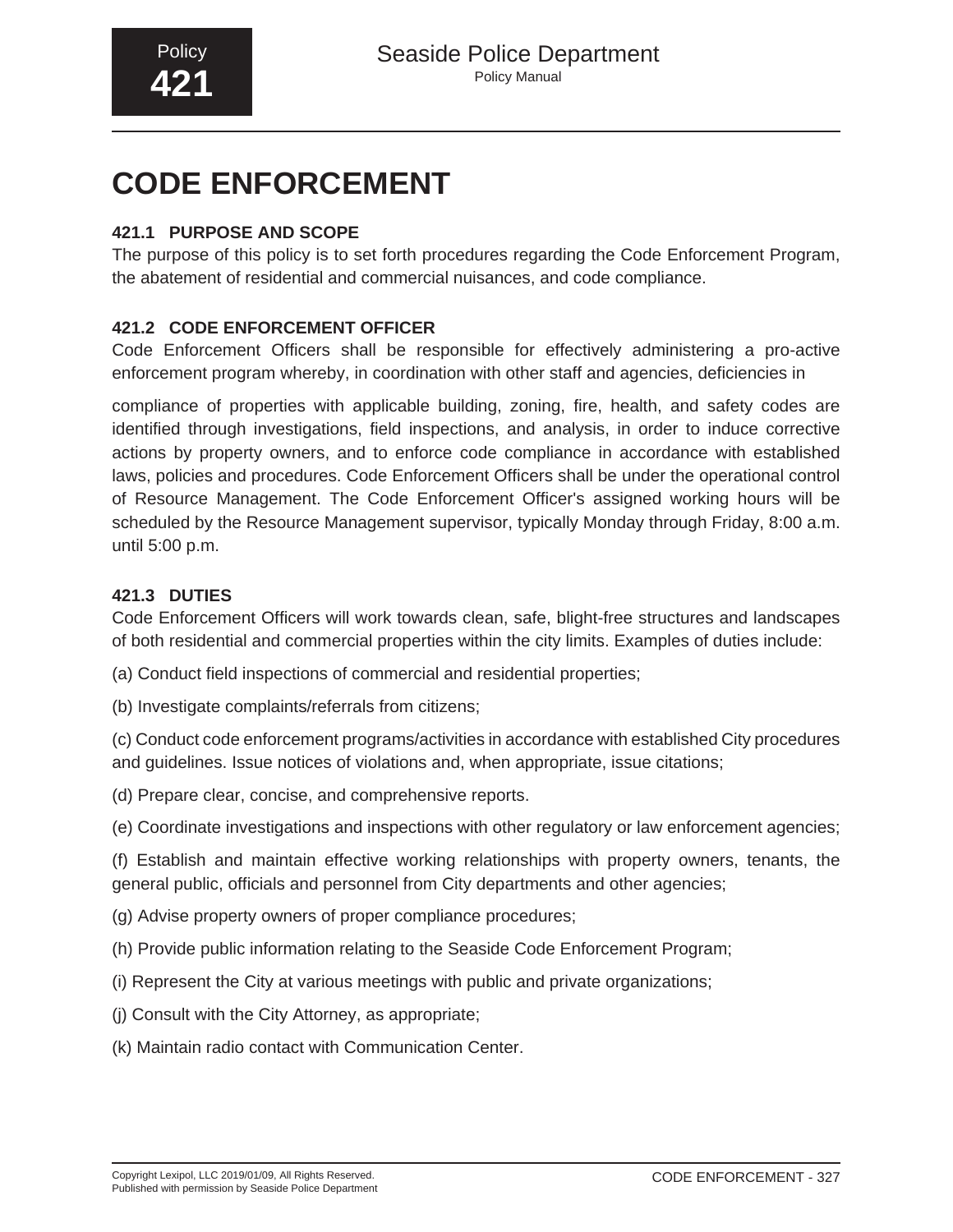*CODE ENFORCEMENT*

## **421.4 PRIORITIES**

It is the City's policy to investigate and attempt to resolve all code violations. The most serious violations, as outlined in this section, shall be given priority over lesser violations, regardless of the order received.

Examples of priority cases include:

- (a) Violations that present an imminent threat to public health, safety and welfare;
- (b) Any building or portion thereof, which is determined to be unsafe;
- (c) Illegal garage conversions;
- (d) Graffiti;
- (e) Illegal auto repair in residential districts;
- (f) Violations consisting of non-permitted construction.

#### 421.4.1 NON-PRIORITY CASES

Complaints alleging code violations that do not fall within the priority ranking above shall be processed in the order received and as resources allow.

Multiple complaints concerning a particular code violation, or unrelated complaints occurring in a specific geographical area may be processed together, regardless of the order received.

#### 421.4.2 ACTION PROGRESSION

Upon receiving a complaint or field observation of a possible code violation, the Code Enforcement Officer shall follow a typical progression of action. This progression shall be a flexible progression, dependent upon the response received from or action taken by the violator.

The typical progression of code enforcement action, dependent on the violator's response, would be as follows:

- (a) Complaint/referral from citizens, city staff, or by field survey;
- (b) Contact property owner/tenant;
- (c) Schedule a time to inspect;
- (d) Non-compliance: establish a timeframe for re-inspection;
- (e) Follow-up/final inspection;
- (f) Enforcement actions for non-compliance;
- (g) Administering hearing;
- (h) Abatement inspection;
- (i) Prepare materials for the City Attorney;
- (j) City Attorney pursues probable course of action.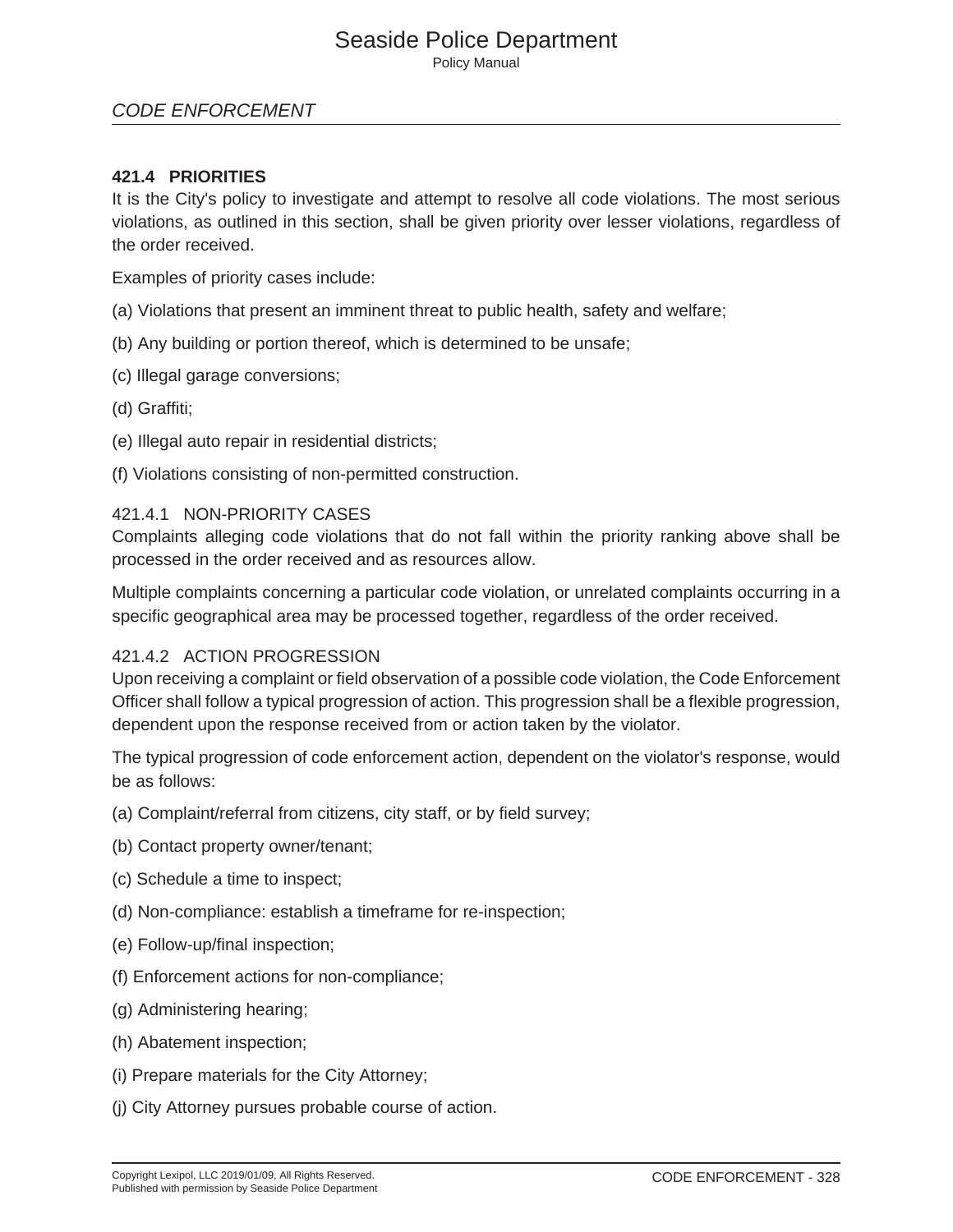# *CODE ENFORCEMENT*

## 421.4.3 ADMINISTRATIVE REMEDIES

The goal of the code enforcement program is to obtain voluntary compliance in all cases. In cases of continued non-compliance, the Code Enforcement Officer has several administrative remedies at his/her disposal and discretion. Code Enforcement Officers are not required to follow a strict formula for the use of these remedies, which include: (a) Notice of Intent: Designed to notify responsible party of intent to take action regarding non-compliance; used before citation or if responsible cannot be personally contacted initially; or

(b) Citation: Issued when appropriate if responsible person is contacted after continued noncompliance; or

(c) Administrative Hearing: Cases of an egregious nature or of special circumstance can be referred to the Neighborhood Improvement Commission for further action; or

(d) Notice of Non-compliance: In cases of continued non-compliance by the owner of a rental property, this action prevents the property from being sold or rental income deducted from annual taxes until compliance is gained.

#### 421.4.4 REPORTING PROGRESSION

Code Enforcement activities are documented in a weekly report. Other reporting occurs only in cases of non-compliance.

(a) No merit to complaint: Logged on weekly report, no case number drawn.

(b) Complaint merited: Courtesy notice left at residence, complaint logged on weekly report; no case number drawn.

1. If compliance is gained, closure logged on weekly report; no case number drawn.

2. If no compliance, courtesy letter is sent to responsible person and follow up inspections made; weekly report updated to some further action required

(c) Typically, this cycle will be repeated three times before more aggressive action is taken.

(d) If administrative remedies will be sought, a case number is drawn from Records for use on all further actions relative to this particular case; weekly report updated to show continued actions.

#### 421.4.5 OPTIONAL ACTIONS

In cases of special circumstance, such as indigence, infirmity, or other legitimate inability to comply, Code Enforcement Officers may approach the Neighborhood Improvement

Commission or local service clubs for assistance in obtaining compliance.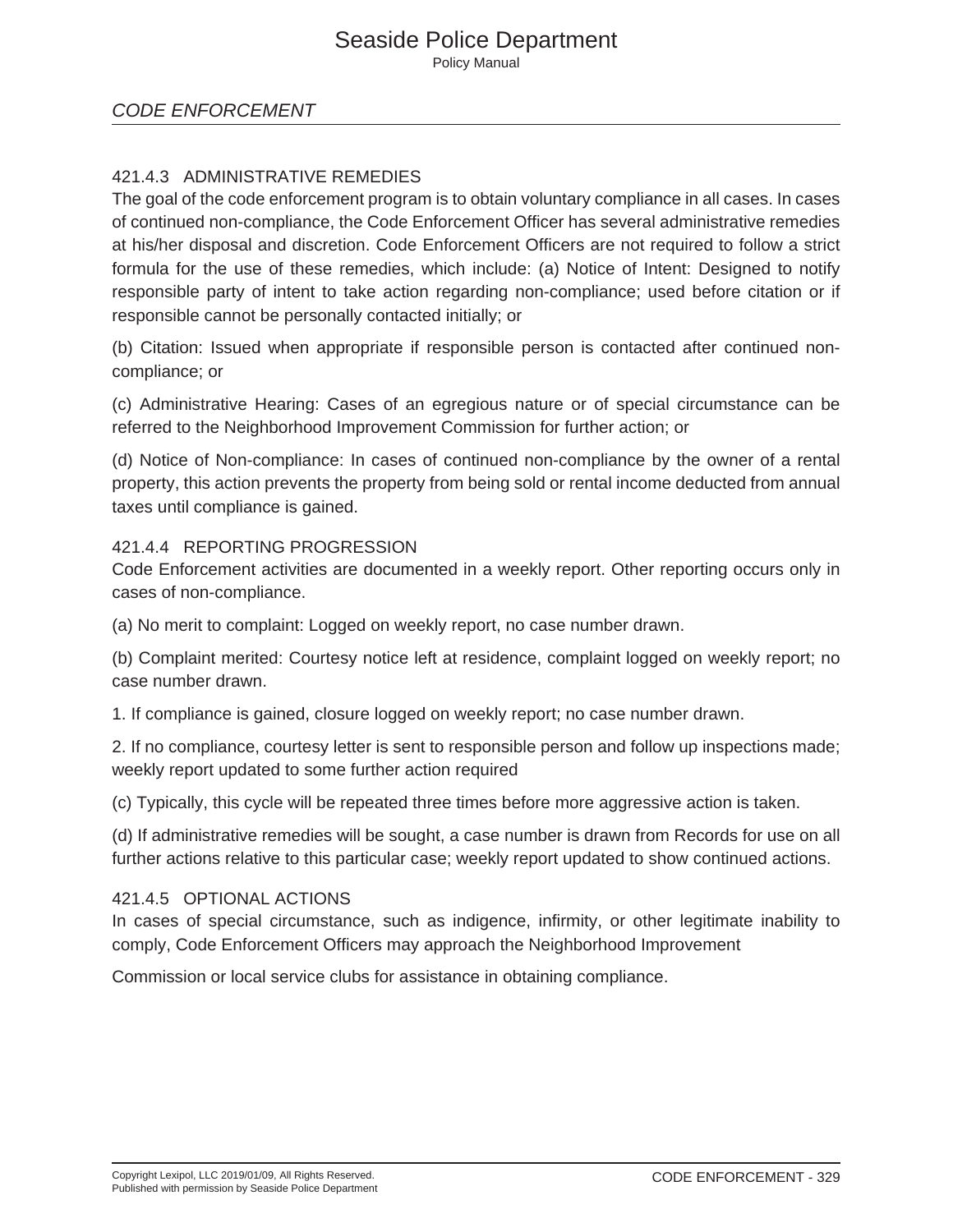# **Foreign Diplomatic and Consular Representatives**

# **422.1 PURPOSE AND SCOPE**

This policy provides guidelines to ensure that members of the Seaside Police Department extend appropriate privileges and immunities to foreign diplomatic and consular representatives in accordance with international law.

# **422.2 POLICY**

The Seaside Police Department respects international laws related to the special privileges and immunities afforded foreign diplomatic and consular representatives assigned to the United States.

All foreign diplomatic and consular representatives shall be treated with respect and courtesy, regardless of any privileges or immunities afforded them.

# **422.3 CLAIMS OF IMMUNITY**

If a member comes into contact with a person where law enforcement action may be warranted and the person claims diplomatic or consular privileges and immunities, the member should, without delay:

- (a) Notify a supervisor.
- (b) Advise the person that his/her claim will be investigated and he/she may be released in accordance with the law upon confirmation of the person's status.
- (c) Request the person's identification card, either issued by the U.S. Department of State (DOS), Office of the Chief of Protocol, or in the case of persons accredited to the United Nations, by the U.S. Mission to the United Nations. These are the only reliable documents for purposes of determining privileges and immunities.
- (d) Contact the DOS Diplomatic Security Command Center at 571-345-3146 or toll free at 866-217-2089, or at another current telephone number and inform the center of the circumstances.
- (e) Verify the immunity status with DOS and follow any instructions regarding further detention, arrest, prosecution and/or release, as indicated by the DOS representative. This may require immediate release, even if a crime has been committed.

Identity or immunity status should not be presumed from the type of license plates displayed on a vehicle. If there is a question as to the status or the legitimate possession of a Diplomat or Consul license plate, a query should be run via the National Law Enforcement Telecommunications System (NLETS), designating "US" as the state.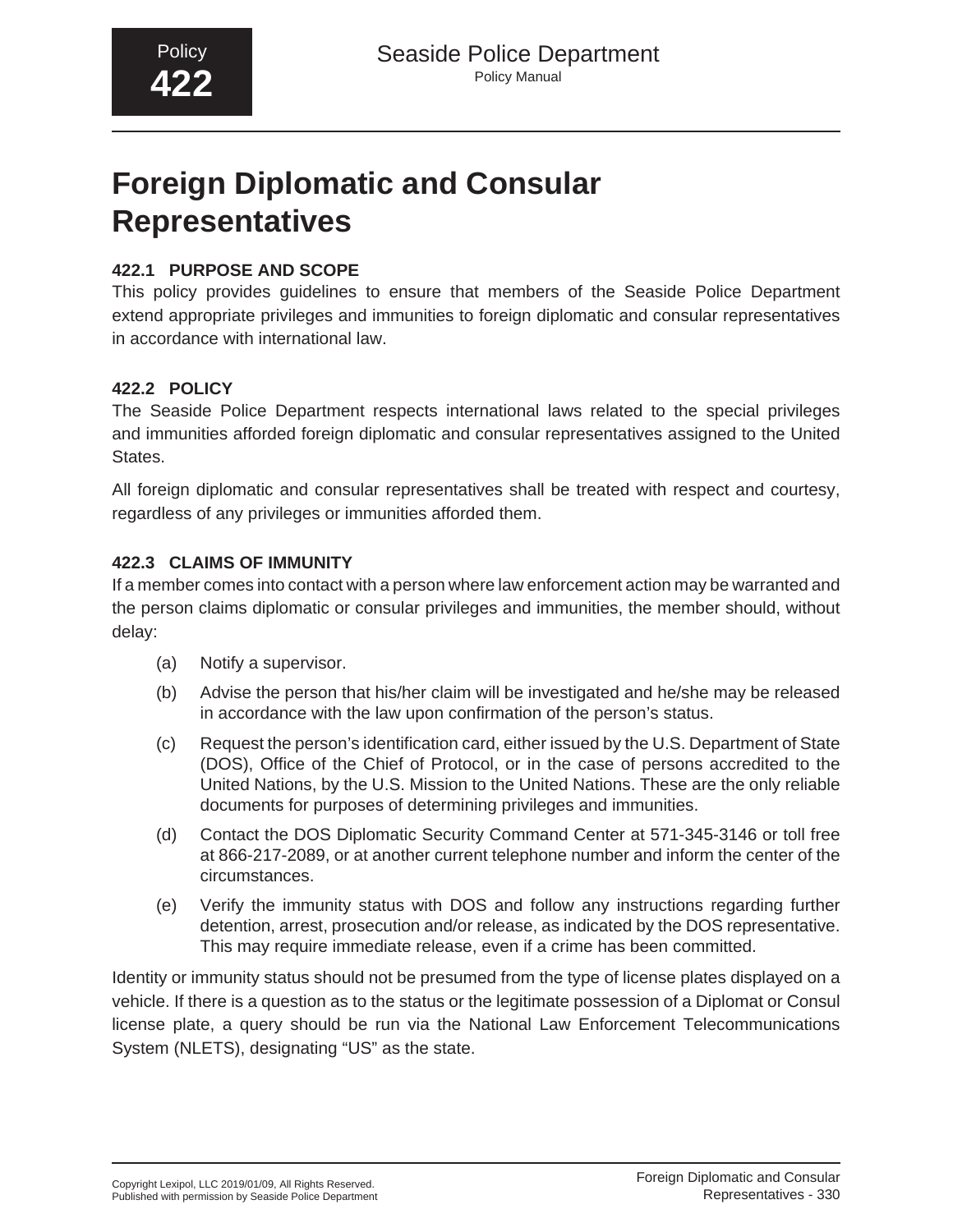Policy Manual

#### *Foreign Diplomatic and Consular Representatives*

#### **422.4 ENFORCEMENT**

If the DOS is not immediately available for consultation regarding law enforcement action, members shall be aware of the following:

- (a) Generally, all persons with diplomatic and consular privileges and immunities may be issued a citation or notice to appear. However, the person may not be compelled to sign the citation.
- (b) All persons, even those with a valid privilege or immunity, may be reasonably restrained in exigent circumstances for purposes of self-defense, public safety or the prevention of serious criminal acts.
- (c) An impaired foreign diplomatic or consular representative may be prevented from driving a vehicle, even if the person may not be arrested due to privileges and immunities.
	- 1. Investigations, including the request for field sobriety tests, chemical tests and any other tests regarding impaired driving may proceed but they shall not be compelled.
- (d) The following persons may not be detained or arrested, and any property or vehicle owned by these persons may not be searched or seized:
	- 1. Diplomatic-level staff of missions to international organizations and recognized family members
	- 2. Diplomatic agents and recognized family members
	- 3. Members of administrative and technical staff of a diplomatic mission and recognized family members
	- 4. Career consular officers, unless the person is the subject of a felony warrant
- (e) The following persons may generally be detained and arrested:
	- 1. International organization staff; however, some senior officers are entitled to the same treatment as diplomatic agents.
	- 2. Support staff of missions to international organizations
	- 3. Diplomatic service staff and consular employees; however, special bilateral agreements may exclude employees of certain foreign countries.
	- 4. Honorary consular officers
	- 5. Whenever an officer arrests and incarcerates, or detains for investigation for over two hours, a person with diplomatic and consular privileges and immunities, the officer shall promptly advise the person that he/she is entitled to have his/her government notified of the arrest or detention (Penal Code § 834c). If the individual wants his/her government notified, the officer shall begin the notification process.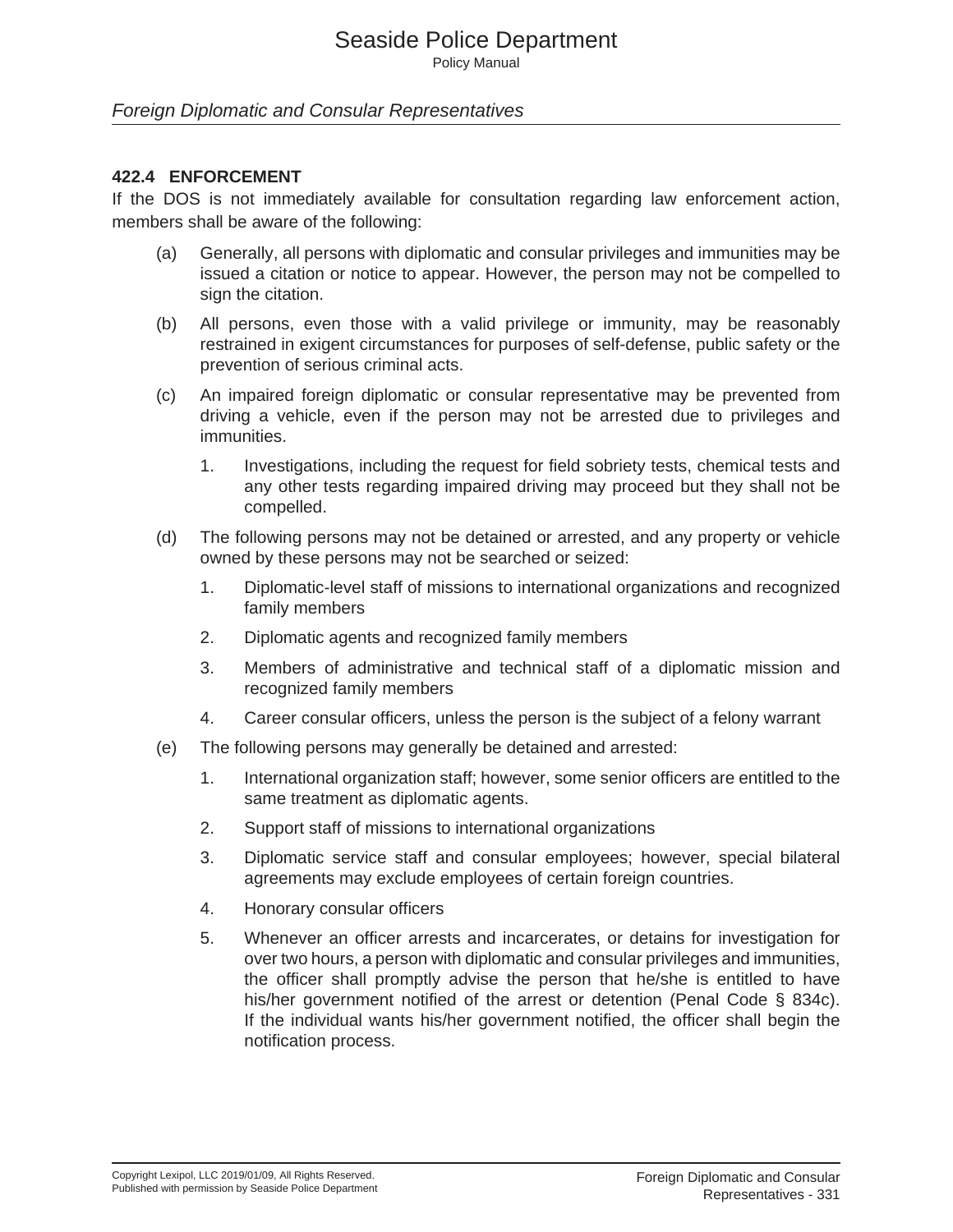Policy Manual

## *Foreign Diplomatic and Consular Representatives*

## **422.5 DOCUMENTATION**

All contacts with persons who have claimed privileges and immunities afforded foreign diplomatic and consular representatives should be thoroughly documented and the related reports forwarded to DOS.

## **422.6 DIPLOMATIC IMMUNITY TABLE**

Reference table on diplomatic immunity:

| <b>Category</b>                                           | <b>Arrested or</b><br><b>Detained</b>                                | <b>Enter</b><br><b>Residence</b><br>Subject to<br><b>Ordinary</b><br><b>Procedures</b> | <b>Issued</b><br><b>Traffic</b><br><b>Citation</b> | Subpoenaed<br>as Witness                                                       | <b>Prosecuted</b>                                          | Recognized<br><b>Family</b><br><b>Members</b>            |
|-----------------------------------------------------------|----------------------------------------------------------------------|----------------------------------------------------------------------------------------|----------------------------------------------------|--------------------------------------------------------------------------------|------------------------------------------------------------|----------------------------------------------------------|
| <b>Diplomatic</b><br><b>Agent</b>                         | <b>No</b><br>(note(b))                                               | <b>No</b>                                                                              | Yes                                                | <b>No</b>                                                                      | <b>No</b>                                                  | Same as<br>sponsor (full<br>immunity &<br>inviolability) |
| <b>Member of</b><br><b>Admin and</b><br><b>Tech Staff</b> | <b>No</b><br>(note(b))                                               | <b>No</b>                                                                              | Yes                                                | <b>No</b>                                                                      | <b>No</b>                                                  | Same as<br>sponsor (full<br>immunity &<br>inviolability) |
| <b>Service Staff</b>                                      | Yes<br>(note (a))                                                    | Yes                                                                                    | Yes                                                | Yes                                                                            | No for<br>official acts.<br>Yes<br>otherwise<br>(note (a)) | No immunity<br>or inviolability<br>(note (a))            |
| <b>Career</b><br><b>Consul</b><br><b>Officer</b>          | Yes if for a<br>felony and<br>pursuant to<br>a warrant<br>(note (a)) | Yes<br>(note(d))                                                                       | Yes                                                | No for<br>official acts<br>Testimony<br>may not be<br>compelled<br>in any case | No for<br>official acts.<br>Yes<br>otherwise<br>(note (a)) | No immunity<br>or inviolability                          |
| <b>Honorable</b><br><b>Consul</b><br><b>Officer</b>       | Yes                                                                  | Yes                                                                                    | Yes                                                | No for<br>official acts<br>Yes<br>otherwise.                                   | No for<br>official acts<br>Yes<br>otherwise                | No immunity<br>or inviolability                          |
| <b>Consulate</b><br><b>Employees</b>                      | Yes<br>(note (a))                                                    | Yes                                                                                    | Yes                                                | No for<br>official acts<br>Yes<br>otherwise.                                   | No for<br>official acts.<br>Yes<br>otherwise<br>(note (a)) | No immunity<br>or inviolability<br>(note (a))            |
| Int'l Org<br><b>Staff</b><br>(note (b))                   | Yes<br>(note (c))                                                    | Yes<br>(note (c))                                                                      | Yes                                                | Yes<br>(note (c))                                                              | No for<br>official acts.<br>Yes<br>otherwise<br>(note (c)) | No immunity<br>or inviolability                          |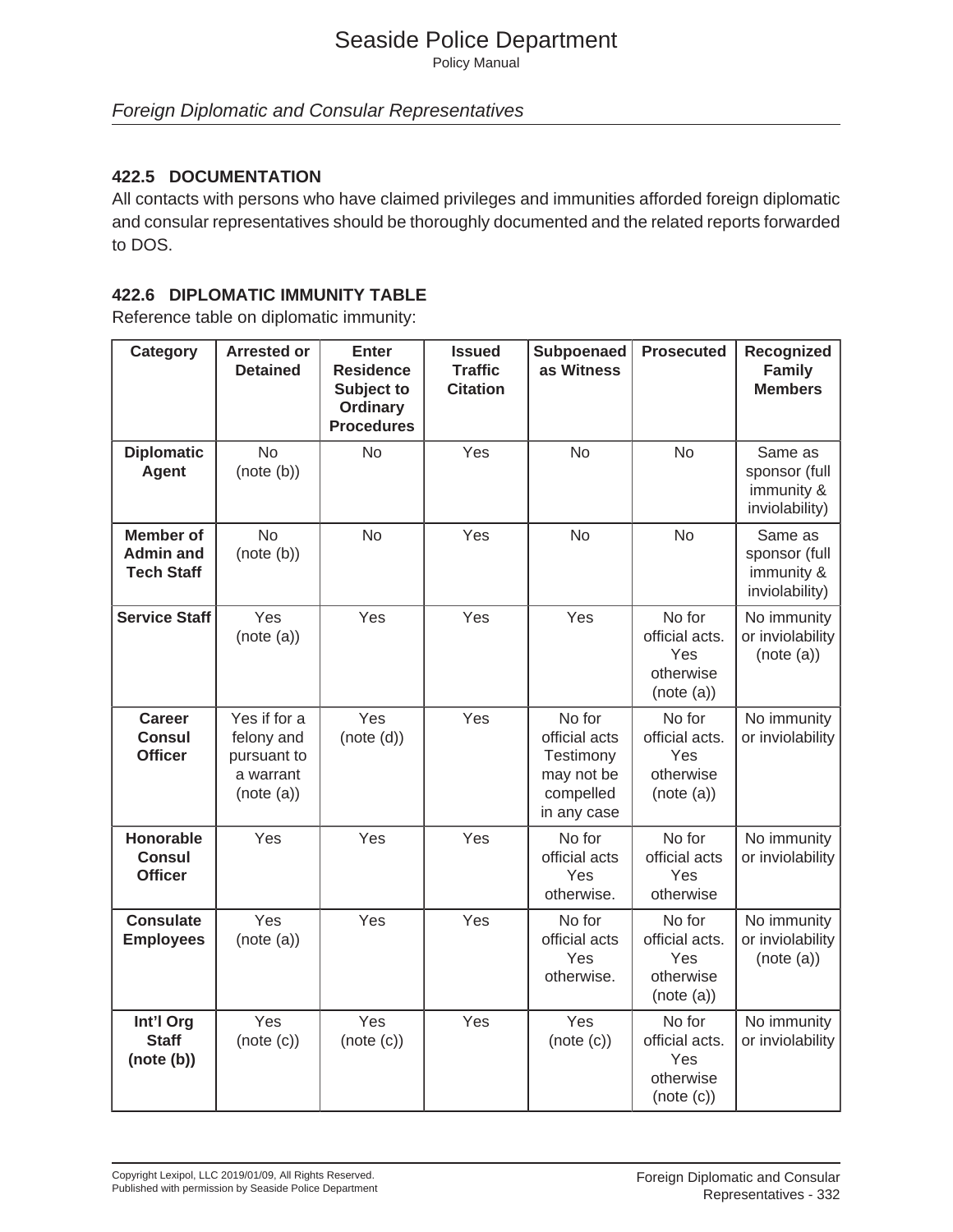Policy Manual

## *Foreign Diplomatic and Consular Representatives*

| Diplomatic-<br><b>Level Staff</b><br>of Missions<br>to Int'l Org      | No.<br>(note (b)) | N <sub>o</sub> | Yes | <b>No</b> | No                                          | Same as<br>sponsor (full<br>immunity &<br>inviolability) |
|-----------------------------------------------------------------------|-------------------|----------------|-----|-----------|---------------------------------------------|----------------------------------------------------------|
| <b>Support</b><br><b>Staff of</b><br><b>Missions to</b><br>Int'l Orgs | Yes               | Yes            | Yes | Yes       | No for<br>official acts<br>Yes<br>otherwise | No immunity<br>or inviolability                          |

Notes for diplomatic immunity table:

- (a) This table presents general rules. The employees of certain foreign countries may enjoy higher levels of privileges and immunities on the basis of special bilateral agreements.
- (b) Reasonable constraints, however, may be applied in emergency circumstances involving self-defense, public safety, or in the prevention of serious criminal acts.
- (c) A small number of senior officers are entitled to be treated identically to diplomatic agents.
- (d) Note that consul residences are sometimes located within the official consular premises. In such cases, only the official office space is protected from police entry.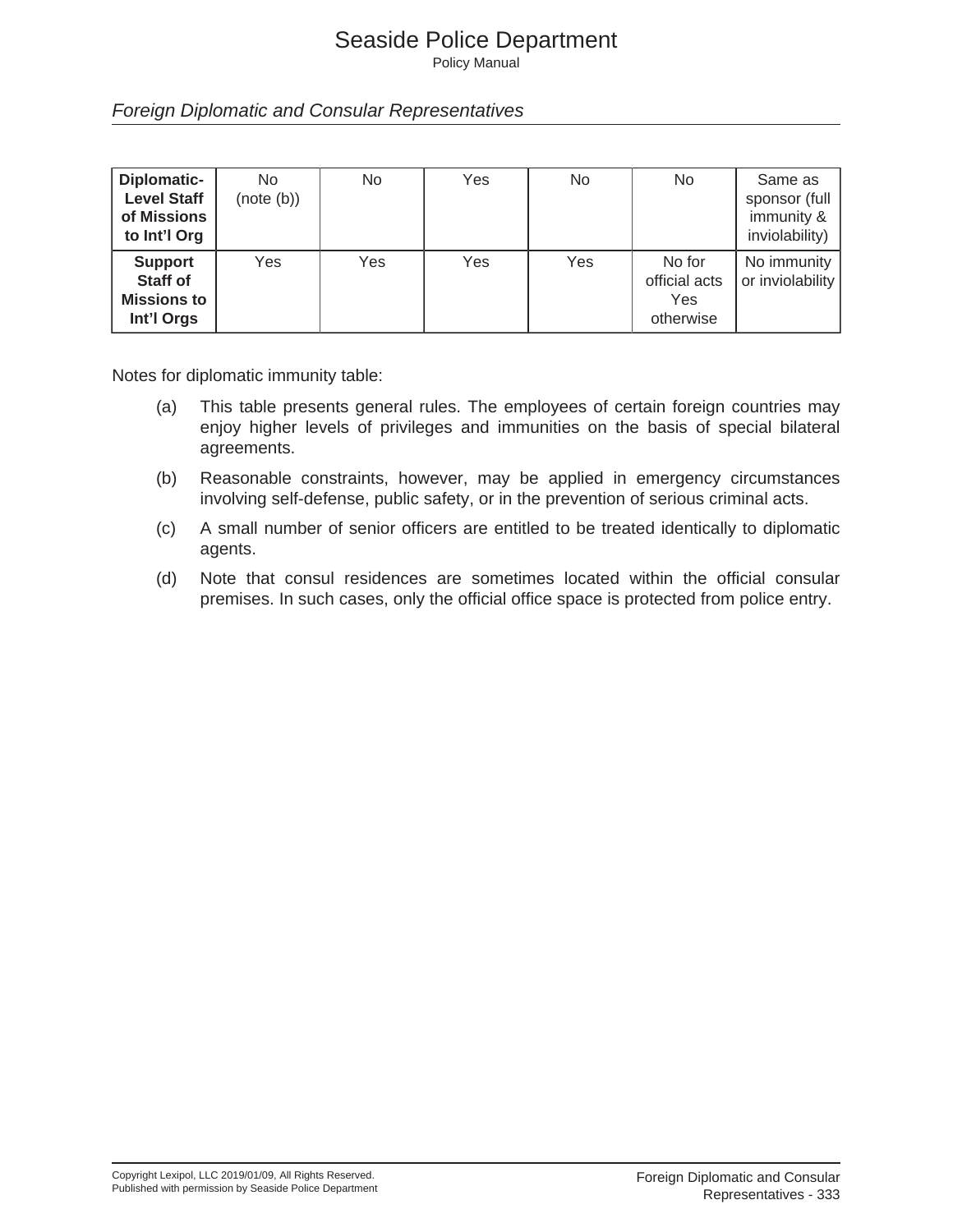# **Rapid Response and Deployment**

# **424.1 PURPOSE AND SCOPE**

Violence that is committed in schools, workplaces and other locations by individuals or a group of individuals who are determined to target and kill persons and to create mass casualties presents a difficult situation for law enforcement. The purpose of this policy is to identify guidelines and factors that will assist responding officers in situations that call for rapid response and deployment.

# **424.2 POLICY**

The Seaside Police Department will endeavor to plan for rapid response to crisis situations, and to coordinate response planning with other emergency services as well as with those that are responsible for operating sites that may be the target of a critical incident.

Nothing in this policy shall preclude the use of reasonable force, deadly or otherwise, by members of the Department in protecting themselves or others from death or serious injury.

# **424.3 FIRST RESPONSE**

If there is a reasonable belief that acts or threats by a suspect are placing lives in imminent danger, first responding officers should consider reasonable options to reduce, prevent or eliminate the threat. Officers must decide, often under a multitude of difficult and rapidly evolving circumstances, whether to advance on the suspect, take other actions to deal with the threat or wait for additional resources.

If a suspect is actively engaged in the infliction of serious bodily harm or other life-threatening activity toward others, officers should take immediate action, if reasonably practicable, while requesting additional assistance.

Officers should remain aware of the possibility that an incident may be part of a coordinated multilocation attack that may require some capacity to respond to other incidents at other locations.

When deciding on a course of action officers should consider:

- (a) Whether to advance on or engage a suspect who is still a possible or perceived threat to others. Any advance or engagement should be based on information known or received at the time.
- (b) Whether to wait for additional resources or personnel. This does not preclude an individual officer from taking immediate action.
- (c) Whether individuals who are under imminent threat can be moved or evacuated with reasonable safety.
- (d) Whether the suspect can be contained or denied access to victims.
- (e) Whether the officers have the ability to effectively communicate with other personnel or resources.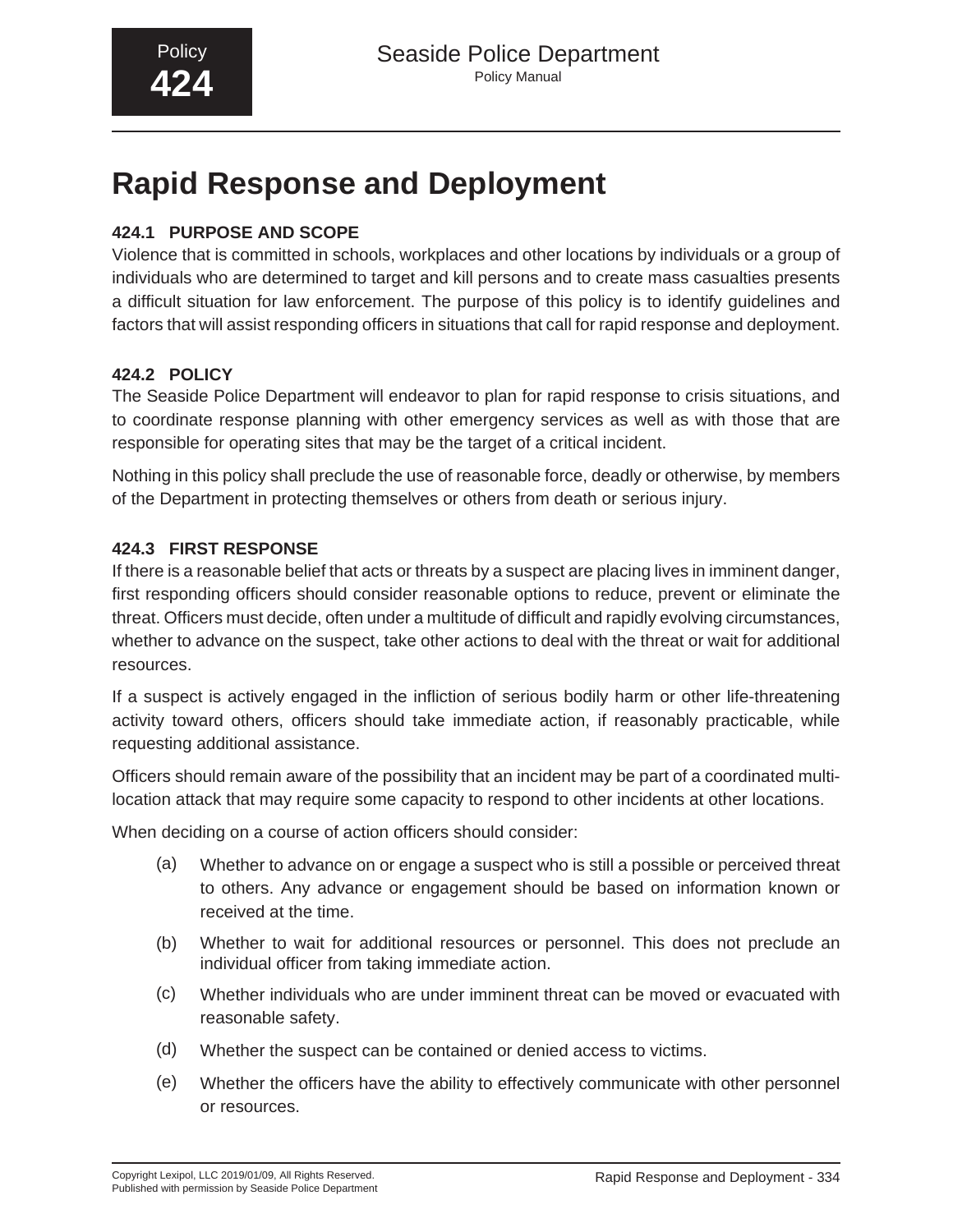# *Rapid Response and Deployment*

- (f) Whether planned tactics can be effectively deployed.
- (g) The availability of rifles, shotguns, shields, breaching tools, control devices and any other appropriate tools, and whether the deployment of these tools will provide a tactical advantage.

In a case of a barricaded suspect with no hostages and no immediate threat to others, officers should consider summoning and waiting for additional assistance (special tactics and/or hostage negotiation team response).

## **424.4 PLANNING**

The Field Operations Division Commander should coordinate critical incident planning. Planning efforts should consider:

- (a) Identification of likely critical incident target sites, such as schools, shopping centers, entertainment and sporting event venues.
- (b) Availability of building plans and venue schematics of likely critical incident target sites.
- (c) Communications interoperability with other law enforcement and emergency service agencies.
- (d) Training opportunities in critical incident target sites, including joint training with site occupants.
- (e) Evacuation routes in critical incident target sites.
- (f) Patrol first-response training.
- (g) Response coordination and resources of emergency medical and fire services.
- (h) Equipment needs.
- (i) Mutual aid agreements with other agencies.
- (j) Coordination with private security providers in critical incident target sites.

#### **424.5 CONSIDERATIONS**

When dealing with a crisis situation members should:

- (a) Assess the immediate situation and take reasonable steps to maintain operative control of the incident.
- (b) Obtain, explore and analyze sources of intelligence and known information regarding the circumstances, location and suspect involved in the incident.
- (c) Attempt to attain a tactical advantage over the suspect by reducing, preventing or eliminating any known or perceived threat.
- (d) Attempt, if feasible and based upon the suspect's actions and danger to others, a negotiated surrender of the suspect and release of the hostages.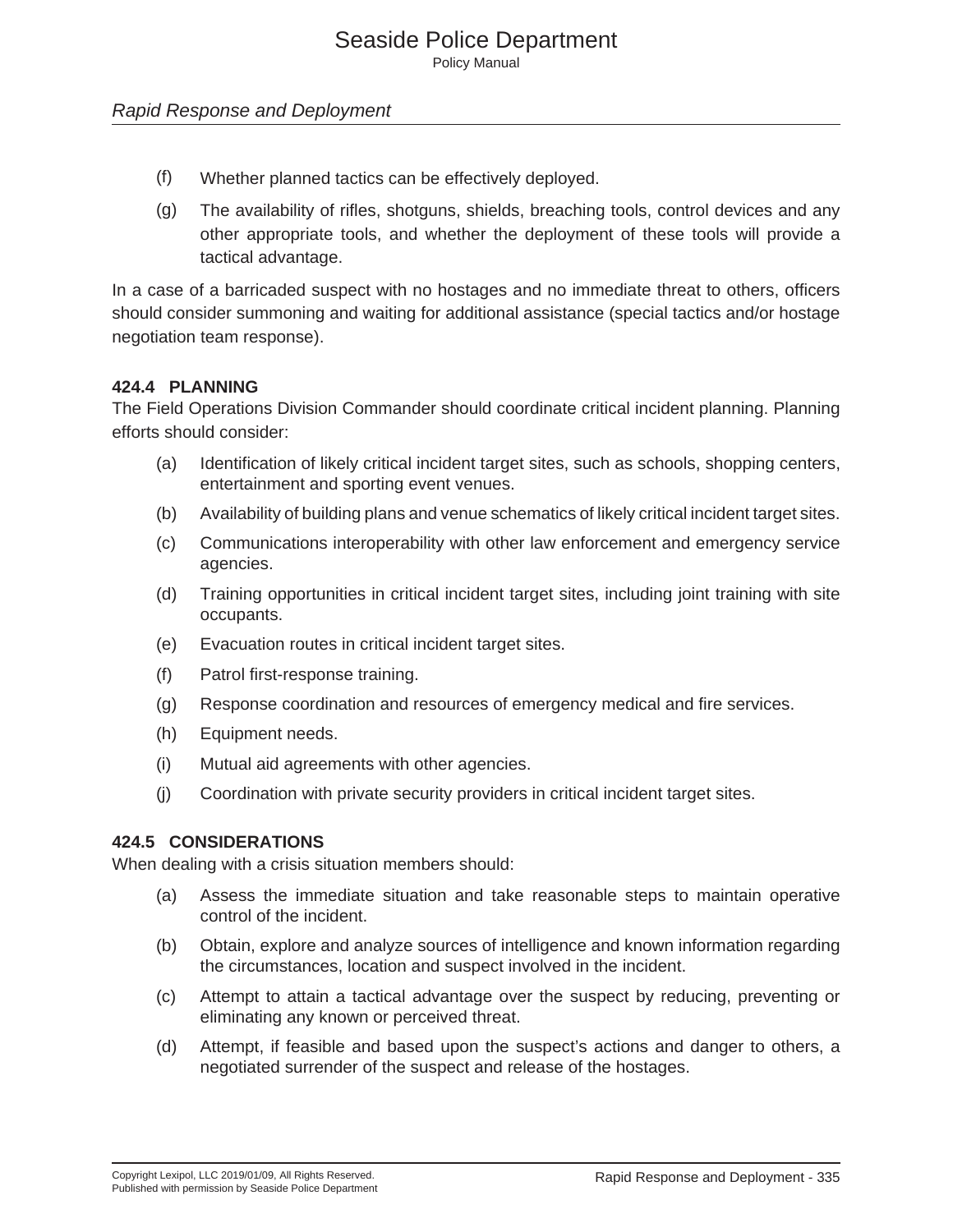## *Rapid Response and Deployment*

#### **424.6 TRAINING**

The Training Manager should include rapid response to critical incidents in the training plan. This training should address:

- (a) Orientation to likely critical incident target sites, such as schools, shopping centers, entertainment and sporting event venues.
- (b) Communications interoperability with other law enforcement and emergency service agencies.
- (c) Patrol first-response training, including patrol rifle, shotgun, breaching tool and control device training.
	- 1. This should include the POST terrorism incident training required for officers assigned to field duties (Penal Code § 13519.12).
- (d) First aid, including gunshot trauma.
- (e) Reality-based scenario training (e.g., active shooter, disgruntled violent worker).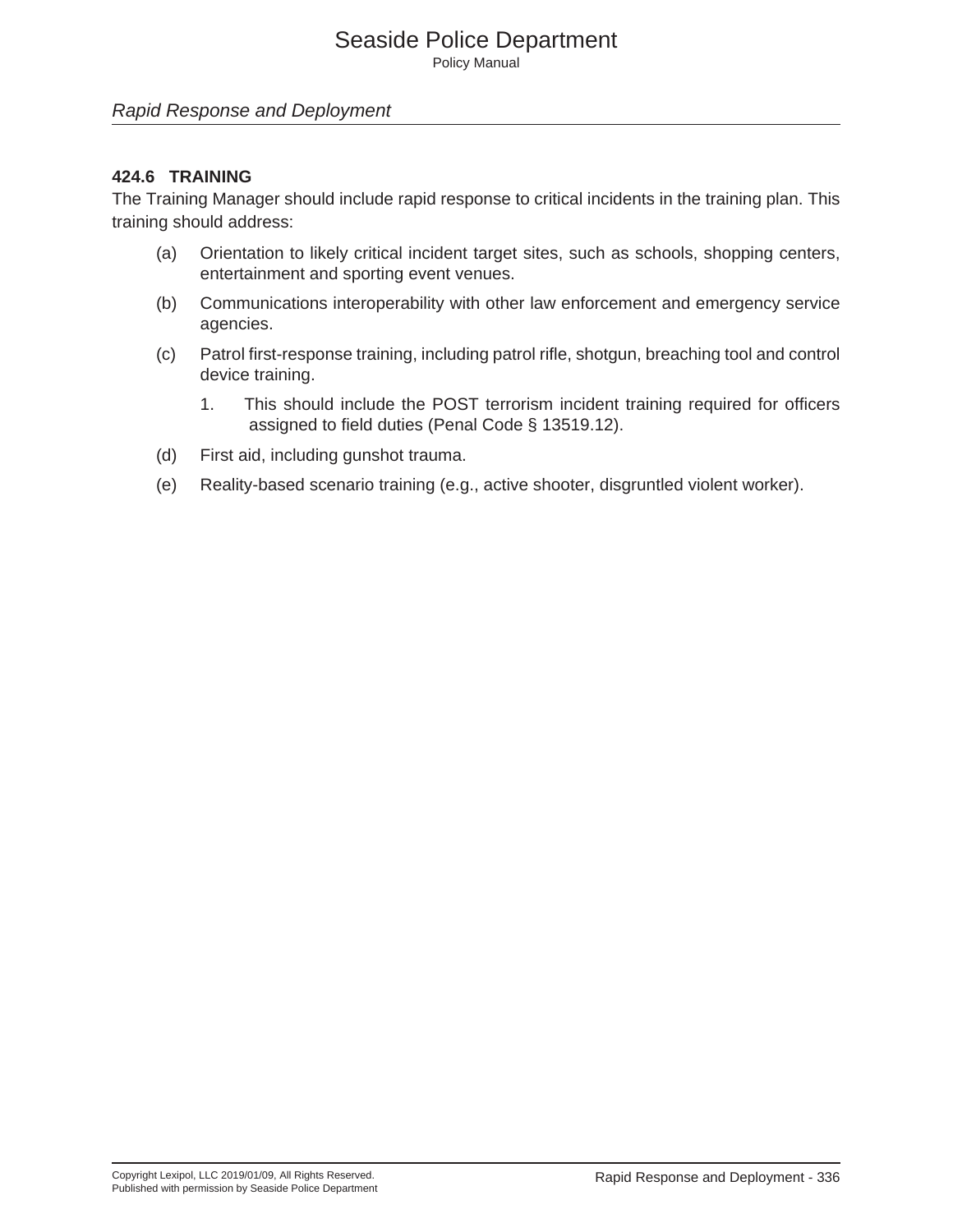# **Immigration Violations**

# **428.1 PURPOSE AND SCOPE**

The purpose of this policy is to provide guidelines to members of the Seaside Police Department relating to immigration and interacting with federal immigration officials.

# **428.2 POLICY**

It is the policy of the Seaside Police Department that all members make personal and professional commitments to equal enforcement of the law and equal service to the public. Confidence in this commitment will increase the effectiveness of this department in protecting and serving the entire community and recognizing the dignity of all persons, regardless of their national origin or immigration status.

# **428.3 VICTIMS AND WITNESSES**

To encourage crime reporting and cooperation in the investigation of criminal activity, all individuals, regardless of their immigration status, must feel secure that contacting or being addressed by members of law enforcement will not automatically lead to immigration inquiry and/ or deportation. While it may be necessary to determine the identity of a victim or witness, members shall treat all individuals equally and without regard to race, ethnicity or national origin in any way that would violate the United States or California constitutions.

# **428.4 IMMIGRATION INQUIRIES PROHIBITED**

Officers shall not inquire into an individual's immigration status for immigration enforcement purposes (Government Code § 7284.6).

# **428.5 DETENTIONS**

An officer shall not detain any individual, for any length of time, for a civil violation of federal immigration laws or a related civil warrant (Government Code § 7284.6).

An officer who has a reasonable suspicion that an individual already lawfully contacted or detained has committed a criminal violation of 8 UCS § 1326(a) (unlawful reentry) that may be subject to enhancement may detain the person for a reasonable period of time to contact federal immigration officials to verify whether the United States Attorney General has granted the individual permission for reentry and whether the violation is subject to enhancement (Government Code § 7284.6). No individual who is otherwise ready to be released should continue to be detained only because questions about the individual's status are unresolved.

If the officer has facts that establish probable cause to believe that a person already lawfully detained has violated 8 USC § 1326(a) and the penalty may be subject to enhancement due to prior conviction for specified aggravated felonies, he/she may arrest the individual for that offense (Government Code § 7284.6).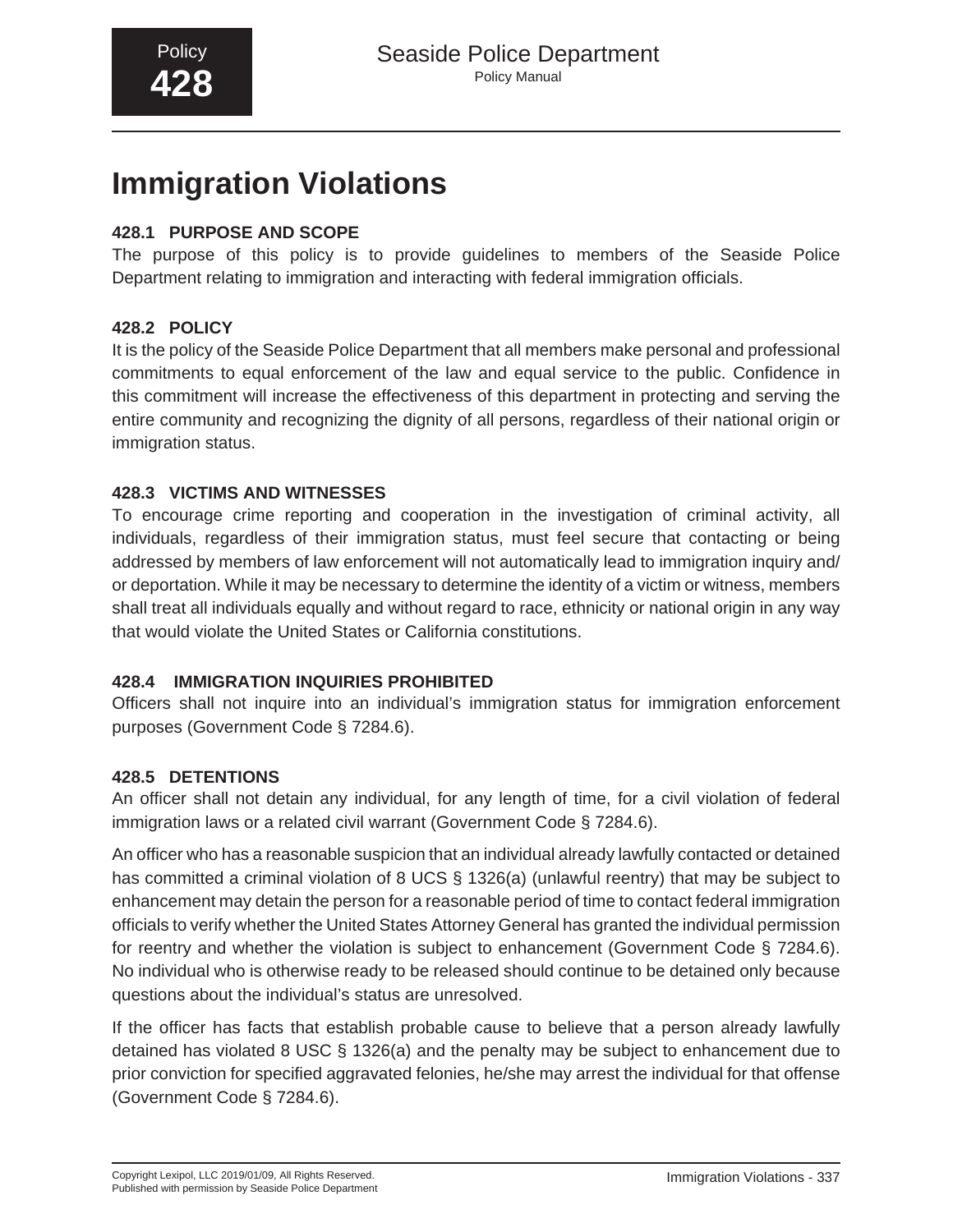## *Immigration Violations*

An officer shall not detain any individual, for any length of time, for any other criminal violation of federal immigration laws (Government Code § 7284.6).

An officer should notify a supervisor as soon as practicable whenever an individual is arrested for violation of 8 USC § 1326(a).

#### 428.5.1 SUPERVISOR RESPONSIBILITIES

When notified that an officer has arrested an individual for violation of 8 USC § 1326(a), the supervisor should determine whether it is appropriate to:

- (a) Transfer the person to federal authorities.
- (b) Transfer the person to jail.

#### **428.6 FEDERAL REQUESTS FOR ASSISTANCE**

Requests by federal immigration officials for assistance from this department should be directed to a supervisor. The supervisor is responsible for determining whether the requested assistance would be permitted under the California Values Act (Government Code § 7284.2 et seq.).

#### **428.7 INFORMATION SHARING**

No member of this department will prohibit, or in any way restrict, any other member from doing any of the following regarding the citizenship or immigration status, lawful or unlawful, of any individual (8 USC § 1373; Government Code § 7284.6):

- (a) Sending information to, or requesting or receiving such information from federal immigration officials
- (b) Maintaining such information in department records
- (c) Exchanging such information with any other federal, state or local government entity

Nothing in this policy restricts sharing information that is permissible under the California Values Act.

#### 428.7.1 IMMIGRATION DETAINERS

No individual should be held based solely on a federal immigration detainer under 8 CFR 287.7 (Government Code § 7284.6).

Notification to a federal authority may be made prior to release of an individual who is the subject of a notification request only if the individual meets one of the following conditions (Government Code § 7282.5; Government Code § 7284.6):

- (a) The individual has been arrested and had a judicial probable cause determination for a serious or violent felony identified in Penal Code § 667.5(c) or Penal Code § 1192.7(c).
- (b) The individual has been arrested and had a judicial probable cause determination for a felony punishable by time in a state penitentiary.
- (c) The individual has been convicted of an offense as identified in Government Code § 7282.5(a).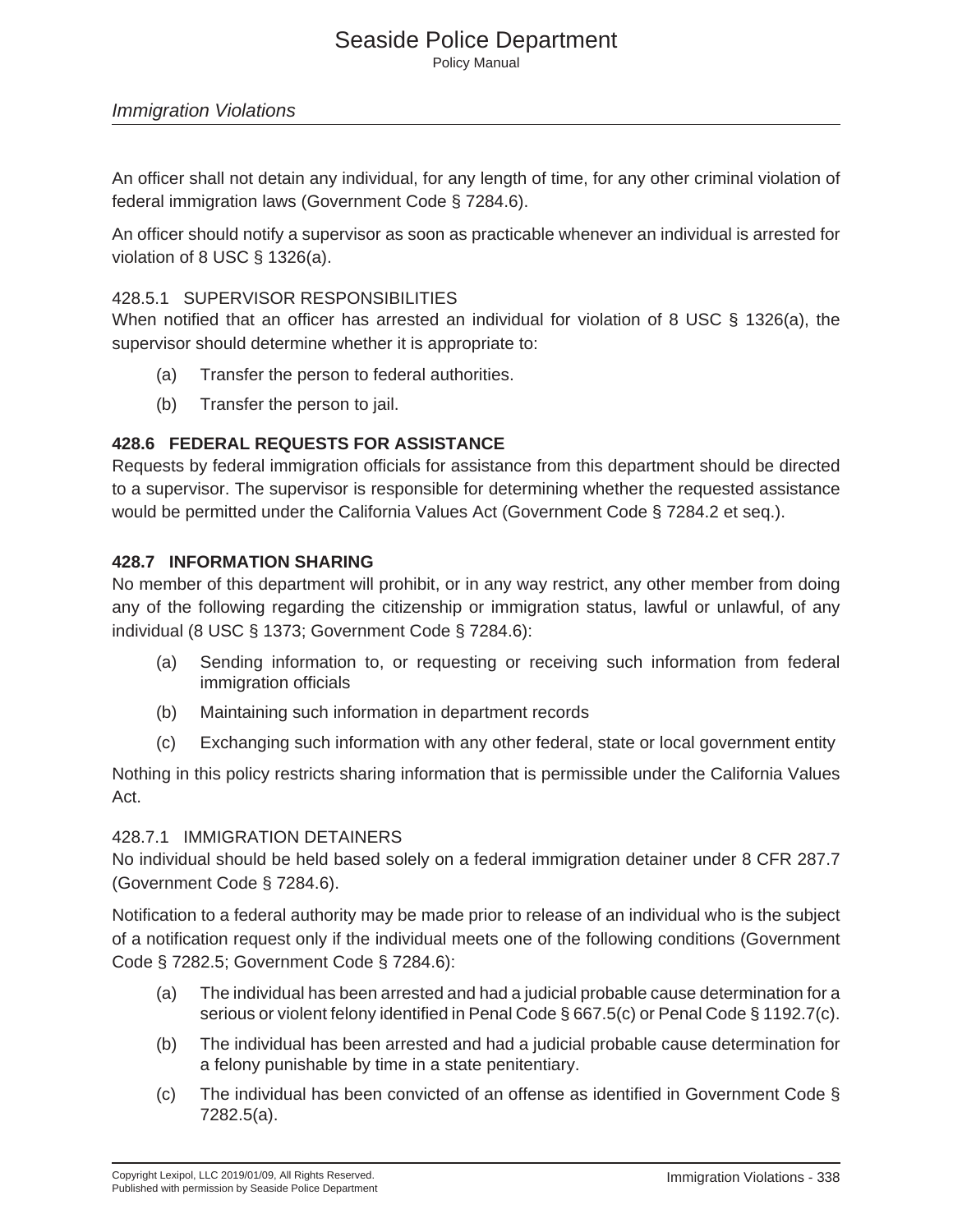- (d) The individual is a current registrant on the California Sex and Arson Registry.
- (e) The individual is identified by the U.S. Department of Homeland Security's Immigration and Customs Enforcement as the subject of an outstanding federal felony arrest warrant.

## 428.7.2 NOTICE TO INDIVIDUALS

Individuals in custody shall be given a copy of documentation received from U.S. Immigration and Customs Enforcement (ICE) regarding a hold, notification or transfer request along with information as to whether the Seaside Police Department intends to comply with the request (Government Code § 7283.1).

If the Seaside Police Department provides ICE with notification that an individual is being, or will be, released on a certain date, the same notification shall be provided in writing to the individual and to his/her attorney or to one additional person who the individual may designate (Government Code § 7283.1).

#### 428.7.3 ICE INTERVIEWS

Before any interview regarding civil immigration violations takes place between ICE personnel and an individual in custody, the Seaside Police Department shall provide the individual with a written consent form that explains the purpose of the interview, that the interview is voluntary and that he/she may decline to be interviewed or may choose to be interviewed only with his/her attorney present. The consent form must be available in the languages specified in Government Code § 7283.1.

#### 428.7.4 TRANSFERS TO IMMIGRATION AUTHORITIES

Members shall not transfer an individual to immigration authorities unless one of the following circumstances exist:

- (a) Transfer is authorized by a judicial warrant or judicial probable cause determination.
- (b) The individual has been convicted of an offense as identified in Government Code § 7282.5(a).
- (c) The individual is a current registrant on the California Sex and Arson Registry.
- (d) The individual is identified by the U.S. Department of Homeland Security's Immigration and Customs Enforcement as the subject of an outstanding federal felony arrest warrant.

## **428.8 U VISA AND T VISA NONIMMIGRANT STATUS**

Under certain circumstances, federal law allows temporary immigration benefits, known as a U visa, to victims and witnesses of certain qualifying crimes (8 USC  $\S$  1101(a)(15)(U)).

Similar immigration protection, known as a T visa, is available for certain qualifying victims of human trafficking (8 USC § 1101(a)(15)(T)).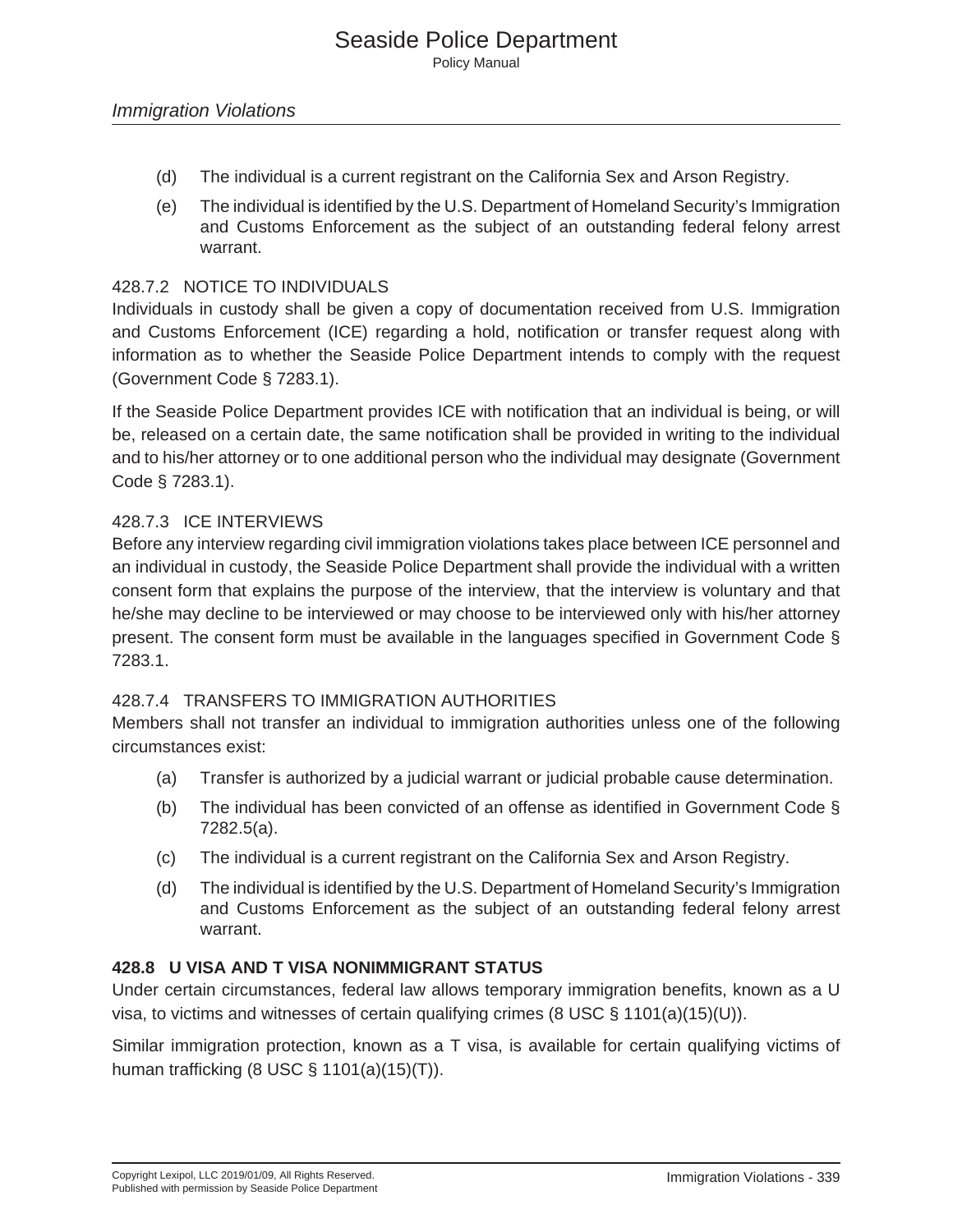## *Immigration Violations*

Any request for assistance in applying for U visa or T visa status should be forwarded in a timely manner to the Investigations Division supervisor assigned to oversee the handling of any related case. The Investigations Division supervisor should:

- (a) Consult with the assigned investigator to determine the current status of any related case and whether further documentation is warranted.
- (b) Contact the appropriate prosecutor assigned to the case, if applicable, to ensure the certification or declaration has not already been completed and whether a certification or declaration is warranted.
- (c) Address the request and complete the certification or declaration, if appropriate, in a timely manner.
	- 1. The instructions for completing certification and declaration forms can be found on the U.S. Department of Homeland Security (DHS) website.
	- 2. Form I-918 Supplement B certification shall be completed if the victim qualifies under Penal Code § 679.10 (multiple serious offenses). Form I-914 Supplement B certification shall be completed if the victim qualifies under Penal Code § 236.5 or Penal Code § 679.11 (human trafficking).
- (d) Ensure that any decision to complete, or not complete, a certification or declaration form is documented in the case file and forwarded to the appropriate prosecutor. Include a copy of any completed form in the case file.
- (e) Inform the victim liaison of any requests and their status.

#### 428.8.1 TIME FRAMES FOR COMPLETION

Officers and their supervisors who are assigned to investigate a case of human trafficking as defined by Penal Code § 236.1 shall complete the above process and the documents needed for indicating the individual is a victim for the T visa application within 15 business days of the first encounter with the victim, regardless of whether it is requested by the victim (Penal Code § 236.5).

Officers and their supervisors shall complete the above process and the documents needed certifying victim cooperation for a U visa or T visa application pursuant to Penal Code § 679.10 and Penal Code § 679.11 within 90 days of a request from the victim or victim's family related to one of their assigned cases. If the victim is in removal proceedings, the certification shall be processed within 14 days of the request.

# 428.8.2 REPORTING TO LEGISLATURE

The Investigations Division supervisor or the authorized designee should ensure that certification requests are reported to the Legislature in January of each year and include the number of certifications signed and the number denied. The report shall comply with Government Code § 9795 (Penal Code § 679.10; Penal Code § 679.11).

# **428.9 TRAINING**

The Training Manager should ensure that all appropriate members receive training on immigration issues.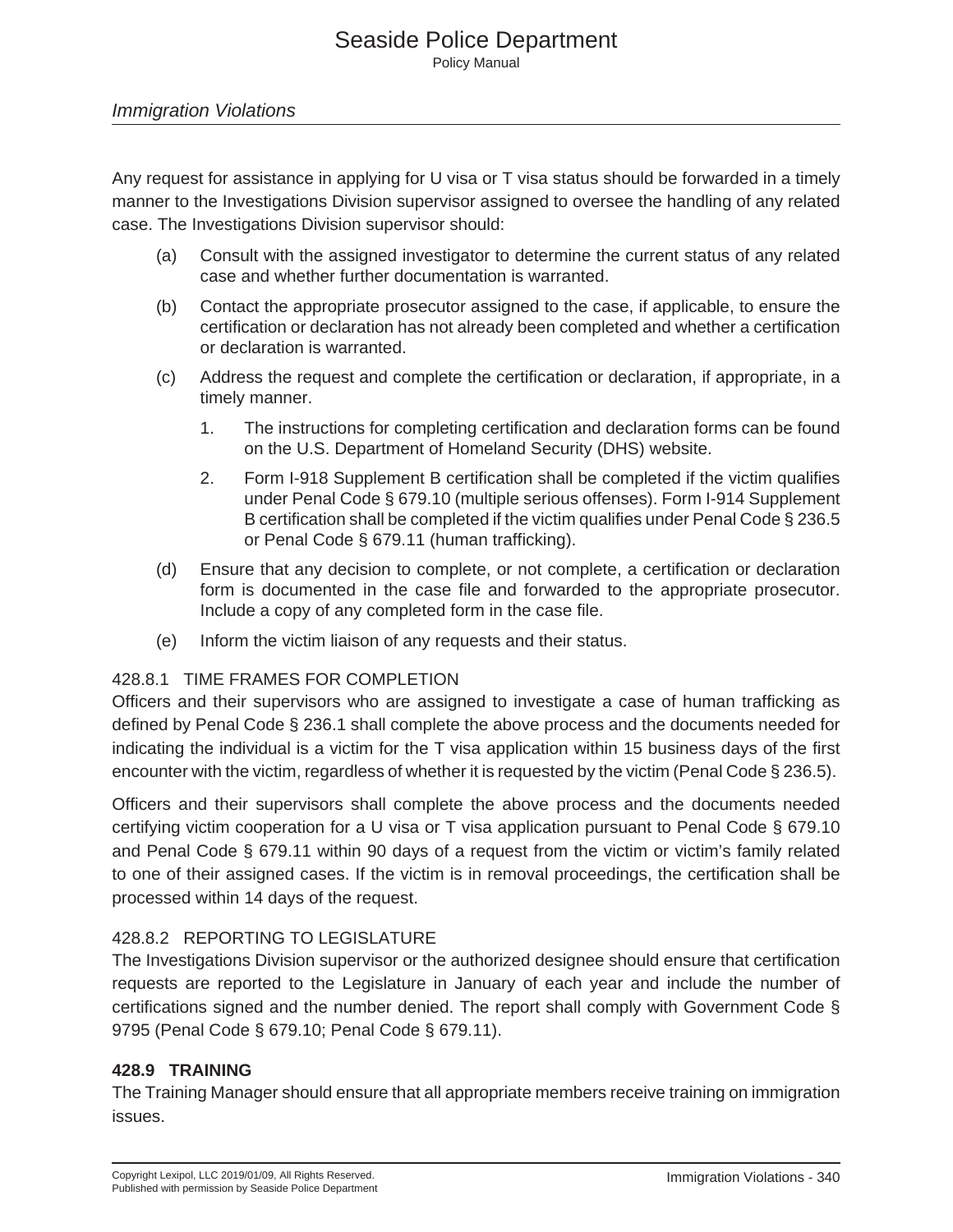### *Immigration Violations*

Training should include:

- (a) Identifying civil versus criminal immigration violations.
- (b) Factors that may be considered in determining whether a criminal immigration offense has been committed.
- (c) Prohibitions contained in the California Values Act (Government Code § 7284 et seq.).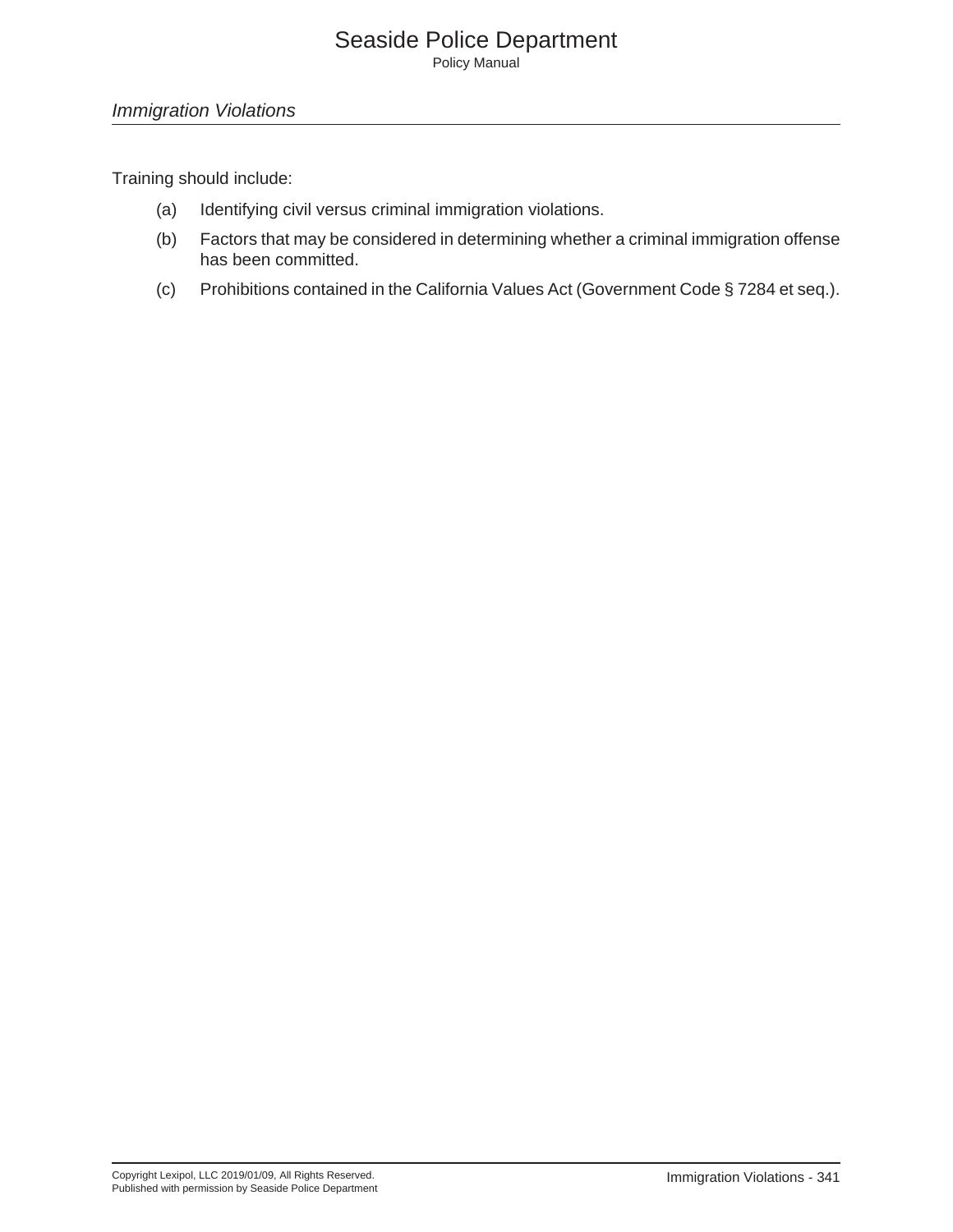# **Emergency Utility Service**

# **430.1 PURPOSE AND SCOPE**

The City Public Works Department has personnel available to handle emergency calls 24 hours per day. Calls for service during non-business hours are frequently directed to the Police Department. Requests for such service received by this department should be handled in the following manner.

# 430.1.1 BROKEN WATER LINES

The City' s responsibility ends at the water meter; any break or malfunction in the water system from the water meter to the citizen's residence or business is the customer's responsibility.Public Works can only turn off the valve at the meter. The citizen can normally accomplish this.

If a break occurs on the City side of the meter, emergency personnel should be called as soon as practical by County Communications.

## 430.1.2 ELECTRICAL LINES

City Public Works does not maintain electrical lines to street light poles. When a power line poses a hazard, an officer should be dispatched to protect against personal injury or property damage that might be caused by power lines. Pacific Gas & Electric or Public Works should be promptly notified, as appropriate.

# 430.1.3 RESERVOIRS, PUMPS, WELLS, ETC.

Public Works maintains the reservoirs and public water equipment, as well as several underpass and other street drainage pumps. In the event of flooding or equipment malfunctions, emergency personnel should be contacted as soon as possible.

#### 430.1.4 EMERGENCY NUMBERS

A current list of emergency personnel who are to be called for municipal utility emergencies is maintained by County Communications.

### **430.2 TRAFFIC SIGNAL MAINTENANCE**

The City of Seaside contracts with a private maintenance company to furnish maintenance for all traffic signals within the City, other than those maintained by the State of California.

# 430.2.1 OFFICER'S RESPONSIBILITY

Upon observing a damaged or malfunctioning signal, the officer will advise the County Communications of the location and problem with the signal. The dispatcher should make the necessary notification to the proper maintenance agency.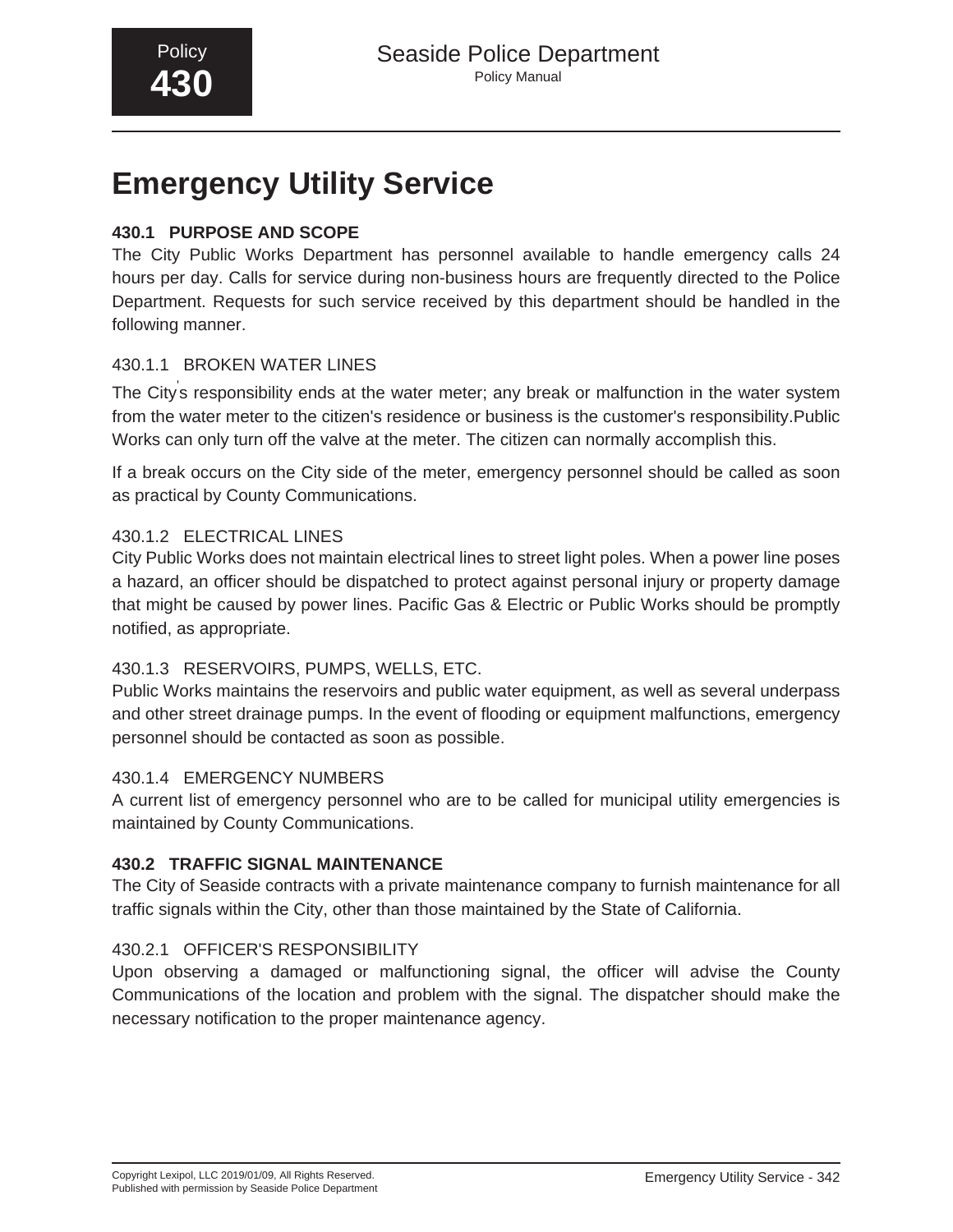# **Aircraft Accidents**

# **434.1 PURPOSE AND SCOPE**

The purpose of this policy is to provide department members with guidelines for handling aircraft accidents.

This policy does not supersede, and is supplementary to, applicable portions of the Crime and Disaster Scene Integrity, Emergency Management Plan and Hazardous Material Response policies.

# 434.1.1 DEFINITIONS

Definitions related to this policy include:

**Aircraft** - Any fixed wing aircraft, rotorcraft, balloon, blimp/dirigible or glider that is capable of carrying a person or any unmanned aerial vehicle other than those intended for non-commercial recreational use.

# **434.2 POLICY**

It is the policy of the Seaside Police Department to provide an appropriate emergency response to aircraft accidents. This includes emergency medical care and scene management.

# **434.3 ARRIVAL AT SCENE**

Officers or other authorized members tasked with initial scene management should establish an inner and outer perimeter to:

- (a) Protect persons and property.
- (b) Prevent any disturbance or further damage to the wreckage or debris, except to preserve life or rescue the injured.
- (c) Preserve ground scars and marks made by the aircraft.
- (d) Manage the admission and access of public safety and medical personnel to the extent necessary to preserve life or to stabilize hazardous materials.
- (e) Maintain a record of persons who enter the accident site.
- (f) Consider implementation of an Incident Command System (ICS).

# **434.4 INJURIES AND CASUALTIES**

Members should address emergency medical issues and provide care as a first priority.

Those tasked with the supervision of the scene should coordinate with the National Transportation Safety Board (NTSB) before the removal of bodies. If that is not possible, the scene supervisor should ensure documentation of what was disturbed, including switch/control positions and instrument/gauge readings.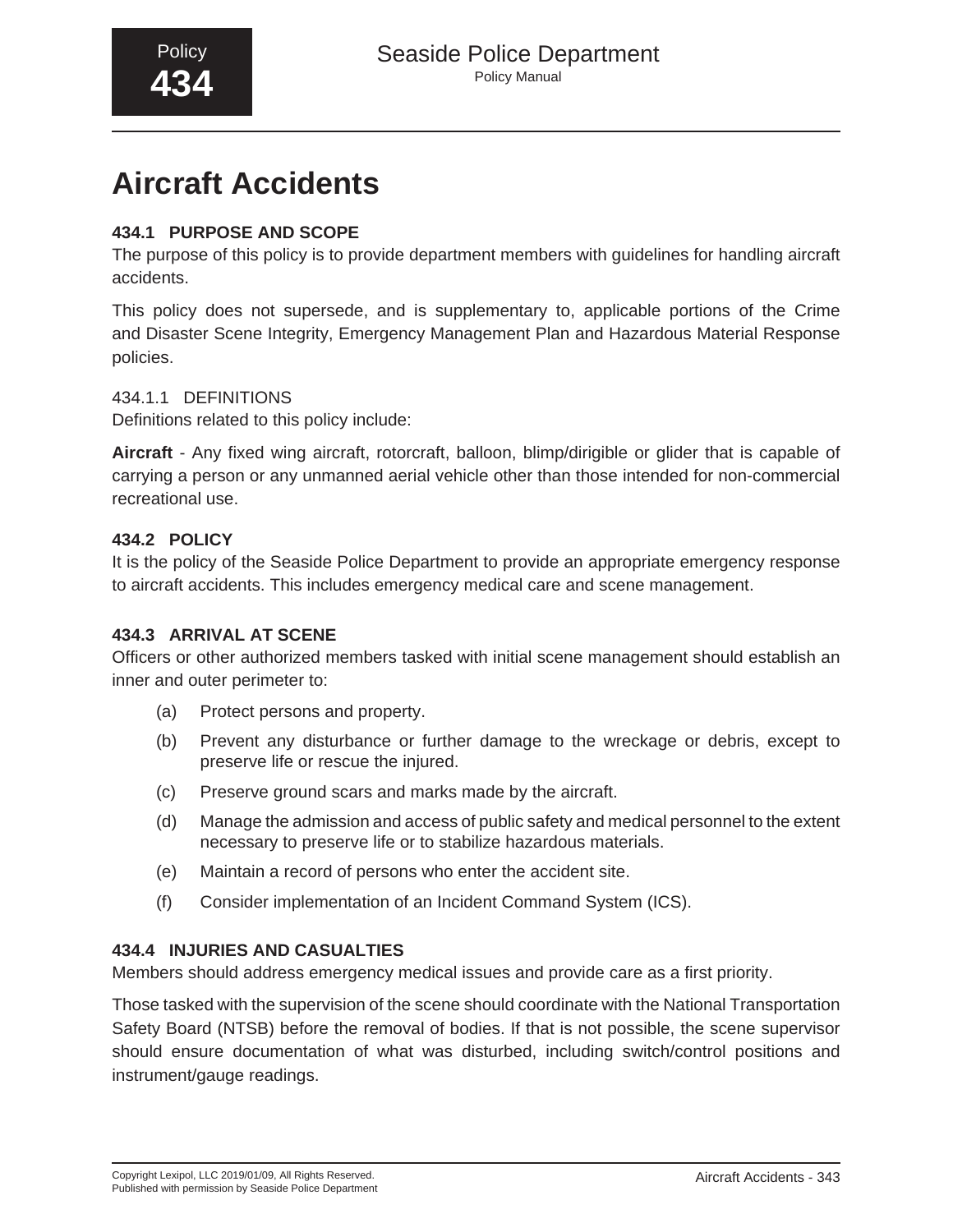# **434.5 NOTIFICATIONS**

When an aircraft accident is reported to this department, the responding supervisor shall ensure notification is or has been made to NTSB, the Federal Aviation Administration (FAA), and when applicable, the appropriate branch of the military.

Supervisors shall ensure other notifications are made once an aircraft accident has been reported. The notifications will vary depending on the type of accident, extent of injuries or damage, and the type of aircraft involved. When an aircraft accident has occurred, it is generally necessary to notify the following:

- (a) Fire department
- (b) Appropriate airport tower
- (c) Emergency medical services (EMS)

# **434.6 CONTROLLING ACCESS AND SCENE AUTHORITY**

Prior to NTSB arrival, scene access should be limited to authorized personnel from the:

- (a) FAA.
- (b) Fire department, EMS or other assisting law enforcement agencies.
- (c) Coroner.
- (d) Air Carrier/Operators investigative teams with NTSB approval.
- (e) Appropriate branch of the military, when applicable.
- (f) Other emergency services agencies (e.g., hazardous materials teams, biohazard decontamination teams, fuel recovery specialists, explosive ordnance disposal specialists).

The NTSB has primary responsibility for investigating accidents involving civil aircraft. In the case of a military aircraft accident, the appropriate branch of the military will have primary investigation responsibility.

After the NTSB or military representative arrives on-scene, the efforts of this department will shift to a support role for those agencies.

If NTSB or a military representative determines that an aircraft or accident does not qualify under its jurisdiction, the on-scene department supervisor should ensure the accident is still appropriately investigated and documented.

# **434.7 DANGEROUS MATERIALS**

Members should be aware of potentially dangerous materials that might be present. These may include, but are not limited to:

- (a) Fuel, chemicals, explosives, biological or radioactive materials and bombs or other ordnance.
- (b) Pressure vessels, compressed gas bottles, accumulators and tires.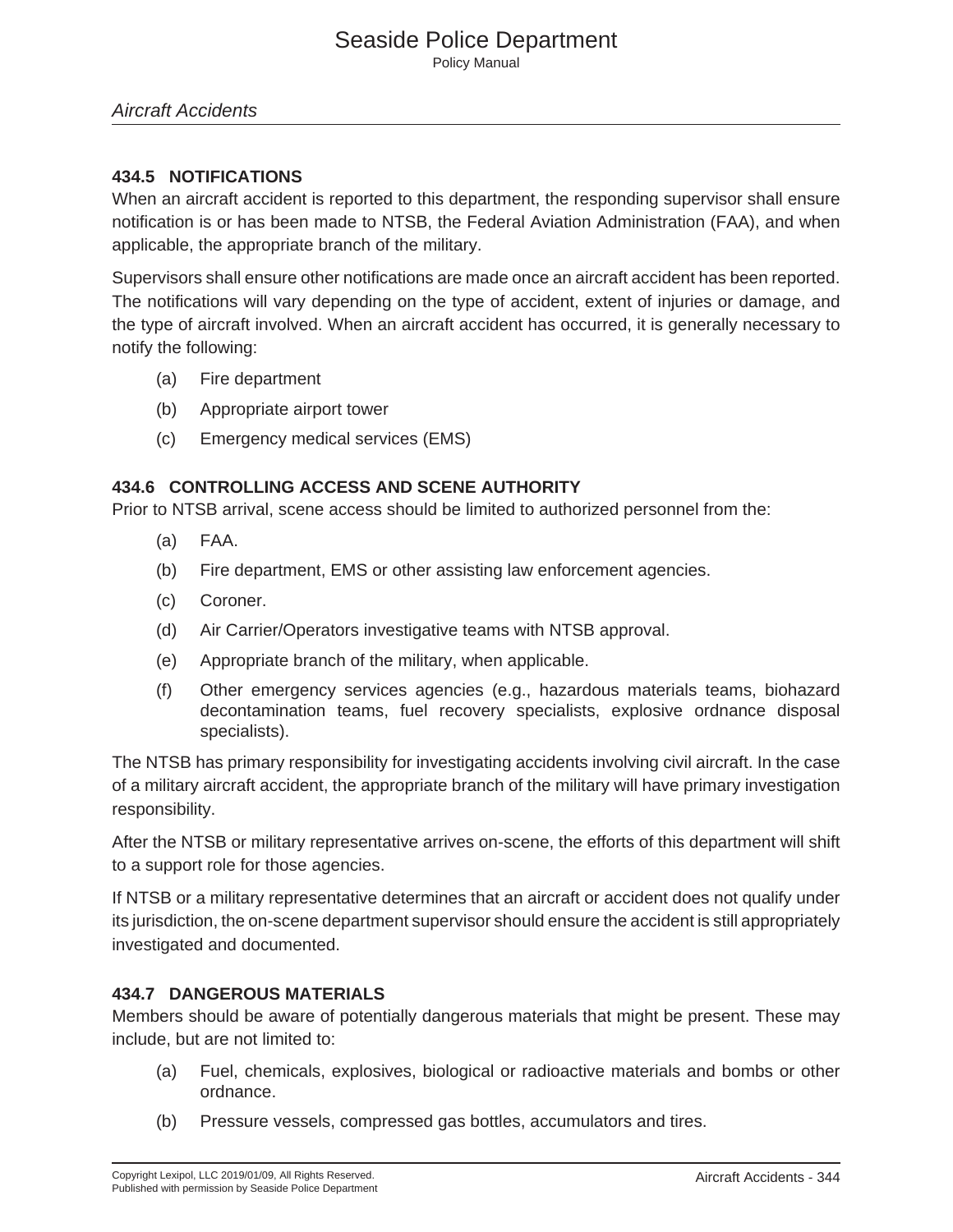Policy Manual

- (c) Fluids, batteries, flares and igniters.
- (d) Evacuation chutes, ballistic parachute systems and composite materials.

## **434.8 DOCUMENTATION**

All aircraft accidents occurring within the City of Seaside shall be documented. At a minimum the documentation should include the date, time and location of the incident; any witness statements, if taken; the names of SSPD members deployed to assist; other City resources that were utilized; and cross reference information to other investigating agencies. Suspected criminal activity should be documented on the appropriate crime report.

#### 434.8.1 WRECKAGE

When reasonably safe, members should:

- (a) Obtain the aircraft registration number (N number) and note the type of aircraft.
- (b) Attempt to ascertain the number of casualties.
- (c) Obtain photographs or video of the overall wreckage, including the cockpit and damage, starting at the initial point of impact, if possible, and any ground scars or marks made by the aircraft.
	- 1. Military aircraft may contain classified equipment and therefore shall not be photographed unless authorized by a military commanding officer (18 USC § 795).
- (d) Secure, if requested by the lead authority, any electronic data or video recorders from the aircraft that became dislodged or cell phones or other recording devices that are part of the wreckage.
- (e) Acquire copies of any recordings from security cameras that may have captured the incident.

#### 434.8.2 WITNESSES

Members tasked with contacting witnesses should obtain:

- (a) The location of the witness at the time of his/her observation relative to the accident site.
- (b) A detailed description of what was observed or heard.
- (c) Any photographs or recordings of the accident witnesses may be willing to voluntarily surrender.
- (d) The names of all persons reporting the accident, even if not yet interviewed.
- (e) Any audio recordings of reports to 9-1-1 regarding the accident and dispatch records.

#### **434.9 MEDIA RELATIONS**

The Public Information Officer (PIO) should coordinate a response to the media, including access issues, road closures, detours and any safety information that is pertinent to the surrounding community. Any release of information regarding details of the accident itself should